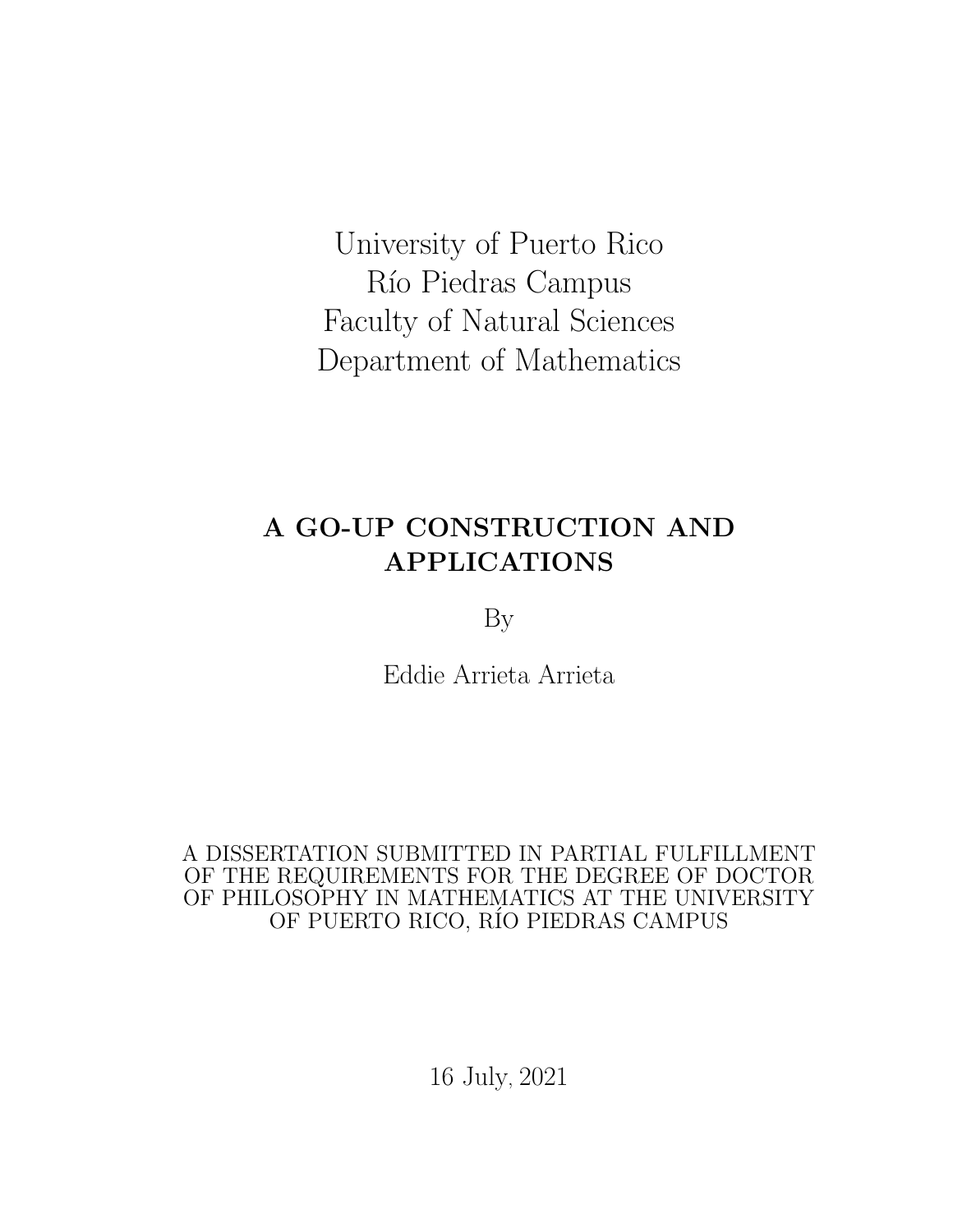### APPROVED BY THE DOCTORAL DISSERTATION **COMMITTEE** IN PARTIAL FULFILLMENT OF THE REQUIREMENTS FOR THE DEGREE OF DOCTOR OF PHILOSOPHY IN MATHEMATICS AT THE UNIVERSITY OF PUERTO RICO RÍO PIEDRAS CAMPUS

ADVISOR:

Heeralal Janwa, Ph.D. University of Puerto Rico, Río Piedras.

READERS:

Bud Mishra, Ph.D. New York University

Harold F. Mattson Jr, Ph.D. Syracuse University

Ivelisse Rubio Canabal, Ph.D. University of Puerto Rico, Río Piedras.

Puhua Guan, Ph.D. University of Puerto Rico, Río Piedras.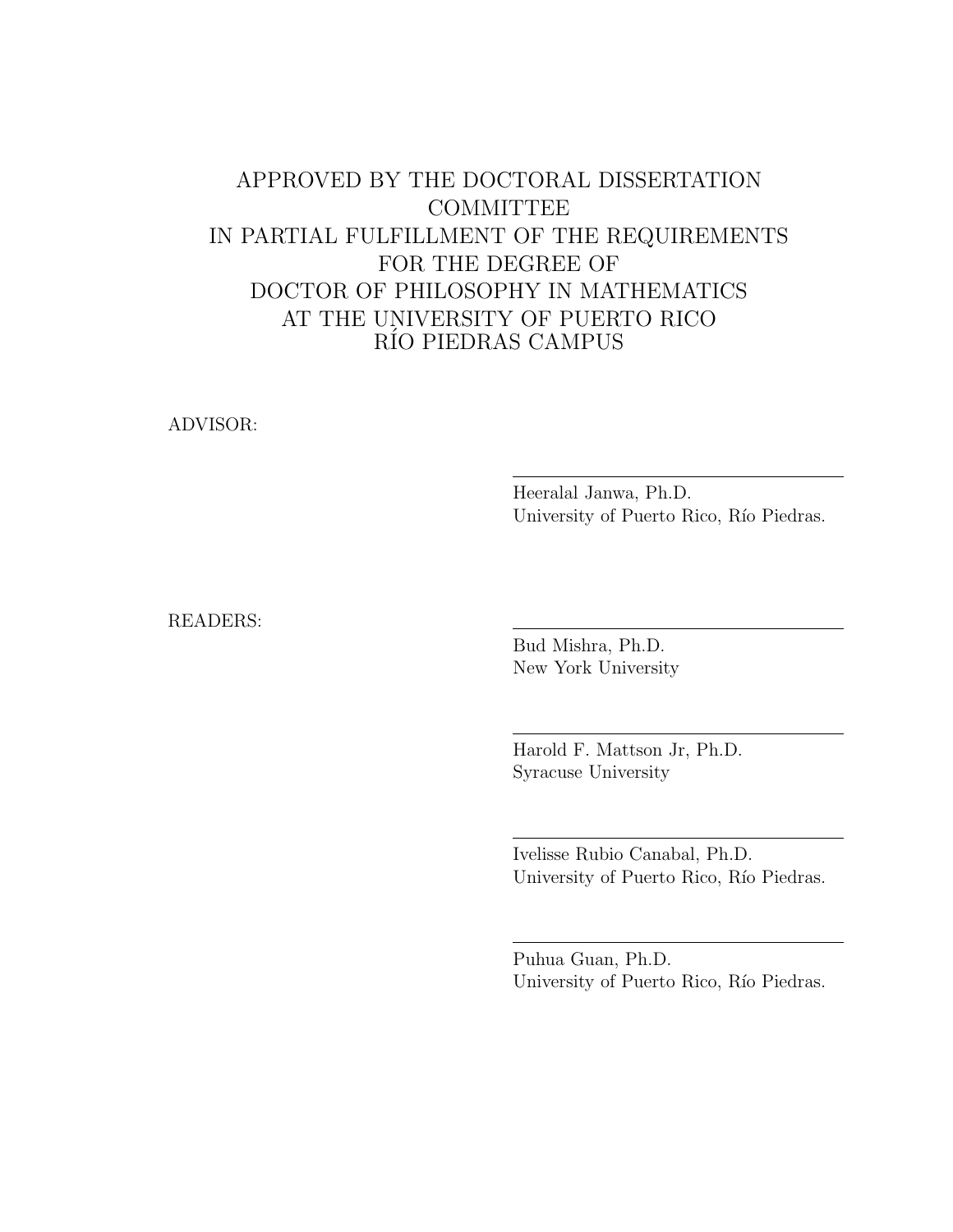Abstract of the Ph.D Thesis Presented to the Graduate School of the University of Puerto Rico, R´ıo Piedras Campus in Partial Fulfillment of the Requirements for the Degree of Doctor of Philosophy in Mathematics

#### A GO-UP CONSTRUCTION AND APPLICATIONS

By

Eddie Arrieta Arrieta

16 July 2021

Chair: Heeralal Janwa Ph.D. Major Department: Mathematics

Given a code C over the finite field  $\mathbb{F}_q$ , where q is a power of a prime number, some constructions exist that permit us to obtain a new code from  $C$  over  $\mathbb{F}_q$  or over a subfield of  $\mathbb{F}_q$ , for example as subfield subcodes. However, in some important applications, one needs codes over an extension field, such as quantum error-correcting codes (QECC). In these applications, the codes in the extension fields need only be additive. In this dissertation, we propose a novel technique that we call **Go-Up** (GU) construction that allows us to obtain an additive or a linear code over  $\mathbb{F}_{q^m}$ from a collection of codes over  $\mathbb{F}_q$ . We show under what condition is this code a self-orthogonal or self-dual code, under various forms ( Euclidean, or Hermitian, or Trace Hermitian, or alternating). We use these additive self-orthogonal codes to construct quantum-stabilizer codes. As a result, we give explicit classes of codes where we obtain new quantum error-correcting codes.

Under certain conditions, we show that the **GU** of two classical Goppa codes is a Goppa code. As a consequence, we obtain quantum error-correcting codes from classical Goppa codes. So far, research on QECC from Goppa codes has been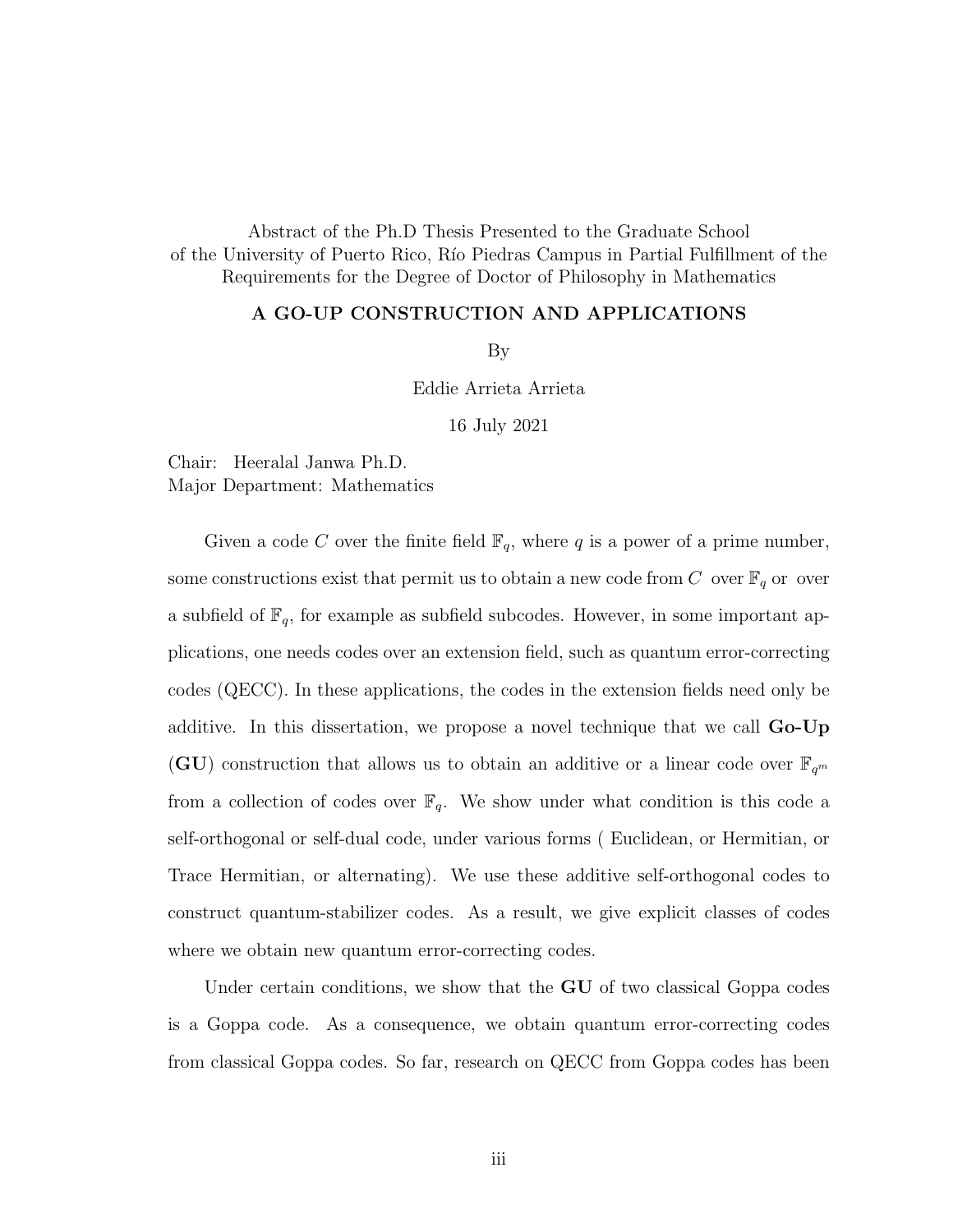limited. Also, the decoding of QECC is limited. Our result might allow fast decoding of QECC from **GU** of Goppa codes via Patterson's  $O(n, \log n)$  decoding algorithm.

Independent of the GU construction, we show under what conditions are classical Goppa code self-orthogonal. Using this fact, we obtain binary and quaternary QECC directly from Goppa codes. We compare our results on QECC to those obtained for QECC from BCH codes by Beth and Grassl, and by Sarvepalli et al.

The third theme of our thesis is to construct few weights codes. Such codes have applications in cryptography, association schemes, Steiner systems, t-designs, strongly regular graphs, finite group theory, finite geometries, among other disciplines. The theory and construction of two-weight linear codes have been carried out by Calderbank and Kantor, among others. Tonchev and Jungnickel, and Ding et al. have done pioneering work on three-weight codes. We use our GU code construction to obtain two-weight, three-weight and few-weights linear codes. Consequently, we give elementary construction of class RT1 of two-weight codes by Calderbank and Kantor. We also obtain new classes of three-weight codes.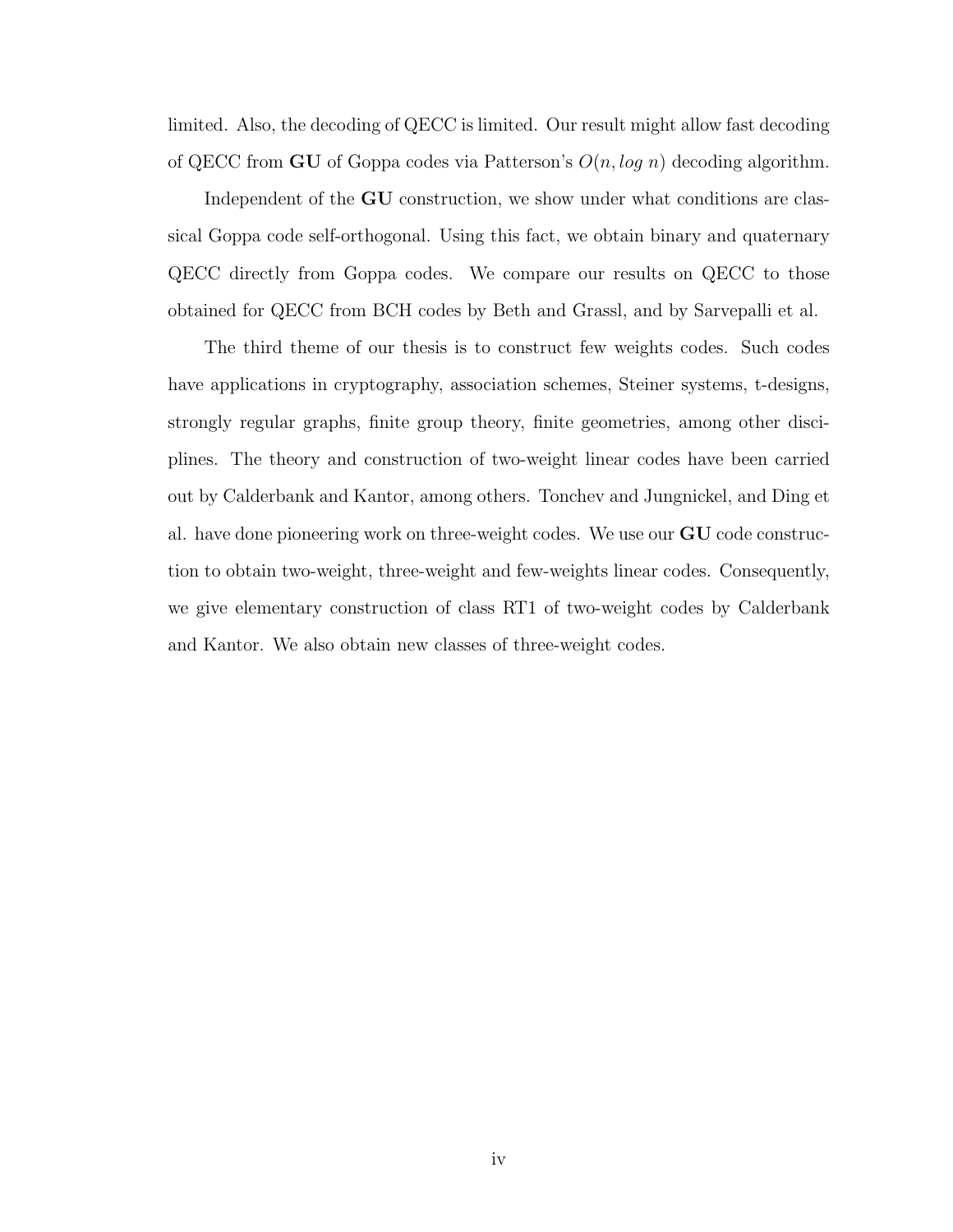Copyright © 2021 by Eddie Arrieta Arrieta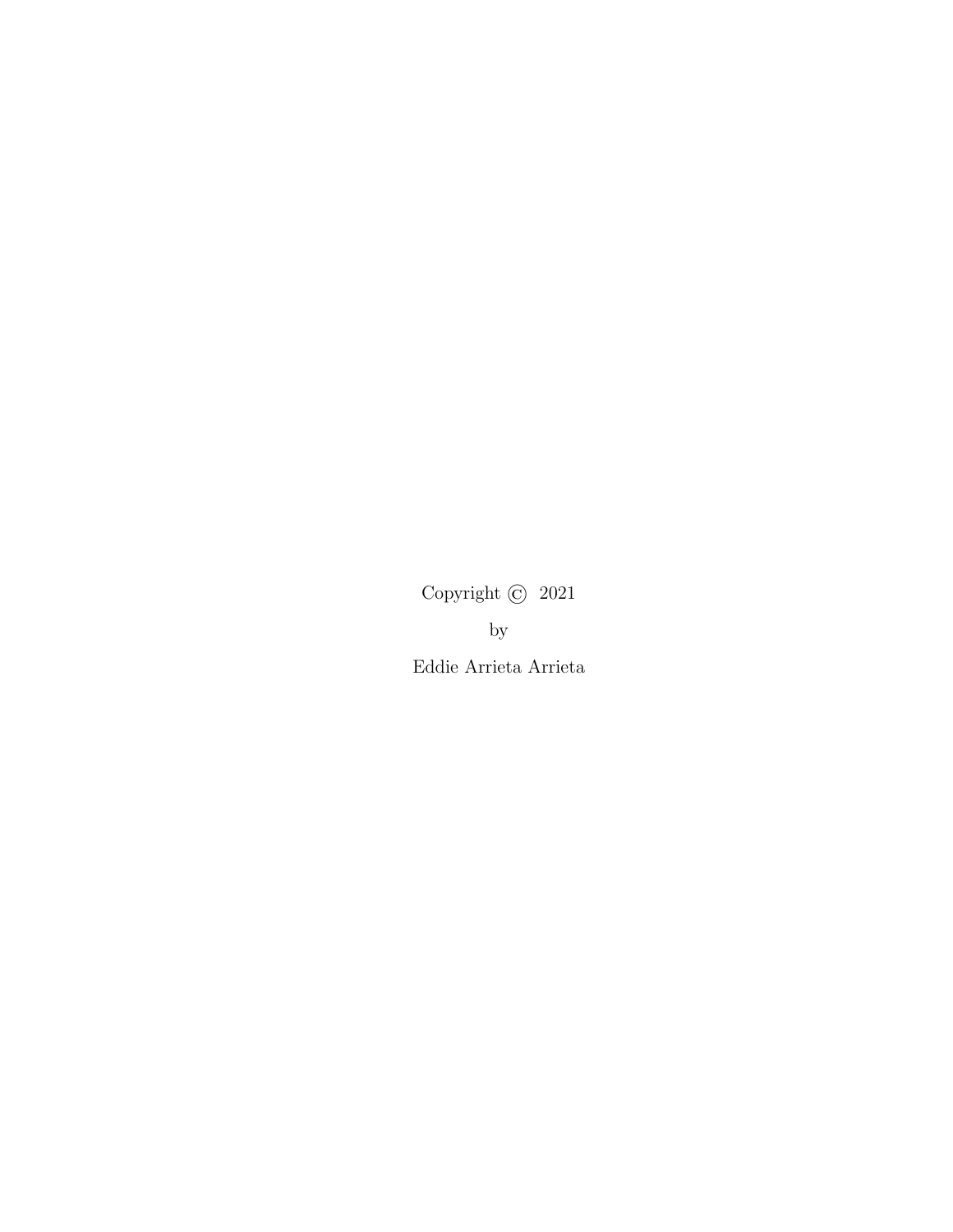To My Parents, to Geli and to Mompox, the place that does not exist.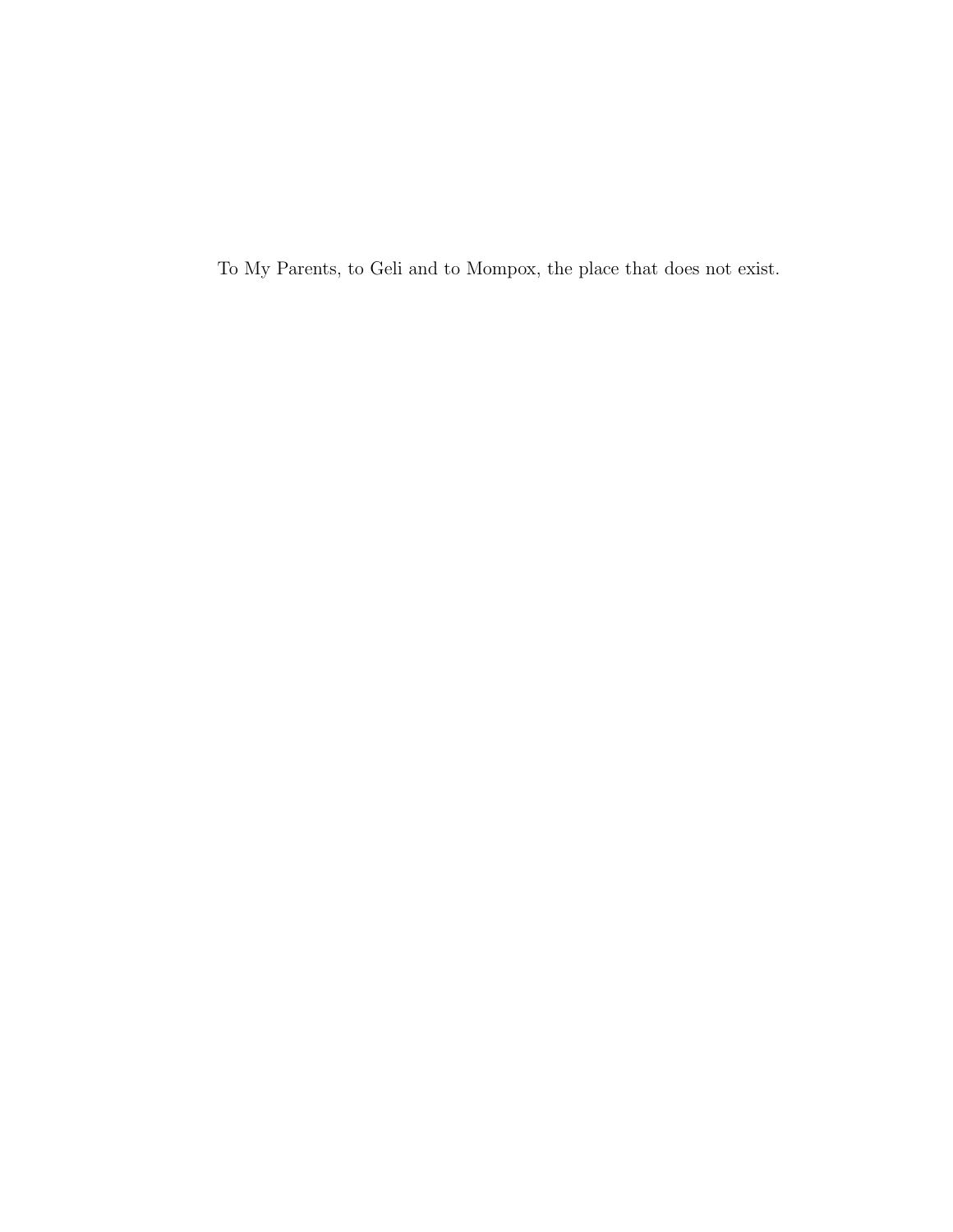### ACKNOWLEDGMENTS

<span id="page-6-0"></span>I feel I must express, as a person and as a student, my gratitude to many who have directly or indirectly contributed to bringing this dissertation into shape. First of all, I would like to gratefully acknowledge my advisor, Dr. Heeralal Janwa for providing me with a lot of comments and advice, reading each original report, pointing out weaknesses, and suggesting improvements.

I have special gratitude towards the Program of Formative Academic Experiences, and the Dean of Graduate Studies and Investigation for the financial support.

This dissertation would not have been possible without the undiminishing support from my parents, to whom I am deeply grateful for their faith and prayers.

On a personal note, I thank Mr. Ambassador Carlos A Forero for his comments on English grammar.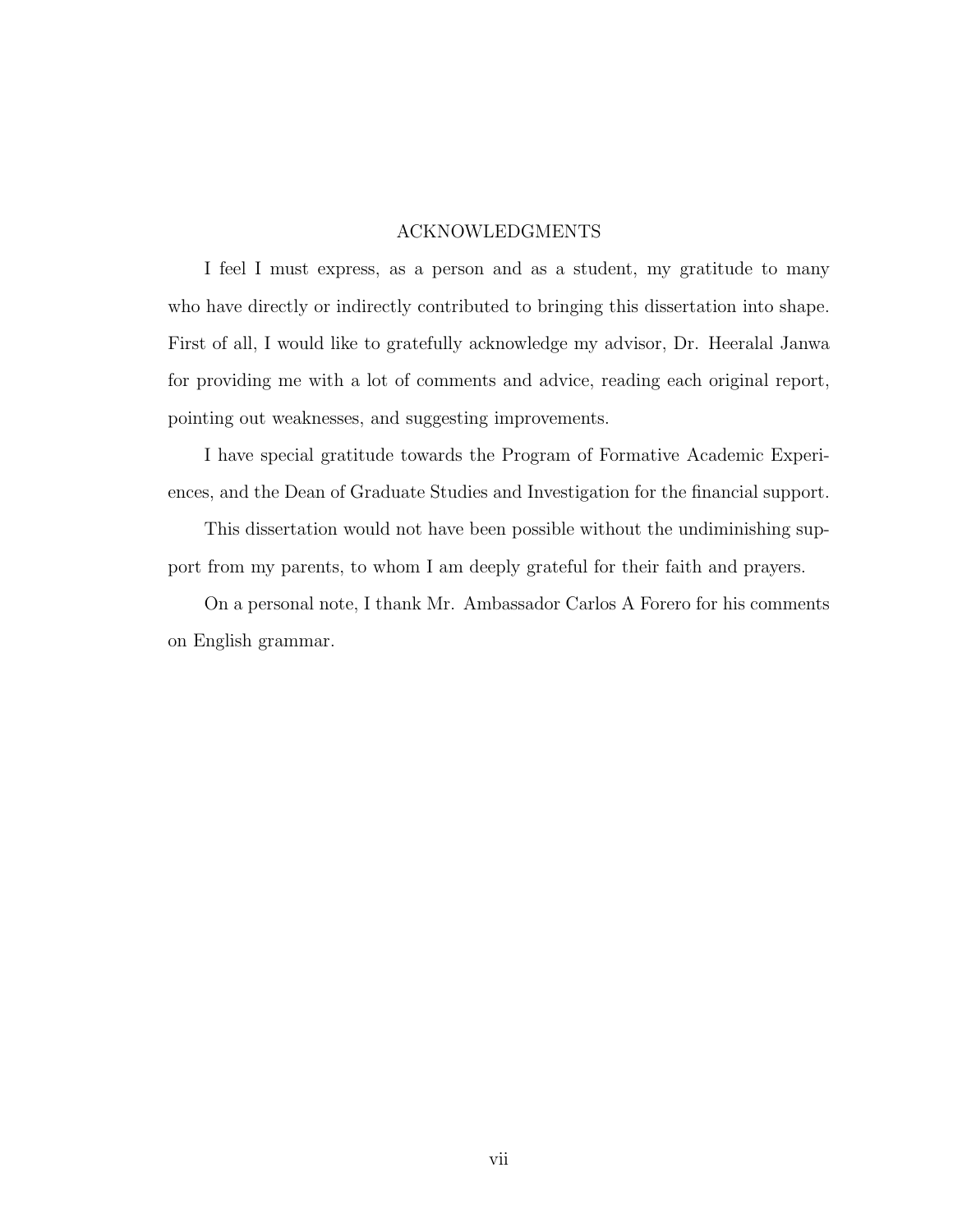### TABLE OF CONTENTS

|                |                                 |                                                                                                                                                                       | page                       |
|----------------|---------------------------------|-----------------------------------------------------------------------------------------------------------------------------------------------------------------------|----------------------------|
|                |                                 |                                                                                                                                                                       |                            |
|                |                                 |                                                                                                                                                                       |                            |
|                |                                 | LIST OF ABBREVIATIONS AND SYMBOLS x                                                                                                                                   |                            |
| $\mathbf{1}$   |                                 | INTRODUCTION                                                                                                                                                          | 1                          |
| $\overline{2}$ |                                 | BACKGROUND AND PRELIMINARY RESULTS                                                                                                                                    | 8                          |
|                | 2.1<br>2.2                      | 2.1.1 TWO-WEIGHT CODES<br>SEPARABLE AND INSEPARABLE GOPPA CODES AND THEIR                                                                                             | - 8<br>17                  |
|                |                                 | PARAMETERS: SOME PRELIMINARY RESULTS                                                                                                                                  | 24<br>30                   |
|                | 2.3                             | BASICS OF QUANTUM ERROR-CORRECTING CODES $\quad \ldots$<br>2.3.1 BINARY STABILIZER CODES<br>2.3.2 NONBINARY STABILIZER CODES  47                                      | 33<br>39                   |
| 3              |                                 | GO-UP CONSTRUCTION AND APPLICATIONS 52                                                                                                                                |                            |
|                | 3.1<br>3.2<br>3.3<br>3.4<br>3.5 | THE GO-UP OF A GOPPA CODE<br>DUAL OF THE AMALGAMATED CODE<br>AN INTERESTING SPECIAL CASE<br><b>APPLICATIONS</b><br>TWO-WEIGHT CODES FROM THE GO-UP CONSTRUC-<br>3.5.1 | 53<br>68<br>74<br>80<br>84 |
|                |                                 | <b>TION</b><br>3.5.2 AN ELEMENTARY CONSTRUCTION OF A CLASS OF<br>TWO-WEIGHT CODES WITH PARAMETERS OF (RT1)<br>OF CALDERBANK AND KANTOR                                | 84<br>88                   |
|                |                                 | 3.5.3 GO-UP OF A TWO-WEIGHT CODES<br>THREE-WEIGHT CODES FROM ANTIPODAL CODES<br>3.5.4                                                                                 | 90<br>92                   |
| $\overline{4}$ |                                 | QUANTUM CODES FROM THE GO-UP CONSTRUCTION 102                                                                                                                         |                            |
|                | 4.1                             | A REFORMULATION OF BINARY STABILIZER CODES AND<br>NEW CONSTRUCTIONS OF QUANTUM ERROR-CORRECTING<br>CODES FROM THE GO-UP CONSTRUCTION 102                              |                            |
|                | 4.2                             | NON-BINARY STABILIZER CODES 113                                                                                                                                       |                            |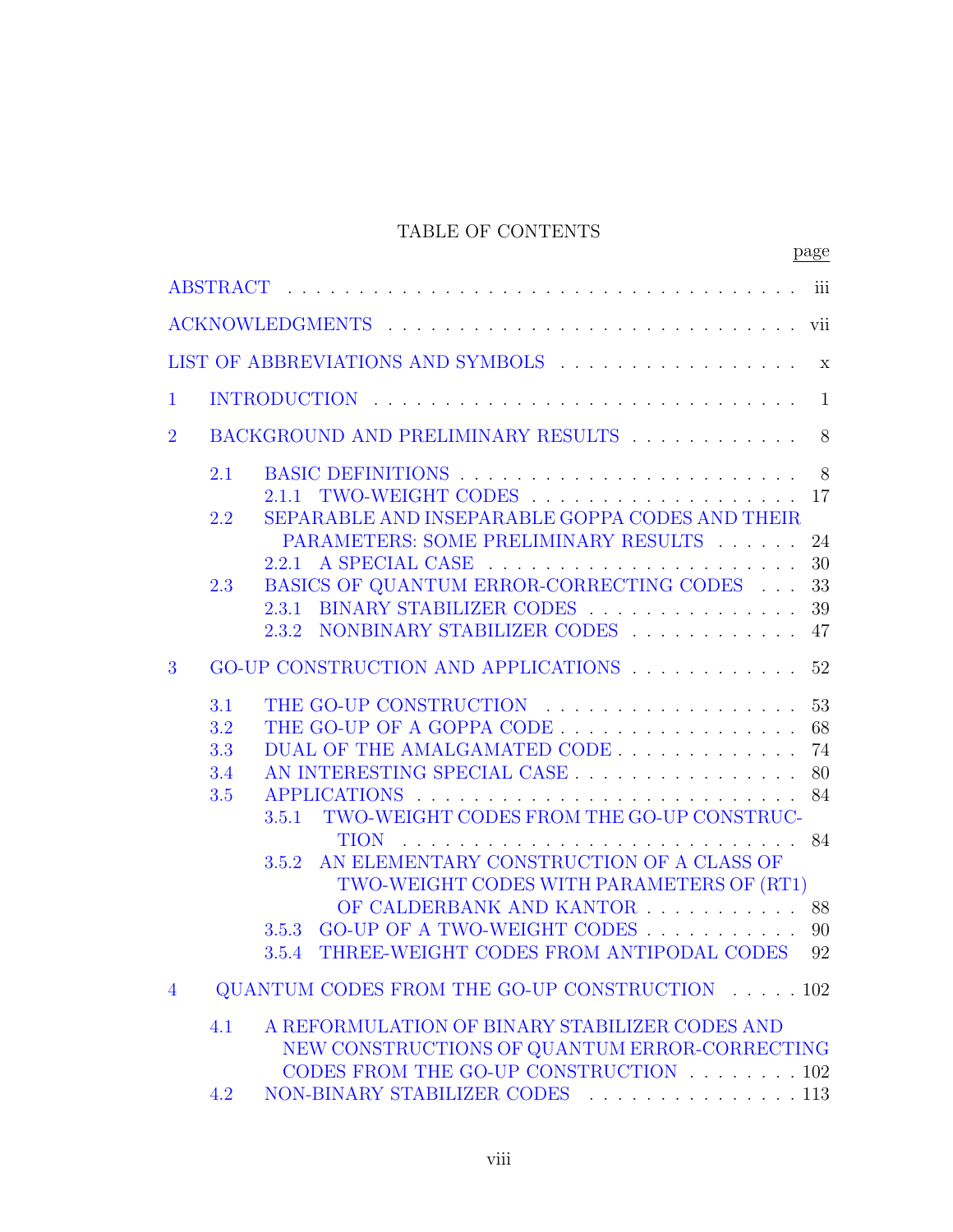| 4.3 OPEN PROBLEMS AND FUTURE DIRECTIONS 116 |  |  |  |  |  |  |  |  |  |
|---------------------------------------------|--|--|--|--|--|--|--|--|--|
|                                             |  |  |  |  |  |  |  |  |  |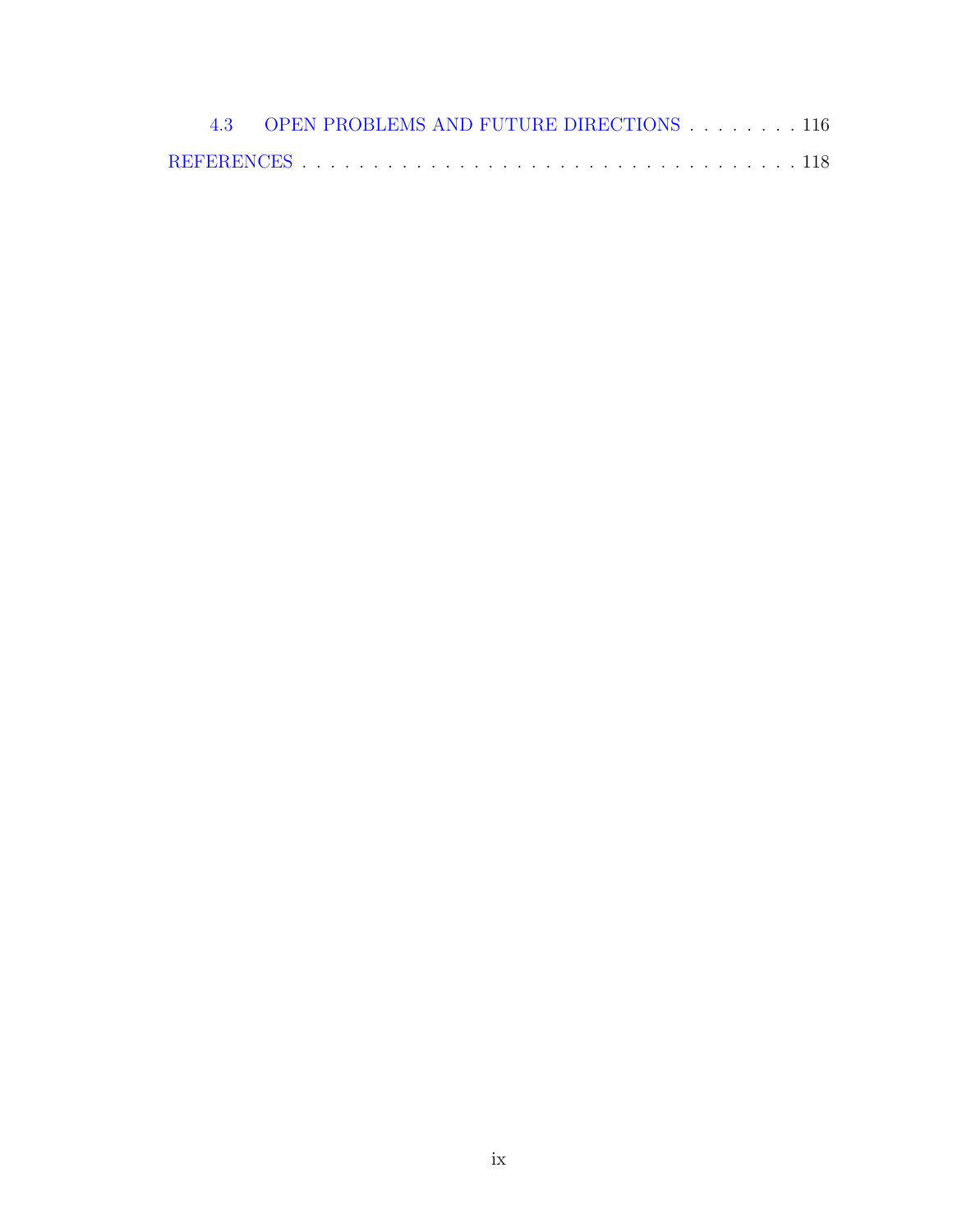### <span id="page-9-0"></span>LIST OF ABBREVIATIONS AND SYMBOLS

| Symbol                            | Meaning                                                      | See               |
|-----------------------------------|--------------------------------------------------------------|-------------------|
| $ \boldsymbol{v}>^*$              | The adjoint of a ket, called bra                             | Equation $(2.2)$  |
| $\sigma_x,\:\sigma_z$             | Bit and phase error Pauli matrix                             | Table 2-4         |
| $\Gamma(L, g(x))$                 | Goppa code with support $L$ and polynomial                   | Definition 2.7    |
|                                   | g(x)                                                         |                   |
| $(A, B)_F$                        | Frobenius inner product of matrices $A$ and Equation $(2.9)$ |                   |
|                                   | $\boldsymbol{B}$                                             |                   |
| $\mathbb H$                       | Hilbert space                                                | Definition 2.9    |
| $\cal U$                          | Unitary operator or quantum evolution                        | Definition 2.10   |
| $\cal Q$                          | Quantum error-correcting code                                | Definition 2.12   |
| $\mathbf{B}_n(q)$                 | Nice Error Basis in $n$ qubits                               | Equation $(2.14)$ |
| $\xi_n$                           | The error group associated with the nice er-                 | Equation $(2.16)$ |
|                                   | ror basis $\mathbf{B}_n(q)$                                  |                   |
| $[[n, k, d]]_q$                   | Quantum stabilizer code with dimension $q^k$                 | Definition 2.16   |
|                                   | and minimum distance d over $\mathbb{F}_q$                   |                   |
| $\mathbf{GU}(C_0,\cdots,C_{m-1})$ | amalgamation of the $m$ linear codes $C_i$                   | Definition 3.1    |
| $GU(m, C_0)$                      | Self-amalgamation of m copies of $C_0$                       | Definition 3.1    |
| $\hat{\mathbf{\Gamma}}(L,g)$      | Self-amalgamated Goppa code                                  | Theorem 3.2       |
| $S_k(q)$                          | The general Simplex code                                     | Lemma 3.4         |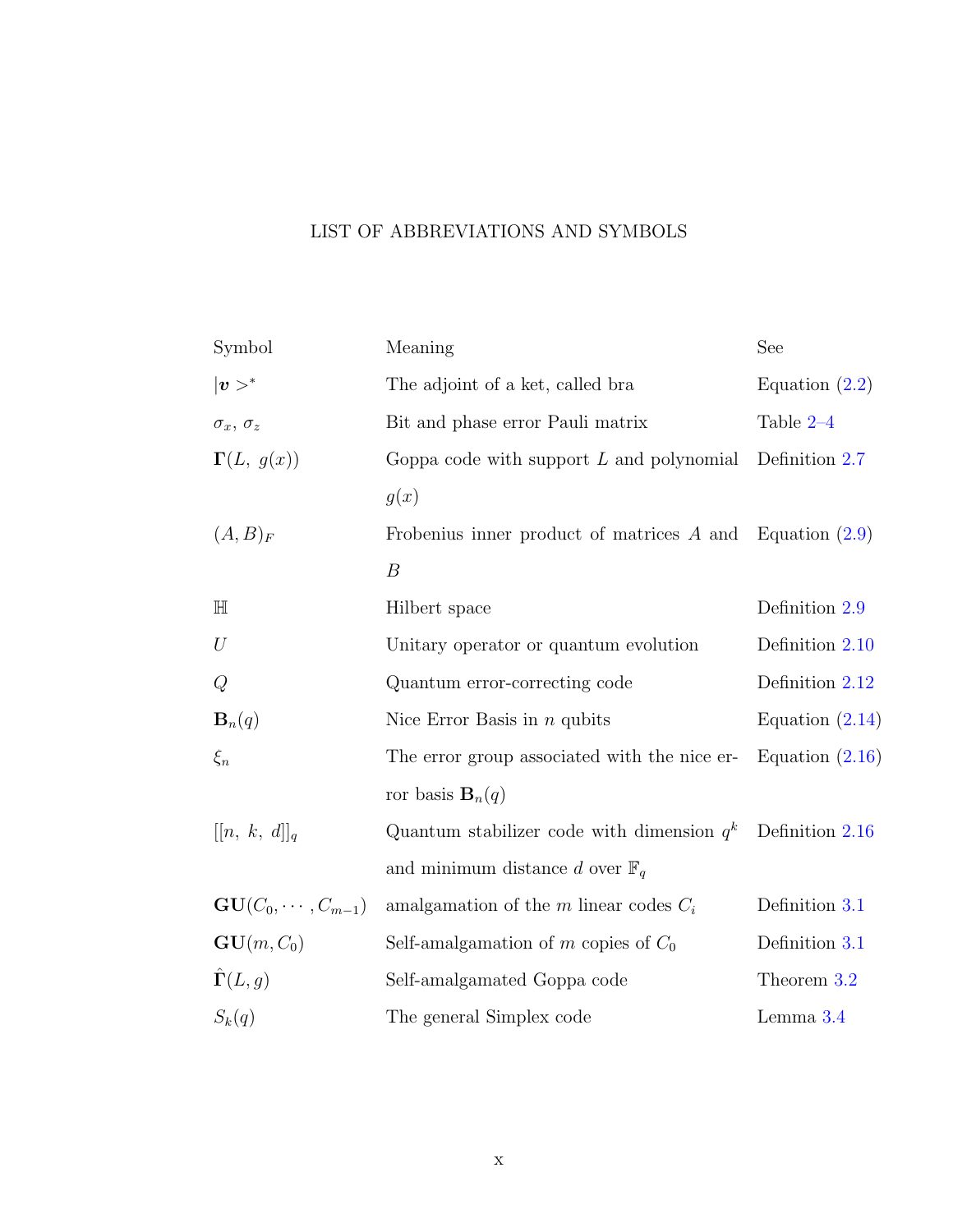# <span id="page-10-0"></span>CHAPTER 1 INTRODUCTION

Quantum error-correcting codes are a key ingredient to implement information processing based on quantum mechanic  $[13, 14, 25, 31]$  $[13, 14, 25, 31]$  $[13, 14, 25, 31]$  $[13, 14, 25, 31]$  $[13, 14, 25, 31]$  $[13, 14, 25, 31]$ . In the late 1990's Gottesman [\[25\]](#page-129-0) and independently Calderbank et al., [\[14\]](#page-128-1) proposed a method to construct quantum codes from classical codes. This method is commonly referred to a stabilizer codes. Theses codes are the most studied class of quantum codes together with the so called CSS construction introduced by Shor et al., [\[15\]](#page-128-2) and independently by Steane [\[48\]](#page-131-0). In this thesis, we give a new construction of additive codes and, from them, we construct quantum stabilizer codes.

Another important problem, still open, in quantum error-correcting codes is to give fast decoding algorithms for error-correction. We give here, quantum stabilizer code construction using Goppa codes. Since Goppa codes have a fast decoding algorithm by Petterson [\[40\]](#page-130-0), our quantum stabilizer codes have a promise of fast decoding.

This thesis also addresses with few weights codes, they are interesting in classical coding theory and have application to finite group theory, finite geometry, cryptography and other research areas in discrete mathematics. In particular, two and three-weight codes are closely related to strongly regular graphs, secret sharing schemes, and projective point sets. Delsarte was the first to investigate the relationship between projective sets, graphs and linear codes in the early  $1970's$  [\[16,](#page-128-3) [18–](#page-128-4) [20,](#page-128-5) [22,](#page-129-2) [49\]](#page-131-1). Two-weight codes can be used to construct secret sharing schemes, an interesting subject in cryptography introduced by Blackley [\[10\]](#page-127-0) and Shamir [\[46\]](#page-130-1).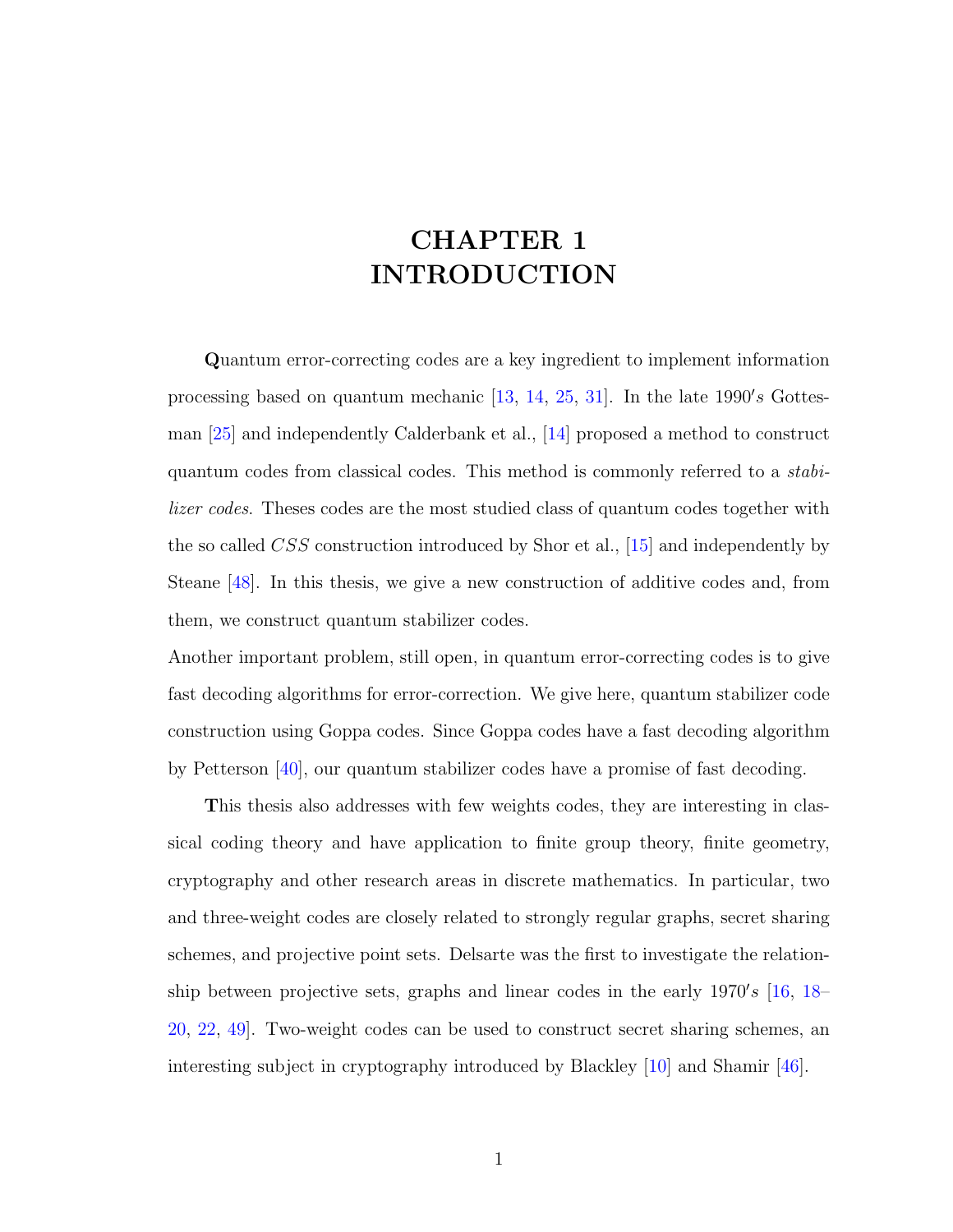This dissertation presents a systematic method to construct few-weights codes (linear and additive) over a finite extension of the finite field  $\mathbb{F}_q$ . The theory of additive codes gives rich dividends, for example in the construction of quantum stabilizer codes [\[14,](#page-128-1) [23,](#page-129-3) [32,](#page-129-4) [51\]](#page-131-2). We get quaternary additive codes with optimal parameters, the quaternary case is of special interest because of a close link to the theory of quantum stabilizer codes [\[23,](#page-129-3) [51\]](#page-131-2). In addition, we get optimal parameters for single quantum state codes, such a code might be useful for example in testing whether certain storage locations for qubits are decohering faster than they should  $|14|$ .

Another important problem is to be able to construct quantum Stabilizer codes solely based on Euclidean self-orthogonality (most of the constructions need to have Trance Hermitian orthogonality or alternating duality conditions). From our method, we are able to construct stabilizer codes using Euclidean self-orthogonal codes and for the first time we use Goppa code to construct stabilizer codes. These codes could, for the first time, yield fast decodable quantum stabilizer codes using Patterson's  $O(n \log n)$  algorithm for the classical Goppa codes.

Given a code C over the finite field  $\mathbb{F}_q$ , where q is a power of a prime number, some constructions exist that permit us to obtain a new code from C over  $\mathbb{F}_q$ or **over a subfield of**  $\mathbb{F}_q$ , such as subfield subcodes. However, in some important applications, one needs codes over an extension field, for example, in quantum errorcorrecting codes. We present a new and elegant technique that we call Go-Up construction, which allows us to obtain an additive or a linear code over  $\mathbb{F}_{q^m}$  from any set of m linear codes over  $\mathbb{F}_q$ .

We have found a nice relation between our **Go-Up** construction and important topics in coding theory such as:

a. Binary and nonbinary quantum error correcting codes.

b. Two, three and few-weights codes.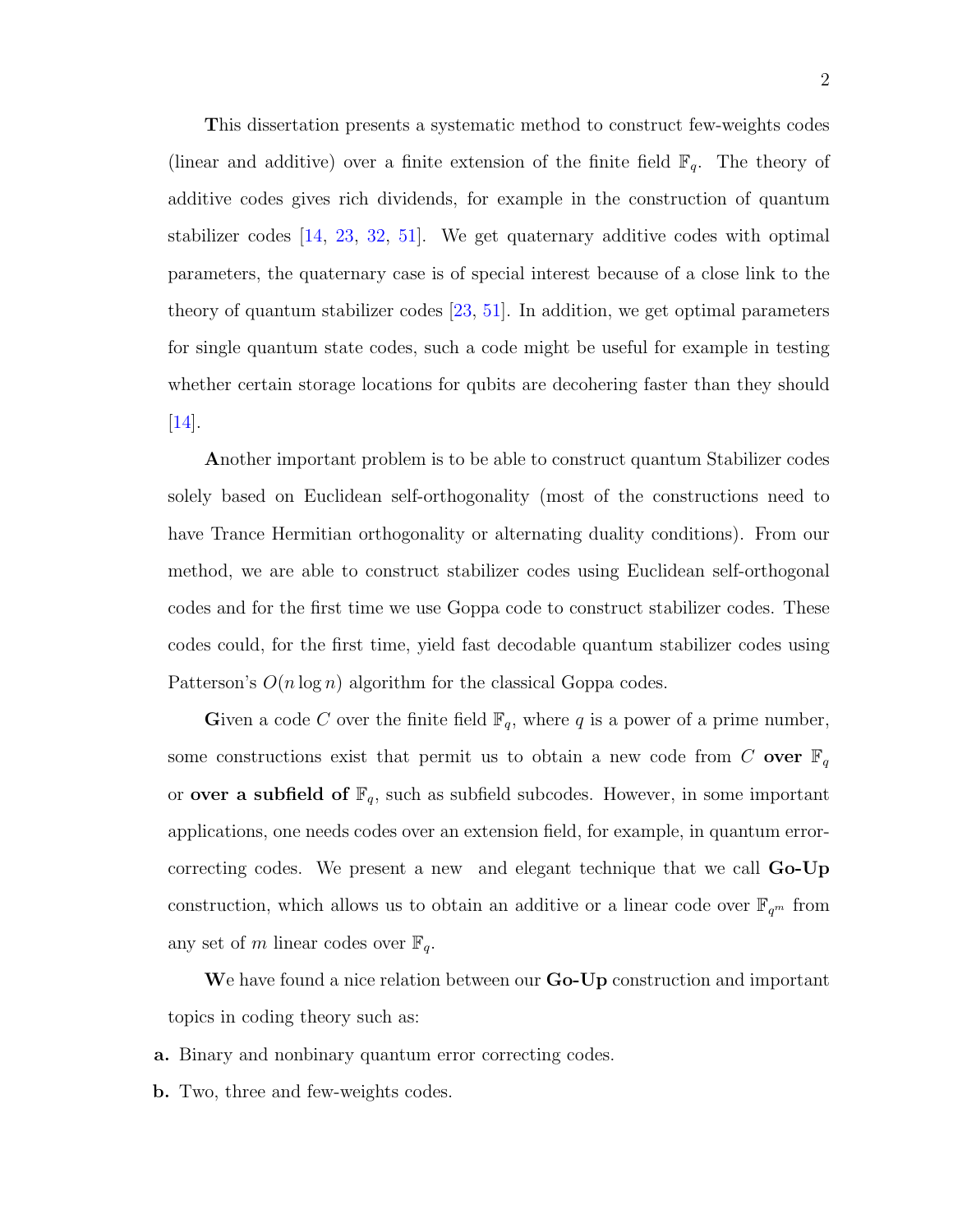c. Frobenius invariant codes.

In fact, the initial code  $C$  could have some particular properties, namely:

- If  $C = \Gamma(g(x), L)$  is a q-ary Goppa code, we study the properties of the go-up built code, getting - under some conditions - a code that is also a Goppa code over  $\mathbb{F}_{q^2}$ .
- If C is constant weight, as the simplex code, then the new one is two-weight linear code, see Theorem [3.6.](#page-96-0) Table  $3-9$  shows a family of two-weight codes over  $\mathbb{F}_4$ . Comparing our technique with the construction given by Calderbank et al., in [\[16\]](#page-128-3), where they get a new two-weight code from a given two-weight code by changing the underlying field, we observe that our method uses elementary tools to obtain two-weight codes. For example, when the initial code is the general simplex code  $S_k(q)$ , we get a two-weight code with the same parameters as the code obtained in Example RT1 from [\[16\]](#page-128-3).
- If C is a binary two-weight code, we apply our construction to it and we obtain a linear code over  $\mathbb{F}_4$ , which is almost a six-weight code, see Theorem [3.7.](#page-101-1) For example, if C is the first-order Reed-Muller code, the new one is just three-weight, and Table [3–10](#page-107-0) shows us its weight distribution. We observe that our construction permits us to get examples of three-weight codes in an easier way comparing with the method used by K. Ding et al., in  $[22]$ .
- If C is a q−ary antipodal two-weight linear code, see Theorem [2.7,](#page-30-0) and applying to C our construction, we obtain a three-weight linear code over  $\mathbb{F}_{q^2}$ . Theorems [3.8](#page-103-0) and [3.9](#page-106-0) give the weight distribution of the new code.
- If C is a binary Euclidean self-orthogonal code, we construct a stabilizer group of unitary operators from the built code. We use a polynomial basis of  $\mathbb{F}_4$  over  $\mathbb{F}_2$ obtaining as a result that our new code is Euclidean self-orthogonal as C is, in contrast with the seminal work [\[14\]](#page-128-1) where they use self-orthogonality with respect to the Trace Hermitian inner product and a normal basis.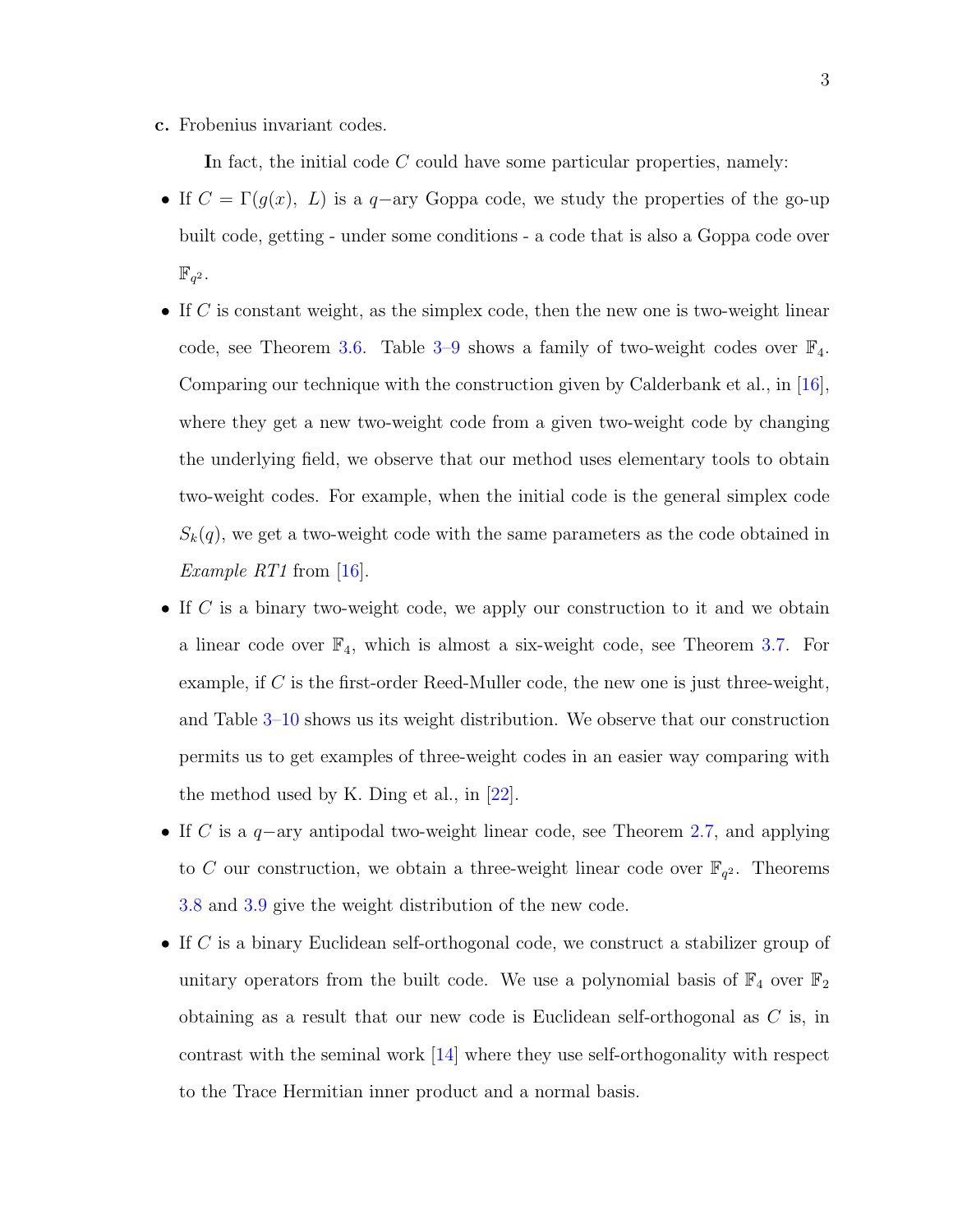• If C is a Euclidean self-orthogonal code over  $\mathbb{F}_q$ , we found that the Euclidean duality for our new code over  $\mathbb{F}_{q^2}$  is the same as the trace-alternating duality used in the work [\[31\]](#page-129-1). Then, we can obtain a nonbinary stabilizer code without the need to verify alternating self-orthogonality of the built code from  $C$ . We just need to begin with classical self-orthogonality and many types of codes are classically selforthogonal.

The new code, in general, is obtained from m codes in  $\mathbb{F}_q^n$ , and using a polynomial or normal basis of  $\mathbb{F}_{q^m}$  over  $\mathbb{F}_q$ . Indeed, we can use any basis, always resulting in an additive code, see Definitions [3.1](#page-65-0) and [3.2.](#page-76-0) When the  $m$  codes are linear, the resulting new code is linear over  $\mathbb{F}_{q^m}$  if and only if they are equal, see Lemma [3.1.](#page-70-0) In the linear and binary case, if  $m = 2$  and  $C_0$  is Euclidean self-orthogonal or self-dual, the generated code is also Euclidean self-orthogonal or self-dual, with the additional property that Euclidean duality is equivalent with the Trace Euclidean, Hermitian, and Trace Hermitian duality. See Proposition [3.7.](#page-88-0)

In the linear and  $q$ -ary scenario with  $q-3$  divisible by 4, for example the Mersenne prime numbers, if  $m = 2$  we get the same equivalence among the dualities, being this last fact a general version of the Theorem 3 from work [\[14\]](#page-128-1), see Theorem [3.5.](#page-91-0)

On the other hand, if we take a code C over  $\mathbb{F}_{q^m}$  that is Frobenius invariant, that is, for any codeword  $\boldsymbol{x} = (x_1 \cdots x_n)$  in C we have  $\boldsymbol{x}^q = (x_1^q)$  $j_1^q \cdots x_n^q$  is also a codeword of C, and  $C_0$  being its subfield subcode over  $\mathbb{F}_q$ , the code C can be obtained from  $C_0$  through our **Go-Up** construction using the Delsarte's theorem, as it is proved in Lemma [3.2](#page-75-0) and Theorem [3.1.](#page-75-1)

This dissertation is structured as follows: Chapter 2 introduces some basic concepts about coding theory; the principal references are the books [\[6,](#page-127-1) [7,](#page-127-2) [9,](#page-127-3) [38,](#page-130-2) [39,](#page-130-3) [41,](#page-130-4) [50\]](#page-131-3). We begin with some definitions and theorems about error-correcting codes.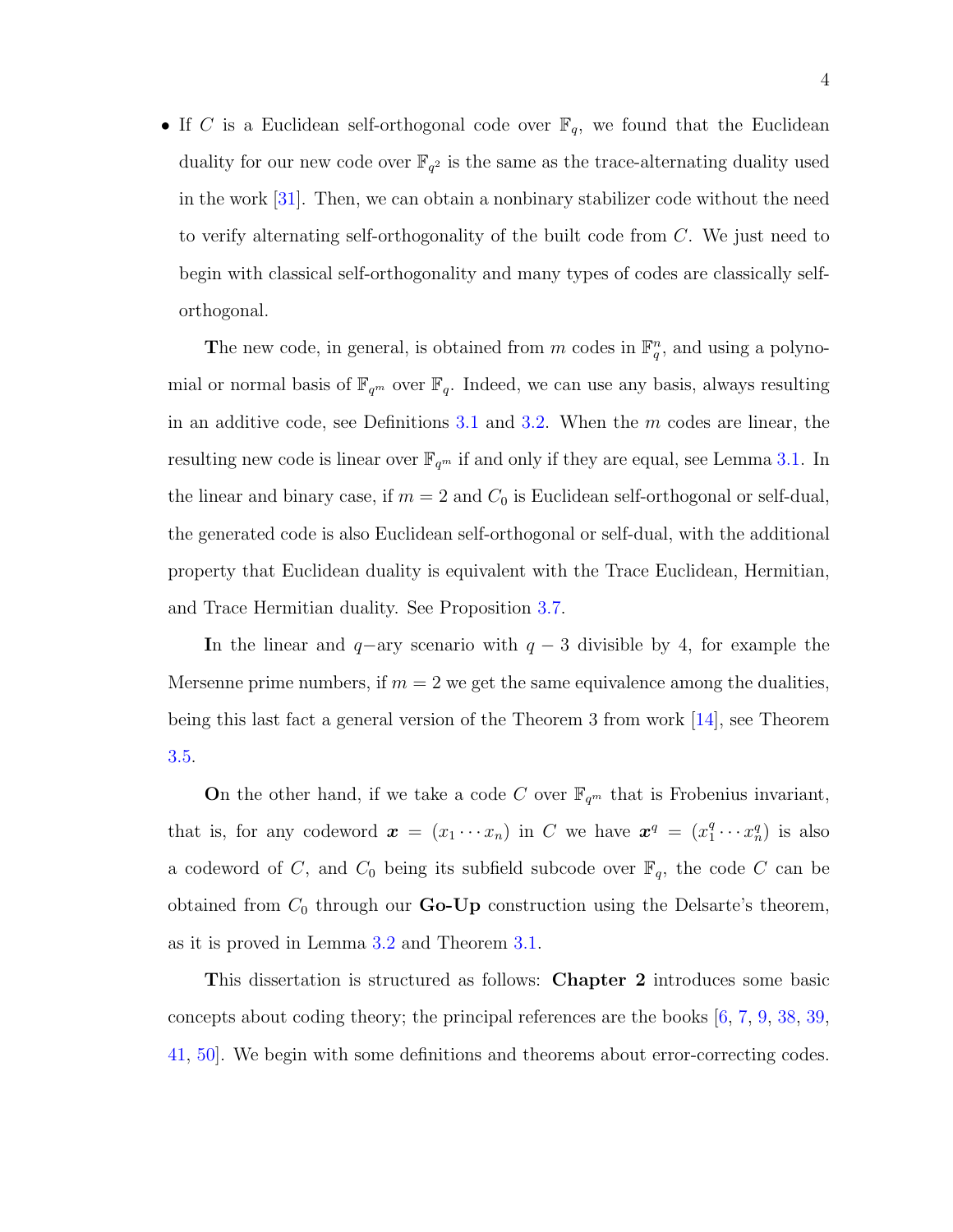In the first section, we introduce some basic facts about projective geometry and twoweight codes. It ends with Theorem [2.8](#page-32-0) which gives a relation between projective sets and two-weight codes. Section 2.2 starts with basic properties of Goppa codes and their relation with BCH codes. This section ends with Proposition [2.3,](#page-41-0) where we got a lower bound for the minimum distance of a binary Goppa code when its polynomial has the form  $g(x) = x^l h(x)$  over  $\mathbb{F}_{2^m}$  and  $h(x)$  being separable such that  $h(0) \neq 0$ . Section 2.3 introduces the basics of quantum stabilizer codes. We have introduced Hilbert spaces, facts about simultaneously diagonalizable operators, and stabilizer codes, see Definition [2.13.](#page-55-0) In the end, we define the concepts of nice error basis and the error group associated with the error basis. In this section the principal references are [\[1,](#page-127-4) [3,](#page-127-5) [5,](#page-127-6) [13,](#page-128-0) [24,](#page-129-5) [25,](#page-129-0) [31,](#page-129-1) [33,](#page-130-5) [35,](#page-130-6) [42,](#page-130-7) [47\]](#page-130-8), the books [\[27,](#page-129-6) [37,](#page-130-9) [43,](#page-130-10) [44\]](#page-130-11) and the seminal works [\[14,](#page-128-1) [15\]](#page-128-2).

Chapter 3 introduces our Go-Up construction, we call it amalgamation. We obtain Lemma [3.1,](#page-70-0) showing that, in general, an amalgamated code is not linear over  $\mathbb{F}_{q^m}$ . We have found an equivalence between a Frobenius invariant linear code over  $\mathbb{F}_{q^m}$  and a code obtained from our construction. Theorem [3.1](#page-75-1) shows such equivalence. Section 3.2 is devoted to study the Goppa codes to which we apply our construction, getting Theorem [3.3,](#page-82-0) which shows that the amalgamation of a Goppa code is also a Goppa code. Section 3.3 is dedicated to study the dual of the amalgamated code. We obtain Theorem [3.4](#page-85-0) and Proposition [3.6.](#page-87-0) In Section **3.4** we generalize Proposition [3.6](#page-87-0) considering a prime  $q \equiv 3 \pmod{4}$ . Proposition [3.8](#page-90-0) shows such generalization in this q−ary case. Theorem [3.5](#page-91-0) is a general version of the *Theorem* 3 of  $|14|$ .

Section 3.5 contains the main results of Chapter 3. We discuss various applications. We construct two and three-weight linear or additive codes. First, we obtain Theorem [3.6,](#page-96-0) where we begin with a constant weight binary code, and we apply to it our construction. Second, applying our technique to a binary two-weight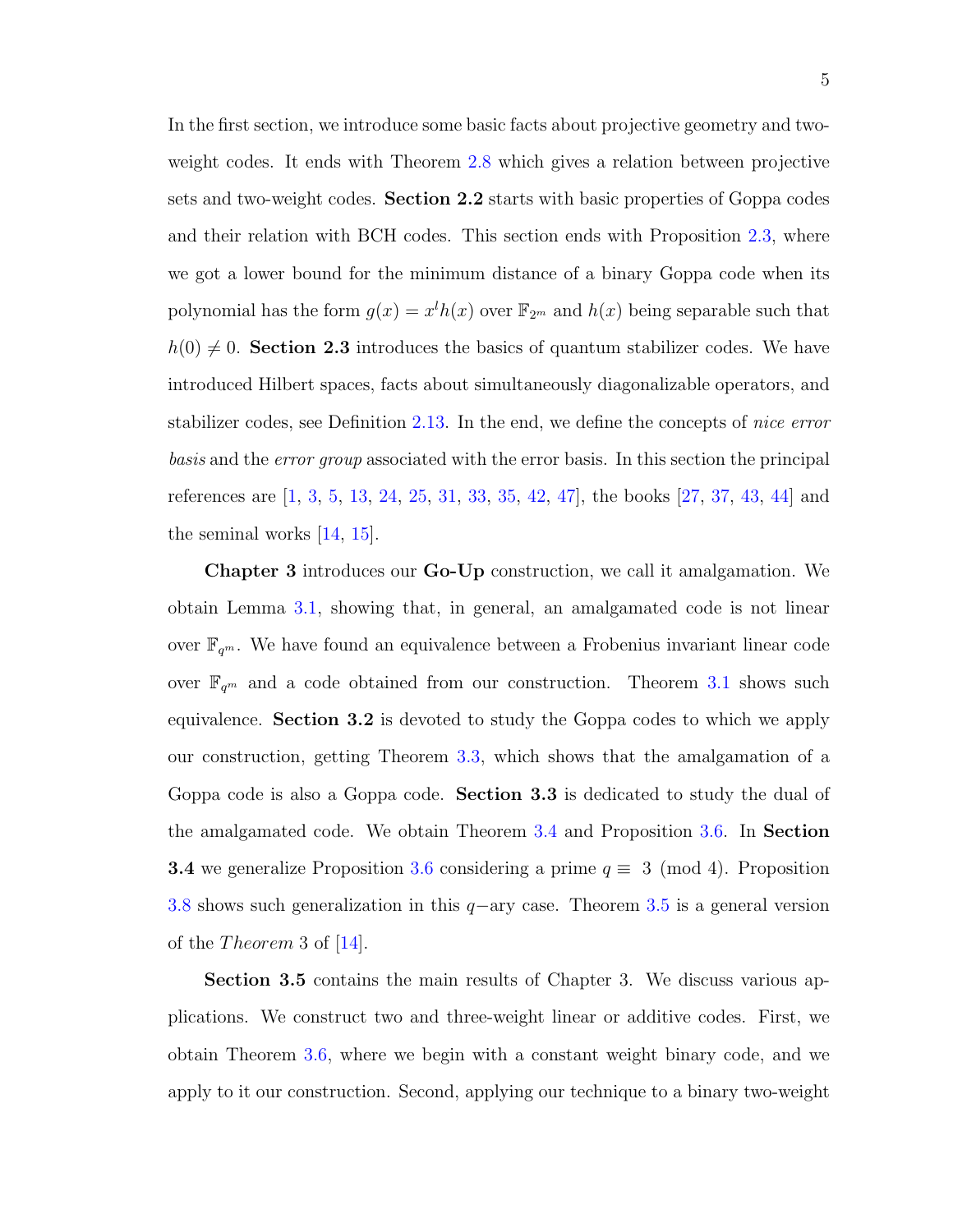code C, we get a code over  $\mathbb{F}_4$  which is almost six-weight, see Theorem [3.7.](#page-101-1) When C is the first-order generalized Reed-Muller code, we get a three-weight code over  $\mathbb{F}_{q^2}$ , see Theorem [3.8.](#page-103-0) We also obtain three-weight and few-weight additive codes, see Theorem [3.10.](#page-108-0)

Chapter 4 is devoted to the study of stabilizer codes obtained from our construction. In the first section, given an amalgamated code over  $\mathbb{F}_4$ , which is Euclidean self-orthogonal, we get a quantum stabilizer code (see Proposition [4.1](#page-113-0) and Theorem [4.1\)](#page-115-0).

**Section 4.2** discusses that for an amalgamated code C in  $\mathbb{F}_q^n$  $\frac{n}{q^2}$ , the Euclidean duality is the same as the trace-alternating duality considered in [\[31\]](#page-129-1). That allows us to construct nonbinary stabilizer codes taking into account Euclidean duality and Frobenius invariant codes, see Proposition [4.4](#page-123-0) and Theorem [4.2.](#page-124-0) We give another way to construct q-ary QECC. Calderbankd and Shor [\[14\]](#page-128-1) obtain QECC from binary quantum codes by showing that under their conditions, Hermitian and Trace Hermitian inner products are equivalent. Using our Go-Up construction, we are able to obtain the same equivalence of these inner products for  $q$ -ary codes when  $q$ is a prime such that  $q \equiv 3 \pmod{4}$ , using Theorem [3.5.](#page-91-0) Therefore with our Go-Up construction, we can obtain  $q$ -ary QECC.

Chapters 3 and 4 contain our main contributions. Some preliminary results are presented on separable and inseparable Goppa codes in Chapter 2, see Proposition [2.3.](#page-41-0) The following table summarizes the main results in this dissertation.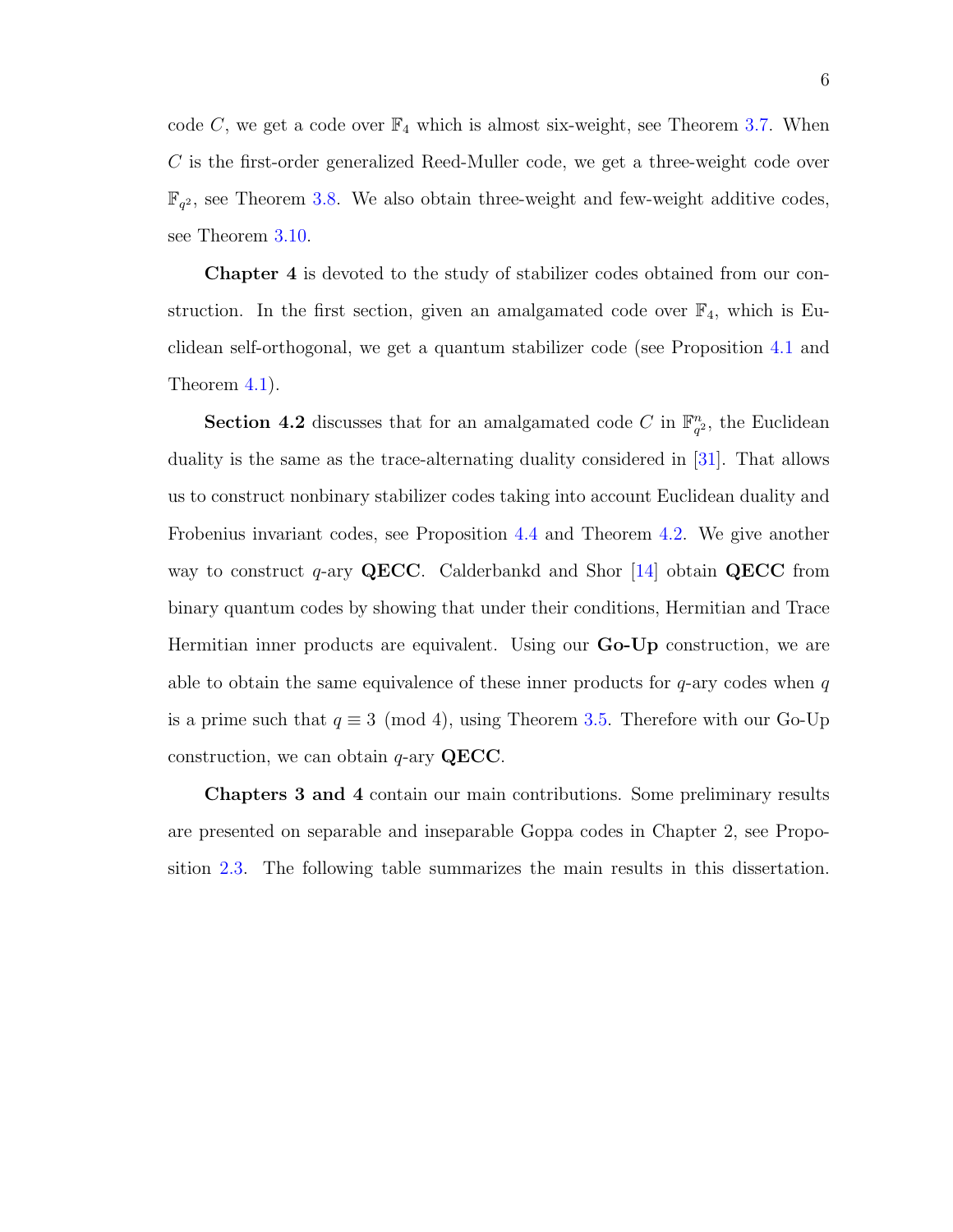| The main contributions |                                                                                                                                 |  |  |  |  |  |
|------------------------|---------------------------------------------------------------------------------------------------------------------------------|--|--|--|--|--|
| Theorem 3.1            | $C \subset \mathbb{F}_{q^m}^n$ and $C^q \subset C$ , C is linear over $\mathbb{F}_{q^m}$ if and only if                         |  |  |  |  |  |
|                        | $C = \mathbf{GU}(m, C_0), C_0$ is the sub-field sub-code of C over $\mathbb{F}_q$ .                                             |  |  |  |  |  |
| Theorem 3.4            | Let $\mathbb{F}_q$ be a finite field of characteristic two. Take $C_0$ and $C_1$                                                |  |  |  |  |  |
|                        | linear codes over $\mathbb{F}_q$ , with $C_0 \subset C_1$ . The <b>additive code</b> $C =$                                      |  |  |  |  |  |
|                        | $C_0 + \delta C_1^{\perp} \subset \mathbb{F}_{q^2}^n$ is Trace Hermitian self-orthogonal.                                       |  |  |  |  |  |
| Theorem 3.5            | Take a prime $q \equiv 3 \pmod{4}$ and C a $q^2$ -linear code. Then                                                             |  |  |  |  |  |
|                        | $C \subset C^{\perp_H}$ if and only if $C \subset C^{\perp_{TH}}$                                                               |  |  |  |  |  |
| Theorem 3.6            | $C_0 \subset \mathbb{F}_q^n$ constant weight and <b>constant intersection</b> code, Def-                                        |  |  |  |  |  |
|                        | inition 3.3. Then $GU(2, C_0)$ is two-weight.                                                                                   |  |  |  |  |  |
| Theorem 3.8            | $\mathbf{GU}(2,\ \mathbf{R}_q(1,k))\subset \mathbb{F}_{q^2}^{q^k}$ is a three-weight linear code. $\mathbf{R}_q(1,k)$ is        |  |  |  |  |  |
|                        | the first-order generalized Reed-Muller code over $\mathbb{F}_q$ .                                                              |  |  |  |  |  |
| Theorem 3.10           | $GU(R_q(1,k), C_0) \subset \mathbb{F}_{q^2}^{q^k}$ is a three-weight additive code, where                                       |  |  |  |  |  |
|                        | $C_0 = \{ (\boldsymbol{a} \ \rho_1 \boldsymbol{a} \ \cdots \ \rho_{q-2} \boldsymbol{a} \ 0) \mid \boldsymbol{a} \in S_k(q) \}.$ |  |  |  |  |  |
| Theorem 4.2            | C an $[n, k, d]_{q^2}$ Euclidean self-orthogonal and $C^q \subset C$ . Then C                                                   |  |  |  |  |  |
|                        | yields an $[[n, n-2k, \geq d^{\perp}]]_q$ quantum stabilizer code.                                                              |  |  |  |  |  |

Table  $1\hbox{--}1$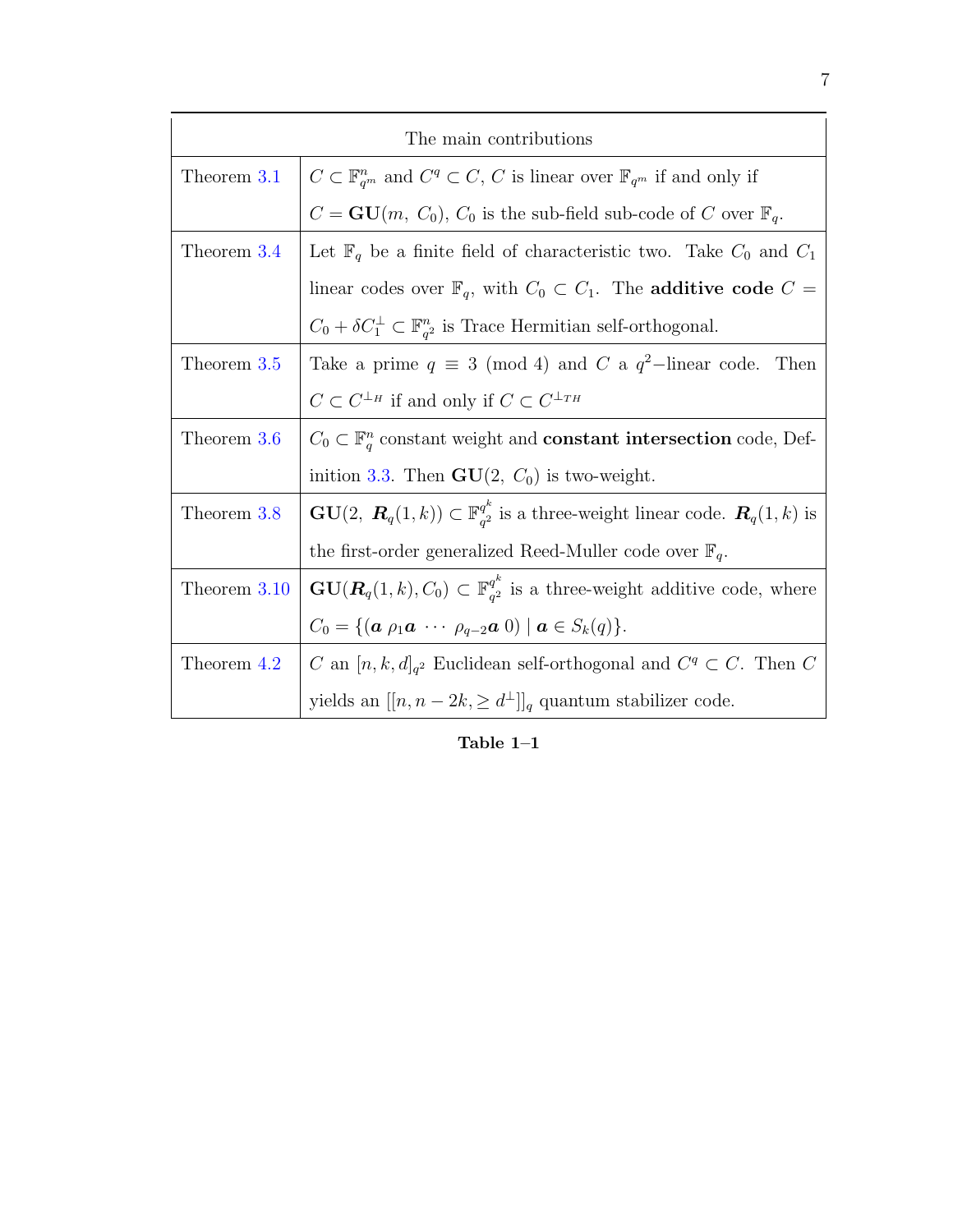# <span id="page-17-0"></span>CHAPTER 2 BACKGROUND AND PRELIMINARY RESULTS

In this chapter, we present basic definitions and known results about general and quantum stabilizer codes that we will use in the subsequent chapters.

Section 2.1 begins with some definitions and theorems about error-correcting codes. It ends with some facts about projective geometry and its relationship with twoweight codes. Section 2.2 starts with basic properties of Goppa codes and their relationship with BCH codes. This section ends with Proposition [2.3,](#page-41-0) where we got a lower bound for the minimum distance of a binary Goppa code when its polynomial has the form  $g(x) = x^l h(x)$ . Section 2.3 introduces the basics of quantum stabilizer codes. We have introduced Hilbert spaces, facts about simultaneously diagonalizable operators, and stabilizer codes. In the end, we define the concepts of nice error basis and the *error group* associated with the basis error  $\xi_n$ .

#### <span id="page-17-1"></span>2.1 BASIC DEFINITIONS

We give some general facts about coding theory. The principal references for this section are the books [\[6,](#page-127-1) [7,](#page-127-2) [9,](#page-127-3) [38,](#page-130-2) [39,](#page-130-3) [41,](#page-130-4) [50\]](#page-131-3) and the works [\[11,](#page-128-6) [16,](#page-128-3) [22,](#page-129-2) [53\]](#page-131-4).

A sender starts with a message and encodes it to obtain codewords consisting of sequences of symbols. These are transmitted over a noisy channel to the receiver. Often the sequence of symbols that are received contains errors and therefore might not be codewords. The receiver must decode, which means correct the errors, in order to change what is received back to codeword and then recover the original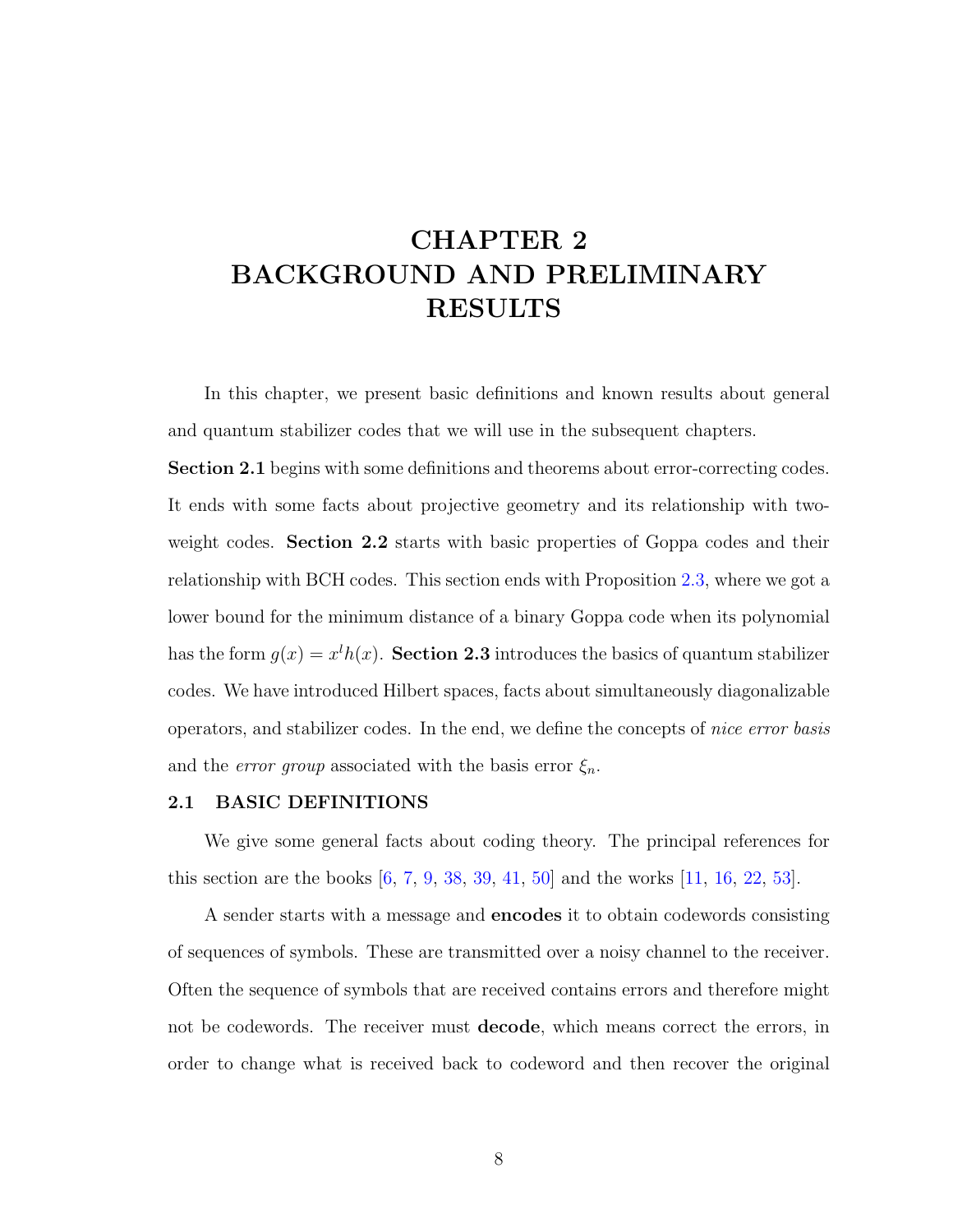message, that is, we can encrypt encoding and adding errors. After that, we can decrypt correcting the errors.

The symbols used to construct the codewords belong to an alphabet. A code that uses an alphabet consisting of q symbols is called  $q$ -ary code. If A is an alphabet, a code is a random subset of  $\mathbb{A}^n$  where n is called the length of the code. In general, decoding (decrypting) could be a time-consuming procedure, therefore, the most useful codes are subsets of  $\mathbb{A}^n$  satisfying additional conditions. The most common is to require A to be a finite field,  $\mathbb{F}_q$ , so that  $\mathbb{A}^n$  is a vector space of dimension n, and require the code  $C$  to be a subspace of this vector space. In this case, we call k the dimension of C over  $\mathbb{F}_q$ .

To decode, we need to put a measure on how close two vectors are to each other. This measure is given by the Hamming distance. Let  $u, v$  be two vectors in  $\mathbb{A}^n$ , the Hamming distance  $d(\boldsymbol{u}, \boldsymbol{v})$  is the number of places where the two vectors differ. For example, if we use binary vectors and we have  $u = (1 0 1 0 1 0 1 0)$  and  $v = (1 \ 0 \ 1 \ 1 \ 1 \ 0 \ 0 \ 0),$ 

$$
d(\boldsymbol{u},\boldsymbol{v})=4.
$$

As another example, suppose we are working with the usual English alphabet, then

$$
d(\text{decode}, \text{vector}) = 4.
$$

The importance of the Hamming distance  $d(\boldsymbol{u}, \boldsymbol{v})$  is that it measures the minimum number of "errors" needed for  $u$  to be changed to  $v$ .

The minimum distance of a code  $C$  is defined by

$$
d = min{d(\mathbf{u}, \mathbf{v}) : \mathbf{u}, \mathbf{v} \in C, \mathbf{u} \neq \mathbf{v}}.
$$

If  $C \subset \mathbb{F}_q^n$  is a subspace, for **u** and **v** in  $C$ ,  $u - v = c \in C$ . Then we get that

$$
d = min{d(\mathbf{0}, \mathbf{c}) : \mathbf{c} \in C, \mathbf{c} \neq \mathbf{0}}.
$$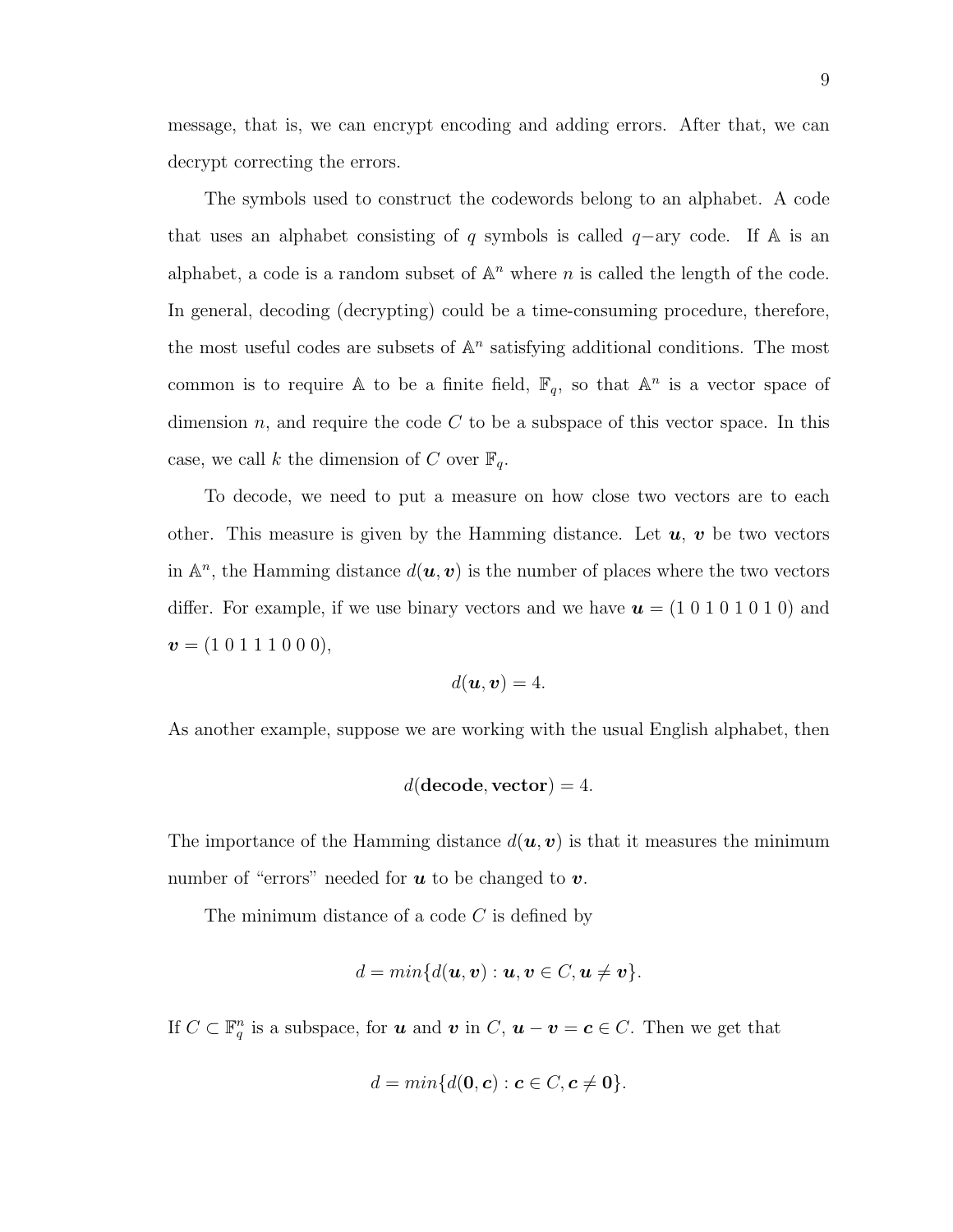This number is very important because it gives the smallest number of errors needed to change one codeword into another. If a codeword is transmitted over a noisy channel, errors are introduced into some of the entries of the vector. We can correct these errors by finding the codeword whose Hamming distance from the received vector is as small as possible. This is called nearest neighbor decoding.

We say that a code can detect up to  $t$  errors if changing a codeword in at most t places can not change it to another codeword, that is, given a codeword  $\boldsymbol{u}$  we have

$$
\overline{B}(\boldsymbol{u},t)\cap C=\emptyset,
$$

where  $\overline{B}(\boldsymbol{u},t) = \{\boldsymbol{v} \in \mathbb{F}_q^n : d(\boldsymbol{u},\boldsymbol{v}) \leq t\}.$ 

**Theorem 2.1.** A code  $C$  can detect up to t errors if

$$
d \geq t + 1
$$

and a code C can correct up to t errors if

 $d > 2t + 1$ 

*Proof.* Suppose that  $d \geq t + 1$ , if a codeword **u** is sent and t errors or fewer occur, then the received message  $v$  can not be a different codeword because

$$
d(\boldsymbol{u},\boldsymbol{v})\leq t < t+1
$$

then  $v$  is not an element of  $C$ .

Suppose that  $d \geq 2t+1$ . Assume that the codeword  $u$  is sent and the received word v has t or fewer errors, that is,  $d(\mathbf{u}, \mathbf{v}) \leq t$ . Let  $\mathbf{x} \in C - {\mathbf{u}}$ , then  $d(\mathbf{x}, \mathbf{v}) \geq t + 1$ because if  $d(\boldsymbol{x}, \boldsymbol{v}) \leq t$  we obtain

$$
t+t \geq d(\boldsymbol{u},\boldsymbol{v})+d(\boldsymbol{v},\boldsymbol{x}) \geq d(\boldsymbol{u},\boldsymbol{x}) \geq 2t+1
$$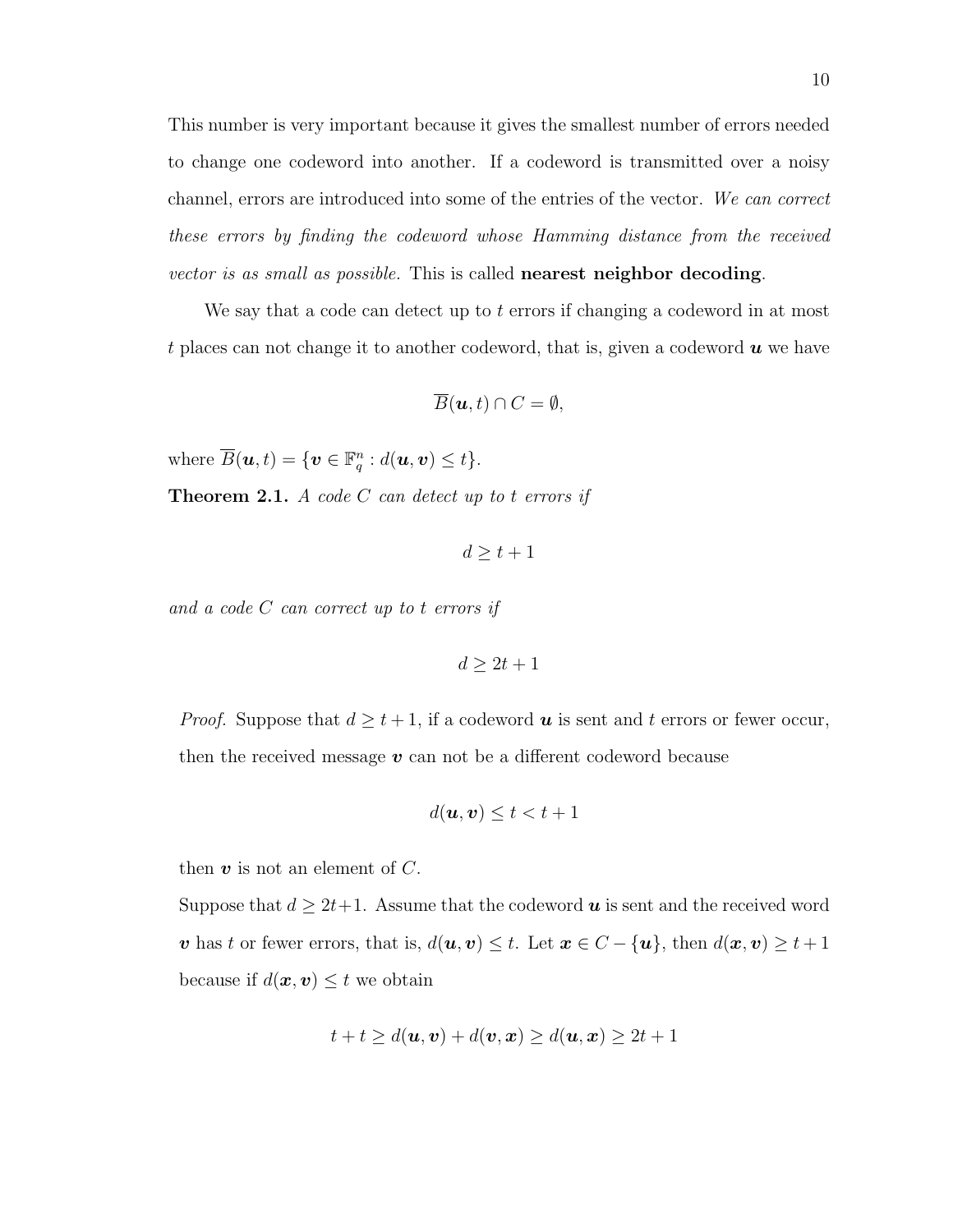That is,  $2t \geq 2t + 1$  a contradiction. Thus  $d(\boldsymbol{v}, \boldsymbol{x}) \geq t + 1$ , i.e. decoding  $\boldsymbol{v}$  we obtain  $\boldsymbol{u}$  by nearest neighbor decoding.

We observe that one way to find the nearest neighbor is to calculate the distance between the received message and each of the codewords, then select the codeword with the smallest Hamming distance. In practice, this is impractical for large codes. In general, the decoding problem is challenging, and considerable research effort is devoted to looking for fast decoding algorithms.

A q-ary code C of length n, with M codewords and minimum distance d is called an  $(n, M, d)_q$  code. If C is a linear code of dimension k, we write  $[n, k, d]_q$ . **Definition 2.1.** If we have an  $(n, M, d)$ <sub>q</sub> code, then we define the information rate R as

$$
R = \frac{\log_q(M)}{n}.
$$

For example, if C is a binary linear code of dimension k, we obtain  $M = 2^k$  and then

$$
R = \frac{\log_2(2^k)}{n} = \frac{k}{n}.
$$

The code rate R represents the ratio of the number of input data symbols to the number of transmitted code symbols. It is an important parameter to consider when implementing real-world systems, as it represents what fraction of the bandwidth is being used to transmit actual data. We would like for  $M$ , for  $q^k$  in the linear case, to be large so that the code rate,  $R$ , will be as close to one as possible. This optimization allows us to use bandwidth efficiently when transmitting messages over a noisy channel. Unfortunately, increasing d tends to increase n or decrease  $M$ .

**Theorem 2.2** (R. Singleton 1964). Let C be an  $(n, M, d)$ <sub>q</sub> code. Then

$$
M \le q^{n+1-d}.
$$

 $\Box$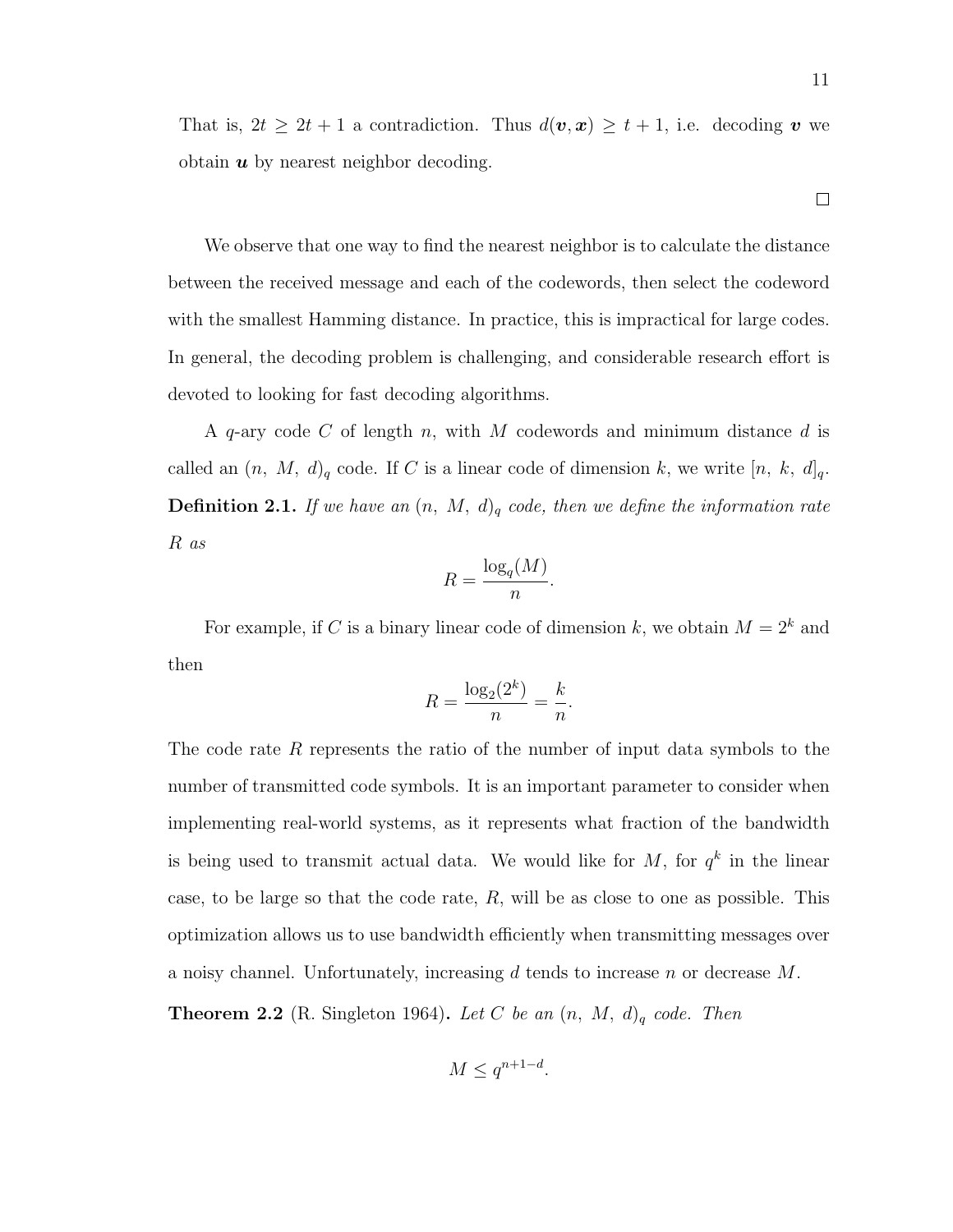If C is an  $[n, k, d]_q$  code,  $q^k \leq q^{n+1-d}$ , i.e,  $k \leq n+1-d$ .

*Proof.* For a codeword  $\boldsymbol{a} = (a_1 \ a_2 \cdots a_n)$ , let  $\boldsymbol{a}' = (a_d \ a_{d+1} \cdots a_n)$ . If  $\boldsymbol{b} \neq \boldsymbol{c}$  are two codewords then they differ in at least  $d$  places. Since  $b'$  and  $c'$  are obtained by removing  $d-1$  entries from **b** and **c**, they must differ in at least one place. So  $\mathbf{b}' \neq \mathbf{c}'$ . Therefore, the number M of codewords **u** equals the number of vectors  $\mathbf{u}'$ obtained in this way. There are at most  $q^{n-(d-1)}$  vectors  $u'$  since there are  $n-(d-1)$ positions in these vectors. This implies that

$$
M \le q^{n - (d - 1)} = q^{n + 1 - d}
$$

as required.

**a.** The code rate R of an  $(n, M, d)$ <sub>q</sub> code is at most  $1-\frac{d-1}{n}$  $\frac{-1}{n}$ . Since we have  $R = \frac{\log_q(M)}{n}$ n and  $M \leq q^{n+1-d}$ , then  $\log_q(M) \leq \log_q(q^{n+1-d}) = n+1-d$ ; that is,

$$
R\leq \frac{n+1-d}{n}=1-\frac{d-1}{n}.
$$

- **b.** If we take the number  $\frac{d}{n}$ , called the **relative minimum distance**, the above observation implies that if  $\frac{d}{n}$  is large, the code rate R, is forced to be small.
- c. In the linear case of a code  $C$  of dimension  $k$ : For given  $n$  and  $d$ , the larger the k, the better the code, because we may think of each codeword as having  $k$ information symbols and  $n - k$  checks. So, large k with respect to n makes an efficient code.
- d. Given a code  $C$  of minimum distance  $d$ : the larger, the better because we can correct up to  $\frac{d-1}{2}$  $\frac{-1}{2}$  errors.
- e. The Singleton bound can be rewritten as

$$
q^d \leq \frac{q^{n+1}}{M}
$$

or

$$
d \le n + 1 - k
$$

 $\Box$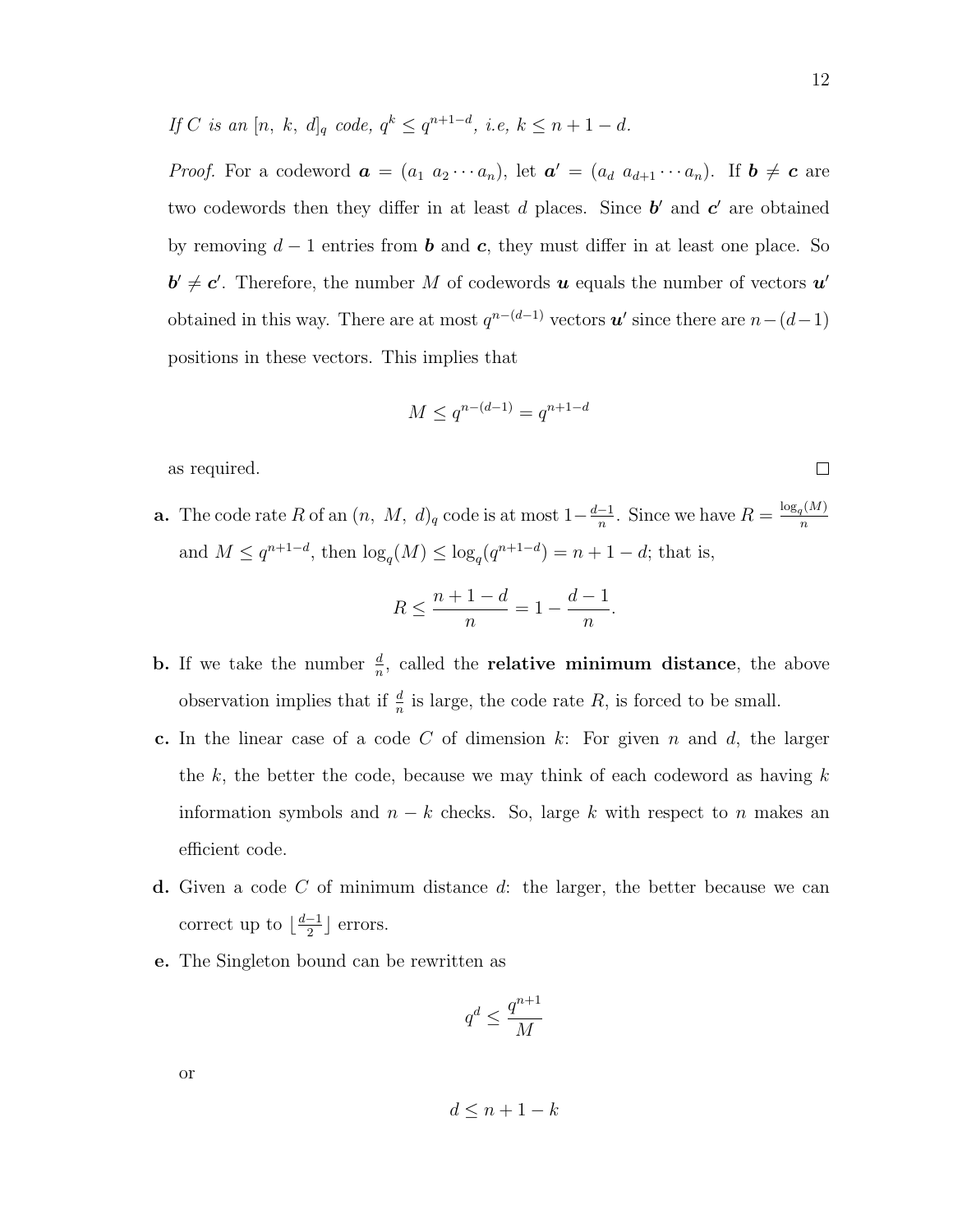in the linear case with dimension k.

Definition 2.2. A code that satisfies the Singleton bound with equality is called MDS code (Maximum Distance Separable).

**a.** We observe that if C is an MDS code, C has the largest possible value of  $d$  for a given M and n, in the linear case  $d = n + 1 - k$ ; and, if C is an MDS code,

$$
R = 1 - \frac{d-1}{n}.
$$

b. The only binary MDS codes are the trivial codes, i.e.  $[n, 1, n]_2$ , the repetition code,  $[n, n-1, 2]_2$ , the parity check code and  $[n, n, 1]_2$ , the universal code.

In fact:

Let  $C \subset \mathbb{F}_2^n$  be an  $MDS$ -code with  $G = [I_k|A]$  a generator matrix, where  $A \in$  $M_{k\times(n-k)}(\mathbb{F}_2)$ . Since  $d=(n-k)+1$  all the entries of A are not zero, i.e. all the entries of A are ones. If A has at least two rows, taking  $r_1$  and  $r_2$ , the first two rows of  $G$ ,  $r_1+r_2 \in C$  and  $\omega(r_1+r_2) = 2$  because  $r_1+r_2 = (1 \ 0 \ \cdots \ 0 \ 1 \ 1 \ \cdots \ 1) +$  $(0 \; 1 \; \cdots \; 0 \; 1 \; 1 \; \cdots \; 1) = (1 \; 1 \; 0 \; \cdots \; 0).$  Then  $d \leq 2, 0 \leq n - k + 1 \leq 2.$  That is,  $n = k$  or  $n = k + 1$ . Thus, C has parameters  $[n, n, 1]_2$  or  $[n, n-1, 2]_2$ . If A has one row,  $k = 1$ ,  $d = n - 1 + 1 = n$ , and the code has parameters  $[n, 1, n]_2$ .

The following is a geometric interpretation that is useful in error correcting. A Hamming sphere of radius t centered at a codeword c is denoted by  $B(c, t)$  and defined by

$$
B(\mathbf{c},t) = \{\mathbf{u} \in \mathbb{F}_q^n : d(\mathbf{c},\mathbf{u}) \le t\} = \overline{B}(\mathbf{c},t).
$$

We calculate the number of vectors in  $B(\mathbf{c}, t)$ .

**Lemma 2.1.** Let C be an  $(n, M, d)$ <sub>q</sub> code. Then

$$
|B(c,t)| = \sum_{i=0}^{t} {n \choose i} (q-1)^{i}.
$$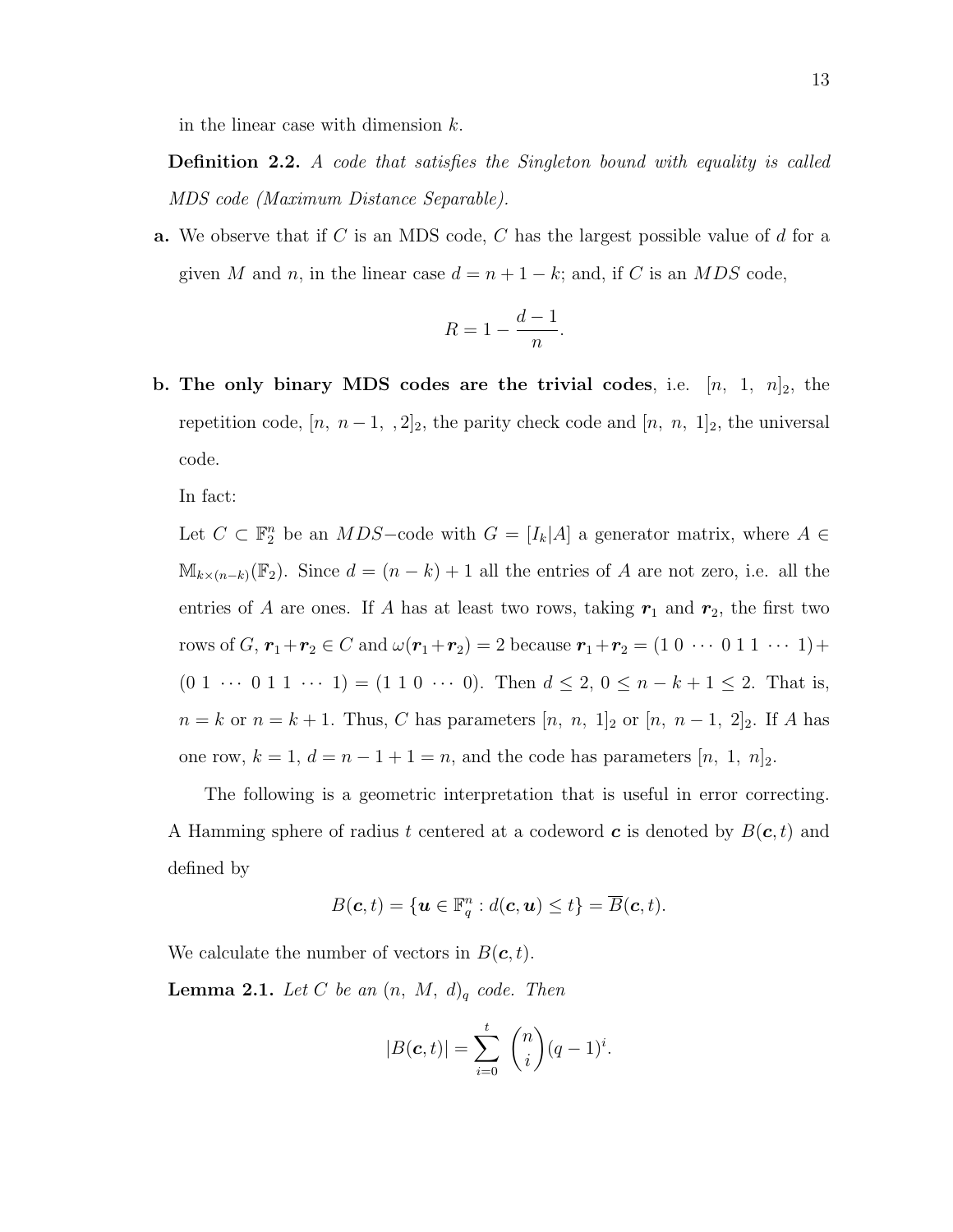In the binary case we have

$$
|B(\mathbf{c},t)| = \sum_{i=0}^t {n \choose i}.
$$

Proof. First we calculate the number of vectors that are at distance 1 from the codeword  $c$ . These vectors are the ones that differ from  $c$  in exactly one location. There are *n* possible locations and  $q - 1$  ways to make an entry different. Thus, the number of vectors that have Hamming distance of 1 from  $\boldsymbol{c}$  is  $n(q-1)$ . Now let's calculate the number of vectors that have Hamming distance  $m$  from  $c$ . There are  $\binom{n}{m}$  $\binom{n}{m}$  ways in which we can choose m locations to differ from the values of **c**. For each of these m locations, there are  $q-1$  choices for symbols different from the corresponding symbol of  $c$ . Hence, there are

$$
\binom{n}{m}(q-1)^m
$$

vectors that have Hamming distance of  $m$  from  $c$ . Including the vector  $c$  itself and using the identity  $\binom{n}{0}$  $\binom{n}{0} = 1$ , we get

$$
\binom{n}{0} + \binom{n}{1}(q-1) + \binom{n}{2}(q-1)^2 + \dots + \binom{n}{t}(q-1)^t = |B(\mathbf{c},t)|.
$$

We may now state the Hamming bound, which is also called the **sphere pack**ing bound.

**Theorem 2.3** (Hamming bound). Let C be an  $(n, M, d)$ <sub>q</sub> code with

$$
d \geq 2t + 1.
$$

Then

$$
M \le \frac{q^n}{\sum_{i=0}^t \binom{n}{i} (q-1)^i}.
$$

 $\Box$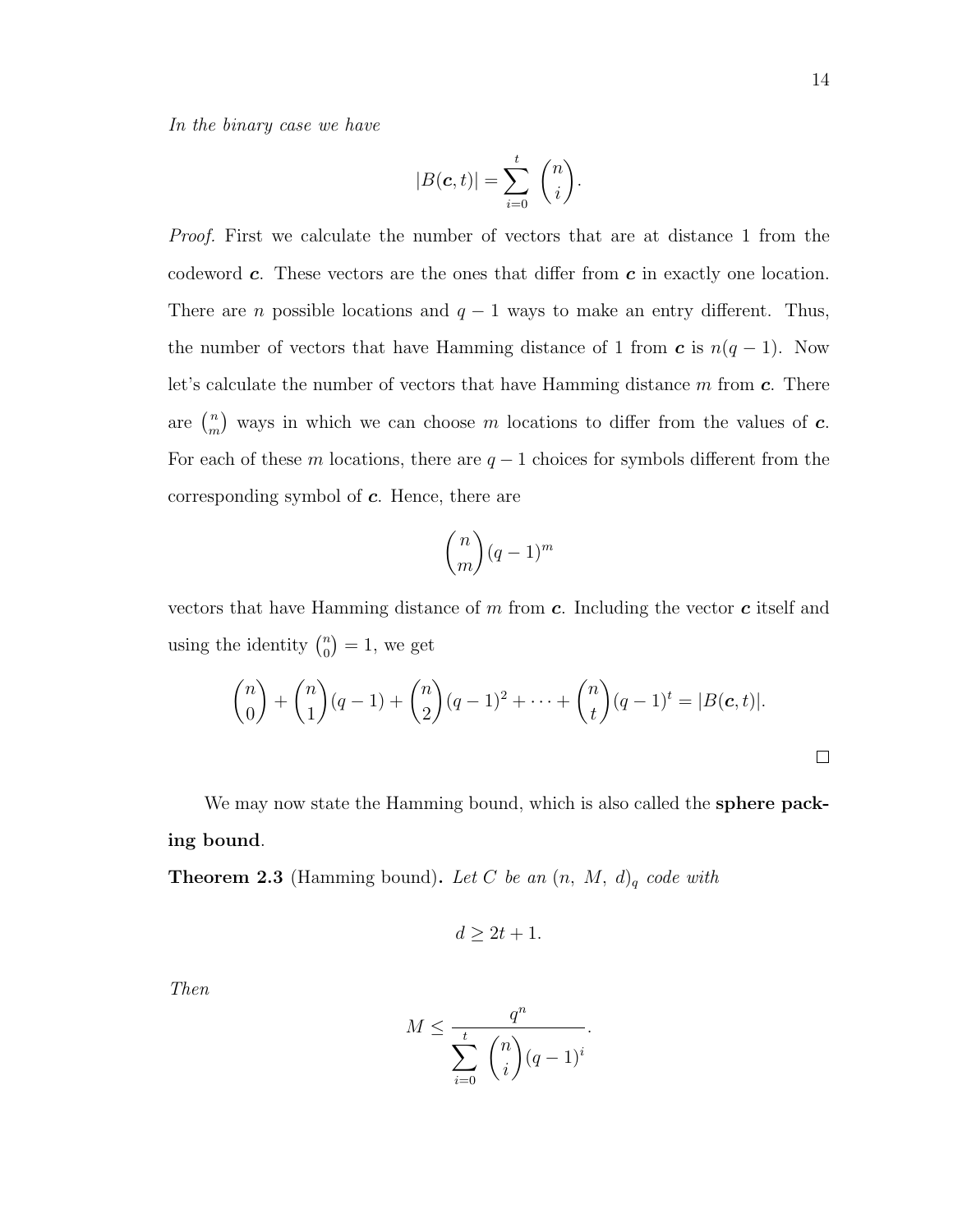*Proof.* Around each codeword  $c$  we place a Hamming sphere of radius t. Since the minimum distance of the code is  $d \geq 2t + 1$ , these spheres do not overlap. The total number of vectors in all of the Hamming spheres can not be greater than  $q^n$ . Thus, we get

(number of codewords)  $\times$  (number of elements per sphere)  $\leq q^n$ 

i.e

$$
M\sum_{i=0}^{t} \binom{n}{i} (q-1)^{i} \leq q^{n}
$$

.

An  $(n, M, d)$ <sub>q</sub> code with  $d = 2t + 1$  that satisfies the Hamming bound with equality is called a **perfect code**. A perfect  $t$ −error correcting code is one such that the M Hamming spheres of radius t with center at the codewords cover the entire space of  $q$ -ary  $n$ -tuples.

**a.** If we call 
$$
V_t(n) = \sum_{i=0}^t \binom{n}{i} (q-1)^i
$$
,  $MV_t(n) \leq q^n$ . Then  $\log_q(M) + \log_q(V_t(n)) \leq n$ , i.e.

$$
R \le 1 - \frac{\log_q(V_t(n))}{n}.
$$

Example 2.1. The following is an interesting example, which is a perfect linear code with  $d = 3$ , that is, it can correct one error, see [\[9\]](#page-127-3). A code defined by a binary parity check matrix with m rows and  $2^m - 1$  distinct nonzero columns is a binary Hamming code. If  $m = 3$ ,  $n = 2<sup>3</sup> - 1 = 7$  and a parity check matrix is

$$
H = \left(\begin{array}{rrrrrrr} 0 & 1 & 1 & 1 & 1 & 0 & 0 \\ 1 & 0 & 1 & 1 & 0 & 1 & 0 \\ 1 & 1 & 0 & 1 & 0 & 0 & 1 \end{array}\right)
$$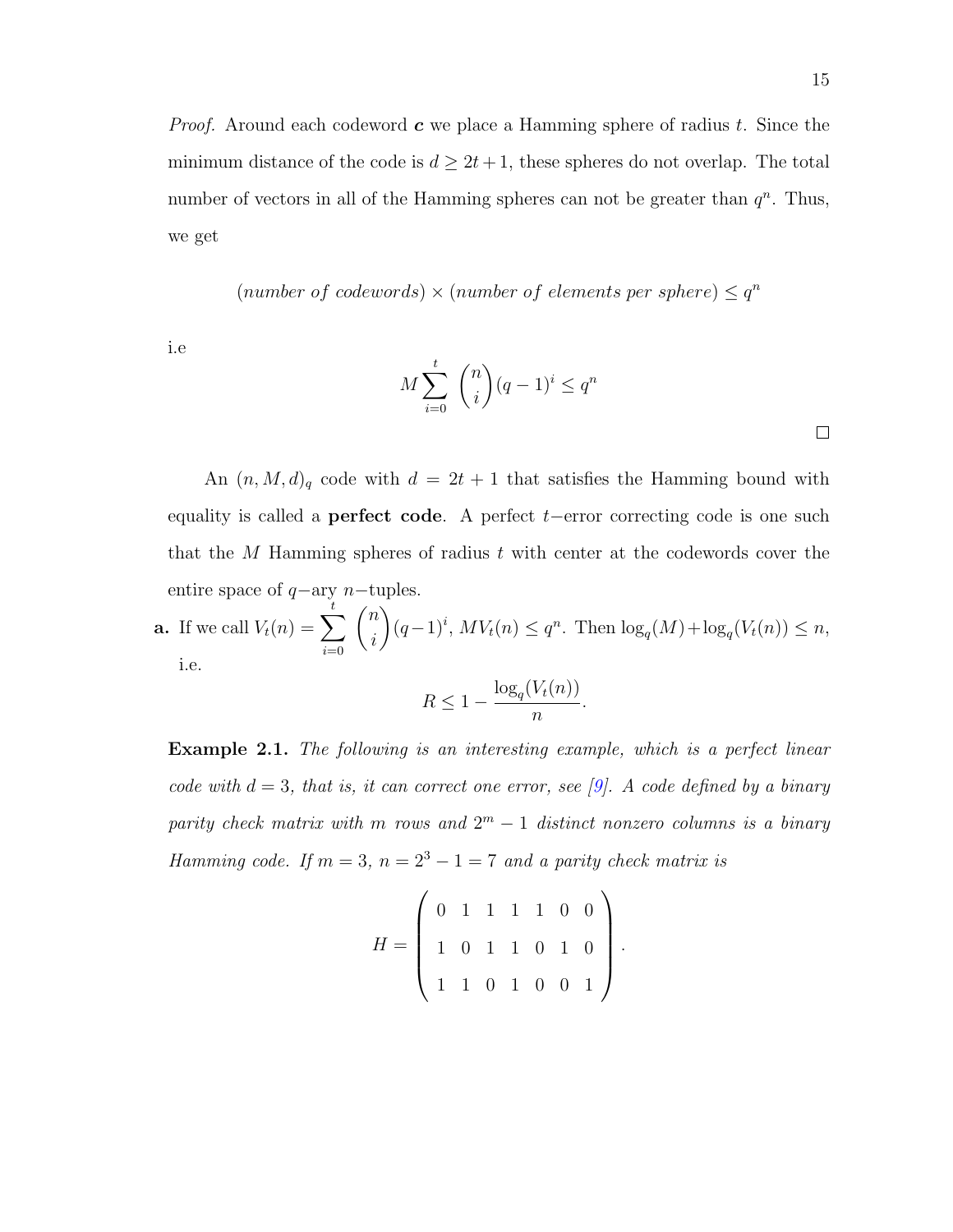Generally, for each  $m \geq 3$  there is a binary Hamming code with parameters  $n = 2<sup>m</sup> - 1$ ,  $k = 2<sup>m</sup> - 1 - m$ ,  $d = 3$ , which is perfect code because

$$
\frac{2^n}{\sum_{i=0}^1 \binom{n}{i}} = \frac{2^n}{1+2^m-1} = \frac{2^n}{2^m} = 2^{n-m} = 2^k.
$$

We observe that the above parity check matrix is in standard form, that is,  $H = (P<sup>t</sup>|I<sub>n-k</sub>) = (P<sup>t</sup>|I<sub>3</sub>)$ . Then a generator matrix is given by  $G = (I<sub>k</sub>|P) = (I<sub>4</sub>|P)$ , that is,

$$
G = \left(\begin{array}{cccccc} 1 & 0 & 0 & 0 & 0 & 1 & 1 \\ 0 & 1 & 0 & 0 & 1 & 0 & 1 \\ 0 & 0 & 1 & 0 & 1 & 1 & 0 \\ 0 & 0 & 0 & 1 & 1 & 1 & 1 \end{array}\right)
$$

.

**Theorem 2.4.** In a binary Hamming code, every word in  $\mathbb{F}_2^n$  is either a codeword or is at a distance 1 from exactly one codeword.

*Proof.* There are  $2^k$  codewords, and given a codeword  $c$  we know

$$
|B(\mathbf{c},t)| = \sum_{i=0}^t \binom{n}{i} (q-1)^i.
$$

Since  $q = 2$  and  $t = 1$  because  $d = 3$ , we have

$$
|B(c, 1)| = {n \choose 0} + {n \choose 1} = 1 + n.
$$

Then  $2^{k}|B(c, 1)| = 2^{k}(1+n) = 2^{k} + 2^{k}n = 2^{k} + 2^{k}(2^{m} - 1) = 2^{k+m} = 2^{n}$ . This means that the  $2^k$  codewords c determine disjoint neighborhoods  $|B(c, 1)|$  that completely cover  $\mathbb{F}_2^n$ , as claimed.  $\Box$ 

The following theorem describes a very simple way to correct one error in some circumstances.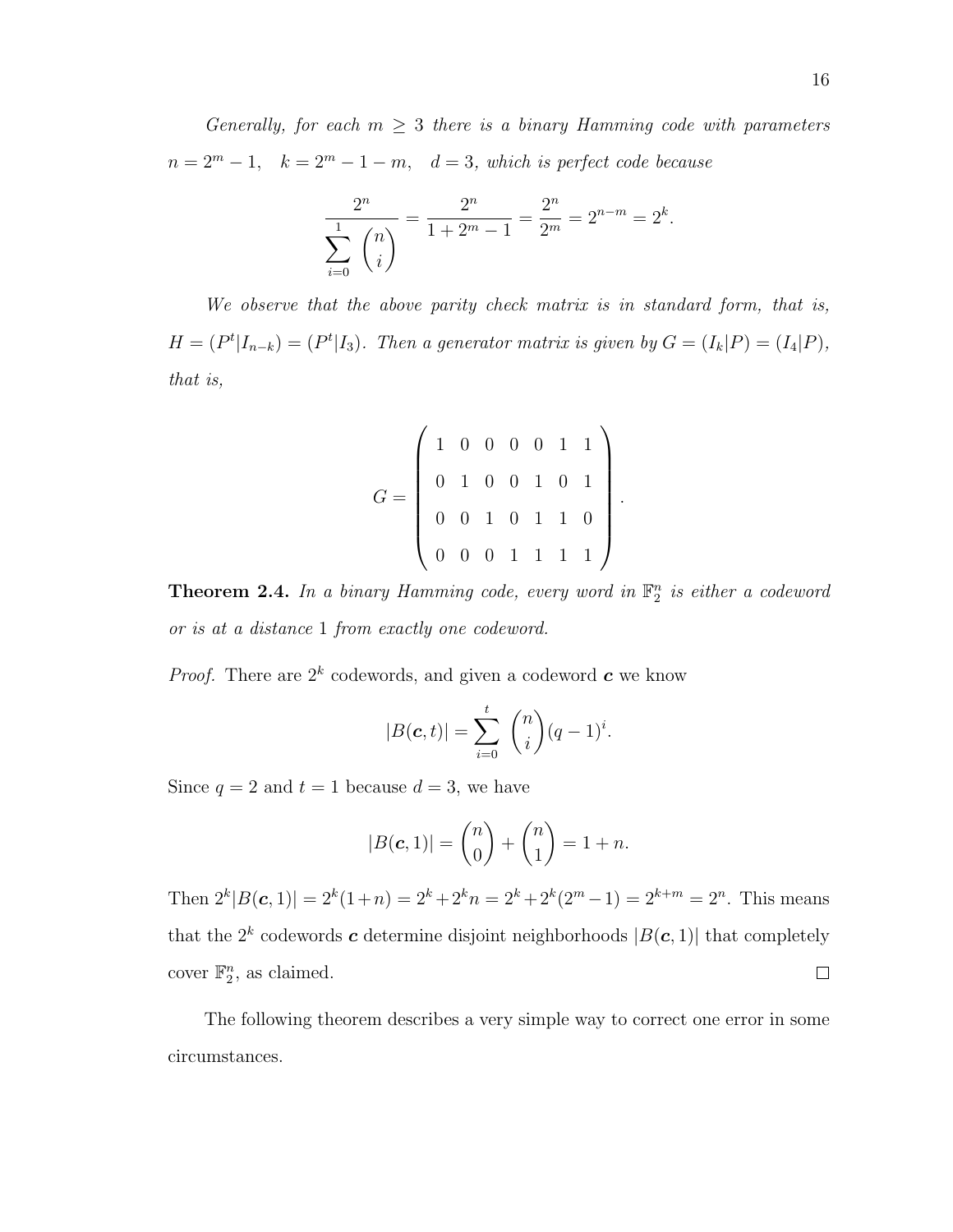**Theorem 2.5.** Let  $C \subseteq \mathbb{F}_2^n$  be a linear code defined by a parity check matrix H. Suppose that a one-bit error is made in transmitting a codeword, the receiver word being  $z$ . Then the error has occurred in the ith bit of  $z$ , where i is determined by the fact that  $S = Hz^t$  is equal to the ith column of H.

*Proof.* Suppose that the codeword sent is c and the error is made in the *i*th bit. Then the received word is

 $z = c + e$ where  $e = ($ 1  $\bigcap_{i=1}^{\infty}$  $\sum_{i}$  $\cdots$   $\vdots$ n  $\binom{0}{0}$ . Since **c** is a codeword,  $He^{t} = 0$ . Then  $S=H\boldsymbol{z}^{t}=H\boldsymbol{e}^{t}=(h_{1i}~h_{2i}\cdots h_{ni})^{t},$ 

which is the *ith* column of  $H$ .

Assuming that not more than one-bit error is made in transmitting each codeword, the following procedure can be used:

| $Hz^t=0$ ?                     |                                          |                                                     |  |  |  |  |  |  |
|--------------------------------|------------------------------------------|-----------------------------------------------------|--|--|--|--|--|--|
| YES                            | NO                                       |                                                     |  |  |  |  |  |  |
| $\boldsymbol{z}$ is a codeword | $H\boldsymbol{z}^t = i\text{th column?}$ |                                                     |  |  |  |  |  |  |
|                                | <b>YES</b>                               | NO.                                                 |  |  |  |  |  |  |
|                                |                                          | Correct <i>ith</i> bit   More than 1 bit error made |  |  |  |  |  |  |

Table 2–1

#### <span id="page-26-0"></span>2.1.1 TWO-WEIGHT CODES

Let  $C \subset \mathbb{F}_q^n$  be an  $[n, k, d]_q$  code. There exists an integer  $r \geq 1$  such that  $C \setminus \{\mathbf{0}\} = \bigcup_{i=1}^r C_{w_i}$ , where  $C_{w_i} = \{\mathbf{u} \in C : \omega(\mathbf{u}) = w_i\}$ , and we call  $A_{w_i} = |C_{w_i}|$ . For example, let  $C \subset \mathbb{F}_4^n$  be given by Table [3–2.](#page-66-0) Then  $C = \{0\} \cup C_{w_1} \cup C_{w_2}$ , where  $C_{w_1}$ is given by Table [2–2](#page-27-0) and  $C_{w_2}$  by Table [2–3.](#page-27-1)

 $\Box$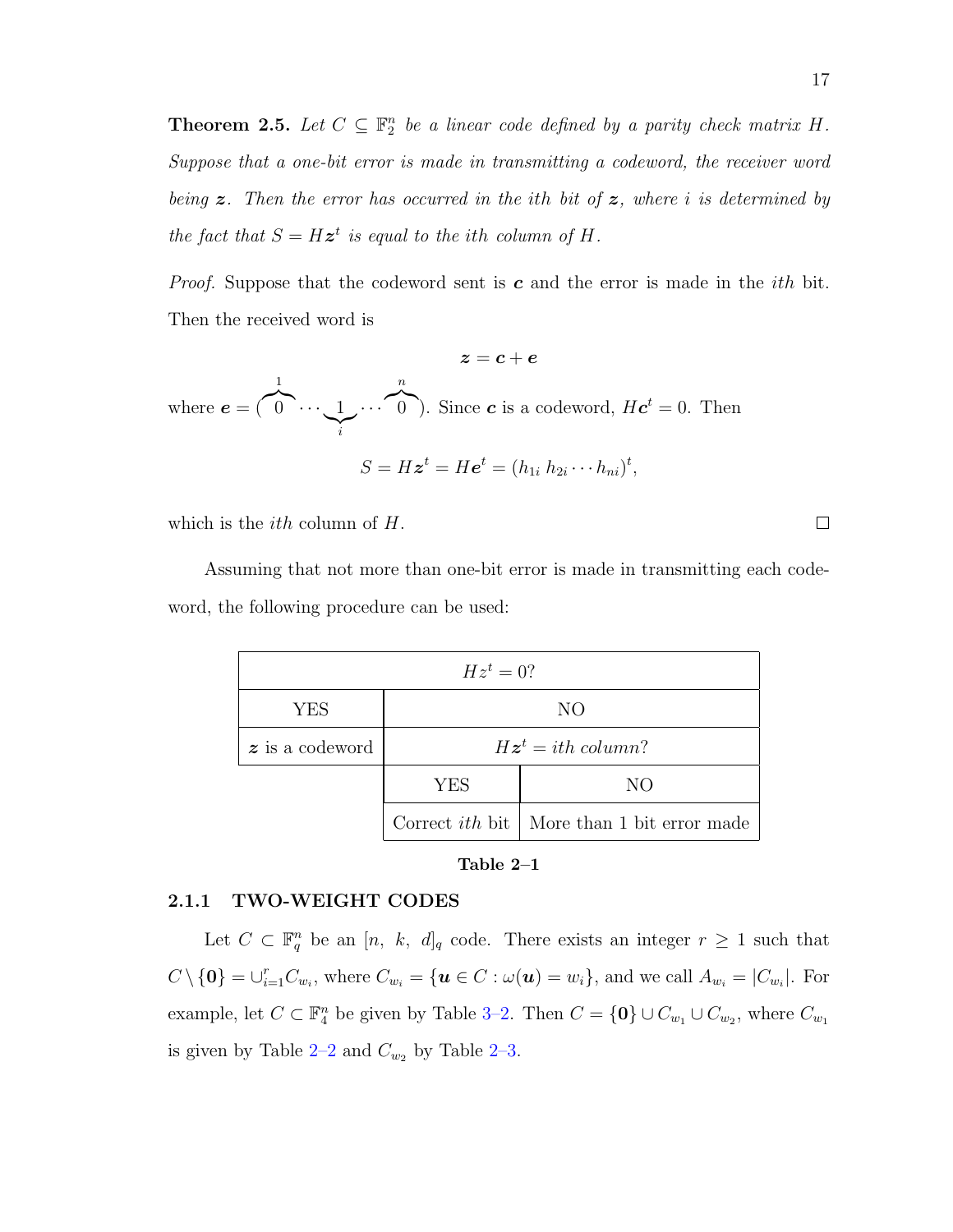| $C_{w_1}$                                                                                             |                                                                         |                                                                                                               |                                       |  |  |  |  |  |  |
|-------------------------------------------------------------------------------------------------------|-------------------------------------------------------------------------|---------------------------------------------------------------------------------------------------------------|---------------------------------------|--|--|--|--|--|--|
| $(0 \delta \delta \delta \delta 0 0)$                                                                 |                                                                         | $(\delta 0 \delta \delta 0 \delta 0)   (\delta \delta 0 \delta 0 \delta 0)$                                   | $(\delta \delta 0 0 \delta \delta 0)$ |  |  |  |  |  |  |
| $(\delta 0 \delta 0 \delta 0 \delta)$                                                                 | $(0 \delta \delta 0 0 \delta \delta)$ $(0 \delta \delta \delta \delta)$ |                                                                                                               | (0 1 1 1 1 0 0)                       |  |  |  |  |  |  |
| $(0 \delta^2 \delta^2 \delta^2 \delta^2 0 0)$                                                         |                                                                         | $(1\;0\;1\;1\;0\;1\;0)$ $(\delta^2\;0\;\delta^2\;\delta^2\;0\;\delta^2\;0)$                                   | (1101001)                             |  |  |  |  |  |  |
| $(\delta^2 \delta^2 0 \delta^2 0 0 \delta^2)$ (1100110) $(\delta^2 \delta^2 0 0 \delta^2 \delta^2 0)$ |                                                                         |                                                                                                               | (1010101)                             |  |  |  |  |  |  |
|                                                                                                       |                                                                         | $(\delta^2 0 \delta^2 0 \delta^2 0 \delta^2)$ $(0 1 1 0 0 1 1)$ $(0 \delta^2 \delta^2 0 0 \delta^2 \delta^2)$ | (0 0 0 1 1 1 1)                       |  |  |  |  |  |  |
| $(0\;0\;0\; \delta^2\; \delta^2\; \delta^2\; \delta^2)$                                               |                                                                         |                                                                                                               |                                       |  |  |  |  |  |  |

<span id="page-27-0"></span>

| `able |  |  |
|-------|--|--|
|-------|--|--|

| $C_{w}$                                               |                                                       |                                                       |                                                       |  |  |  |  |  |  |
|-------------------------------------------------------|-------------------------------------------------------|-------------------------------------------------------|-------------------------------------------------------|--|--|--|--|--|--|
| $(\delta 1 \delta^2 \delta^2 1 \delta 0)$             | $(\delta \ \delta^2 \ 1 \ \delta^2 \ 1 \ 0 \ \delta)$ | $(\delta \ \delta^2 \ 1 \ 1 \ \delta^2 \ \delta \ 0)$ | $(\delta 1 \delta^2 1 \delta^2 0 \delta)$             |  |  |  |  |  |  |
| $(0 \delta^2 \delta^2 1 1 \delta \delta)$             | $(0 1 1 \delta^2 \delta^2 \delta \delta)$             | $(1 \delta \delta^2 \delta^2 \delta 1 0)$             | $(\delta^2 \delta 1 \delta^2 0 1 \delta)$             |  |  |  |  |  |  |
| $(\delta^2 \delta 1 1 \delta \delta^2 0)$             | $(\delta^2 0 \delta^2 1 \delta 1 \delta)$             | $(1 \delta \delta^2 1 0 \delta^2 \delta)$             | $(1\;0\;1\;\delta^2\;\delta\;\delta^2\;\delta)$       |  |  |  |  |  |  |
| $(1 \delta^2 \delta \delta^2 \delta 0 1)$             | $(\delta^2 1 \delta \delta^2 0 \delta 1)$             | $(\delta^2 \delta^2 0 1 \delta \delta 1)$             | $(\delta^2 1 \delta 1 \delta 0 \delta^2)$             |  |  |  |  |  |  |
| $(1 \delta^2 \delta 1 0 \delta \delta^2)$             | $(1\ 1\ 0\ \delta^2\ \delta\ \delta\ \delta^2)$       | $(1 \delta^2 \delta \delta^2 1 0)$                    | $(\delta^2 1 \delta \delta 1 \delta^2 0)$             |  |  |  |  |  |  |
| $(\delta^2 \delta^2 0 \delta 1 1 \delta)$             | $(\delta^2 1 \delta 0 \delta^2 1 \delta)$             | $(1 \delta^2 \delta 0 1 \delta^2 \delta)$             | $(1\; 1\; 0\; \delta\; \delta^2\; \delta^2\; \delta)$ |  |  |  |  |  |  |
| $(1 \delta \delta^2 \delta \delta^2 0 1)$             | $(\delta^2 0 \delta^2 \delta 1 \delta 1)$             | $(\delta^2 \delta 1 \delta 1 0 \delta^2)$             | $(\delta^2 \delta 1 0 \delta^2 \delta 1)$             |  |  |  |  |  |  |
| $(1 \delta \delta^2 0 1 \delta \delta^2)$             | $(1\;0\;1\; \delta\; \delta^2\; \delta\; \delta^2)$   | $(0 \delta^2 \delta^2 \delta \delta 1 1)$             | $(\delta \ 1 \ \delta^2 \ \delta \ 0 \ \delta^2 \ 1)$ |  |  |  |  |  |  |
| $(\delta \ \delta^2 \ 1 \ \delta \ 0 \ 1 \ \delta^2)$ | $(\delta \ \delta^2 \ 1 \ 0 \ \delta \ \delta^2 \ 1)$ | $(\delta 1 \delta^2 0 \delta 1 \delta^2)$             | $(0 1 1 \delta \delta \delta^2 \delta^2)$             |  |  |  |  |  |  |
| $(0 \delta \delta \delta^2 \delta^2 1 1)$             | $(\delta\ 0\ \delta\ \delta^2\ 1\ \delta^2\ 1)$       | $(\delta \delta 0 \delta^2 1 1 \delta^2)$             | $(\delta \ \delta \ 0 \ 1 \ \delta^2 \ \delta^2 \ 1)$ |  |  |  |  |  |  |
| $(\delta\ 0\ \delta\ 1\ \delta^2\ 1\ \delta^2)$       | $(0 \delta \delta 1 1 \delta^2 \delta^2)$             |                                                       |                                                       |  |  |  |  |  |  |

### <span id="page-27-1"></span>Table 2–3

From [\[7\]](#page-127-2), [\[16\]](#page-128-3) and [\[22\]](#page-129-2) we have the following definition.

**Definition 2.3.** An  $[n, k, d]_q$  code C such that  $C \setminus \{0\} = \bigcup_{i=1}^r C_{w_i}$  is called a r-weight code. The sequence 1,  $A_{w_1}, A_{w_2}, \cdots, A_{w_r}$  is called the weight distribution of C. In addition, if C is a two-weight code such that  $w_1 = d$  and  $w_2 = n$ , the code is called antipodal.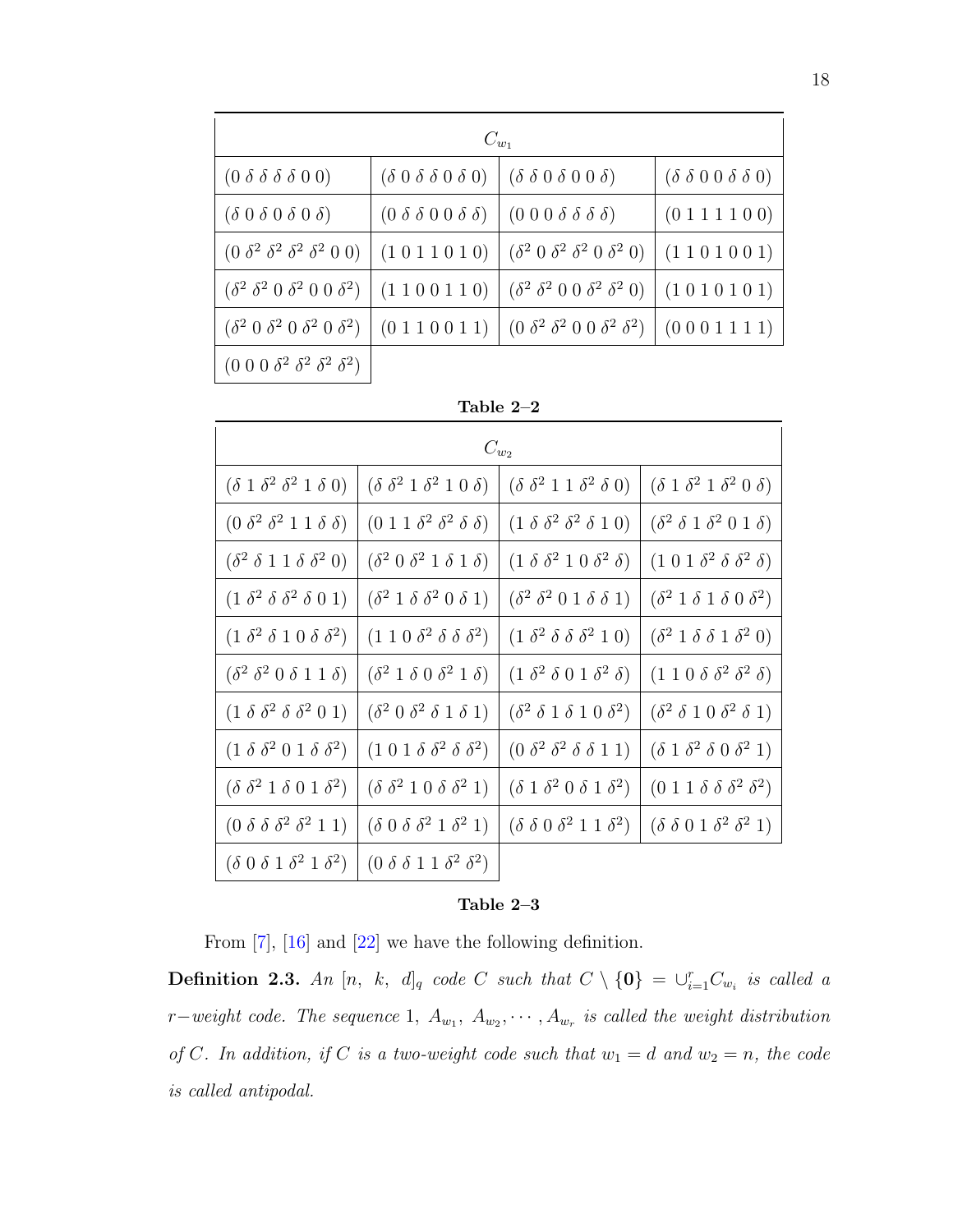Table [2–2](#page-27-0) and Table [2–3](#page-27-1) give us an example of a 2–weight code over  $\mathbb{F}_4$ . The simplex code  $S_k(q) \subset \mathbb{F}_q^n$  of dimension k with  $n = \frac{q^{k-1}}{q-1}$  $q_{q-1}^{k-1}$  and  $d = q^{k-1}$  is an example of a one-weight code, that is, each nonzero codeword has weight  $w_1 = q^{k-1}$ , see [\[7\]](#page-127-2) Section 2.5 and Section 3.4.

Now, our formulation of linear codes is via the axiomatic approach introduced by Assmus and Mattson in [\[4\]](#page-127-7). In this formulation, a linear code C of length n and dimension k over  $\mathbb{F}_q$  will be viewed as a pair  $(V, \Lambda)$ , in which V is a k–dimensional vector space over  $\mathbb{F}_q$  and  $\Lambda = (\lambda_1 \cdots \lambda_n)$  is an n-tuple of (possibly repeated) linear functionals in the dual space  $V^*$  of V. The members of  $\Lambda$  are the coordinate functionals of C and a vector  $v \in V$  is encoded as the codeword

$$
\boldsymbol{c} = \Lambda(\boldsymbol{v}) = (\lambda_1(\boldsymbol{v}) \ \cdots \ \lambda_n(\boldsymbol{v}))
$$

One assumes that  $\Lambda$  satisfies the coding axiom, i.e.,

$$
\boldsymbol{v} \rightarrow \boldsymbol{c}
$$

is one-to-one, that is,  $\lambda_i(\boldsymbol{v}) = 0$  for all i, implies  $\boldsymbol{v} = 0$ . The weight of the codeword c is

$$
\omega(\boldsymbol{c})=|\{i\mid\lambda_i(\boldsymbol{v})\neq 0\}|,
$$

where  $v \to c$ , see [\[30\]](#page-129-7) and [\[52\]](#page-131-5).

The q-ary simplex code of length  $n = \frac{q^k-1}{q-1}$  $\frac{q^{k-1}}{q-1}$  and dimension k, denoted by  $S_k(q)$ , is then obtained by taking  $\Lambda$  to comprise one nonzero element of each one-dimensional subspace of  $V^*$ . One can show that these q-ary simplex codes are constant weight with minimum distance  $d = q^{k-1}$  and weight distribution  $A_0 = 1, A_d = q^k - 1$ . **Definition 2.4.** [\[52\]](#page-131-5) If  $C = (V, \Lambda)$ , the r-fold replication of C is  $(V, r\Lambda)$ , where r $\Lambda$ 

is the multiset in which each member of  $\Lambda$  appears r times (up to scalars).

The constant weight linear codes over  $\mathbb{F}_q$  were characterized as a replication of some q–ary simplex code of dimension k-possibly with added 0–coordinates (up to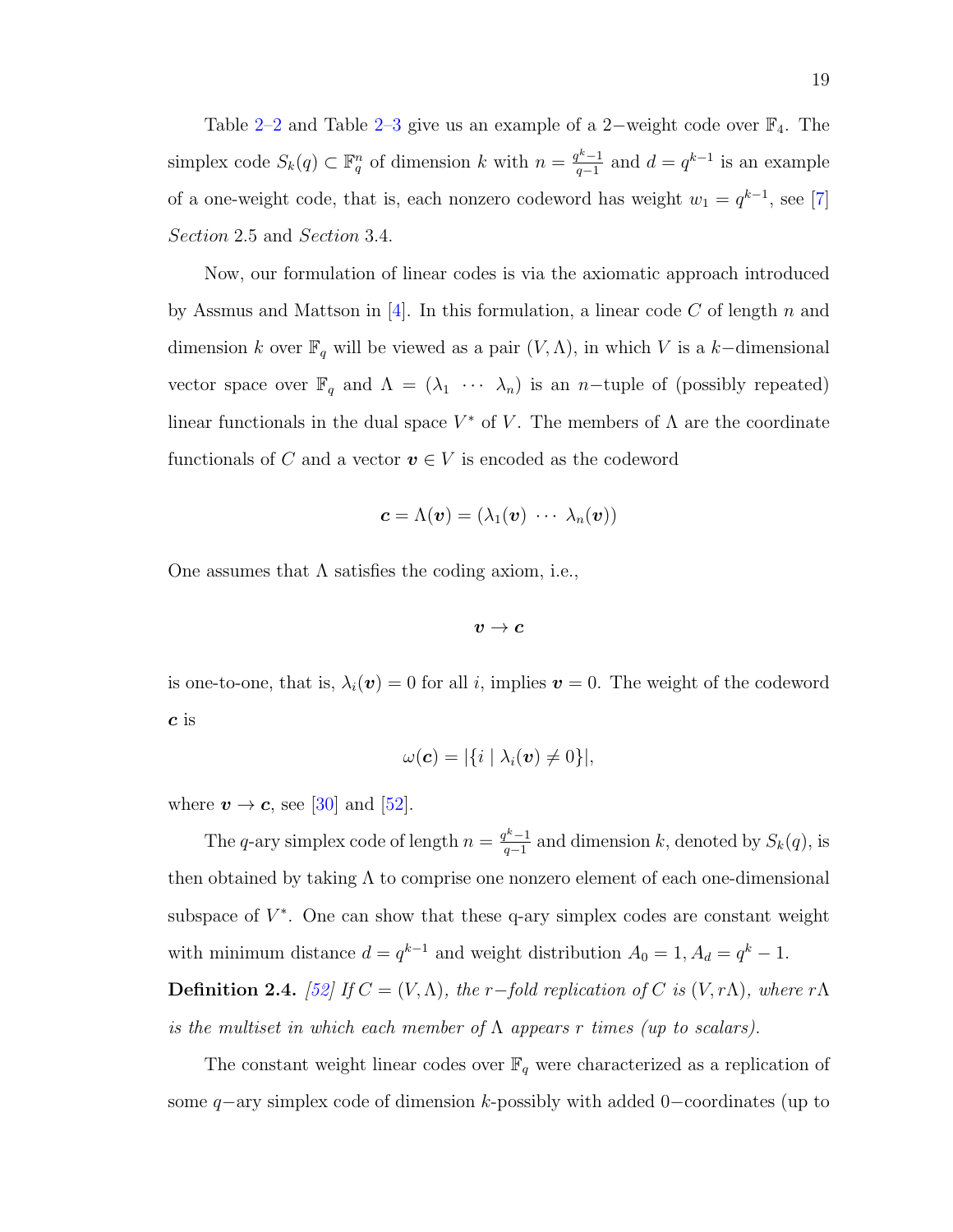monomial equivalence). Subsequently, Tonchev et al., [\[30\]](#page-129-7), characterized all antipodal two-weight linear codes with the minimal number of full weight codewords as a replication of the first-order generalized Reed-Muller codes  $R_q(1, k)$  (up to monomial equivalence). One can define the  $q$ -ary Reed-Muller codes via extended cyclic codes, via finite geometries, via polynomial codes, or via a recursive construction (see Peterson and Weldon [\[41\]](#page-130-4) and Hoffman and Pless [\[28\]](#page-129-8)).

In [\[52\]](#page-131-5), Ward gives a proof of the Proposition [2.1](#page-29-0) using the axiomatic approach in [\[4\]](#page-127-7). The characterization of one-weight linear codes was first proved by W. W. Peterson [\[41\]](#page-130-4) in 1961. There were several more proofs of it published in the 1960s, all independently of each other and of the first [\[54\]](#page-131-6).

<span id="page-29-0"></span>**Proposition 2.1.** Let C be a one-weight code over  $\mathbb{F}_q$ . Then C is equivalent to a replicated simplex code, possibly with added 0−coordinates.

Borges, Rifa, and Zinoviev [\[12\]](#page-128-7) proved the following result.

**Theorem 2.6.** Let  $C \subset \mathbb{F}_q^n$  be an  $[n, k+1, d]_q$  antipodal linear two-weight code. Then, up to monomial equivalence, C has a generator matrix of the form:

$$
G=\left(\begin{array}{cc}1&1\\M&0\end{array}\right),\,
$$

where **M** generates a one-weight code E with length  $n-1$ , dimension k, and distance  $d = w_1$ , such that for every codeword **a** in the code spanned by  $(M 0)$ , all symbols which occur in  $\boldsymbol{a}$  occur exactly  $n - d$  times each.

**Example 2.2.** The first-order Reed-Muller code  $C = \mathbf{R}(1, m) \subset \mathbb{F}_2^{2^m}$  is an antipodal linear two-weight code with  $w_1 = 2^{m-1}$  and  $w_2 = n = 2^m$ . In the particular case of  $C = \mathbf{R}(1, 3)$ , a generator matrix for C is given by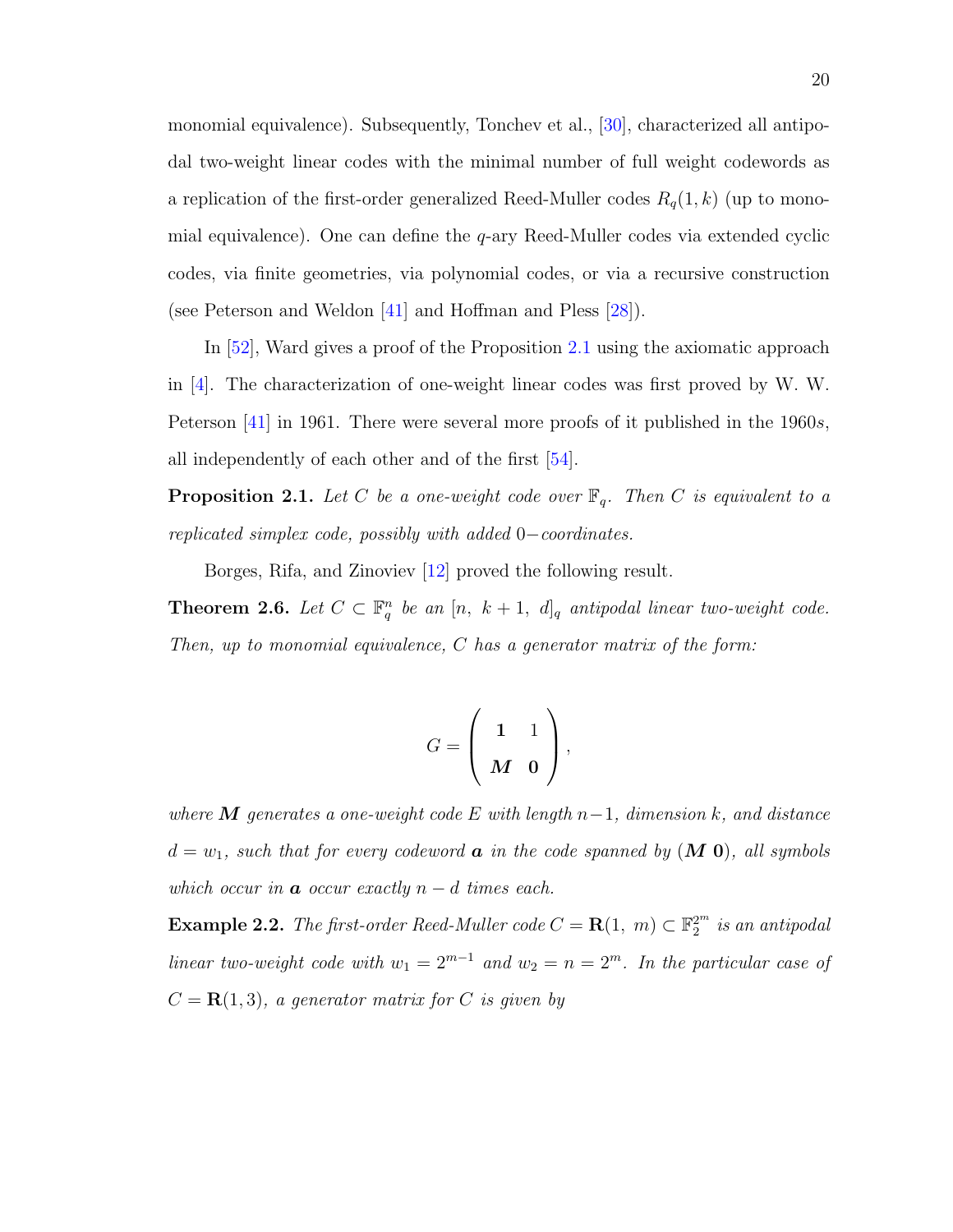$$
G = \left(\begin{array}{rrrrrrr} 1 & 1 & 1 & 1 & 1 & 1 & 1 \\ 1 & 0 & 0 & 1 & 1 & 1 & 0 & 0 \\ 0 & 1 & 0 & 1 & 0 & 1 & 1 & 0 \\ 0 & 0 & 1 & 0 & 1 & 1 & 1 & 0 \end{array}\right) = \left(\begin{array}{rrrrr} 1 & 1 \\ G(S_3(2)) & 0 \end{array}\right),
$$

where  $G(S_3(2))$  is a generator matrix of the binary simplex code of dimension 3.

In [\[30\]](#page-129-7), Tonchev et al., proved the following result.

<span id="page-30-0"></span>**Theorem 2.7.** Let C be any antipodal linear two-weight code over  $\mathbb{F}_q$  and assume that  $C$  contains no linearly independent codewords of full weight. Then  $C$  is, up to monomial equivalence, a replication of some first-order generalized Reed-Muller code over  $\mathbb{F}_q$ .

From [\[7\]](#page-127-2), let  $\mathbb{F}_q^k$  be the space of the k-tuples, a k-dimensional vector space over  $\mathbb{F}_q$ . It makes sense, intuitively, to view the *one-dimensional subspaces* of  $\mathbb{F}_q^k$  as *points* and the two-dimensional subspaces as lines. The main reason is that any two points are on precisely one common line (two different one-dimensional subspaces generate a two-dimensional subspace) and it is a familiar axiom in geometry. Observe the shift in dimension: we view one-dimensional subspaces as points (zero-dimensional geometric objects), two-dimensional subspaces as lines (one-dimensional geometric objects) and so forth. Consequently, the geometry derived from  $\mathbb{F}_q^k$  is considered to be  $(k-1)$ –dimensional: **PG**( $k-1$ , q), the  $(k-1)$ –dimensional **projective geometry**. It has  $k-1$  types of objects, from points (one-dimensional subspaces) to hyperplanes ((k-1)-dimensional vector subspaces).

**Example 2.3.** Considering  $k = 3$ , we get the projective plane  $\textbf{PG}(2,q)$ . For each  $a \in \mathbb{F}_q^3$ , with  $a \neq 0$  and for any  $r \in \mathbb{F}_q^*$ , we observe that ra represents the same one-dimensional subspace generate by **a**. Then we have  $\frac{q^3-1}{q-1} = q^2 + q + 1$  onedimensional subspaces in  $\mathbb{F}_q^3$ , i.e., we obtain  $q^2 + q + 1$  points in  $\text{PG}(2, q)$ . Now, given **a** and **b** in  $\mathbb{F}_q^3$ , with  $a \neq sb$  and  $s \in F_q^*$ ,  $H = \{ra + sb \mid r, s \in \mathbb{F}_q\}$  is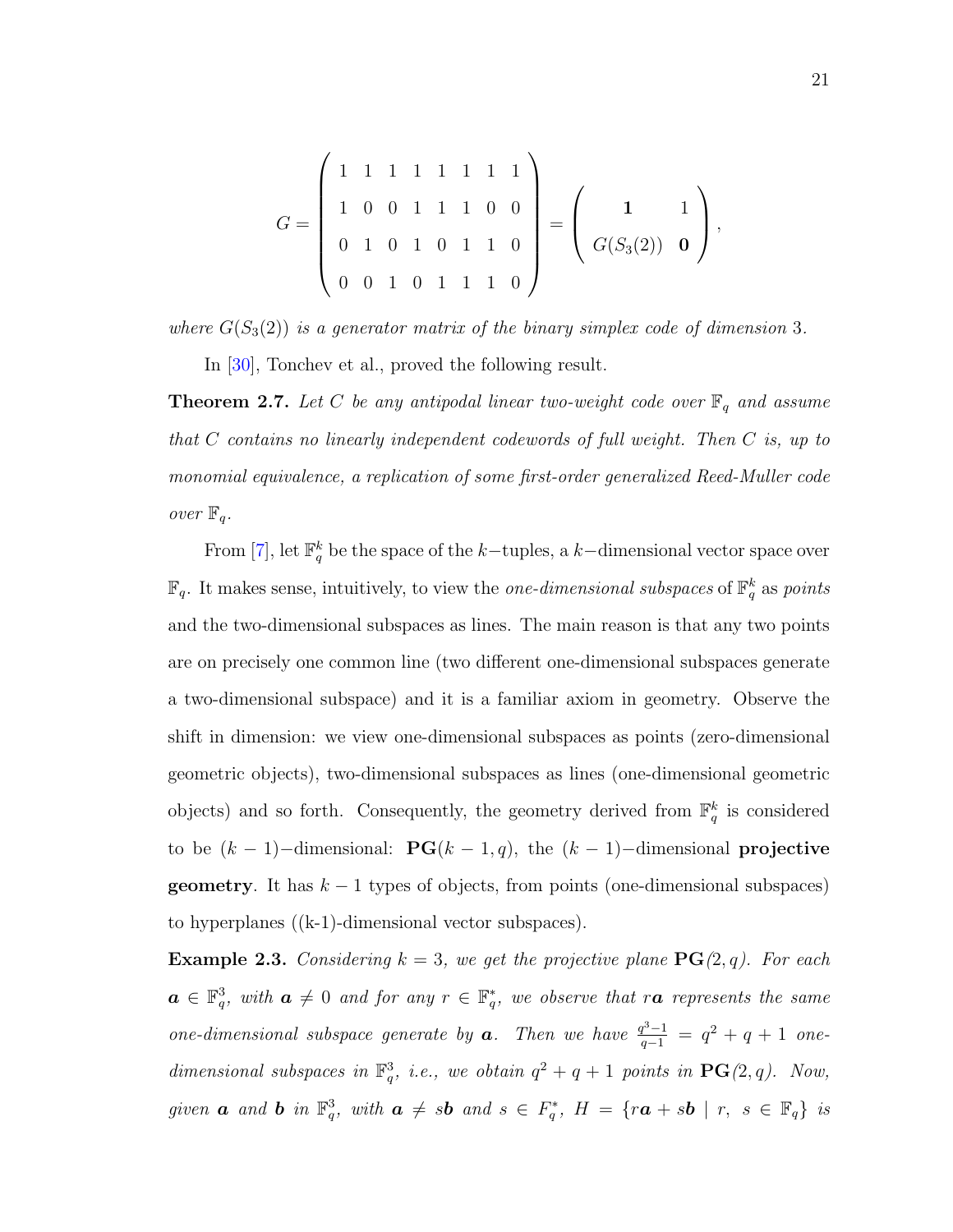a two-dimensional subspace in  $\mathbb{F}_q^3$ . We observe that, ra and sb are two different one-dimensional subspaces in H, i.e., they are two different points. But  $\boldsymbol{a} + s\boldsymbol{b}$  is other one-dimensional subspace in H. This gives us another  $q-1$  one-dimensional subspaces in H. Then, we have  $(q-1)+1+1=q+1$  one-dimensional subspaces in H. Thus,  $\mathbf{PG}(2,q)$  has  $q^2+q+1$  points (one-dimensional subspaces in  $\mathbb{F}_q^3$ ),  $q+1$ points in each line and  $q^2 + q + 1$  lines (two-dimensional subspaces in  $\mathbb{F}_q^3$ ). The smallest projective plane is  $PG(2, 2)$  (7 points, 7 lines, 3 points in each line), this binary projective plane is also known as the **Fano plane**. In general,  $\mathbf{PG}(k-1,q)$ has  $\frac{q^k-1}{q-1}$  $\frac{q^{n}-1}{q-1}$  points and equally many hyperplanes.

From [\[16\]](#page-128-3) we have:

**Definition 2.5.** A projective  $(n, k, h_1, h_2)$  set **O** is a proper, non-empty set of n points of the projective space  $\mathbf{PG}(k-1,q)$  with the property that every hyperplane meets  $O$  in  $h_1$  points or in  $h_2$  points.

**Remark:** Given G a  $k \times n$  generator matrix of a linear code  $C \subset \mathbb{F}_q^n$ , if we denote by  $A = {\mathbf{v}_1, \mathbf{v}_2, \cdots, \mathbf{v}_n}$  the set (it is possible that A is a multiset in  $\mathbf{PG}(k-1)$ 1,q), i.e., there are two columns generating the same one-dimensional subspace) of the *n* columns of *G*, then for any codeword  $c \in C$  there is  $a \in \mathbb{F}_q^k$  such that

$$
\boldsymbol{c} = \boldsymbol{a}G = (\boldsymbol{a} \cdot \boldsymbol{v}_1, \boldsymbol{a} \cdot \boldsymbol{v}_2, \cdots, \boldsymbol{a} \cdot \boldsymbol{v}_n).
$$

That is, there is a linear functional  $f_a \in \ell(\mathbb{F}_q^k, \mathbb{F}_q)$  where  $f_a(x) = a \cdot x = a_1x_1 +$  $\cdots + a_k x_k$ , i.e.,

$$
\boldsymbol{c} = (f_{\boldsymbol{a}}(\boldsymbol{v}_1), \cdots, f_{\boldsymbol{a}}(\boldsymbol{v}_n))
$$

and we can define

<span id="page-31-0"></span>
$$
C = \{ (f_{\boldsymbol{a}}(\boldsymbol{v}_1) \ \cdots \ f_{\boldsymbol{a}}(\boldsymbol{v}_n)) \mid \boldsymbol{a} \in \mathbb{F}_q^k \}. \tag{2.1}
$$

Since  $dim(C) = k$  and the row rank is equal to the column rank, we get that the columns of G span  $\mathbb{F}_q^k$ . We know  $H = ker(f_a) = \{x \in \mathbb{F}_q^k \mid f_a(x) = 0\}$  is a  $(k-1)$ –dimensional subspace in  $\mathbb{F}_q^k$ , that is, it is a hyperplane in  $\mathbf{PG}(k-1,q)$  and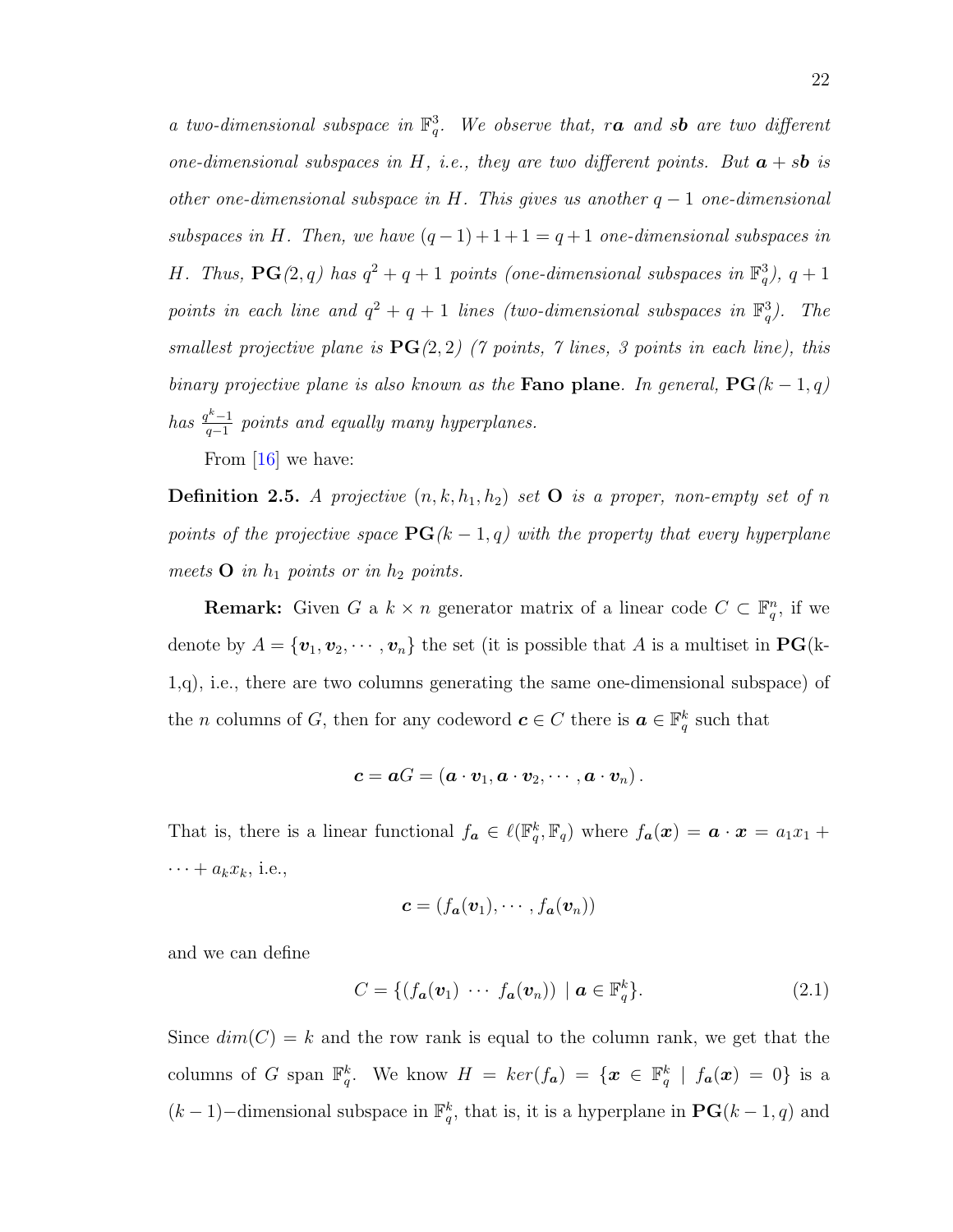we observe that

$$
\omega(\mathbf{c})=|\{i\mid \mathbf{v}_i\notin ker(f_{\mathbf{a}})\}|,
$$

i.e., the Hamming weight of the codeword  $c = aG$  is equal to the number of columns in G outside H. Therefore, if  $\omega(c) = d$ , there are  $n - d$  columns of G inside H. If C is a constant weight code, with common weight  $w_1$ , then any hyperplane H contains  $n - w_1$  columns of the generator matrix G and the other  $w_1$  columns are outside H. From [\[7\]](#page-127-2) we have

**Definition 2.6.** A linear code  $[n, k]_q$  is called **projective** if it has a generator matrix G whose columns generate different points in  $\mathbf{PG}(k-1, q)$ , i.e., if no two columns of G are dependent over  $\mathbb{F}_q$ .

**Example 2.4.** From [\[7\]](#page-127-2), let q be a prime power and  $M_k(q)$  be a matrix with entries in  $\mathbb{F}_q$  such that its columns are representatives for the one-dimensional subspaces of  $\mathbb{F}_q^k$ . This means that there is no **0** column, no two columns are multiples of each other, and  $M_k(q)$  is maximal with these properties, meaning that, for every nonzero k−tuple, some nonzero multiple of it is a column of  $M_k(q)$ . The number of columns is then  $|\mathbf{PG}(k-1,q)| = \frac{q^k-1}{q-1}$  $\frac{q^{n}-1}{q-1}$ . We remember that the **Hamming code**  $H_k(q)$  is the code with check matrix a  $k \times \frac{q^{k}-1}{q-1}$  – matrix  $M_k(q)$ . Then the q-ary simplex code of dimension k is given by  $S_k(q) = H_k(q)^\perp$ , i.e.,  $S_k(q)$  is a  $\left[\frac{q^k-1}{q-1}\right]$  $\frac{q^{k}-1}{q-1},\;k,\;q^{k-1}]_q\;projective$ code.

From [\[16\]](#page-128-3) we have

<span id="page-32-0"></span>**Theorem 2.8.** The code C defined by [\(2.1\)](#page-31-0) is a projective two-weight  $[n, k]_q$  code with weights  $w_1$  and  $w_2$  if and only if  $\{\prec v_i \succ \mid i = 1, \cdots, n\}$  is a projective  $(n, k, n - w_1, n - w_2)$  set that spans  $\mathbf{PG}(k-1, q)$ .

*Proof.* Let **a** be any nonzero vector in  $\mathbb{F}_q^k$ . If  $H = \ker(f_a) = \{x \in \mathbb{F}_q^k \mid f_a(x) = a$ .  $\mathbf{x} = 0$ } then  $n-|H \cap {\mathbf{v}_1, \cdots, \mathbf{v}_n}$ } is the weight of the codeword  $\mathbf{c} = (f_{\mathbf{a}}(\mathbf{v}_1) \cdots f_{\mathbf{a}}(\mathbf{v}_n)).$ Observe that, since  $dim(C) = k$  and the row rank is equal to column rank, the columns of G span  $\mathbb{F}_q^k$ , i.e.,  $\{\prec v_i \succ | i = 1, \cdots, n\}$  spans  $\mathbf{PG}(k-1, q)$ .  $\Box$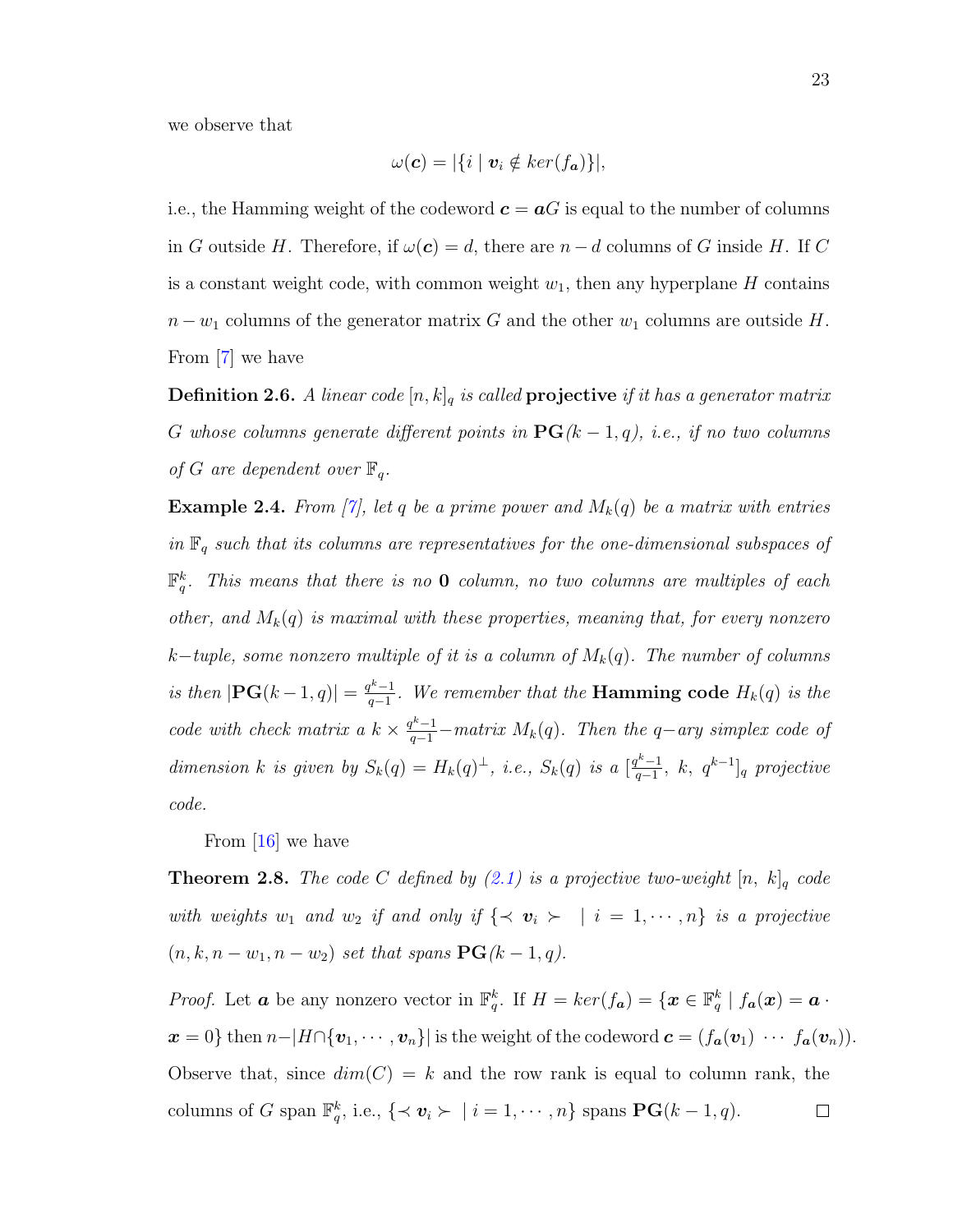### <span id="page-33-0"></span>2.2 SEPARABLE AND INSEPARABLE GOPPA CODES AND THEIR PARAMETERS: SOME PRELIMINARY RESULTS

We present some properties of the Goppa code  $\Gamma(L, g(x))$ , see [\[38\]](#page-130-2), [\[39\]](#page-130-3) and [\[41\]](#page-130-4). It is defined by the Goppa polynomial  $g(x)$  of degree t over the extension field  $\mathbb{F}_{q^m}$ , where q is a prime power, and an accessory subset L of  $\mathbb{F}_{q^m}$ . Let

$$
g(x) = g_0 + g_1 x + \cdots + g_t x^t \in \mathbb{F}_{q^m}[x]
$$
 and  $L = {\alpha_1, \cdots, \alpha_n} \subset \mathbb{F}_{q^m}$ 

be such that  $g(\alpha_i) \neq 0$  for all  $\alpha_i \in L$ . With a vector  $\mathbf{c} = (c_1 \cdots c_n)$  in  $\mathbb{F}_q^n$  we associate the function

$$
R_c(x) = \sum_{i=1}^{n} \frac{c_i}{x - \alpha_i}
$$

where  $\frac{1}{x-\alpha_i}$  is the unique polynomial such that  $(x-\alpha_i)\frac{1}{x-\alpha_i}$  $\frac{1}{x-\alpha_i} \equiv 1 \pmod{g(x)}$ . We observe that

$$
\frac{1}{x - \alpha_i} = \frac{g(\alpha_i) - g(x)}{x - \alpha_i} g(\alpha_i)^{-1} \pmod{g(x)}
$$

<span id="page-33-1"></span>**Definition 2.7.** The Goppa code  $\Gamma(L, g(x)) \subset \mathbb{F}_q^n$  consists of all vectors  $\mathbf{c} =$  $(c_1 \cdots c_n)$  such that

$$
R_c(x) \equiv 0 \pmod{g(x)}.
$$

Before identifying some properties of the Goppa codes, we give a definition of the BCH code and its relation with the Goppa code, see [\[39\]](#page-130-3).

**Definition 2.8.** Let b be a nonnegative integer and  $\alpha \in \mathbb{F}_{q^m}$  be a primitive nth root of unity. A BCH code over  $\mathbb{F}_q$  of length n and designed distance  $d, 2 \leq d \leq n$ , is a cyclic code defined by the roots  $\alpha^b, \alpha^{b+1}, \cdots, \alpha^{b+d-2}$  of the generator polynomial. If  $m_i(x)$  denotes the minimal polynomial of  $\alpha^i$  over  $\mathbb{F}_q$ , the generator polynomial of a BCH code has form

$$
g(x) = lcm(m_b(x), m_{b+1}(x), \cdots, m_{b+d-2}(x)) \in \mathbb{F}_{q^m}.
$$

Some special cases of the general definition are also important, see [\[36\]](#page-130-12). If  $b = 1$ , the corresponding BCH codes are called narrow-sense BCH codes.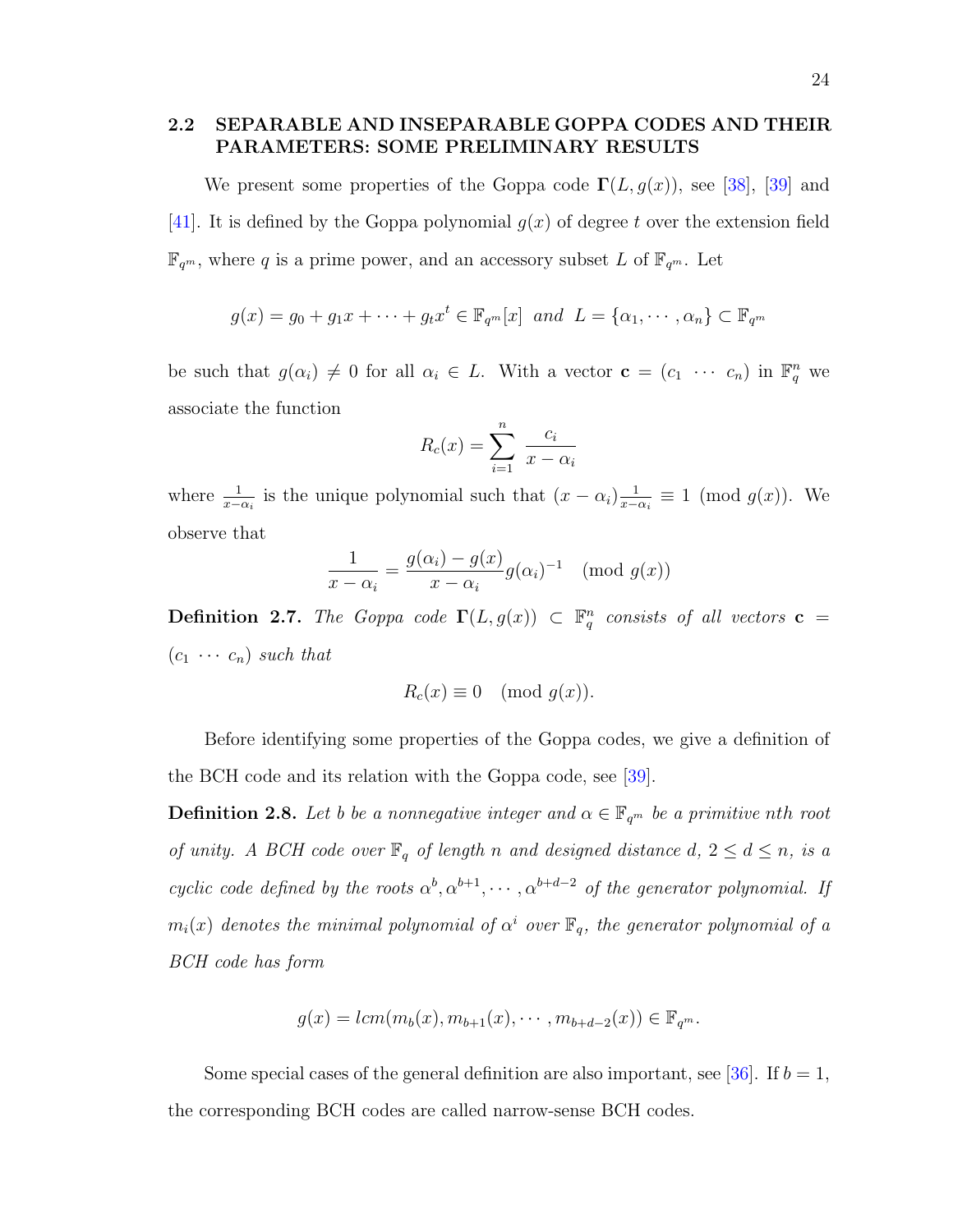If  $n = q^m - 1$ , the BCH codes are called primitive.

If  $n = q - 1$ , a BCH code of length n over  $\mathbb{F}_q$  is called a Reed-Solomon code.

Proposition 2.2. A narrow-sense BCH code is a Goppa code.

*Proof.* Let  $C = \prec g(x) \succ$  be a narrow-sense BCH code of length n and  $\alpha, \alpha^2, \cdots, \alpha^{d-1}$ be the powers of  $\alpha$  used to calculate  $g(x)$ , where  $\alpha \in \mathbb{F}_{q^m}$  and  $ord(\alpha) = n$ . Then  $(c_0 c_1 \cdots c_{n-1}) \in C$  if and only if  $c_0 + c_1 \alpha_j + c_2 \alpha_j^2 + \cdots + c_{n-1} \alpha_j^{n-1} = u(\alpha_j) g(\alpha_j) = 0$ for  $1 \leq j \leq d-1$ . We write  $\alpha_j = \alpha^j$ . For each j we write

$$
s_j = \sum_{i=0}^{n-1} r_i \alpha_j^i
$$

with  $\mathbf{r} = (r_0 \ r_1 \ \cdots \ r_{n-1}) \in \mathbb{F}_q^n$ . Then  $\mathbf{r} \in C$  if and only if  $s_j = 0$  for each j. We define the polynomial

$$
s(x) = s_1 + s_2 x + \dots + s_{d-1} x^{d-2} = \sum_{j=1}^{d-1} s_j x^{j-1}
$$

and obtain that  $r \in C$  if and only if  $s(\alpha_j) = 0$  for each j. Now,

$$
s(x) = \sum_{j=1}^{d-1} \left( \sum_{i=0}^{n-1} r_i \alpha_j^i \right) x^{j-1} = \sum_{i=0}^{n-1} r_i \left( \sum_{j=1}^{d-1} \alpha_j^i x^{j-1} \right)
$$

and

$$
\sum_{j=1}^{d-1} \alpha_j^i x^{j-1} = \sum_{j=1}^{d-1} \alpha^{ij} x^{j-1} = \alpha^i + \alpha^{2i} x + \dots + \alpha^{i(d-1)} x^{d-2} = \alpha^i \left( 1 + \alpha^i x + \dots + \alpha^{i(d-2)} x^{d-2} \right).
$$

That is,

$$
\sum_{j=1}^{d-1} \alpha_j^i x^{j-1} = \alpha^i \left[ \frac{(\alpha^i x)^{d-1} - 1}{\alpha^i x - 1} \right] = \frac{\alpha^{i(d-1)} x^{d-1} - 1}{x - \alpha^{-i}} \equiv \frac{1}{x - \alpha^{-i}} \pmod{x^{d-1}}.
$$

Thus,

$$
s(x) \equiv \sum_{i=0}^{n-1} \frac{r_i}{x - \alpha^{-i}} \pmod{x^{d-1}}
$$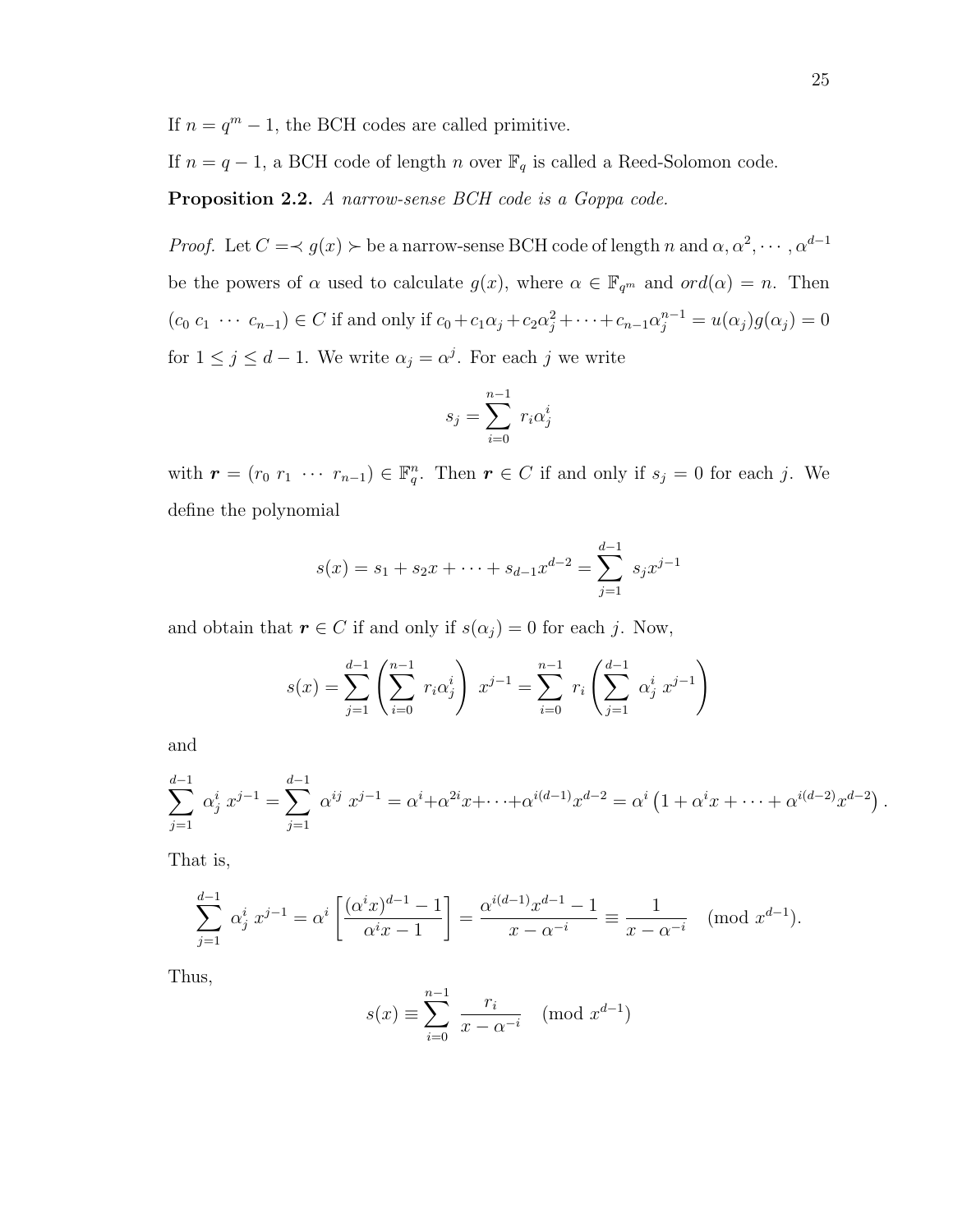and therefore  $r \in C$  if and only if

$$
0 = s(x) \equiv \sum_{i=0}^{n-1} \frac{r_i}{x - \alpha^{-i}} \pmod{x^{d-1}}.
$$

We can conclude that a narrow-sense BCH code is a Goppa code with  $g(x) = x^{d-1}$ and  $L = \{ \alpha^{-i} : 0 \le i \le n - 1 \} \subset \mathbb{F}_{q^m}$ .  $\Box$ 

**Theorem 2.9.** The Goppa code  $\Gamma(L, g(x))$  of size n and polynomial of degree t is a linear code over  $\mathbb{F}_q$  such that  $k \geq n - mt$  and  $d \geq t + 1$ .

*Proof.* If we define  $\frac{1}{x-\alpha_i} = \frac{g(\alpha_i)-g(x)}{x-\alpha_i}$  $\frac{u_i)-g(x)}{x-\alpha_i}g(\alpha_i)^{-1}$  (mod  $g(x)$ ) we can see  $\frac{1}{x-\alpha_i}$  as a polynomial  $p_i(x) \in \mathbb{F}_{q^m}[x]$  modulo  $g(x)$  of degree  $t-1$ . We write

$$
p_i(x) = a_{i1} + a_{i2}x + \cdots + a_{it}x^{t-1} \pmod{g(x)}
$$
.

Then

$$
0 = \sum_{i=1}^{n} c_i p_i(x) = \sum_{i=1}^{n} [a_{i1}c_i + a_{i2}xc_i + \cdots + a_{it}x^{t-1}c_i].
$$

Therefore

$$
\sum_{i=1}^{n} a_{ij}c_i = 0 \quad for \quad 1 \le j \le t \quad and \quad a_{ij} \in \mathbb{F}_{q^m}
$$

We obtain the  $n \times t$  matrix

$$
A = \begin{pmatrix} a_{11} & a_{12} & a_{13} & \cdots & a_{1t} \\ a_{21} & a_{22} & a_{23} & \cdots & a_{2t} \\ \vdots & \vdots & \vdots & \vdots & \vdots \\ a_{n1} & a_{n2} & a_{n3} & \cdots & a_{nt} \end{pmatrix}.
$$

Then we can rewrite the definition of a Goppa code:

$$
\Gamma(L, g(x)) = \{ \mathbf{c} \in \mathbb{F}_q^n : \ \mathbf{c}A = 0 \}.
$$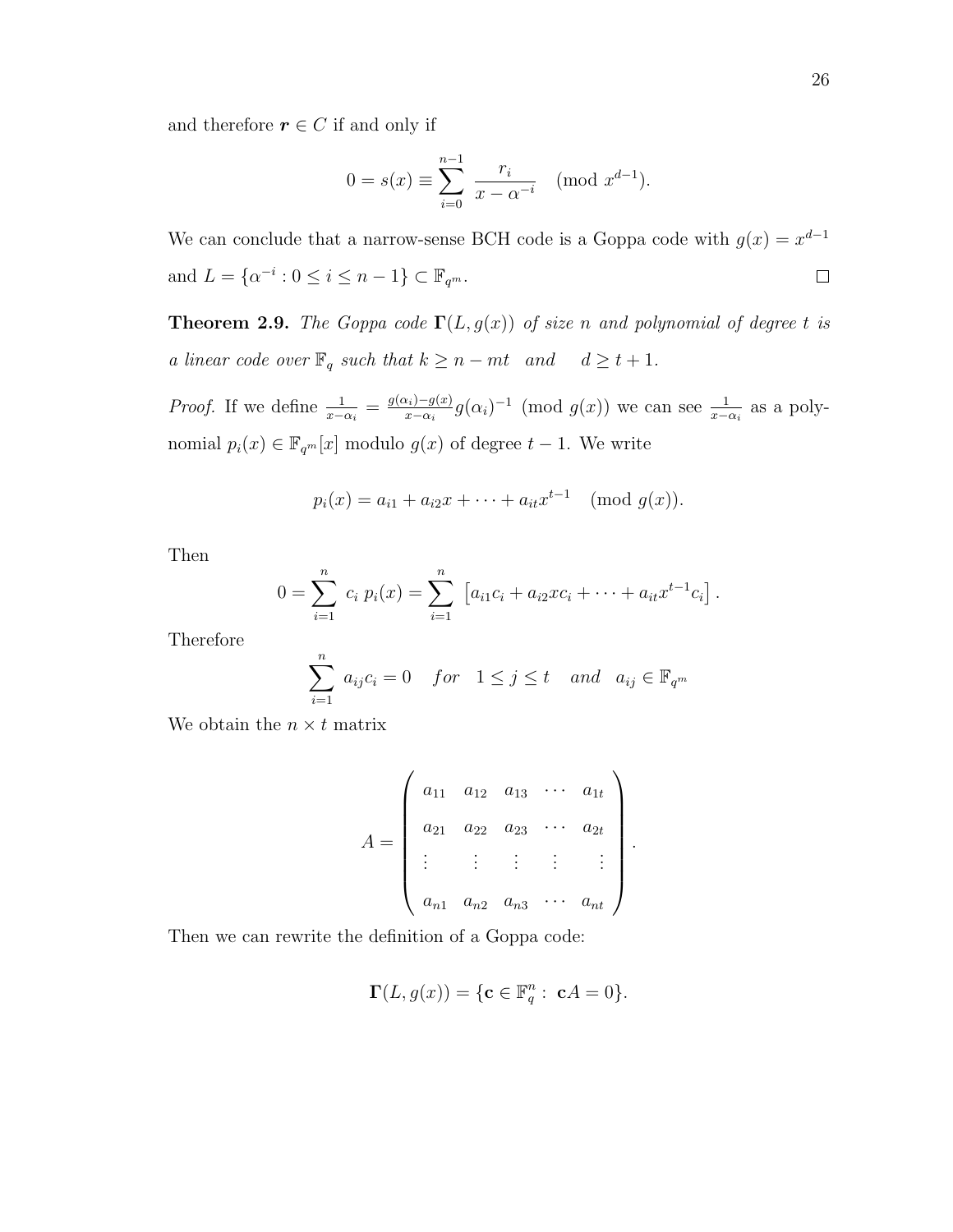Therefore,  $\Gamma(L, g(x))$  is a linear code over  $\mathbb{F}_q$  of length n and can be defined by t linear equations over  $\mathbb{F}_{q^m}$ , but since

$$
a_{ij} = \sum_{k=1}^m b_k(ij)\beta_k,
$$

where  $b_k(ij) \in \mathbb{F}_q$  and  $\{\beta_1, \cdots, \beta_m\}$  is a basis of  $\mathbb{F}_{q^m}$  over  $\mathbb{F}_q$ ,  $\Gamma(L, g(x))$  reduces to no more that mt linear equations over  $\mathbb{F}_q$  and the dimension of the code must be at least  $n - mt$ , i.e.,  $k \geq n - mt$ .

Now that we know the code is linear, we can use the fact that for a linear code, the minimum distance is equal to the Hamming minimum weight of the nonzero codewords. We assume  $c \in \Gamma(L, g(x))$ ,  $c \neq 0$ ,  $d(c) = w$ . We can write  $c =$  $(c_1 c_2 \cdots c_w 0 \cdots 0)$  doing permutation if necessary. Then

$$
R_c(x) = \sum_{i=1}^n \frac{c_i}{x - \alpha_i} = \sum_{i=1}^w c_i \frac{\prod_{k=1}^w i \neq k}(\frac{x - \alpha_k}{\prod_{k=1}^w (x - \alpha_k)}).
$$

Since the denominator has no common factor with  $g(x)$ , because  $g(\alpha_i) \neq 0$  for all i,  $g(x)$  must be a divisor of the numerator. But the numerator has degree less or equal than  $w - 1$ , so it follows that

$$
w - 1 \geq t
$$

and then the minimum distance  $d = w \ge t + 1$ . Thus,

$$
d\left(\Gamma(L, g(x))\right) \ge t + 1,
$$

i.e.,  $\Gamma(L, g(x))$  can detect up to t errors.

 $\Box$ 

We want the minimum distance of the code to be as large as possible; from Theorem [2.1](#page-19-0) a code can correct t errors if  $d \geq 2t + 1$ . There is a special case where the lower bound on d can be increased. That is the case where  $\Gamma(L, g(x))$  is a binary code,  $g(x) \in \mathbb{F}_{2^m}[x]$ .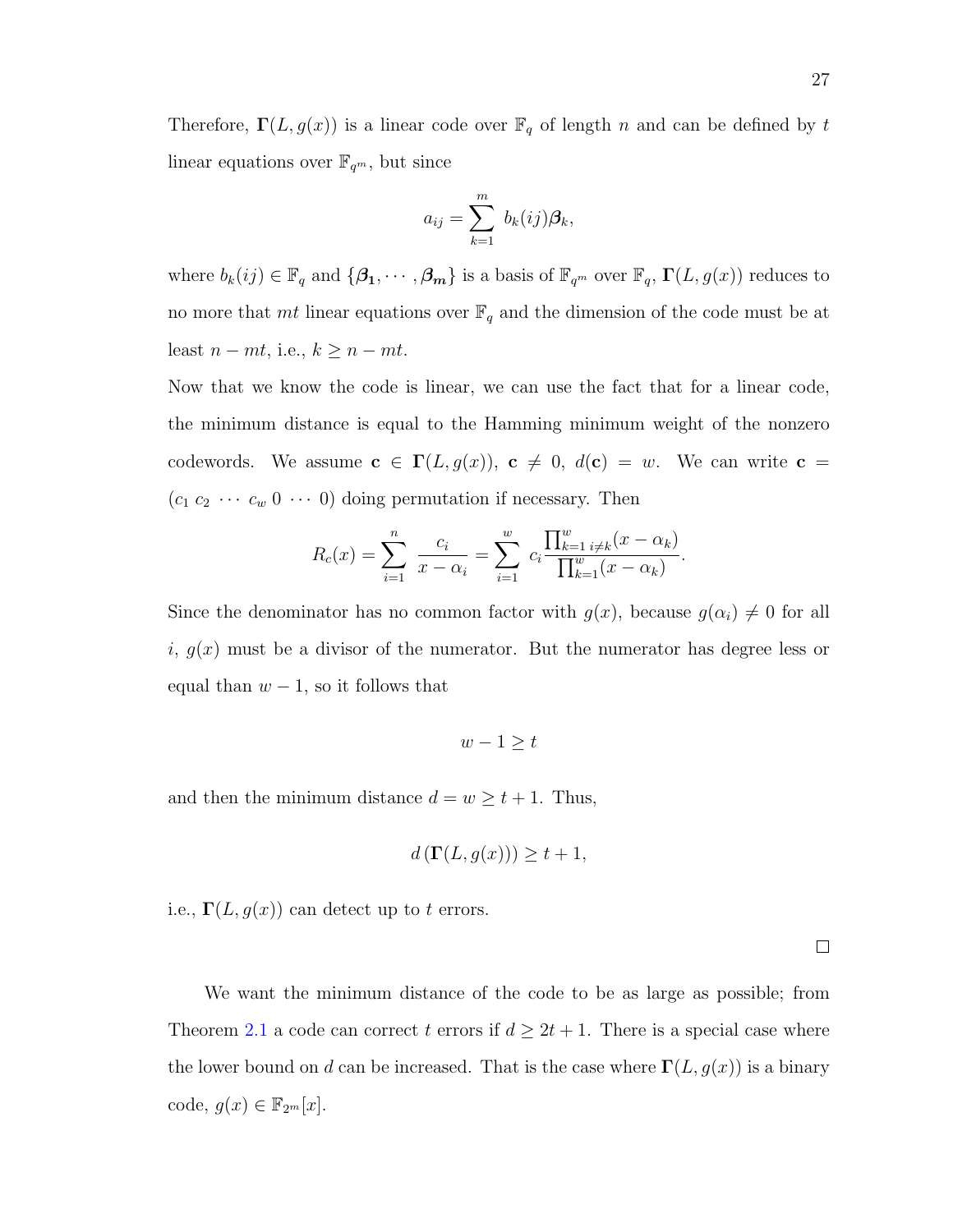<span id="page-37-0"></span>**Theorem 2.10.** Let  $\Gamma(L, g(x))$  be a binary Goppa code with a separable polynomial  $g(x)$  of degree t. Then

$$
d \geq 2t + 1.
$$

*Proof.* We have  $L = {\alpha_1, \cdots, \alpha_n} \subset \mathbb{F}_{2^m}$ . Let  $\mathbf{c} \in \Gamma(L, g(x))$  with  $\mathbf{c} \neq 0$  and  $d(\mathbf{c}) = w$ . Now, we know from the previous proof that

$$
\sum_{i=1}^{n} \frac{c_i}{x - \alpha_i} \equiv 0 \pmod{g(x)} \Leftrightarrow g(x) | f(x),
$$

where

$$
f(x) = \sum_{i=1}^{w} c_i \prod_{k=1 \ i \neq k}^{w} (x - \alpha_k) = \sum_{i=1}^{w} \prod_{k=1 \ i \neq k}^{w} (x - \alpha_k)
$$

because  $c_i \in \mathbb{F}_2$  and  $c_i \neq 0$ . But  $\sum_{i=1}^{w}$  $i=1$  $\prod^w$  $k=1$   $i \neq k$  $(x - \alpha_k)$  is the derivative of the function  $\prod_{k=1}^{w}(x-\alpha_k)$  and a binary derivative can only have terms with even exponents, thus

$$
f(x) = a_0 + a_2x^2 + a_4x^4 + \dots + a_{2u}x^{2u}, \text{ with } 2u \le w - 1.
$$

But, for  $a \in \mathbb{F}_{2^m}$ , we know  $a^{2^m} = a$ . Then  $(a^{2^m})^{\frac{1}{2}} = a^{\frac{1}{2}}$ , i.e.,  $a^{2^{m-1}} = a^{\frac{1}{2}}$  and  $a^{2^{m-1}} \in \mathbb{F}_{2^m}$ . Thus we can rewrite

$$
f(x) = (b_0 + b_2x + b_4x^2 + \cdots + b_{2u}x^u)^2,
$$

where  $b_i = a^{\frac{1}{2}}$ . So  $g(x)$  divides  $h^2(x)$  where  $h(x) = b_0 + b_2x + bx^2 + \cdots + b_{2u}x^u$ , i.e.,  $h^{2}(x) = g(x)q(x)$ . Since  $g(x)$  is separable,  $g(x) = (x - d_{1})(x - d_{2}) \cdots (x - d_{t})$  with  $d_i \neq d_j$  if  $i \neq j$ . Then  $x - d_i \mid h(x)$  for each i. That is,  $(x - d_1)(x - d_2) \cdots (x - d_t) \mid$  $h(x)$ , i.e.,  $g(x) | h(x)$ .

Therefore,  $t \le u$ , i.e.,  $2t \le 2u \le w - 1$ . Thus

$$
d \ge 2t + 1,
$$

and a binary Goppa code with a separable polynomial of degree t can correct up to t errors. $\Box$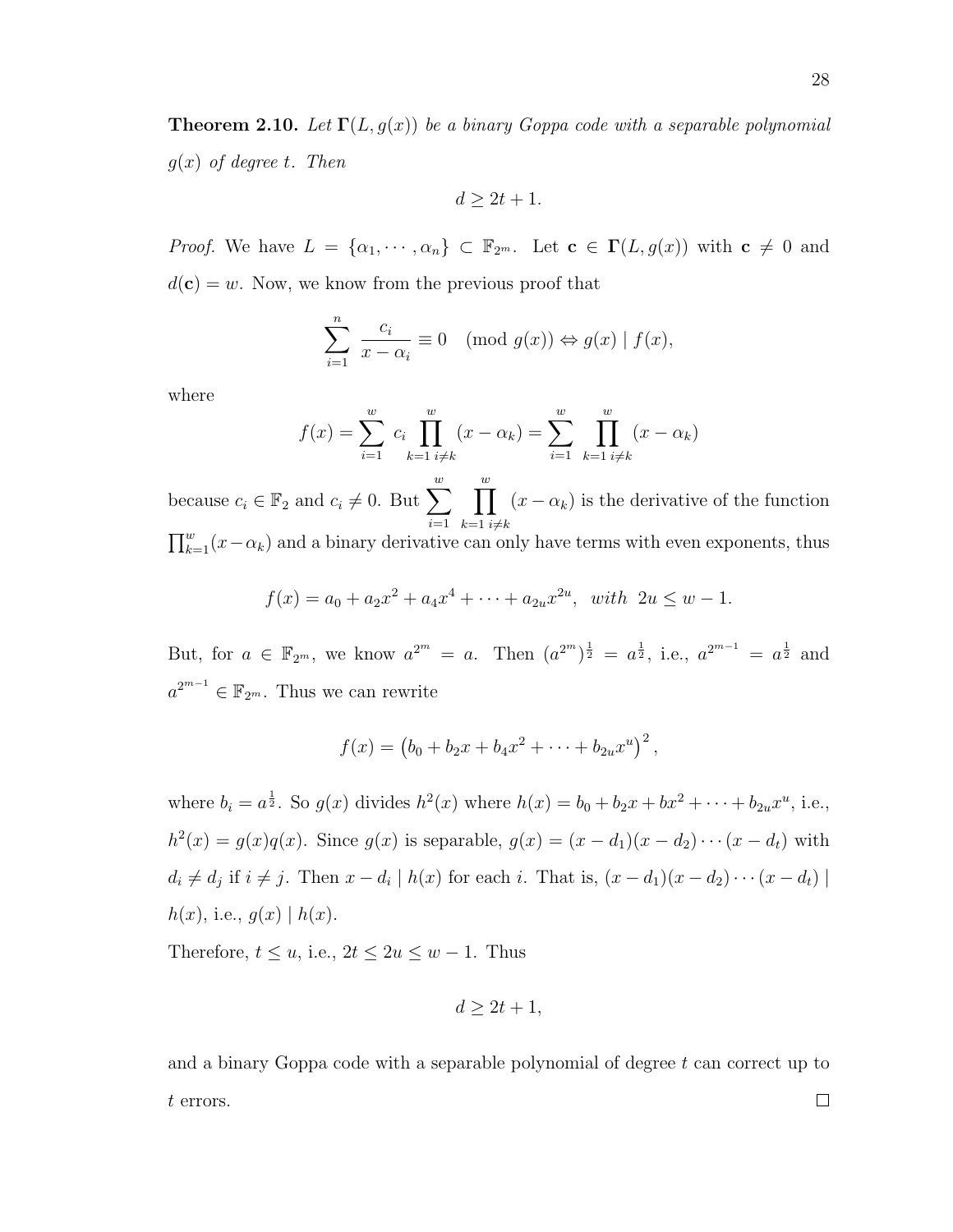To decode, one needs a **parity check matrix** H of the code. We know  $c \in$  $\Gamma(L, g(x))$  if and only if

$$
\sum_{i=1}^{n} a_{ij} c_i = 0, \quad 1 \le j \le t
$$

The parity check matrix H satisfies  $\mathbf{c}H^t = 0$ , thus  $H^t = A$ .

We are going to determine the factors  $a_{ij}$  of the matrix A. We know

$$
p_i(x) = (x - \alpha_i)^{-1} = -\frac{g(x) - g(\alpha_i)}{x - \alpha_i} g^{-1}(\alpha_i).
$$

Calling  $g(x) = g_0 + g_1 x + g_2 x^2 + \cdots + g_t x^t$  and  $h_i = g^{-1}(\alpha_i)$ , we obtain

$$
p_i(x) = -\frac{g_0 + g_1 x + g_2 x^2 + \dots + g_t x^t - g_0 - g_1 \alpha_i - g_2 \alpha_i^2 - \dots - g_t \alpha_i^t}{x - \alpha_i} h_i.
$$

That is,

$$
p_i(x) = -\frac{g_1(x - \alpha_i) + g_2(x^2 - \alpha_i^2) + \dots + g_t(x^t - \alpha_i^t)}{x - \alpha_i} h_i,
$$
  

$$
p_i(x) = -\left[g_1 + g_2(x - \alpha_i) + \dots + g_t\left(x^{t-1} + x^{t-2}\alpha_i + \dots + x^2\alpha_i^{t-3} + x\alpha_i^{t-2} + \alpha_i^{t-1}\right)\right] h_i,
$$
  

$$
p_i(x) = -\left[\left(g_1 + g_2\alpha_i + \dots + g_t\alpha_i^{t-1}\right)h_i + \left(g_2 + \dots + g_t\alpha_i^{t-2}\right)h_ix + \dots + g_th_ix^{t-1}\right].
$$

Thus,

$$
\begin{cases}\na_{i1} = -(g_1 + g_2 \alpha_i + \dots + g_t \alpha_i^{t-1}) h_i \\
a_{i2} = -(g_2 + \dots + g_{t-1} \alpha_i^{t-3} + g_t \alpha_i^{t-2}) h_i \\
\vdots \\
a_{i t-1} = -(g_t \alpha_i + g_{t-1}) h_i \\
a_{i t} = -g_t h_i\n\end{cases}
$$

Since  $A = H^t$ , i.e.,  $H = A^t$ , we obtain that  $H = CXY$  where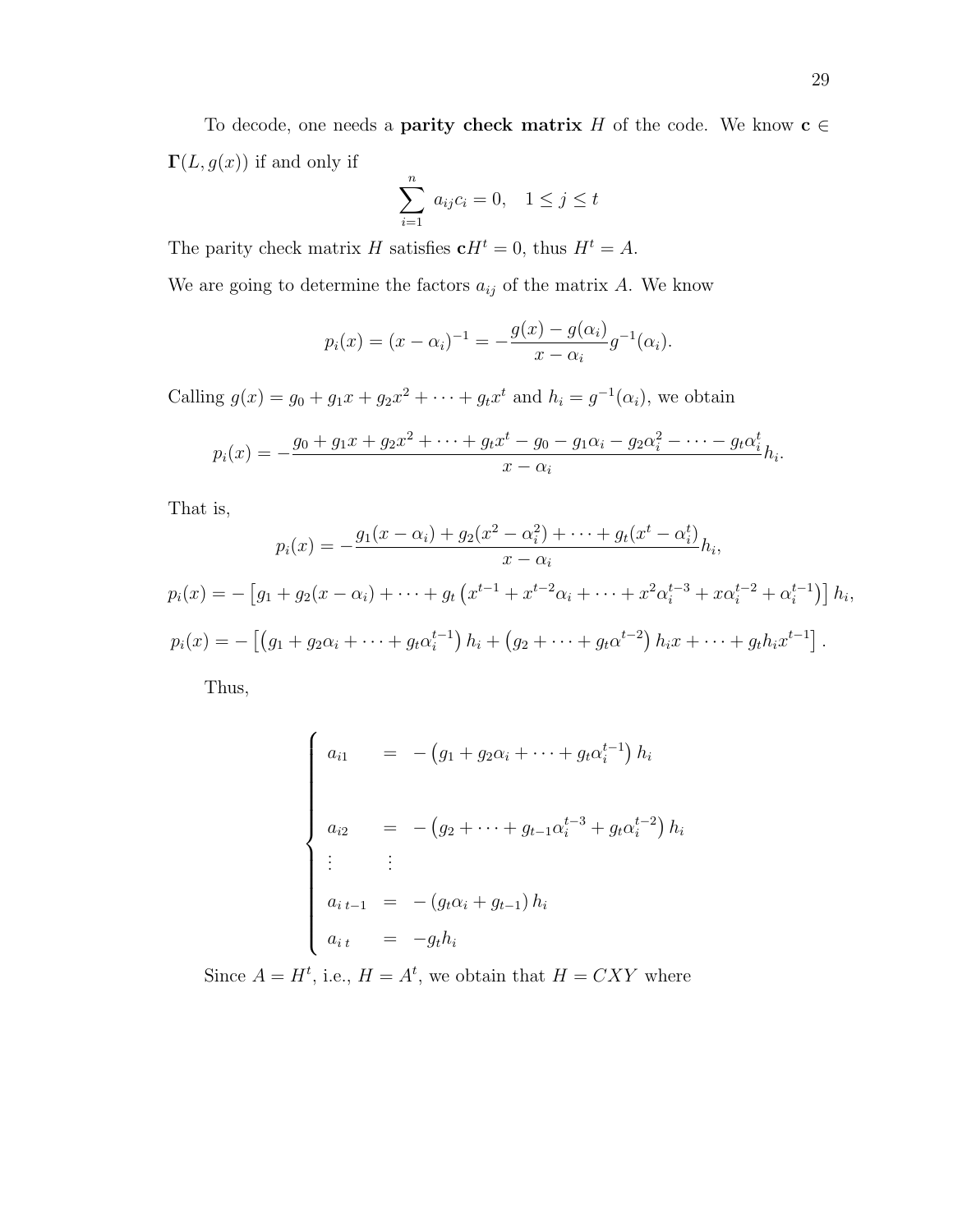$$
C = -\begin{pmatrix} g_t & g_{t-1} & g_{t-2} & \cdots & g_1 \\ 0 & g_t & g_{t-1} & \cdots & g_2 \\ 0 & 0 & g_t & \cdots & g_3 \\ \vdots & \vdots & \vdots & \vdots & \vdots \\ 0 & 0 & 0 & \cdots & g_t \end{pmatrix}
$$

$$
X = \begin{pmatrix} \alpha_1^{t-1} & \alpha_2^{t-1} & \alpha_3^{t-1} & \cdots & \alpha_n^{t-1} \\ \alpha_1^{t-2} & \alpha_2^{t-2} & \alpha_3^{t-2} & \cdots & \alpha_n^{t-2} \\ \vdots & \vdots & \vdots & \vdots & \vdots \\ \alpha_1 & \alpha_2 & \alpha_3 & \cdots & \alpha_n \\ 1 & 1 & 1 & \cdots & 1 \end{pmatrix}
$$

$$
Y = \begin{pmatrix} h_1 & 0 & 0 & \cdots & 0 \\ 0 & h_2 & 0 & \cdots & 0 \\ \vdots & \vdots & \vdots & \vdots & \vdots \\ 0 & 0 & 0 & \cdots & h_n \end{pmatrix}.
$$

We observe that  $C \in M_t(\mathbb{F}_{q^m})$ ,  $X \in M_{t \times n}(\mathbb{F}_{q^m})$  and  $Y \in M_n(\mathbb{F}_{q^m})$ , and since  $C$ is invertible, another parity check matrix of the code is  $H' = XY$ .

## 2.2.1 A SPECIAL CASE

We do not have a specific reference for the Proposition [2.3,](#page-41-0) which is probably known, but we include it here. We want to find a parity check matrix of a Goppa code when  $g(x) = x^l h(x)$ ,  $h(0) \neq 0$ , and  $deg(h(x)) = t$ . In this case  $deg(g(x)) = l+t$ , and a parity check matrix is given by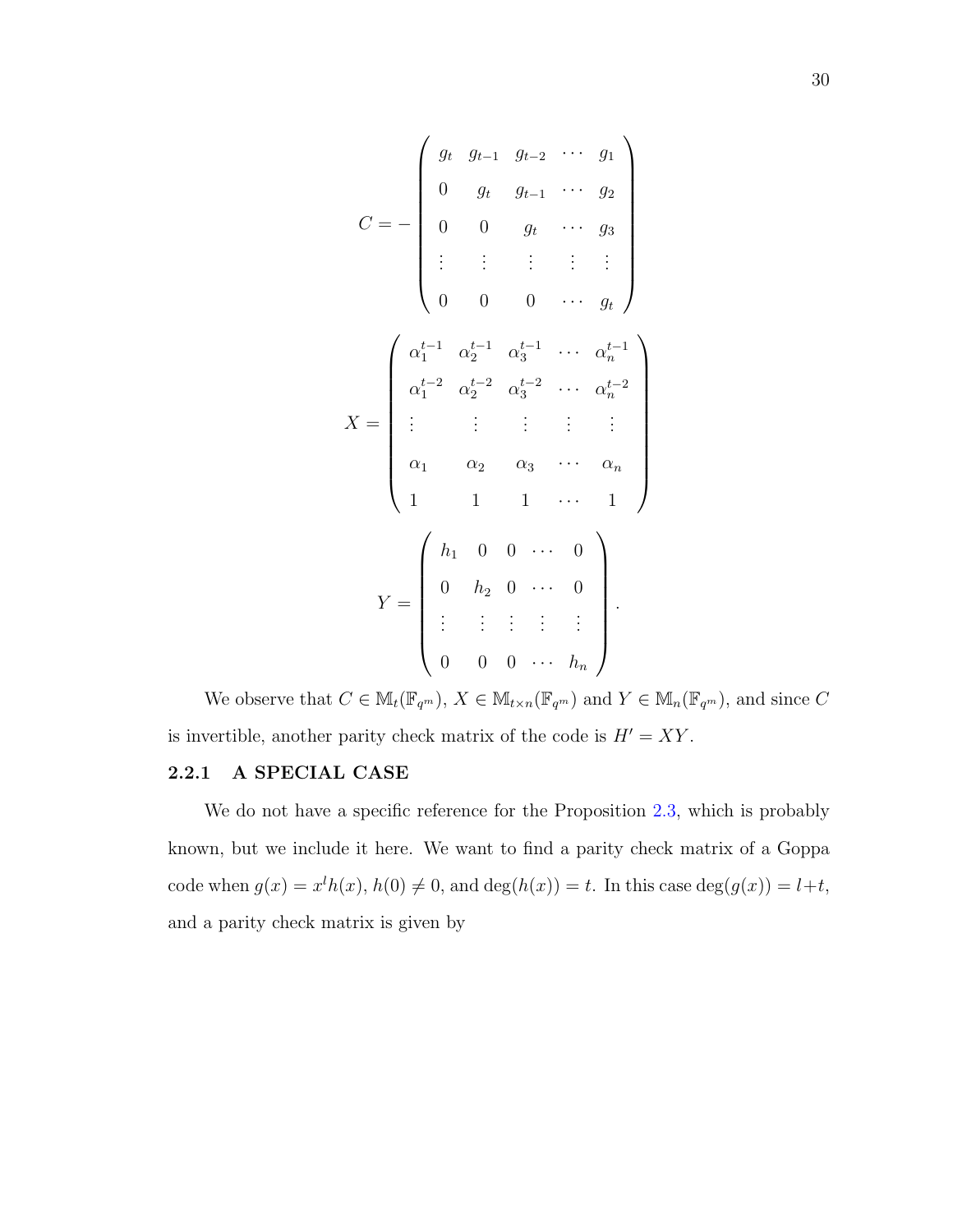$$
H = \begin{pmatrix} \alpha_1^{t-1} & \alpha_2^{t-1} & \alpha_3^{t-1} & \cdots & \alpha_n^{t-1} \\ \alpha_1^{t-2} & \alpha_2^{t-2} & \alpha_3^{t-2} & \cdots & \alpha_n^{t-2} \\ \vdots & \vdots & \vdots & \vdots & \vdots \\ \alpha_1 & \alpha_2 & \alpha_3 & \cdots & \alpha_n \\ 1 & 1 & 1 & \cdots & 1 \\ \alpha_1^{-1} & \alpha_2^{-1} & \alpha_3^{-1} & \cdots & \alpha_n^{-1} \\ \vdots & \vdots & \vdots & \vdots & \vdots \\ \alpha_1^{-1} & \alpha_2^{-1} & \alpha_3^{-1} & \cdots & \alpha_n^{-1} \end{pmatrix} \begin{pmatrix} h^{-1}(\alpha_1) & 0 & 0 & \cdots & 0 \\ 0 & h^{-1}(\alpha_2) & 0 & \cdots & 0 \\ \vdots & \vdots & \vdots & \vdots & \vdots \\ 0 & 0 & 0 & \cdots & h^{-1}(\alpha_n) \end{pmatrix}.
$$

Putting another row of ones in  $H$  we obtain the same code, and we can write

$$
H = \begin{pmatrix} \alpha_1^{t-1} & \alpha_2^{t-1} & \alpha_3^{t-1} & \cdots & \alpha_n^{t-1} \\ \alpha_1^{t-2} & \alpha_2^{t-2} & \alpha_3^{t-2} & \cdots & \alpha_n^{t-2} \\ \vdots & \vdots & \vdots & \vdots & \vdots \\ \alpha_1 & \alpha_2 & \alpha_3 & \cdots & \alpha_n \\ 1 & 1 & 1 & \cdots & 1 \\ 1 & 1 & 1 & \cdots & 1 \\ \alpha_1^{-1} & \alpha_2^{-1} & \alpha_3^{-1} & \cdots & \alpha_n^{-1} \\ \vdots & \vdots & \vdots & \vdots & \vdots \\ \alpha_1^{-l} & \alpha_2^{-l} & \alpha_3^{-l} & \cdots & \alpha_n^{-l} \end{pmatrix} \begin{pmatrix} h^{-1}(\alpha_1) & 0 & 0 & \cdots & 0 \\ 0 & h^{-1}(\alpha_2) & 0 & \cdots & 0 \\ \vdots & \vdots & \vdots & \vdots & \vdots \\ 0 & 0 & 0 & \cdots & h^{-1}(\alpha_n) \end{pmatrix}.
$$

If we call  $C_1 = \Gamma(L, h(x)), C = \Gamma(L, x^l h(x)),$  and  $H_1$  a parity check matrix of  $C_1$ ,

$$
H = \left(\begin{array}{c} H_1 \\ \cdots \\ AB \end{array}\right),
$$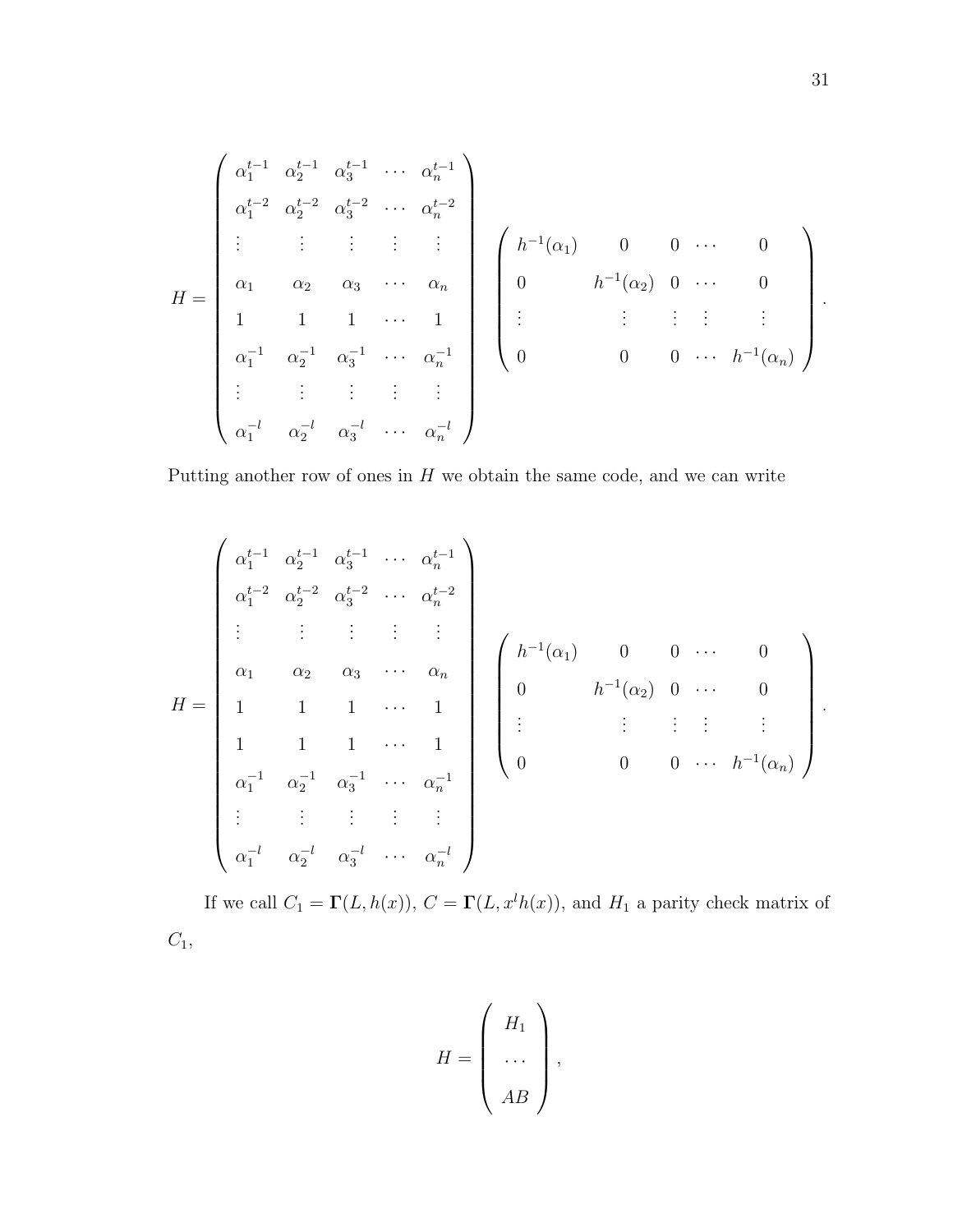where

$$
A = \begin{pmatrix} 1 & 1 & 1 & \cdots & 1 \\ \alpha_1^{-1} & \alpha_2^{-1} & \alpha_3^{-1} & \cdots & \alpha_n^{-1} \\ \vdots & \vdots & \vdots & \vdots & \vdots \\ \alpha_1^{-l} & \alpha_2^{-l} & \alpha_3^{-l} & \cdots & \alpha_n^{-l} \end{pmatrix} \qquad B = \begin{pmatrix} h^{-1}(\alpha_1) & 0 & 0 & \cdots & 0 \\ 0 & h^{-1}(\alpha_2) & 0 & \cdots & 0 \\ \vdots & \vdots & \vdots & \vdots & \vdots \\ 0 & 0 & 0 & \cdots & h^{-1}(\alpha_n) \end{pmatrix}.
$$

Calling  $C_0 = \{ \mathbf{c} \in \mathbb{F}_q^n : AB\mathbf{c}^t = 0 \}$  we obtain  $C = C_1 \cap C_0$ . Then  $d \geq 2t + 1$ in the binary case when  $h(x)$  is a separable polynomial. We would like to have  $d \geq 2(t+l)+1$  in the binary case where  $h(x)$  is separable over  $\mathbb{F}_{2^m}$ , however we have:

<span id="page-41-0"></span>**Proposition 2.3.** Let  $g(x) = x^l h(x)$  be a polynomial over  $\mathbb{F}_{2^m}$ , where  $h(x)$  is separable and such that  $h(0) \neq 0$ . Then the minimum distance d of  $\Gamma(L, g(x))$  is such that:

$$
d \ge \begin{cases} l + 2t + 1 \text{ if } l \text{ is even} \\ l + 2t + 2 \text{ if } l \text{ is odd.} \end{cases}
$$

*Proof.* From Theorem 2.[10](#page-37-0) we have  $f(x) = a_0 + a_1x^2 + a_4x^4 + \cdots + a_{2u}x^{2u}$  with  $2u \leq w-1$ . Since  $z^{l}|f(x), a_{0}=0$  and  $f(x)=a_{1i}x^{l+e_{1}}+a_{2i}x^{l+e_{2}}+\cdots+a_{r_{i}}x^{l+e_{r}},$ where  $l + e_j$  is an even number. If l is an even number, each  $e_j$  is an even number too and

$$
f(x) = x^{l} (a_{1_i}x^{e_1} + a_{2_i}x^{e_2} + \dots + a_{r_i}x^{e_r})
$$

Calling  $f_1(x) = a_{1_i}x^{e_1} + a_{2_i}x^{e_2} + \cdots + a_{r_i}x^{e_r}$ , we can write

$$
f_1(x) = (b_{1_i}x^{e_1/2} + \cdots b_{r_i}x^{e_r/2})^2 = b(x)^2,
$$

where  $b_{j_i} = a_{j_i}^2$ . Then

$$
f(x) = x^l b(x)^2.
$$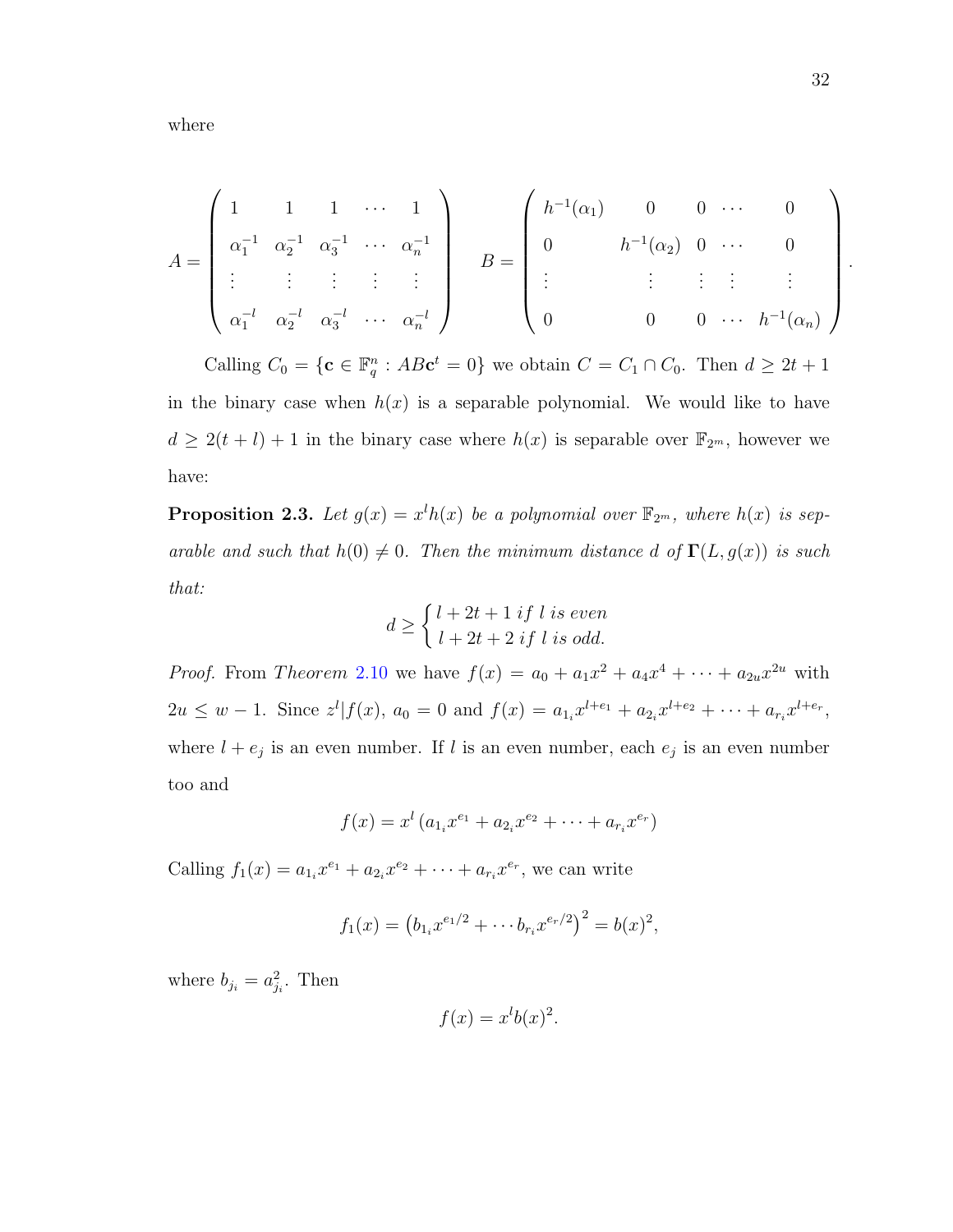Since  $h(x)|f(x)$  and  $h(0) \neq 0$ ,  $h(x)|b(x)|^2$  and therefore  $h(x)|b(x)$  because  $h(x)$  is separable. That is,  $t \leq e_r/2$ ,  $2t \leq e_r$  and then  $l + 2t \leq l + e_r \leq w - 1$ . Thus

$$
w \ge l + 2t + 1,
$$

if l is even.

If l is an odd number, since all the powers of  $f(x)$  are even, we can write

$$
f(x) = x^{l+1} (a_{i_1} x^{e_1} + \dots + a_{i_r} x^{e_r}),
$$

where each  $e_j$  is an even number. Then we can write  $f(x) = x^{l+1}b(x)^2$ . Again,  $2t \le e_r$  and  $l + 1 + 2t \le e_r + l + 1 \le w - 1$ . That is,

$$
w \ge l + 2t + 2,
$$

if  $l$  is an odd number.

From Theorem 2.[1,](#page-19-0) the binary Goppa code  $\Gamma(L, x^l h(x))$  can correct up  $t + \frac{l+1}{2}$ 2 errors.

### 2.3 BASICS OF QUANTUM ERROR-CORRECTING CODES

In this section, we have some general facts about quantum codes and linear algebra. The principal references are [\[1,](#page-127-0) [3,](#page-127-1) [5,](#page-127-2) [13,](#page-128-0) [24,](#page-129-0) [25,](#page-129-1) [31,](#page-129-2) [33,](#page-130-0) [35,](#page-130-1) [42,](#page-130-2) [47\]](#page-130-3), the books [\[27,](#page-129-3) [37,](#page-130-4) [43,](#page-130-5) [44\]](#page-130-6) and the seminal works [\[14,](#page-128-1) [15\]](#page-128-2).

From  $|44|$ , see *Theorem* 8.10, we have the fact.

**Theorem 2.11.** Let  $\mathbb{V}$  be a finite dimensional vector space. An operator  $T \in$  $Hom(\mathbb{V})$  is diagonalizable if and only if there is a basis for  $\mathbb {V}$  that consists entirely of eigenvectors of  $T$ ; that is, if and only if

$$
\mathbb{V} = \mathbb{V}_{\lambda_1} \oplus \cdots \oplus \mathbb{V}_{\lambda_k},
$$

where  $\lambda_1, \dots, \lambda_k$  are the distinct eigenvalues of T.

 $\Box$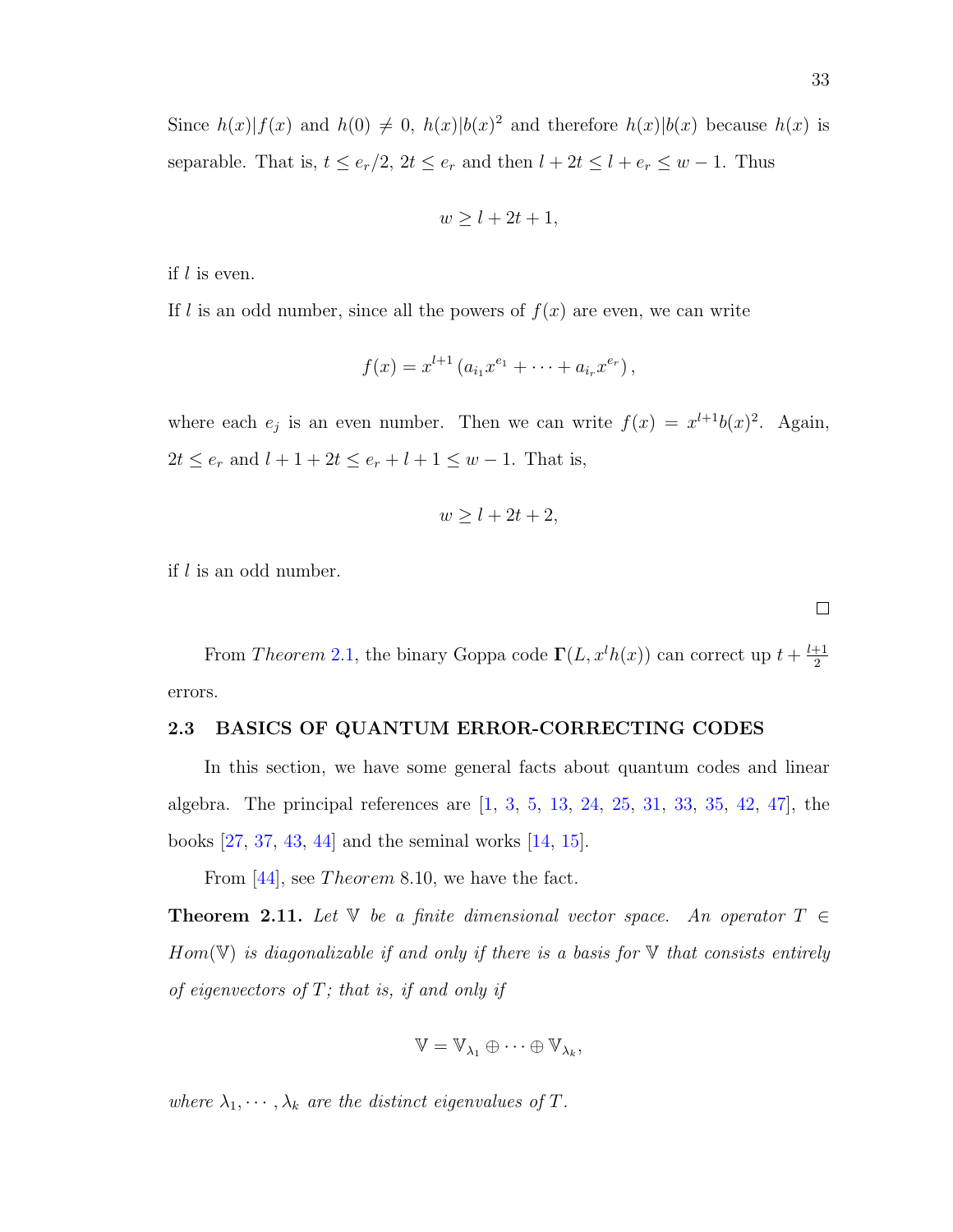Given a family  $\mathcal{S} \subset Hom(\mathbb{V})$  of diagonalizable operators on a finite-dimensional vector space  $V$ , it is necessary that  $S$  be a commuting family to find a basis  $B$  of V such that all the matrices  $[T]_B$ ,  $T \in \mathbb{S}$ , are diagonal. That follows from the fact that all diagonal matrices commute. From  $[27]$ , see *Theorem* 6.8, we have:

<span id="page-43-0"></span>**Theorem 2.12.** Let  $S$  be a commuting family of diagonalizable operators on a finitedimensional vector space  $V$ . There exists an ordered basis for  $V$  such that every operator in S is represented in that basis by a diagonal matrix.

**Definition 2.9.** Let V be a vector space over a field  $\mathbb{F}$ , where  $\mathbb{F} = \mathbb{R}$  or  $\mathbb{F} = \mathbb{C}$ . An inner product on  $V$  is a function

$$
(.,.): \mathbb{V} \times \mathbb{V} \to \mathbb{F}
$$

such that:

a. For all  $v \in \mathbb{V}$ ,  $(v, v) \in \mathbb{R}$  and

$$
(\mathbf{v}, \mathbf{v}) \geq 0
$$
 and  $(\mathbf{v}, \mathbf{v}) = 0 \leftrightarrow \mathbf{v} = 0.$ 

In this case, we say that  $(.,.)$  is positive defined.

**b.** For  $\mathbb{F} = \mathbb{C}$ ,

$$
(\bm{u},\bm{v})=\overline{(\bm{v},\bm{u})}
$$

and for  $\mathbb{F} = \mathbb{R}$ 

$$
(\boldsymbol{u},\boldsymbol{v})=(\boldsymbol{v},\boldsymbol{u}).
$$

That is,  $(.,.)$  is conjugate symmetric or symmetric.

c. For all element **u** and **v** in  $\mathbb{V}$  and any scalars  $r, s \in \mathbb{F}$ 

$$
(r\boldsymbol{u} + s\boldsymbol{v}, \boldsymbol{w}) = r(\boldsymbol{u}, \boldsymbol{w}) + s(\boldsymbol{v}, \boldsymbol{w})
$$

and we say that  $(.,.)$  is linear in the first coordinate.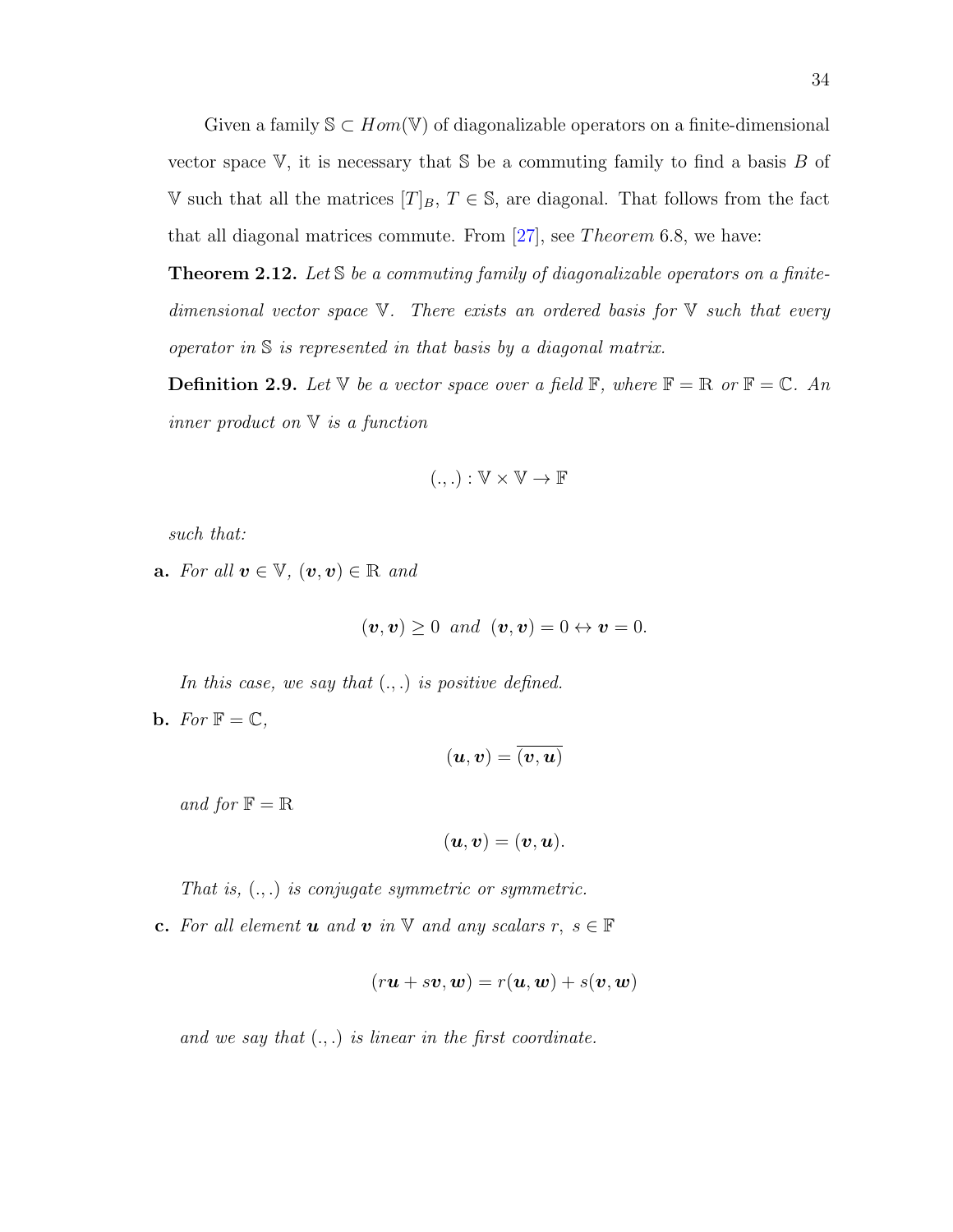We say that  $\nabla$  is an inner product space. If in addition  $\nabla$  is a **complete space** in the metric defined by the norm

$$
||\boldsymbol{v}||=\sqrt{(\boldsymbol{v},\boldsymbol{v})},
$$

meaning that all Cauchy sequence converge,  $\nabla$  is called a **Hilbert space** and is denoted by H.

We will take  $V$  as a finite-dimensional space, where the completeness condition always holds and inner product spaces are equivalent to Hilbert spaces. Indeed, we will take  $\mathbb{V} = \mathbb{C}^m$  for some integer  $m \geq 2$ .

<span id="page-44-0"></span>**Theorem 2.13.** Let  $\mathbb{H}$  be a finite dimensional inner product space and let  $f \in$ Hom( $\mathbb{H}, \mathbb{F}$ ). Then there exists a unique vector  $\mathbf{x} \in \mathbb{V}$  for which  $f(\mathbf{v}) = (\mathbf{v}, \mathbf{x})$ .

*Proof.* If f is the zero functional, we can take  $x = 0$ . Let us assume that  $f \neq 0$ . Then  $\mathbb{K} = \text{ker}(f)$  has codimension 1 and since K is finite dimensional, H is the orthogonal direct sum of K and  $\mathbb{K}^{\perp}$ , i.e.,

$$
\mathbb{H}=<\pmb{w}>\odot\mathbb{K}
$$

for  $w \in \mathbb{K}^{\perp}$ . We observe that if  $f(v) = (v, x)$  and  $x \in \mathbb{K}$ , then in particular  $0 = f(\boldsymbol{x}) = (\boldsymbol{x}, \boldsymbol{x})$  and so  $\boldsymbol{x} = 0$  because  $(., .)$  is defined positive. Therefore we have  $x = \alpha \mathbf{w}$  for some  $\alpha \in \mathbb{F}$  and  $f(\mathbf{v}) = (\mathbf{v}, \mathbf{x})$  if and only if

$$
f(\boldsymbol{v})=(\boldsymbol{v},\alpha\boldsymbol{w}),
$$

and since  $v \in V$  has the form  $v = \beta w + k$  for  $\beta \in \mathbb{F}$  and  $k \in \mathbb{K}$ , this is equivalent to  $f(\beta w) = (\beta w, \alpha w)$  or

$$
f(\boldsymbol{w}) = \overline{\alpha}(\boldsymbol{w}, \boldsymbol{w}) = \overline{\alpha}||\boldsymbol{w}||^2.
$$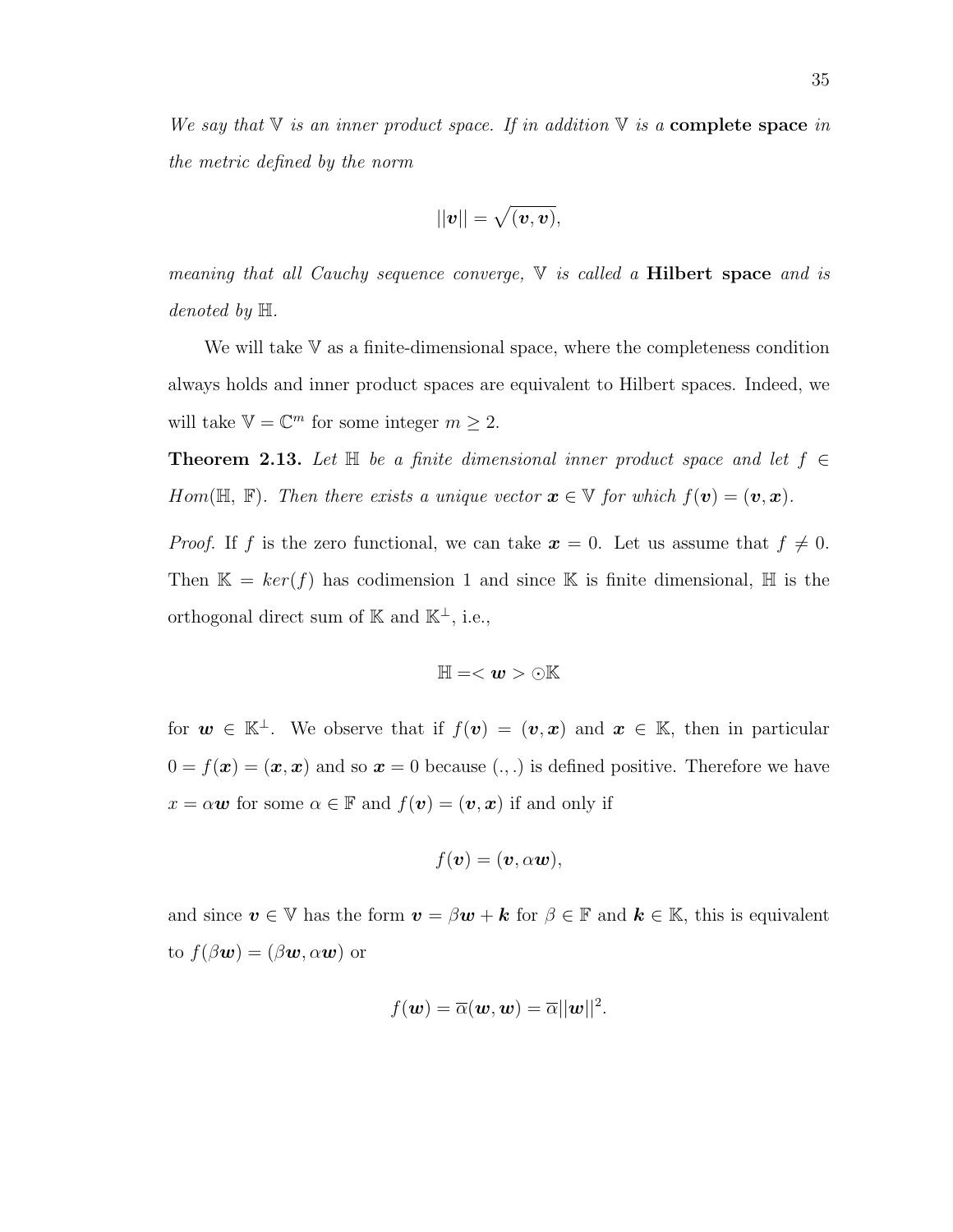Hence, we can take  $\alpha = \frac{f(w)}{||w||^2}$  and

$$
\boldsymbol{x} = \frac{\overline{f(\boldsymbol{w})}}{||\boldsymbol{w}||^2}\boldsymbol{w}.
$$

**Theorem 2.14.** Let  $\mathbb{H}$  and  $\mathbb{H}$  be finite dimensional inner product spaces over  $\mathbb{F}$  and let  $T \in Hom(\mathbb{H}, \mathbb{H}_1)$ . Then, there is a unique linear function  $T^* \in Hom(\mathbb{H}_1, \mathbb{H})$ defined by the condition

$$
(T(\boldsymbol{u}),\boldsymbol{v})=(\boldsymbol{u},T^*(\boldsymbol{v}))
$$

for all  $u \in \mathbb{H}$  and  $v \in \mathbb{H}_1$ .  $T^*$  is called the **adjoint** of  $T$ .

*Proof.* For a fixed  $v \in \mathbb{H}_1$ , consider the function  $f_v : \mathbb{H} \to \mathbb{F}$  defined by

$$
f_{\boldsymbol{v}}(\boldsymbol{u})=(T(\boldsymbol{u}),\boldsymbol{v}).
$$

Then  $f_v \in Hom(\mathbb{H}, \mathbb{F})$  and, by Theorem [2.13,](#page-44-0) there exists a unique vector  $x \in \mathbb{H}$ for which

$$
f_{\boldsymbol{v}}(\boldsymbol{u})=(\boldsymbol{u},\boldsymbol{x})
$$

for all  $u \in \mathbb{H}$ . Hence, if  $T^*(v) = x$  then

$$
(T(\boldsymbol{u}),\boldsymbol{v})=(\boldsymbol{u},T^*(\boldsymbol{v}))
$$

for all  $u \in \mathbb{H}$ . Now, since

$$
(\mathbf{u}, T^*(r\mathbf{v} + s\mathbf{w})) = (T(\mathbf{u}), r\mathbf{v} + s\mathbf{w}) = \overline{r}(T(\mathbf{u}), \mathbf{v}) + \overline{s}(T(\mathbf{u}), \mathbf{w})
$$
  

$$
= \overline{r}(\mathbf{u}, T^*(\mathbf{v})) + \overline{s}(\mathbf{u}, T^*(\mathbf{w})) = (\mathbf{u}, rT^*(\mathbf{v})) + (\mathbf{u}, sT^*(\mathbf{w}))
$$
  

$$
= (\mathbf{u}, rT^*(\mathbf{v}) + sT^*(\mathbf{w}))
$$

for all  $u \in \mathbb{H}$ , we get that

$$
T^*(r\boldsymbol{v} + s\boldsymbol{w}) = rT^*(\boldsymbol{v}) + sT^*(\boldsymbol{w}).
$$

 $\Box$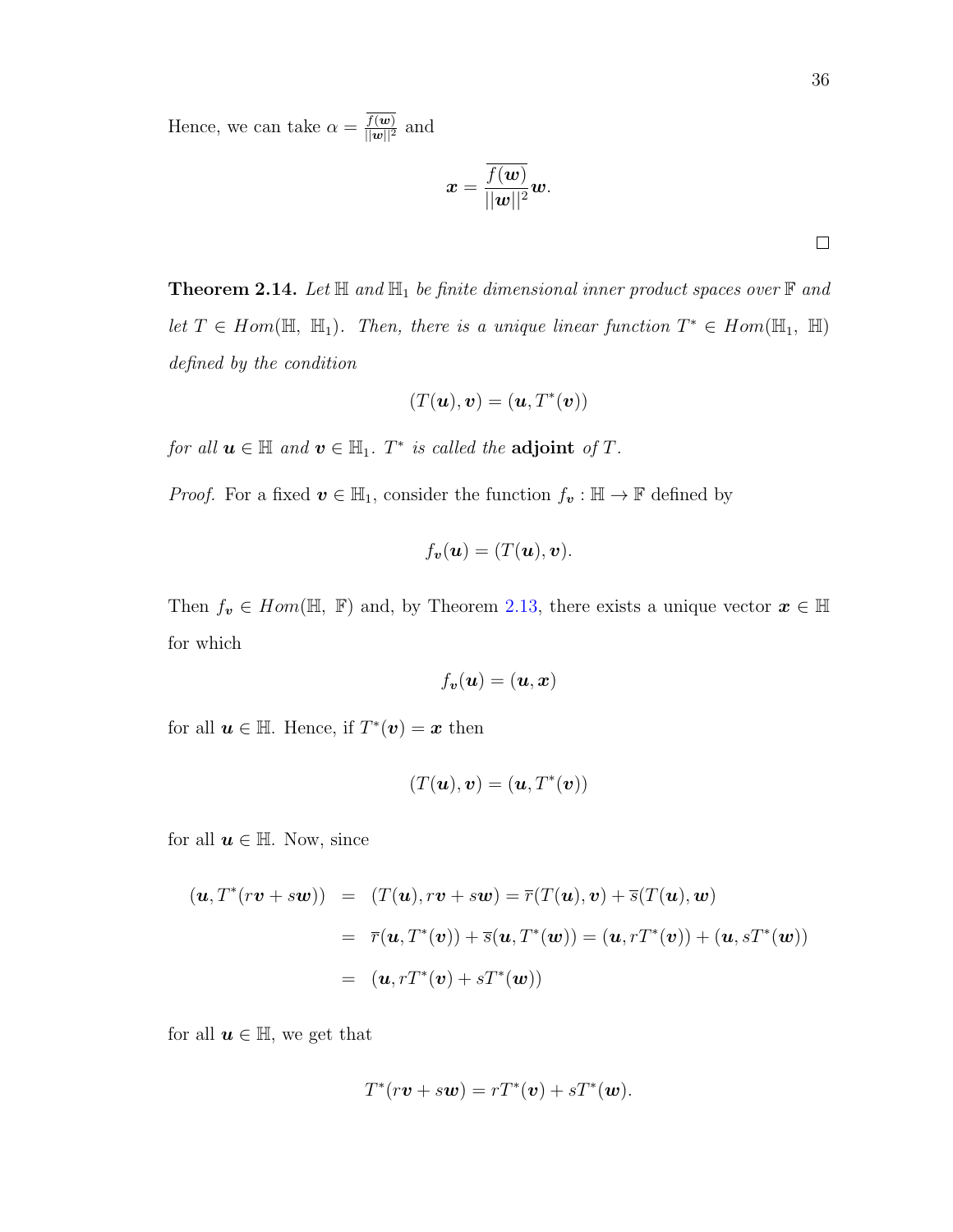**a.** We say that  $T \in Hom(\mathbb{H})$  is **self-adjoint** (or Hermitian) if  $T^* = T$ , T is **unitary** (or Orthogonal in the real case) if  $TT^* = T^*T = I$ , and T is **normal** if  $TT^* = T^*T$ . Given T a normal operator on  $\mathbb{H}$ , if  $\lambda$  and  $\mu$  are distinct eigenvalues of T and  $\mathbb{H}_{\lambda}$  is the eigenspace of  $\lambda$  and  $\mathbb{H}_{\mu}$  the eigenspace of  $\mu$ , then  $\mathbb{H}_{\lambda} \perp \mathbb{H}_{\mu}$ , because for  $u \in \mathbb{H}_{\lambda}$ and  $\boldsymbol{v} \in \mathbb{H}_{\mu}$ ,

$$
\lambda(\boldsymbol{u},\boldsymbol{v})=(T(\boldsymbol{u}),\boldsymbol{v})=(\boldsymbol{u},T^*(\boldsymbol{v}))=(\boldsymbol{u},\overline{\mu}\boldsymbol{v})=\mu(\boldsymbol{u},\boldsymbol{v}),
$$

and since  $\lambda \neq \mu$  we get  $(\mathbf{u}, \mathbf{v}) = 0$ .

**b.** When T is unitary and  $\lambda$  is an eigenvalue, then  $|\lambda| = 1$  because

$$
(\mathbf{u}, \mathbf{u}) = (\mathbf{u}, T^*T(\mathbf{u})) = (T(\mathbf{u}), T(\mathbf{u})) = \lambda \overline{\lambda}(\mathbf{u}, \mathbf{u}).
$$

That is  $\lambda \overline{\lambda} = |\lambda|^2 = 1$ .

<span id="page-46-0"></span>From [\[44\]](#page-130-6), see Theorem 10.13, we have:

**Theorem 2.15.** Let  $\mathbb{H}$  be a finite dimensional inner product space over  $\mathbb{C}$ . Then an operator  $T$  on  $\mathbb H$  is normal if and only if  $\mathbb H$  has an orthonormal basis  $B$  consisting entirely of eigenvectors of  $T$ ; that is,

$$
\mathbb{H} = \mathbb{H}_{\lambda_1} \odot \cdots \odot \mathbb{H}_{\lambda_k}
$$

where  $\{\lambda_1, \dots, \lambda_k\}$  is the spectrum of T. Put another way, T is normal if and only if it is diagonalizable.

Let  $\mathbb H$  be a finite dimensional inner product space over  $\mathbb C$ . We can associate any vector  $v \in \mathbb{H}$  with an element of  $Hom(\mathbb{C}, \mathbb{H})$  called ket, denoted  $|v\rangle$ , and defined by

$$
|v\rangle\colon\mathbb{C}\to\mathbb{H},\quad\alpha\to\alpha v
$$

 $\Box$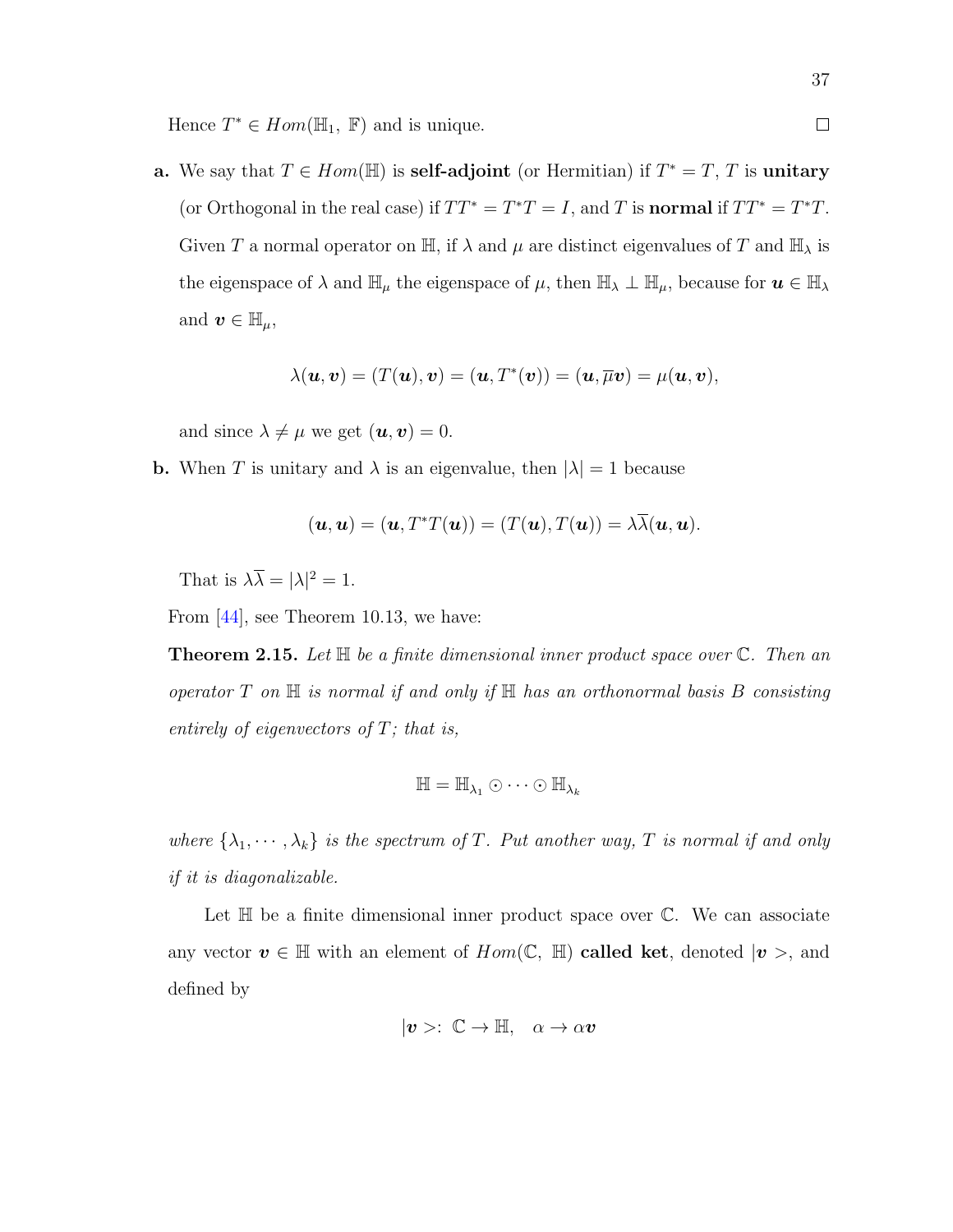We regard  $|v\rangle$  as the vector itself. The adjoint of a ket,  $|v\rangle^*$ , is **called bra** and denoted by  $\langle v |$ . Then  $\langle v | \in Hom(\mathbb{H}, \mathbb{C})$  and, by Theorem [2.13,](#page-44-0) we can write

$$
<\mathbf{v}
$$
| :  $\mathbb{H} \to \mathbb{C}$ ,  $\mathbf{u} \to (\mathbf{u}, \mathbf{v})$ . (2.2)

Using this notation, the composition  $\langle u | \circ | v \rangle$  is an element of  $Hom(\mathbb{C}, \mathbb{C})$  for any elements  $u$  and  $v$  in  $\mathbb H$  defined by

$$
<\boldsymbol{u}|\circ|\boldsymbol{v}>=<\boldsymbol{u}|\boldsymbol{v}>=(\boldsymbol{v},\boldsymbol{u}).
$$

On the other hand, the composition  $|\boldsymbol{u} > \circ \langle \boldsymbol{v}| = |\boldsymbol{u} > \langle \boldsymbol{v}|$  is an operator on  $\mathbb{H}$ . For example, if H is N dimensional over  $\mathbb{C}, \mathbb{H} \cong \mathbb{C}^N$ , an element  $u \in \mathbb{H}$  is represented by the N−tuple of its component with respect to a specified orthonormal basis:

$$
\boldsymbol{u}\rightarrow (u_1,\cdots,u_N)^t,
$$

and then

<span id="page-47-0"></span>
$$
<\mathbf{u}|\mathbf{v}\rangle = v_1u_1^* + \cdots + v_Nu_N^*
$$
 (2.3)

is the Hermitian inner product and

$$
|u\rangle\langle\mathbf{v}|=(u_1,\cdots,u_N)^t(v_1,\cdots,v_N)
$$

is an  $N \times N$  complex matrix. The matrix  $|u\rangle \langle v|$  is known as the outer product of  $|u\rangle$  and  $|v\rangle$ . The outer product of  $|u\rangle$  with itself is called density matrix or density operator.

If  $u \in \mathbb{H}$  is such that  $\langle u | u \rangle = u_1 u_1^* + \cdots u_N u_N^* = |u_1|^2 + \cdots + |u_N|^2 = 1$ , we say that  $u$  is a normalized vector. Given a Hilbert space  $\mathbb{H}$ , any physical state can be represented by a normalized vector  $|u\rangle$ , which is unique up to a phase factor; that is, any two vectors  $|\mathbf{u}\rangle$  and  $|\mathbf{v}\rangle$  such that  $|\mathbf{v}\rangle = r|\mathbf{u}\rangle$ , with  $r \in \mathbb{C}$  and  $|r| = 1$ , represent the same state. We say that  $\mathbb{H}$  is the state space of the system.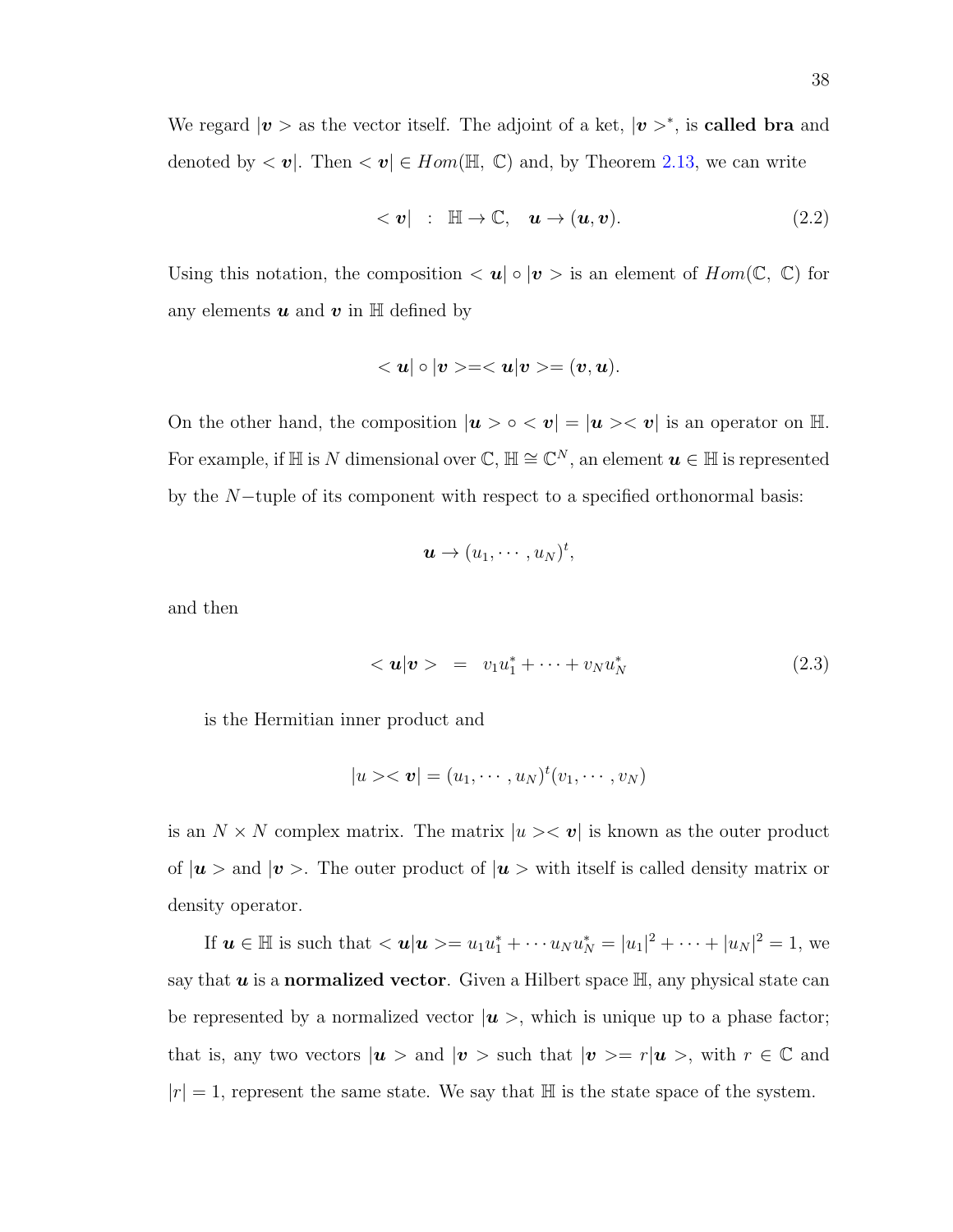**Definition 2.10.** Let  $\mathbb{H}$  be a space state and U a mapping that takes as input state  $|u\rangle$  and output a different state  $U|u\rangle$ . Then U is a unitary operator which is unique up to a phase factor.

Unitary evolution implies reversibility; that is, we can determine the input state of an evolution given the output state and knowledge of the evolution because unitary operators have an inverse. And since  $(Uu, Uv) = (u, U^*Uv) = (u, v)$ , the unitary evolution preserves the unit norm constrain.

#### 2.3.1 BINARY STABILIZER CODES

It is known that any channel comes with an underlying alphabet, where the letters of the alphabet are the smallest unit of information that can be sent across the channel. In classical error-correcting codes, the alphabet can be the finite field  $\mathbb{F}_q$ . In the quantum scenario, the analogous to  $\mathbb{F}_q$  is a finite-dimensional Hilbert space  $\mathbb{H}$ , we take  $\mathbb{H} = \mathbb{C}^q$  or in particular  $\mathbb{H} = \mathbb{C}^2$  in the binary case, see [\[34\]](#page-130-7), and [\[45\]](#page-130-8).

**Definition 2.11.** The basic unit of quantum information is the quantum bit, coined as qubit by Schumacher [\[45\]](#page-130-8), and its state space is the two state space  $\mathbb{C}^2$ . The basis states are denoted in the Dirac notation by  $|0>$  and  $|1>$ , where  $|0>$  is the column vector  $\binom{1}{0}$  $\binom{1}{0} \in \mathbb{C}^2$  and  $|1 \gt$  is the column  $\binom{0}{1}$  $\binom{0}{1} \in \mathbb{C}^2$ . With this notation a qubit is any system whose state vector  $|\mathbf{u} \rangle$  can be written as  $|\mathbf{u} \rangle = u_1 |\mathbf{0} \rangle + u_2 |\mathbf{1} \rangle$ where  $u_1, u_2 \in \mathbb{C}$  and  $|u_1|^2 + |u_2|^2 = 1$ .

An important difference with respect to bits is that qubits can be in superposition, any linear combination, of the basis states subject to the normalization requisite. The state space for  $n$  qubits is the tensor product of  $n$  copies of the state space  $\mathbb{C}^2$ , i.e., is the Hilbert space  $\mathbb{C}^{2^n} \cong \mathbb{C}^2 \otimes \cdots \otimes \mathbb{C}^2$ . An orthonormal basis for the state space of n qubits is given by  $B = \{|a_1 a_2 \cdots a_n > := | \boldsymbol{a} > | \boldsymbol{a} \in \mathbb{F}_2^n \};\$ that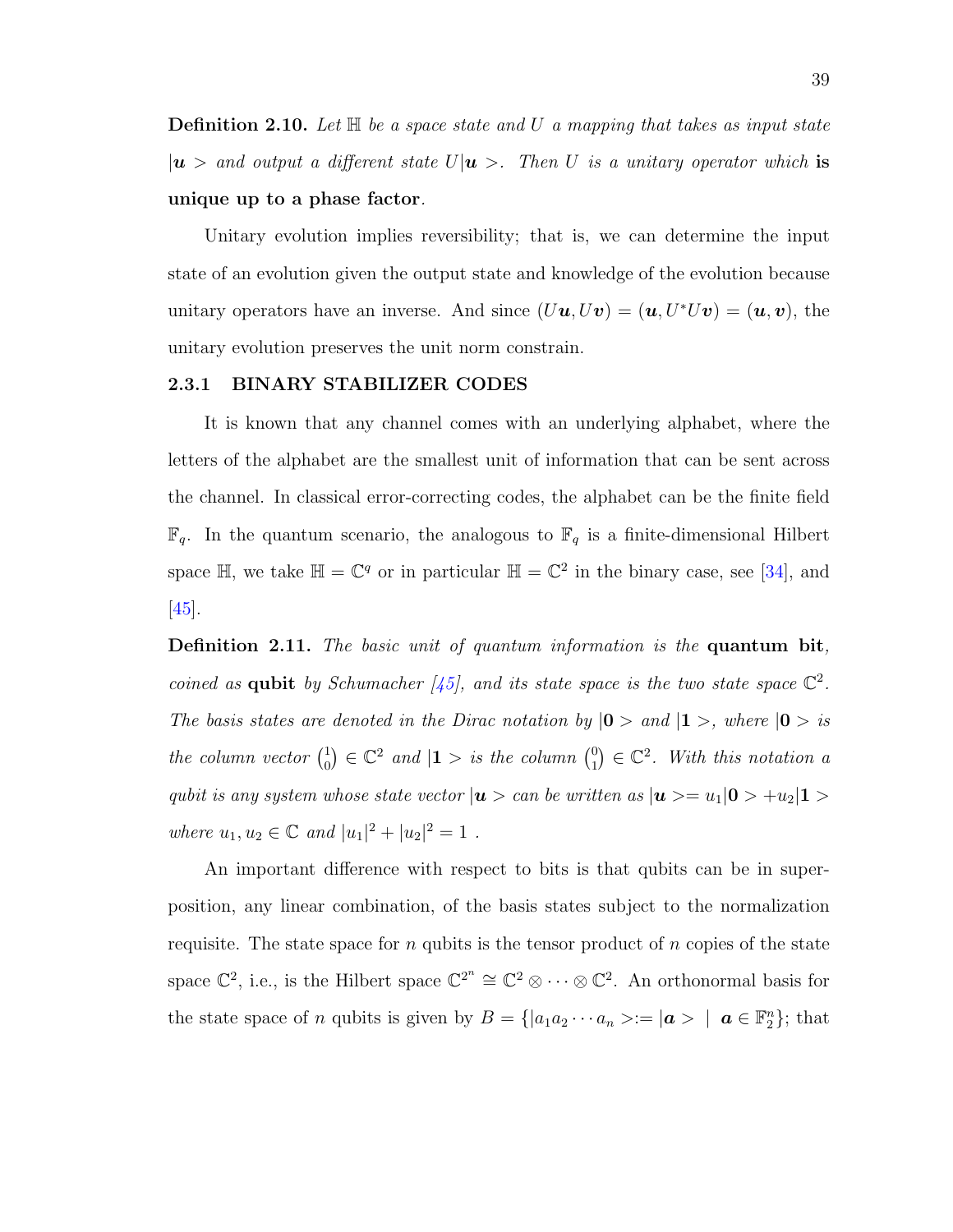is, a general quantum state for  $n$  qubits is given by

$$
\sum_{\mathbf{a}\in\mathbb{F}_2^n} \lambda_{\mathbf{a}} |\mathbf{a} > \quad \text{and} \quad \sum_{\mathbf{a}\in\mathbb{F}_2^n} |\lambda_{\mathbf{a}}|^2 = 1,
$$

where  $|a_1a_2\cdots a_n\rangle = |a_1\rangle \otimes \cdots \otimes |a_n\rangle$  is the tensor product of the individual states  $|a_i\rangle$ . We remember that the tensor product is an associative operation and

$$
\binom{a_1}{a_2} \otimes \binom{b_1}{b_2} = (a_1b_1 \ a_1b_2 \ a_2b_1 \ a_2b_2)^t.
$$

**Example 2.5.** For  $n = 3$ , the state space for three qubits is  $\mathbb{C}^{2^3}$  and an orthonormal basis is given by

$$
\mathbf{B} = \{ |000 \rangle, |100 \rangle, |010 \rangle, |001 \rangle, |110 \rangle, |101 \rangle, |011 \rangle, |111 \rangle \}
$$
  
= 
$$
\{ |a_1 a_2 a_3 \rangle | \mathbf{a} = (a_1 a_2 a_3) \in \mathbb{F}_2^3 \},
$$

where

$$
|000\rangle = \begin{pmatrix} 1 \\ 0 \end{pmatrix} \otimes \begin{pmatrix} 1 \\ 0 \end{pmatrix} \otimes \begin{pmatrix} 1 \\ 0 \end{pmatrix} = (\begin{pmatrix} 1 \\ 0 \end{pmatrix} \otimes \begin{pmatrix} 1 \\ 0 \end{pmatrix}) \otimes \begin{pmatrix} 1 \\ 0 \end{pmatrix} = (1000)^t \otimes \begin{pmatrix} 1 \\ 0 \end{pmatrix}
$$
  
= (10000000)<sup>t</sup>,  

$$
|100\rangle = \begin{pmatrix} 0 \\ 1 \end{pmatrix} \otimes \begin{pmatrix} 1 \\ 0 \end{pmatrix} \otimes \begin{pmatrix} 1 \\ 0 \end{pmatrix} = (\begin{pmatrix} 0 \\ 1 \end{pmatrix} \otimes \begin{pmatrix} 1 \\ 0 \end{pmatrix}) \otimes \begin{pmatrix} 1 \\ 0 \end{pmatrix} = (0010)^t \otimes \begin{pmatrix} 1 \\ 0 \end{pmatrix}
$$
  
= (00001000)<sup>t</sup>,

and so on.

Example 2.6a. If  $|u \rangle = |0 \rangle$ , the quantum state  $|1 \rangle$  is an evolution of  $|0 \rangle$ because  $U = \sigma_x$  is such that  $\sigma_x |0\rangle = |1\rangle$ , where

$$
\sigma_x = \left(\begin{array}{cc} 0 & 1 \\ 1 & 0 \end{array}\right)
$$

is the bit error Puali Matrix or the NOT gate, the unitary operator which flips the basis states  $|0>$  and  $|1>$ .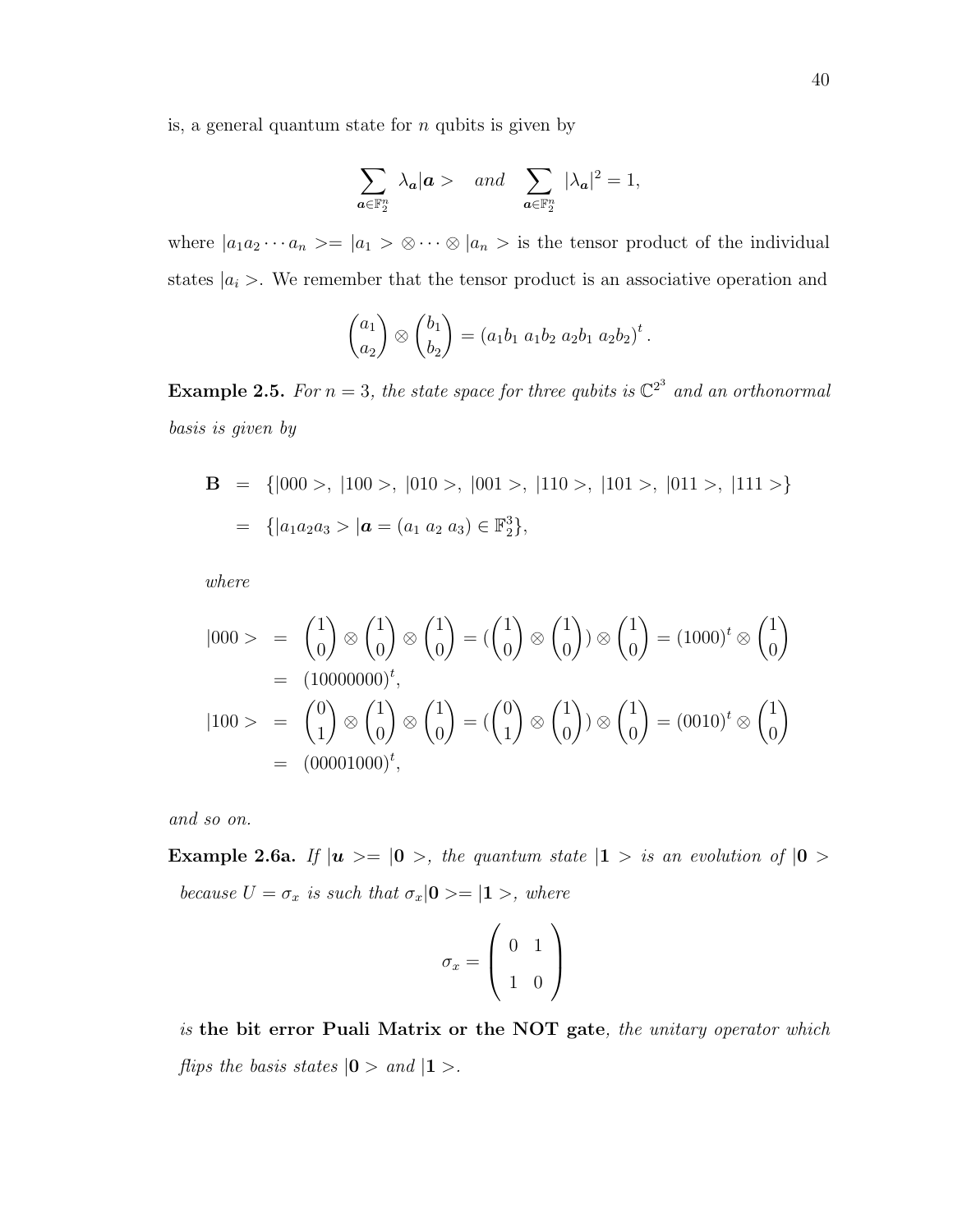Indeed,

$$
\sigma_x|\mathbf{0}\rangle = \begin{pmatrix} 0 & 1 \\ 1 & 0 \end{pmatrix} \begin{pmatrix} 1 \\ 0 \end{pmatrix} = \begin{pmatrix} 0 \\ 1 \end{pmatrix} = |\mathbf{1}\rangle
$$

$$
\sigma_x|\mathbf{1}\rangle = \begin{pmatrix} 0 & 1 \\ 1 & 0 \end{pmatrix} \begin{pmatrix} 0 \\ 1 \end{pmatrix} = \begin{pmatrix} 1 \\ 0 \end{pmatrix} = |\mathbf{0}\rangle.
$$

$$
\sigma_z = \begin{pmatrix} 0 & 1 \\ 1 & 0 \end{pmatrix}
$$

be the phase error Puali matrix. Then

$$
\sigma_z|\mathbf{0}\rangle = \left(\begin{array}{cc} 1 & 0 \\ 0 & -1 \end{array}\right)\left(\begin{array}{c} 1 \\ 0 \end{array}\right) = \left(\begin{array}{c} 1 \\ 0 \end{array}\right) = |\mathbf{0}\rangle
$$

and

$$
\sigma_z\vert \mathbf{1}>=\left(\begin{array}{cc}1&0\\0&-1\end{array}\right)\left(\begin{array}{c}0\\1\end{array}\right)=-\left(\begin{array}{c}0\\1\end{array}\right)=-\vert \mathbf{1}>.
$$

Let

$$
\sigma_y = \begin{pmatrix} 0 & -i \\ i & 0 \end{pmatrix} = i\sigma_x \sigma_z
$$

be the bit and phase error Puali matrix. Then

$$
\sigma_y|{\bf 0}>=i|{\bf 1}>\ \ \sigma_y|{\bf 1}>=-i|{\bf 0}>.
$$

In this example, an important case is when the input quantum state is  $|0 > or 1 >$ and the output quantum state is  $|+>=\frac{1}{\sqrt{2}}$  $\frac{1}{2}(|0> +|1>)$  or  $|-> = \frac{1}{\sqrt{2}}$  $\frac{1}{2}(|0>-|1>)$ respectively. In this case we can take the unitary transformation given by the unitary matrix  $U = \frac{1}{\sqrt{2}}$  $\frac{1}{2}H_2$  where

$$
H_2 = \left(\begin{array}{cc} 1 & 1 \\ 1 & -1 \end{array}\right)
$$

Let

and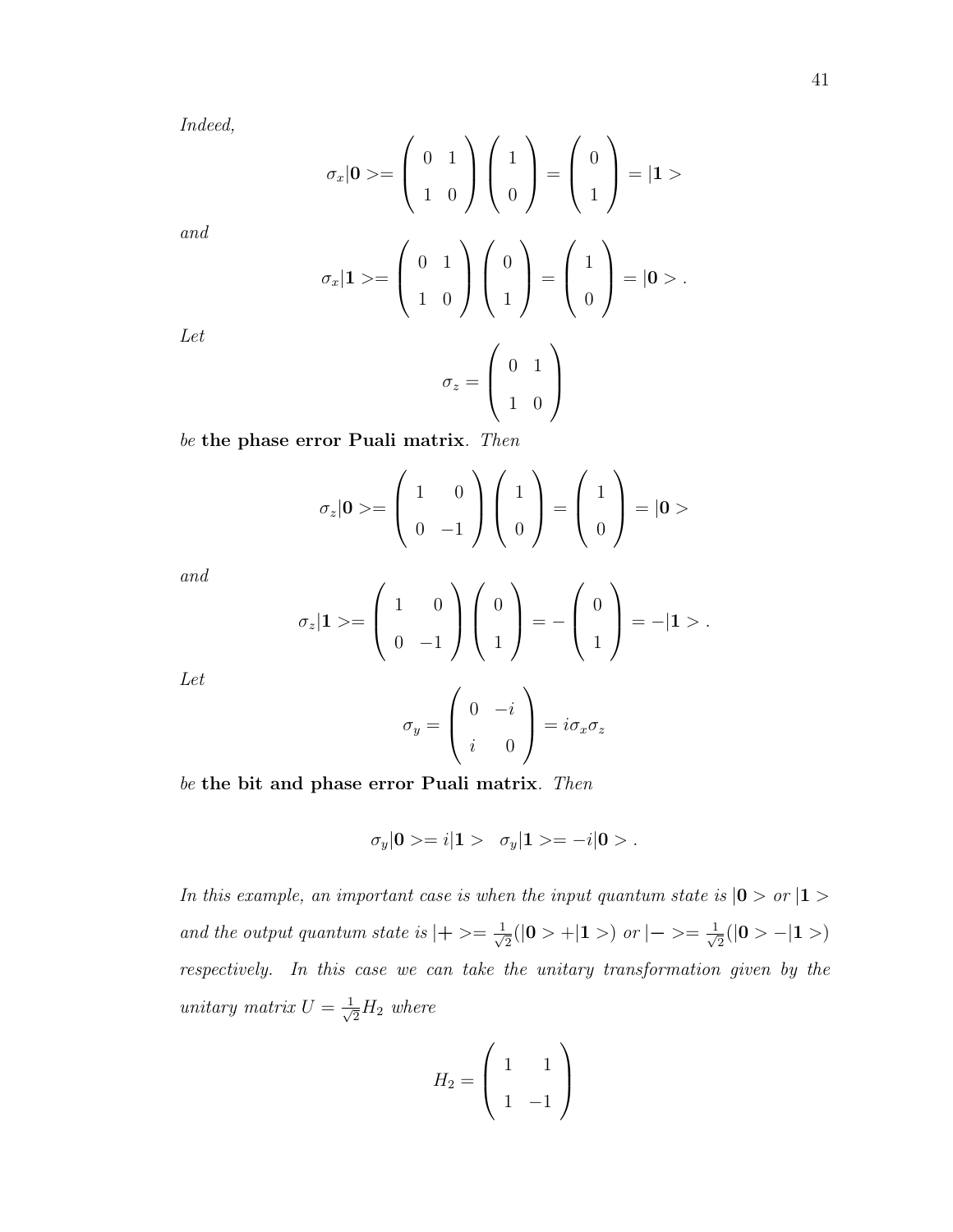is the second order Hadamard matrix, because

$$
U|0\rangle = |+\rangle \quad and \quad U|1\rangle = |-\rangle.
$$

Also observe that

$$
\sigma_z|+> = |-> \sigma_z|-> = |+>
$$

and

$$
\sigma_x|+>=|+>\sigma_x|->=-|->
$$

That is, a phase error  $\sigma_z$  in the basis  $\{|\mathbf{0}\rangle, |\mathbf{1}\rangle\}$ , corresponds to a bit error in the rotated basis  $\{|+>=\frac{1}{\sqrt{2}}\}$  $\frac{1}{2}(|0> + |1>), \ |-> = \frac{1}{\sqrt{2}}$  $\frac{1}{2}(|0\rangle -|1\rangle).$  See [\[15\]](#page-128-2) and [\[34\]](#page-130-7).

Table  $2-\frac{1}{4}$  summarizes the action of the Pauli matrices on the state basis for a single qubit.

| u> | $\sigma_x$ | $\sigma_y$ | $\sigma_z$ |
|----|------------|------------|------------|
| 0> | 1>         | i 1>       | 0>         |
| 1> | 0>         | $-i 0>$    | $- 1>$     |

<span id="page-51-0"></span>

| Table | 4 |
|-------|---|
|-------|---|

From Table [2–4](#page-51-0) we have  $\sigma_y = i\sigma_x \sigma_z$ . Then, in binary quantum context, we have two types of error:  $\sigma_x$  causes bit error and  $\sigma_z$  causes phase error.

**b.** If the initial quantum state is given by  $|v\rangle = |0101\rangle \in \mathbb{C}^{2^4}$ , the state  $-|1111\rangle$  is an evolution of  $|v\rangle$  because

 $-|1111\rangle = \sigma_x \otimes I \otimes \sigma_x \otimes \sigma_z |0101\rangle = U|0101\rangle.$ 

Observe that we may write  $U = -1U_1$  where  $U_1 = \sigma_x \otimes \sigma_z \otimes \sigma_x \otimes I$  and again

$$
U_1|0101\rangle = -|1111\rangle.
$$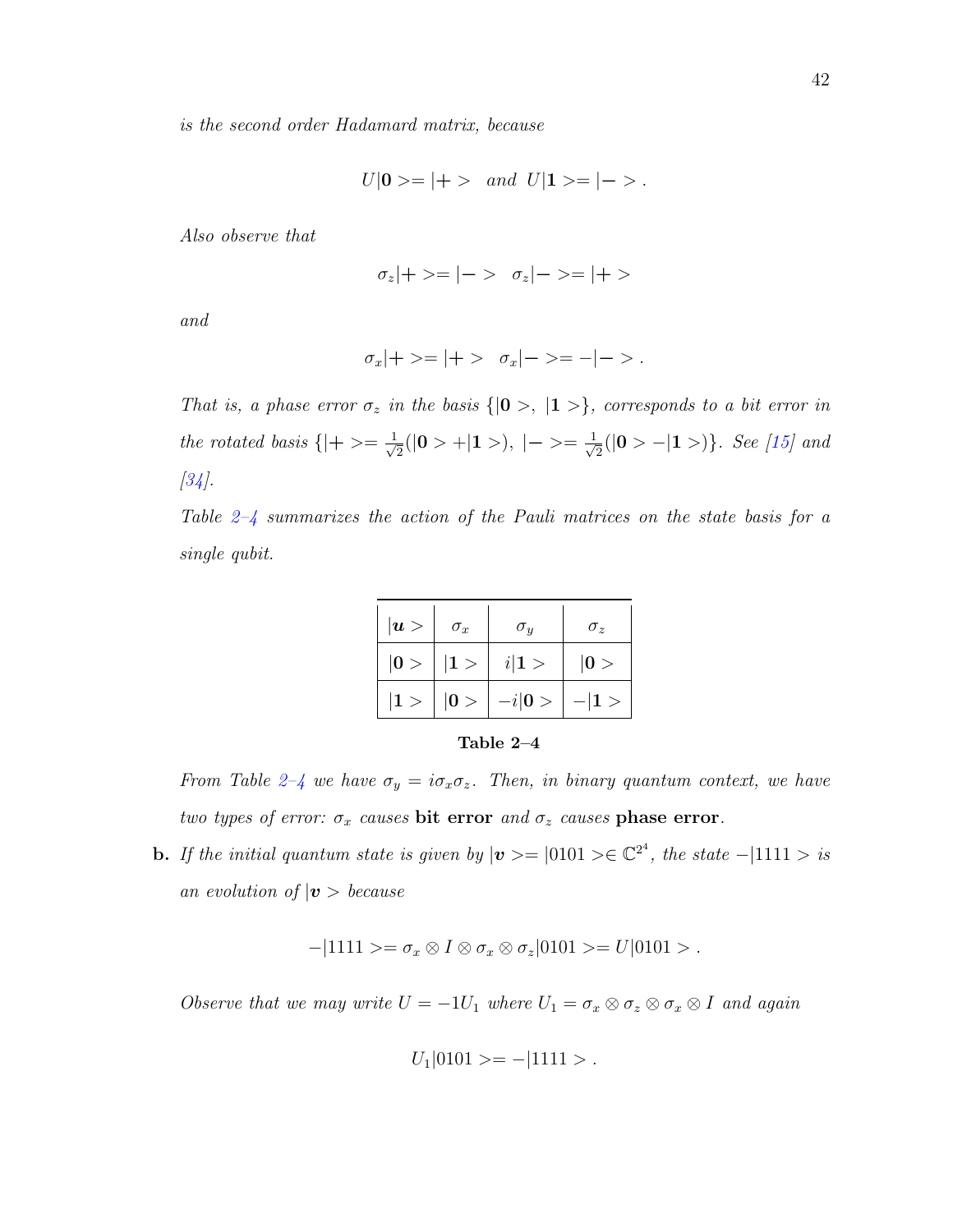Remember that unitary evolution is unique up to a phase factor. In the first case we can write the unitary transformation as

$$
\hat{U} := i^0 U_a V_b,
$$

where

```
a = (1 0 1 0)
```
and

 $\mathbf{b} = (0 \ 0 \ 0 \ 1)$ 

that is, we have bit error,  $\sigma_x$ , at the first and third positions of the input state and phase error,  $\sigma_z$ , at the fourth position. If no error at a position, the identity matrix, we put zero at the respective place. Then

$$
U_{\bm a} |{\bm v}>=|{\bm v}+{\bm a}>
$$

and

$$
V_{\boldsymbol{b}}|\boldsymbol{v}>=(-1)^{\boldsymbol{b}\cdot\boldsymbol{v}}|\boldsymbol{v}>,
$$

where  $\mathbf{b} \cdot \mathbf{v}$  means the usual inner product between elements of  $\mathbb{F}_2^4$  and  $\hat{U}|\mathbf{v} \rangle =$  $(-1)^{b\cdot v}|v + a >$ , see [\[14\]](#page-128-1) and [\[34\]](#page-130-7).

The loss of coherence, called decoherence, caused by vibrations, temperature fluctuations, electromagnetic waves, and other interactions with the outside environment, destroys the quantum property of the superposition. For this reason, decoherence represents a challenge for the practical realization of quantum computers, since such machines require the coherence of states to be preserved and that decoherence is managed to perform quantum computation. The preservation of coherence and mitigation of decoherence effects are thus related to the concept of quantum error correction, see [\[15\]](#page-128-2).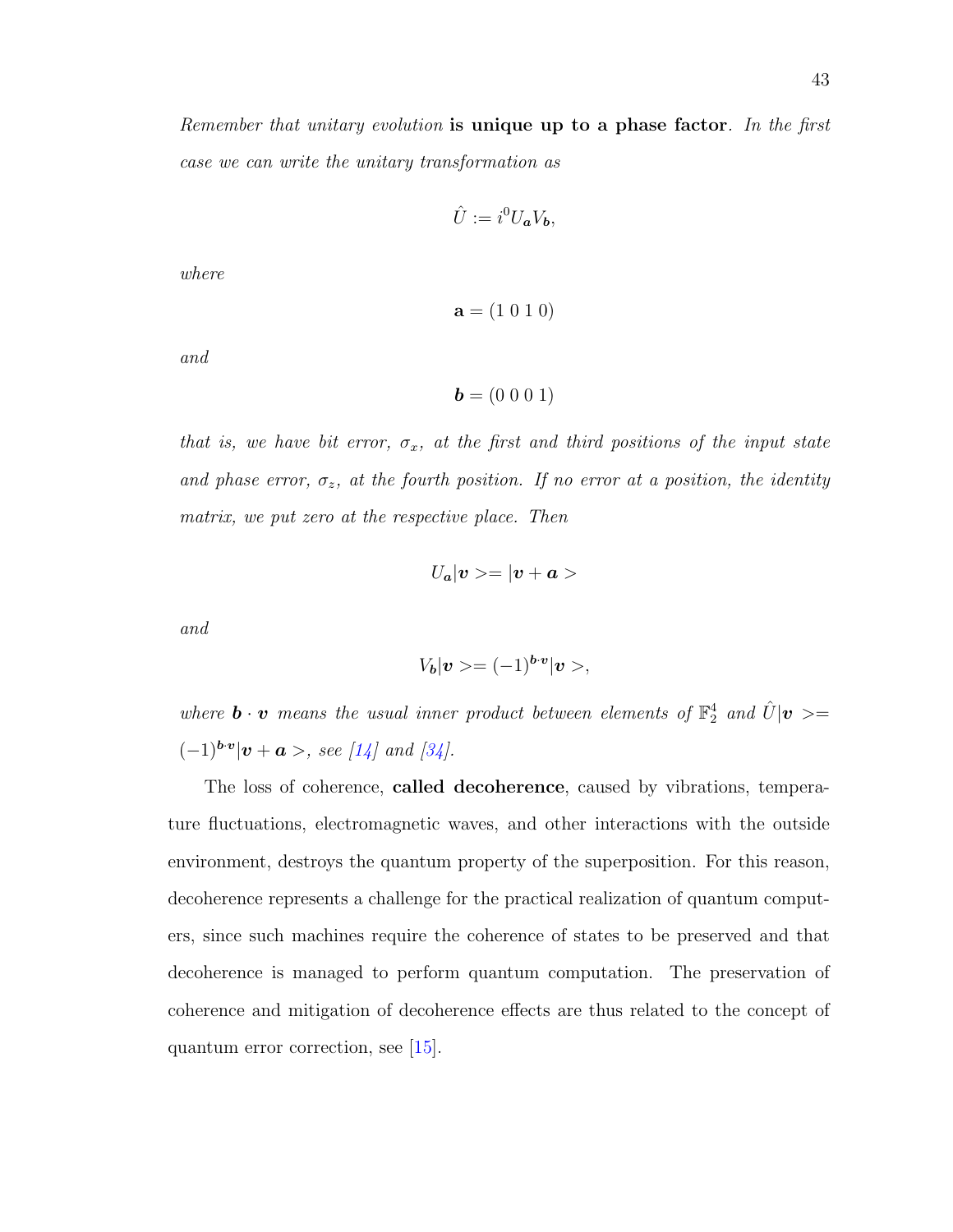**Definition 2.12.** A quantum error-correcting code,  $Q$ , with rate  $\frac{k}{n}$  is a unitary mapping of  $\mathbb{C}^{2^k}$  onto a  $2^k$ -dimensional subspace of  $\mathbb{C}^{2^n}$ . The subspace itself will be called the quantum error-correcting code.

From Table [2–4,](#page-51-0) we can see that a bit error in an individual qubit corresponds to applying  $\sigma_x$  to that qubit, and a phase error to the matrix  $\sigma_z$ . In view of the linearity of quantum mechanics, if we can correct errors  $E$  and  $E_1$ , we can correct any linear combination of them,  $rE + sE_1$ , where  $r, s \in \mathbb{C}$ . That is, we only need to consider whether the code can correct a basis of errors. For example, on a two dimensional Hilbert space, a qubit, the most commonly used basis of error operators consists of the four matrices

<span id="page-53-1"></span>
$$
\mathbf{B} = \{I_2, \sigma_x, \sigma_y, \sigma_z\}. \tag{2.4}
$$

If we make the assumption that noise on each qubit is independent, it is possible to decompose an error on the system into a tensor product of  $n$  single qubit errors. The set  $\bf{B}$  is an orthonormal basis of linear operators, where the inner product of operators E and  $E_1$  is given by  $(E, E_1) = \frac{1}{2} Tr(\overline{E}^t E_1)$ , see [\[14\]](#page-128-1) and [\[25\]](#page-129-1). The set describing the possible errors in n qubits is the tensor product of the elements in **B**, i.e.,  $\xi_n = \{i^r w_1 \otimes \cdots \otimes w_n | w_i \in \mathbf{B}, r \in \mathbb{Z}\}$ , which is a subgroup of the unitary group  $U(2^n)$ . The weight of an operator of this form is the number of qubits on which it differs from the identity. For example, if  $E = \sigma_x \otimes I_2 \otimes \sigma_z \otimes \sigma_x$ , the weight of  $E \in \xi_4$ , is three. In general, since the quantum evolution is unitary and unique up to a phase factor, we can write each element of  $\xi_n$  uniquely in the form (see  $[14]$ )

<span id="page-53-0"></span>
$$
E = i^r U_a V_b, \t\t(2.5)
$$

where  $\boldsymbol{a}, \boldsymbol{b} \in \mathbb{F}_2^n$ ,  $U_{\boldsymbol{a}}, V_{\boldsymbol{b}} \in \xi_n$  and defined by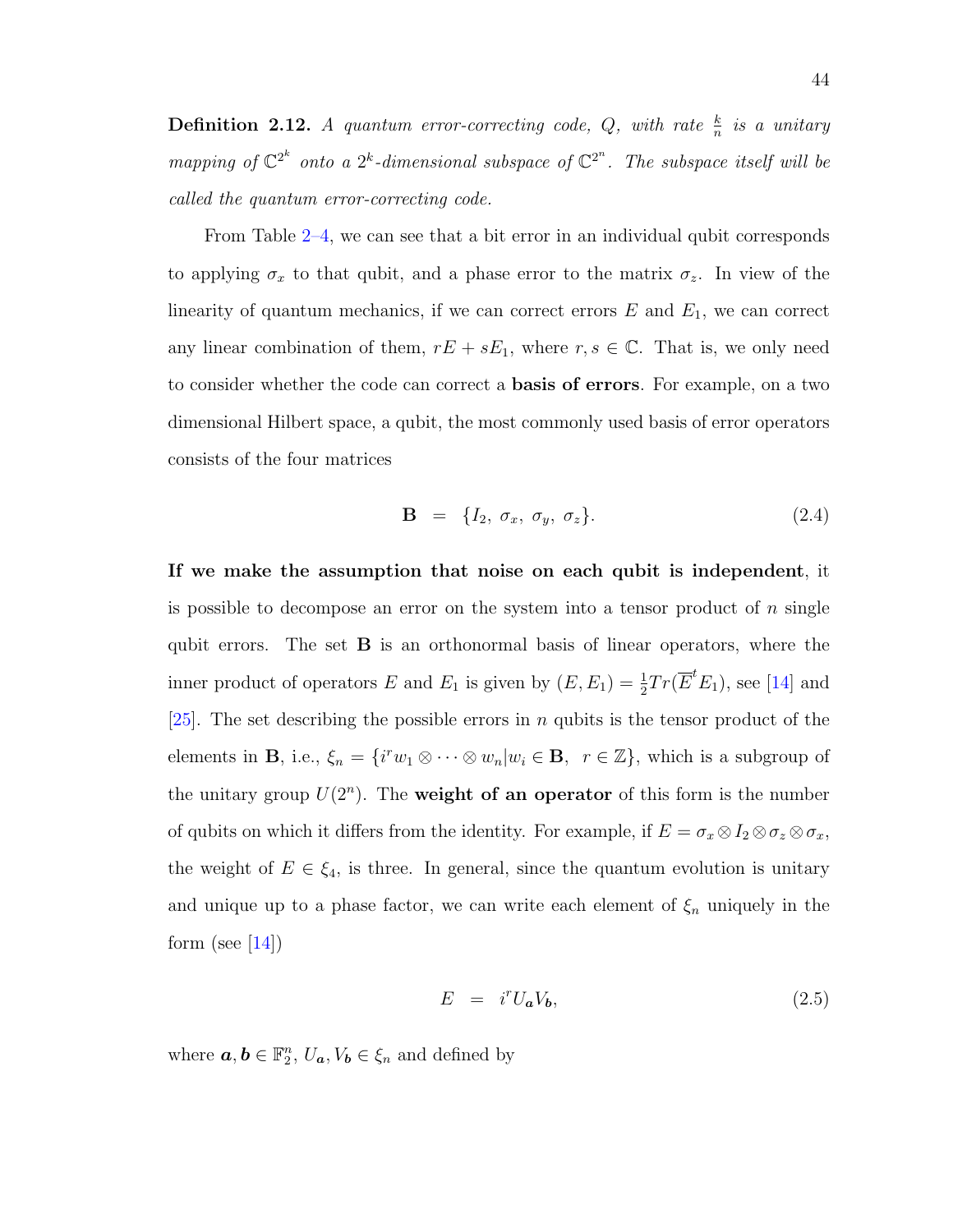$$
U_a|\boldsymbol{u}\rangle = |\boldsymbol{u} + \boldsymbol{a}\rangle \tag{2.6}
$$

$$
V_b|\mathbf{u}\rangle = (-1)^{\mathbf{u}\cdot\mathbf{b}}|\mathbf{u}\rangle \tag{2.7}
$$

$$
E|\mathbf{u}\rangle = (-1)^{\mathbf{u}\cdot\mathbf{b}}|\mathbf{u}+\mathbf{a}\rangle, \tag{2.8}
$$

where  $\boldsymbol{u} \cdot \boldsymbol{b}$  means the Euclidean inner product. That is, there are bit errors,  $\sigma_x$ , in the qubits for which  $a_j = 1$  and phase errors,  $\sigma_z$ , in the qubits for which  $b_j = 1$ . By uniqueness, up to a phase factor, of writing each element of  $\xi_n$  we associate to the unitary operator  $U_a V_b$  the element  $(a, b) \in \mathbb{F}_2^{2n}$  to which we associate the element  $\varphi(\mathbf{a}, \mathbf{b}) = \mathbf{a} + \delta \mathbf{b} = (a_1 + \delta b_1, \cdots, a_n + \delta b_n) \in \mathbb{F}_4^n$  where  $\varphi$  is a bijective map,  $\delta \in \mathbb{F}_4 \setminus \mathbb{F}_2$  and  $\delta^2 = \delta + 1$ , see Definition [3.1.](#page-65-0)

Let  $E = i^r U_a V_b$  and  $E_1 = i^{r_1} U_c V_d$  be given by [\(2.5\)](#page-53-0). We get that

$$
EE_1|\mathbf{v}\rangle = Ei^{r_1}(-1)^{\mathbf{d}\cdot\mathbf{v}}|\mathbf{v}+\mathbf{c}\rangle = i^{r+r_1}(-1)^{\mathbf{d}\cdot\mathbf{v}+\mathbf{b}\cdot\mathbf{v}+\mathbf{b}\cdot\mathbf{c}}|\mathbf{v}+\mathbf{c}+\mathbf{a}\rangle
$$

and

$$
E_1E|\mathbf{v}\rangle = i^{r_1+r}(-1)^{\mathbf{b}\cdot\mathbf{v}+\mathbf{d}\cdot\mathbf{v}+\mathbf{d}\cdot\mathbf{a}}|\mathbf{v}+\mathbf{a}+\mathbf{c}\rangle.
$$

Then  $EE_1 = E_1E$  if and only if

$$
\mathbf{d}\cdot\mathbf{v}+\mathbf{b}\cdot\mathbf{v}+\mathbf{b}\cdot\mathbf{c}=\mathbf{b}\cdot\mathbf{v}+\mathbf{d}\cdot\mathbf{v}+\mathbf{a}\cdot\mathbf{d}
$$

for any  $|\mathbf{v}\rangle$ ; that is,

$$
\mathbf{a} \cdot \mathbf{d} = \mathbf{b} \cdot \mathbf{c}.
$$

Since we are in characteristic two,  $EE_1 = E_1E$  if and only if  $\mathbf{a} \cdot \mathbf{d} + \mathbf{b} \cdot \mathbf{c} = 0$ , but writing  $\boldsymbol{a} + \delta \boldsymbol{b}$  from E and  $\boldsymbol{c} + \delta \boldsymbol{d}$  from  $E_1$ , then  $EE_1 = E_1E$  if and only if  $\boldsymbol{a} + \delta \boldsymbol{b}$ and  $c + \delta d$  are orthogonal with respect to Trace Hermitian inner product, defined by,

$$
(\boldsymbol{a}+\delta \boldsymbol{b})\cdot_{TH}(\boldsymbol{c}+\delta \boldsymbol{d})=Tr[(\boldsymbol{a}+\delta \boldsymbol{b})\cdot_H(\boldsymbol{c}+\delta \boldsymbol{d})]=\boldsymbol{a}\cdot \boldsymbol{d}+\boldsymbol{b}\cdot \boldsymbol{c}
$$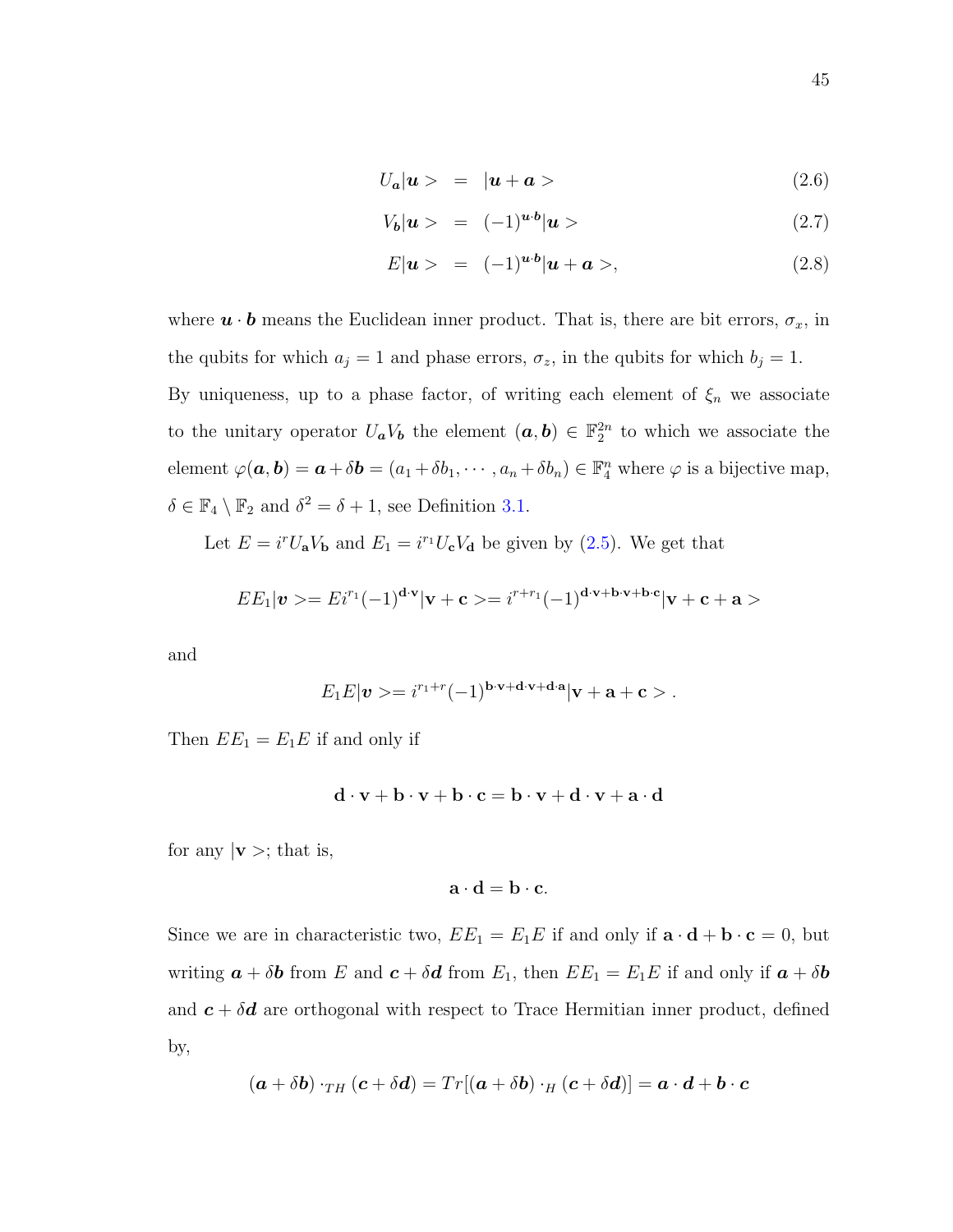see Equation  $(3.14)$  which is a particular case of the Equation  $(3.5)$ . Thus a subgroup  $\mathbb S$  of  $\xi_n$  is commutative if and only if its image  $\overline{\mathbb S}$  through  $\varphi$  in  $\mathbb F_4^n$  is self-orthogonal with respect to Trace Hermitian inner product. From Theorem [2.12,](#page-43-0) if  $\overline{S} \subset \overline{S}^{\perp_{TH}}$ , the elements of S can be simultaneously diagonalizable and, from Theorem [2.15,](#page-46-0) this induces a decomposition of  $\mathbb{C}^{2^n}$  into orthogonal eigenspaces. From [\[3,](#page-127-1) [25,](#page-129-1) [31\]](#page-129-2) we have:

<span id="page-55-0"></span>**Definition 2.13.** The stabilizer  $\mathbb S$  is some abelian subgroup of  $\xi_n$  and the coding space  $Q \subset \mathbb{C}^{2^n}$  is the space of vectors fixed by S. That is

$$
Q=\bigcap_{E\in\mathbb{S}}\{|{\boldsymbol v}>\in\mathbb{C}^{2^n}|E|{\boldsymbol v}>=|{\boldsymbol v}>\}.
$$

Q is called a stabilizer code and it is the space with all eigenvalues  $+1$ .

From Definition [2.13,](#page-55-0) S is the set of errors, E, that have no effect on the encoded state,  $\mathbb S$  is the analog of the zero subgroup in the classical coding case. When  $\overline{\mathbb S}$  is selforthogonal, we get that for all  $E \in \mathbb{S}$  and all  $E_1 \in \varphi^{-1}(\overline{\mathbb{S}}^{\perp_{TH}}) = \mathbb{S}^{\perp_{TH}},$   $EE_1 = E_1E$ . Then  $\mathbb{S}^{\perp_{TH}}\backslash\mathbb{S}$  is the set of the undetectable errors. Observe that Q is invariant under the elements of  $\mathbb{S}^{\perp_{TH}}$ . On the other hand, the errors which fail to commute with some element of S move codewords into an orthogonal subspace to the code, so can be detected by  $Q$ , see [\[5\]](#page-127-2).

**Definition 2.14.** Let  $Q \subset \mathbb{C}^{2^n}$  be a quantum code and  $E, E_1 \in \xi_n$  be two errors. The code can correct them if and only if  $E(|u \rangle) \neq E_1(|v \rangle)$  for all  $|u \rangle, |v \rangle \in Q$ ; *i.e,*  $E^{-1}E_1(|v\rangle) \notin Q$ . That is,

$$
0=<\mathbf{u}|E^{-1}E_1|\mathbf{v}>=<\mathbf{u}|E^*E_1|\mathbf{v}>=(E_1|\mathbf{v}>,E|\mathbf{u}>).
$$

A quantum code Q has minimum distance d if and only if it can detect all error in  $\xi_n$  of weight less than d, but can not detect some error of weight d. When Q is a subspace of  $\mathbb{C}^{2^n}$  with dimension  $2^k$  and minimum distance d we say that Q is an  $[[n, k, d]]_2$  quantum code, and it is pure to t if and only if its stabilizer subgroup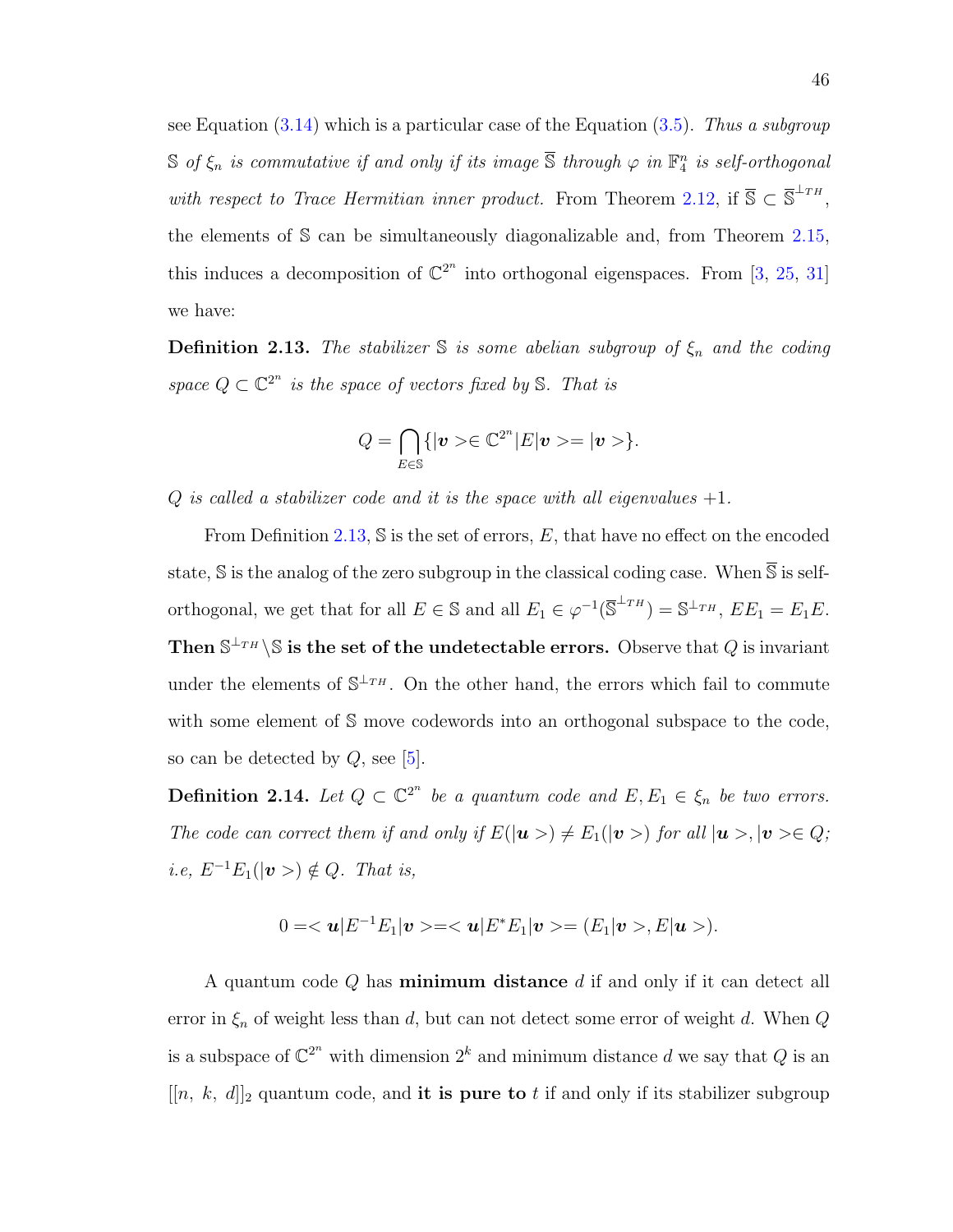S does not contain nonscalar matrices of weight less than t. When  $t = d$ , we say that  $Q$  is pure, see [\[31\]](#page-129-2).

The following theorem from [\[14\]](#page-128-1) is useful to us when we apply our construction to stabilizer codes.

**Theorem 2.16.** Suppose C is an additive self-orthogonal subcode of  $\mathbb{F}_4^n$  with respect to the Trace Hermitian inner product, containing  $2^{n-k}$  vectors, such that there are no vectors of weight less that d in  $C^{\perp_{TH}} \setminus C$ . Then, any eigenspace of  $\varphi^{-1}(C)$  is a quantum error correcting code with parameters  $[[n, k, d]]_2$ .

### 2.3.2 NONBINARY STABILIZER CODES

Let  $q = p^m$  be a power of a prime p and let  $\mathbb{F}_q$  be the finite field with q elements. The trace function from  $\mathbb{F}_q$  to  $\mathbb{F}_p$ , is defined by

$$
tr(\alpha) = \sum_{i=0}^{m-1} \alpha^{q^i}.
$$

**Definition 2.15.** A q–ary quantum code Q of length n is a  $q^k$  dimensional subspace of  $\mathbb{C}^{q^n}$ .

The Hilbert space  $\mathbb{C}^{q^n}$  is identified with the n-fold tensor product of the Hilbert space  $\mathbb{C}^q$ , and  $\mathbb{C}^q$  is thought of as the state space of a  $q$ -ary system in the same way as the values 0 and 1 can be thought of as the possible states of a bit in a bit string, see [\[3\]](#page-127-1).

Given two complex or real  $n \times m$  matrices A and B, the Frobenius inner product is given by

$$
(A, B)_F = \sum_{i,j} b_{ij} \overline{a_{i,j}} = Tr\left(\overline{A}^t B\right). \tag{2.9}
$$

When A and B are  $n \times 1$  column vectors, the Frobenius inner product corresponds to the Hermitian inner product, see [\(2.3\)](#page-47-0).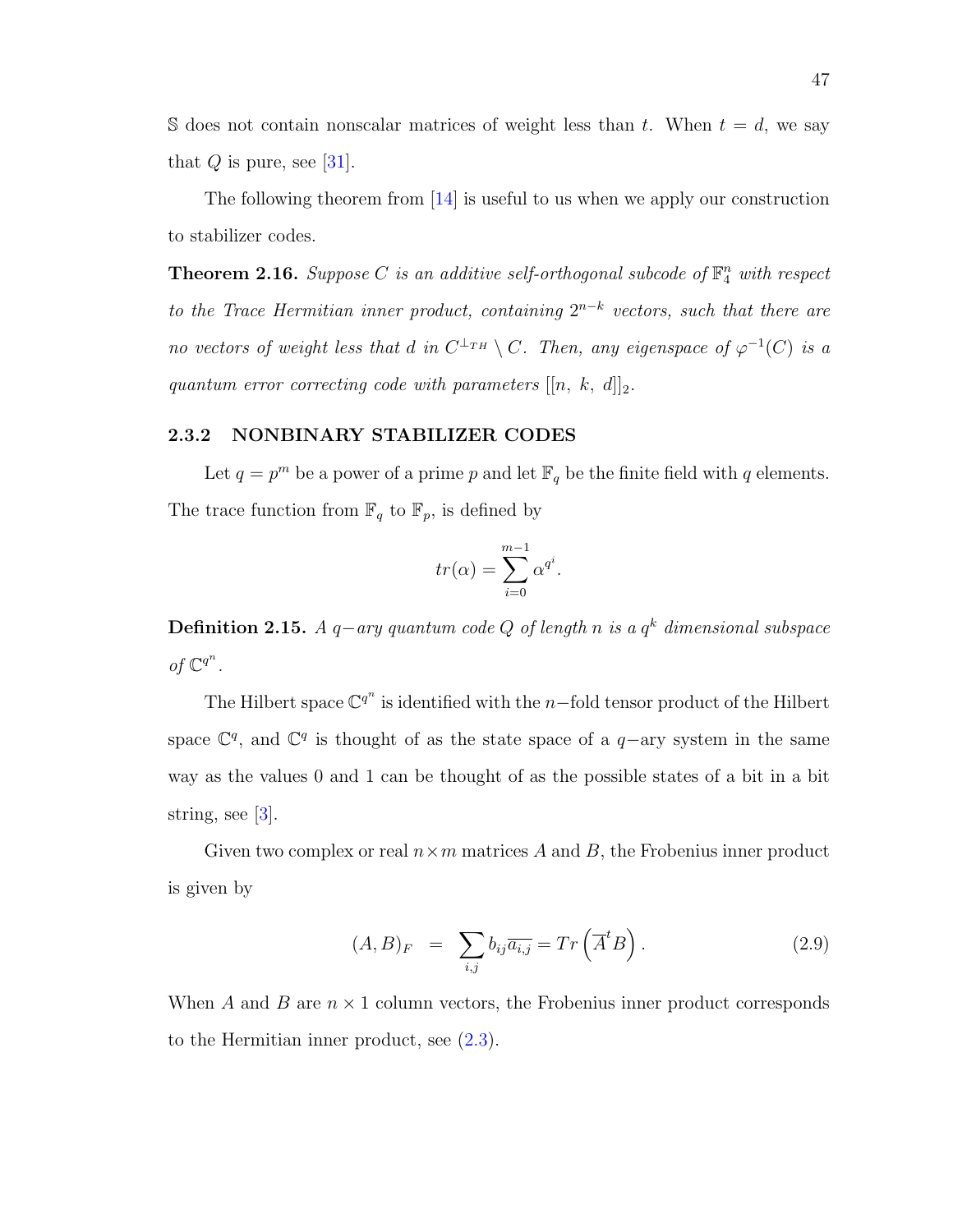In order to select an appropriate error model in a  $q$ −ary quantum stabilizer code, we take  $\mathbb H$  to be a complex Hilbert space of dimension m. We want to find a basis of the complex vector space  $Hom(\mathbb{H}, \mathbb{H})$  representing a discrete set of errors. Such a basis contains  $m^2$  complex linear independent operators,  $\mathbf{B} = \{E_1, \dots, E_{m^2}\},\$ with the following properties:

- **a.** It is a set of unitary operators and  $I \in \mathbf{B}$ .
- b. Taking the matrix representation and the Frobenius inner product, B is a set of orthonormal unitary operators, that is,  $(E_i, E_j)_F = m \delta_{i,j}$ . Taking  $E_i = I$ , we get  $(I, E_j)_F = Tr(E_j) = 0$  for all  $E_j \neq I \in \mathbf{B}$ .
- c. Since the set of unitary operators is a group under composition, we take B such that  $E_i E_j = w_{ij} E_{i \star j}$  for some operation  $\star$  on the set of indices. Observe that

$$
I = \overline{(E_i E_j)}^t (E_i E_j) = \overline{w_{ij}} w_{ij} \overline{E_{i \star j}}^t E_{i \star j} = |w_{ij}|^2 I,
$$

then  $|w_{ij}|^2 = 1$ .

In this case **B** is called a nice error basis. Now, since each  $E_i$  is a unitary operator,  $|det(E_i)| = 1$ . If in addition, we take each  $E_i$  such that  $det(E_i) = 1$ , the basis **B** is called a very nice error basis. For example, taking  $H = \mathbb{C}^2$ , [\(2.4\)](#page-53-1) is a nice error basis for  $Hom(\mathbb{C}^2, \mathbb{C}^2)$  and

$$
\mathbf{B} = \{I_2, i\sigma_x, i\sigma_y, i\sigma_z\} \tag{2.10}
$$

is a very nice error basis, see [\[33\]](#page-130-0).

Taking  $\mathbb{H} = \mathbb{C}^q$ , for  $a, b \in \mathbb{F}_q$ , we define the unitary operators  $U_a$ ,  $V_b$  and E on  $\mathbb{C}^q$ by

$$
U_a|x\rangle = |x + a\rangle,\tag{2.11}
$$

$$
V_b|x\rangle = w^{tr(bx)}|x\rangle, \tag{2.12}
$$

$$
E_{ab}|x\rangle = = U_a V_b |x\rangle = w^{tr(bx)} |x + a\rangle, \qquad (2.13)
$$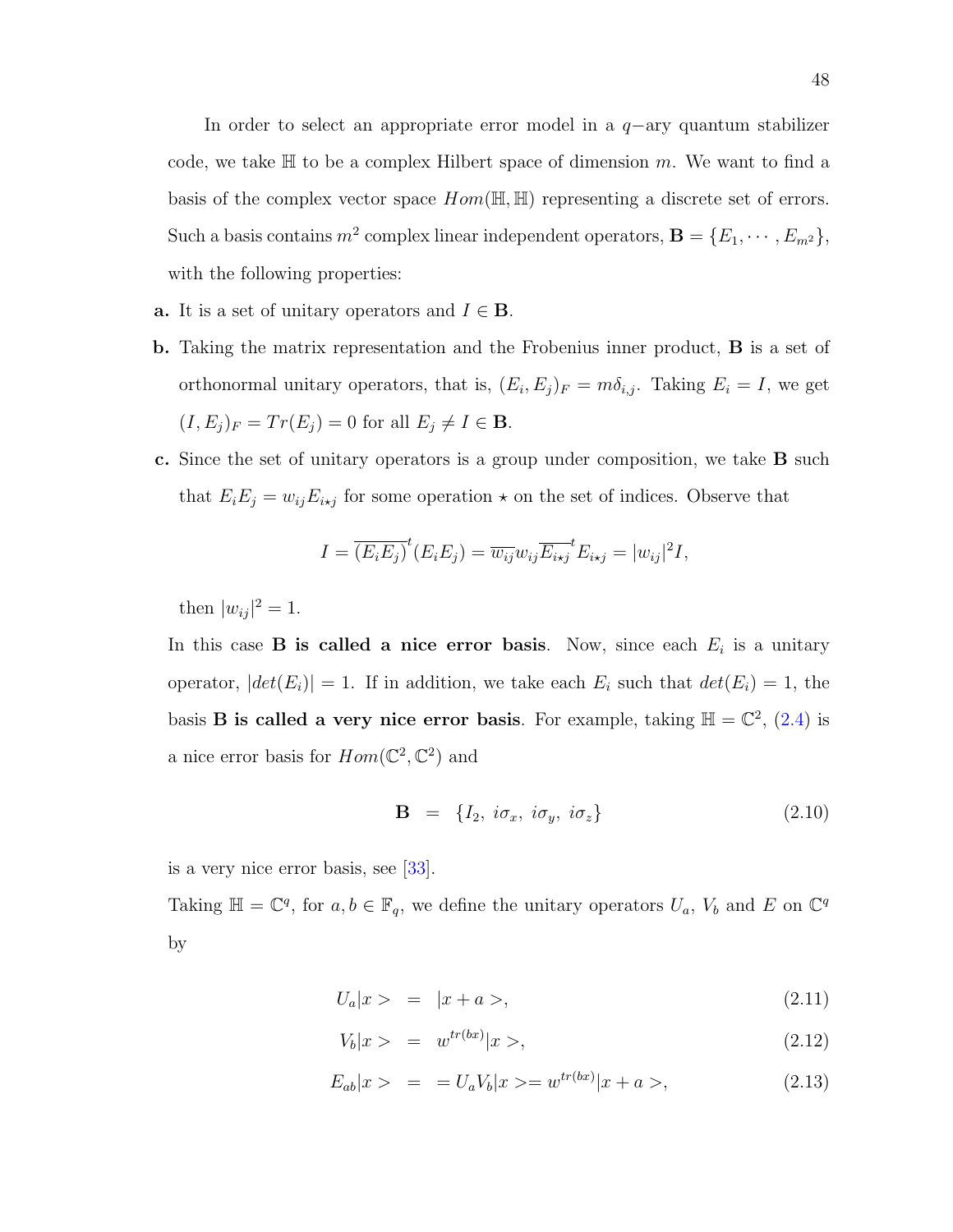where  $w = exp(2\pi i/p)$  is a primitive pth root of unity and tr denotes the trace operation from the extension  $\mathbb{F}_q$  to its prime field  $\mathbb{F}_p$ . Then

$$
\mathbf{B}_1(q) = \{ E_{ab} : a, \ b \in \mathbb{F}_q \}
$$

is a nice error basis on  $\mathbb{C}^q$ , compare with [\(2.4\)](#page-53-1). For  $\mathbf{a} = (a_1 \cdots a_n) \in \mathbb{F}_q^n$ , we write  $U_{\boldsymbol{a}} = U_{a_1} \otimes \cdots \otimes U_{a_n}$  for the tensor products of n error operators. The set

$$
\mathbf{B}_n(q) = \{ E_{ab} = U_a V_b : a, \ b \in \mathbb{F}_q^n \}
$$
 (2.14)

is a nice error basis on the Hilbert space  $\mathbb{C}^{q^n}$ , see [\[31,](#page-129-2) [33\]](#page-130-0).

Since

<span id="page-58-0"></span>
$$
E_{ab}E_{cd} = w^{tr(\mathbf{b}\cdot\mathbf{c})}U_{\mathbf{a}+\mathbf{c}}V_{\mathbf{b}+\mathbf{d}} = w^{tr(\mathbf{b}\cdot\mathbf{c})}E_{\mathbf{a}+\mathbf{c}\mathbf{b}+\mathbf{d}},\tag{2.15}
$$

the set

$$
\xi_n = \{ w^r E_{ab} : a, \ b \in \mathbb{F}_q^n, \ r \in \mathbb{F}_p \} \tag{2.16}
$$

is a finite group of order  $pq^{2n}$ , called **the error group** associated with the nice error basis  $\mathbf{B}_n(q)$ , see [\[3\]](#page-127-1) and [\[31\]](#page-129-2).

Given an abelian subgroup S of the error group, a  $q$ -ary stabilizer code Q is defined as

$$
Q = \bigcap_{E_{ab} \in \mathbb{S}} \{ |v> \in \mathbb{C}^{q^n} | E_{ab} | v > = |v> \}.
$$

An important property of a stabilizer code  $Q$  is that it contains all joint eigenvectors of S with eigenvalue 1. Now, we take the centralizer of S in  $\xi_n$ 

$$
\{E \in \xi_n : EE_1 = E_1E \ \forall E_1 \in \mathbb{S}\},\
$$

and let  $SZ(\xi_n)$  be the group generated by the abelian subgroup S and the center of  $\xi_n$ ,  $Z(\xi_n)$ . From [\[31\]](#page-129-2), we have the following fact

**Proposition 2.4.** Suppose that  $\mathbb S$  is the stabilizer group of a stabilizer code  $Q$  of dimension dim  $Q > 1$ . An error E in  $\xi_n$  is detectable by the quantum code Q if and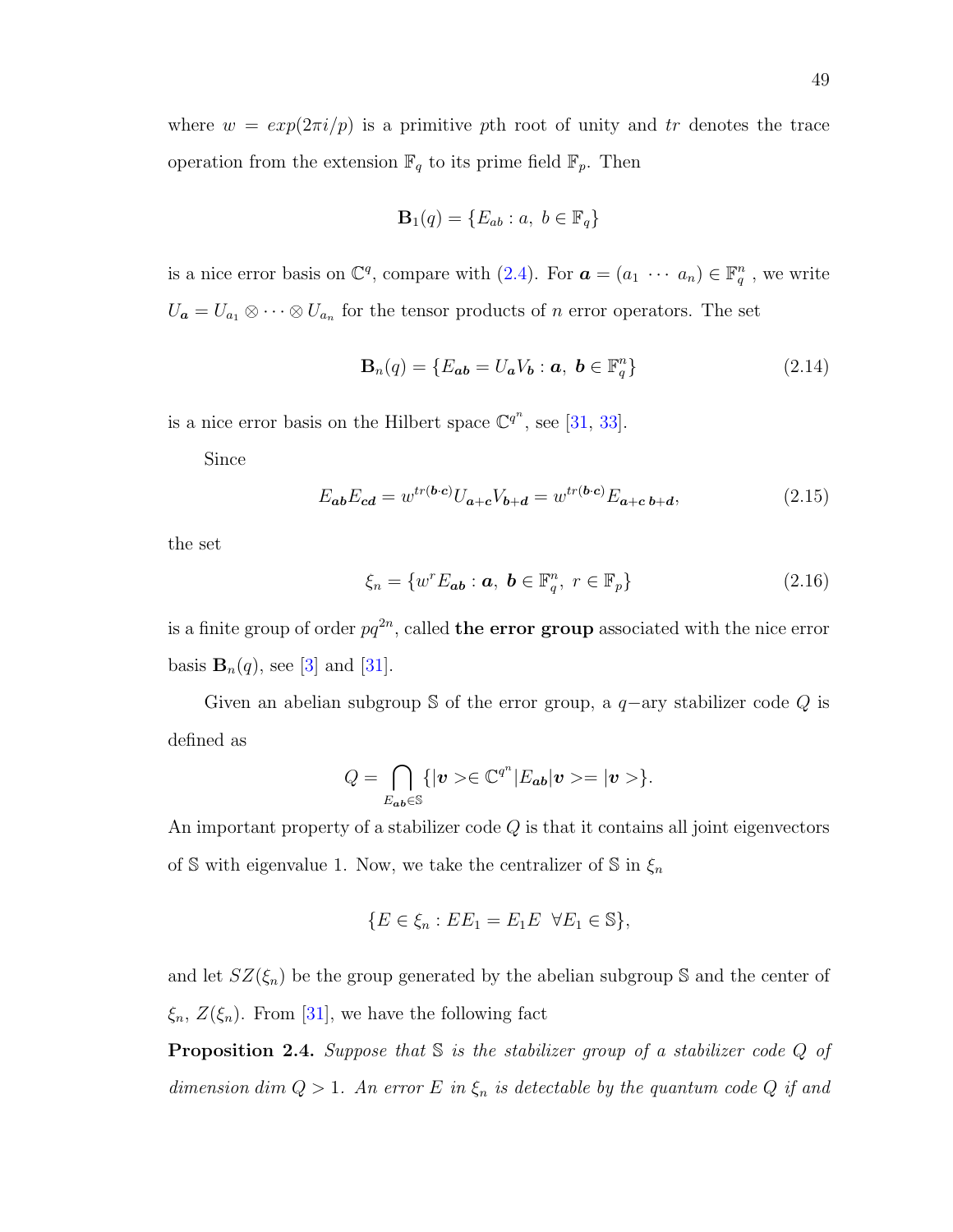only if either E is an element of  $SZ(\xi_n)$  or E does not belong to the centralizer of  $\mathbb{S}$  in  $\xi_n$ .

In particular, a stabilizer code Q with stabilizer S, can detect all errors in  $\xi_n$ that are scalar multiples of elements in S or that do not commute with some element of S. From Equation [\(2.15\)](#page-58-0) we have

**Proposition 2.5.** Two elements  $E = w^r E_{ab}$  and  $E_1 = w^{r_1} E_{cd}$  of the error group  $\xi_n$  satisfy the relation

$$
E_1 E = w^{tr(a \cdot d - b \cdot c)} E E_1.
$$

In particular, the elements E and  $E_1$  commute if and only if  $tr(\mathbf{a} \cdot \mathbf{d} - \mathbf{b} \cdot \mathbf{c}) = 0$ .

When  $q = p$ , we get  $tr(\mathbf{a} \cdot \mathbf{d} - \mathbf{b} \cdot \mathbf{c}) = \mathbf{a} \cdot \mathbf{d} - \mathbf{b} \cdot \mathbf{c}$  and if  $q = p = 2$  it corresponds to Equation [\(3.14\)](#page-87-0). The weight of an element  $E_{ab} \in \xi_n$  is the number of nonidentity tensor components and the weight of a scalar multiple of the identity matrix is zero.

**Definition 2.16.** A quantum code  $Q$  has minimum distance  $d$  if and only if it can detect all errors in  $\xi_n$  of weight less than d, but can not detect some error of weight d. A q-ary stabilizer code of length n, dimension  $q^k$  and minimum distance d is denoted  $[[n, k, d]]_q$ .

In order to get a relation between additive or linear codes in  $\mathbb{F}_{q}^{n}$  $\frac{n}{q^2}$  with stabilizer codes, we define a bijective map  $\varphi$  that takes an element  $(a, b) \in \mathbb{F}_q^{2n}$  to a vector  $a\alpha+b\alpha^q\in {\mathbb F}_{a^l}^n$  $_{q^2}^n$ , where  $\{\alpha,\alpha^q\}$  is a normal basis of  $\mathbb{F}_{q^2}$  over  $\mathbb{F}_q$ , see Definition [3.2.](#page-76-0) For  $\boldsymbol{x} = \boldsymbol{a} \alpha + \boldsymbol{b} \alpha^q$  and  $\boldsymbol{y} = \boldsymbol{c} \alpha + \boldsymbol{d} \alpha^q$  in  $\mathbb{F}_{q}^n$  $q^2$ , we define an alternating form by

$$
\boldsymbol{x} *_{a} \boldsymbol{y} = tr\left(\frac{\boldsymbol{x} \cdot \boldsymbol{y}^{q} - \boldsymbol{x}^{q} \cdot \boldsymbol{y}}{\alpha^{2q} - \alpha^{2}}\right) = tr\left(\boldsymbol{b} \cdot \boldsymbol{c} - \boldsymbol{a} \cdot \boldsymbol{d}\right).
$$
 (2.17)

It is alternating form in the sense that  $x \ast_a x = 0$ . This alternating form is bilinear over  $\mathbb{F}_p$ , i.e., it is a sympletic inner product. From [\[31\]](#page-129-2), Theorem 15, we have the following fact: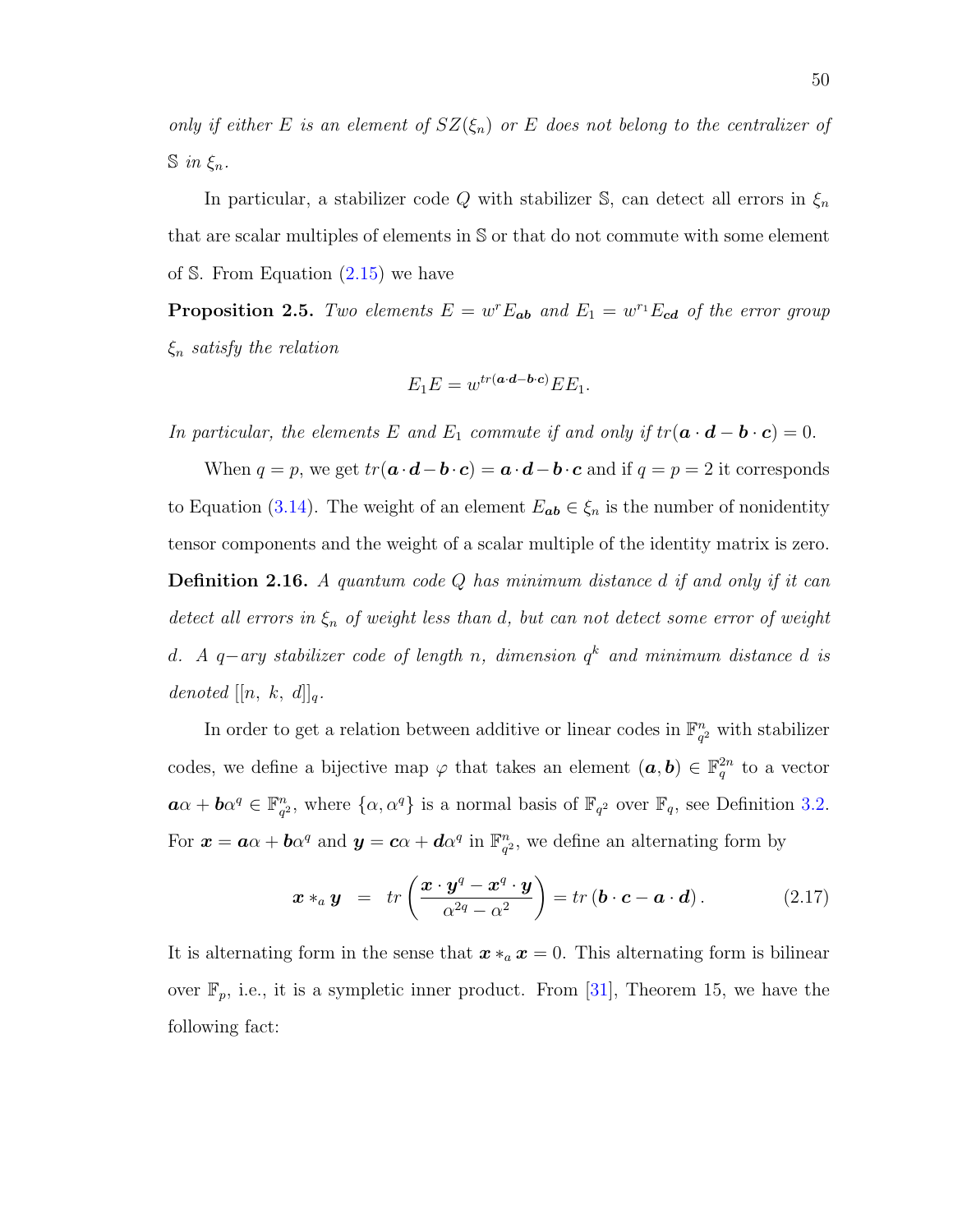**Theorem 2.17.** An  $[[n, k, d]]_q$  stabilizer code exists if and only if there exists an additive subcode D of  $\mathbb{F}_q^n$  $a_{q^2}^n$  of cardinality  $q^n/q^k = q^{n-k}$  such that D is  $*_a$ -selforthogonal and the weight of  $D^{\perp_a} \setminus D$  is d if  $k > 0$ , and the weight of  $D^{\perp_a}$  is d if  $\boldsymbol{k} = 0.$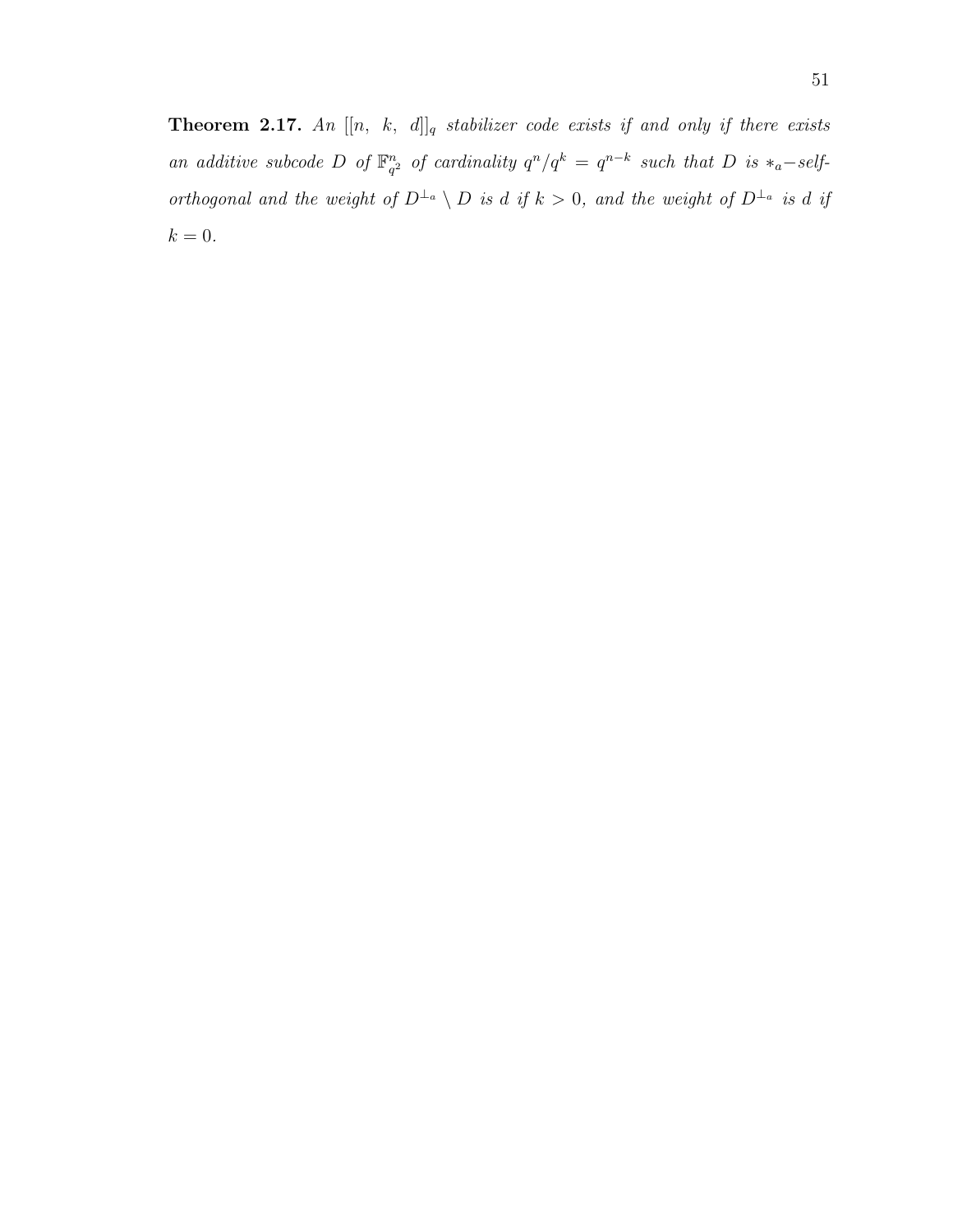# CHAPTER 3 GO-UP CONSTRUCTION AND APPLICATIONS

In this chapter, we present a new code construction technique that permits us to get additive codes, two-weight and three-weight codes. Section 3.1 introduces this technique that we call Go-Up construction. We present an equivalence between a Frobenius invariant linear code over  $\mathbb{F}_{q^m}$  and a code obtained from our construction. Theorem [3.1](#page-75-0) shows such an equivalence. Section 3.2 is dedicated to study the Goppa codes to which we apply our construction, getting Theorem [3.3,](#page-82-0) showing that the amalgamation of a Goppa code is also a Goppa code. Section 3.3 is devoted to study the dual of the amalgamated code. We obtain Proposition [3.5](#page-84-0) and Theorem [3.4.](#page-85-0) In Section 3.4 we generalize Proposition [3.6](#page-87-1) and Theorem 3 from [\[14\]](#page-128-1) when q is prime such that  $q \equiv 3 \pmod{4}$ . Proposition [3.8](#page-90-0) and Theorem [3.5](#page-91-0) show such generalization in this  $q$ −ary case. Section 3.5 contains the main results from this chapter. We discuss various applications. First, we obtain a family of twoweight codes, see Table [3–9](#page-98-0) and Theorem [3.6.](#page-96-0) Second, from a binary two-weight code C and applying our technique to it, we get a code over  $\mathbb{F}_4$  which is almost six-weight. See Theorem [3.7.](#page-101-0) When  $C$  is the first-order generalized Reed-Muller code we get a three-weight code over  $\mathbb{F}_{q^2}$ , see Theorem [3.8](#page-103-0), its Corollary [3.2](#page-104-0) and, Theorem [3.10.](#page-108-0)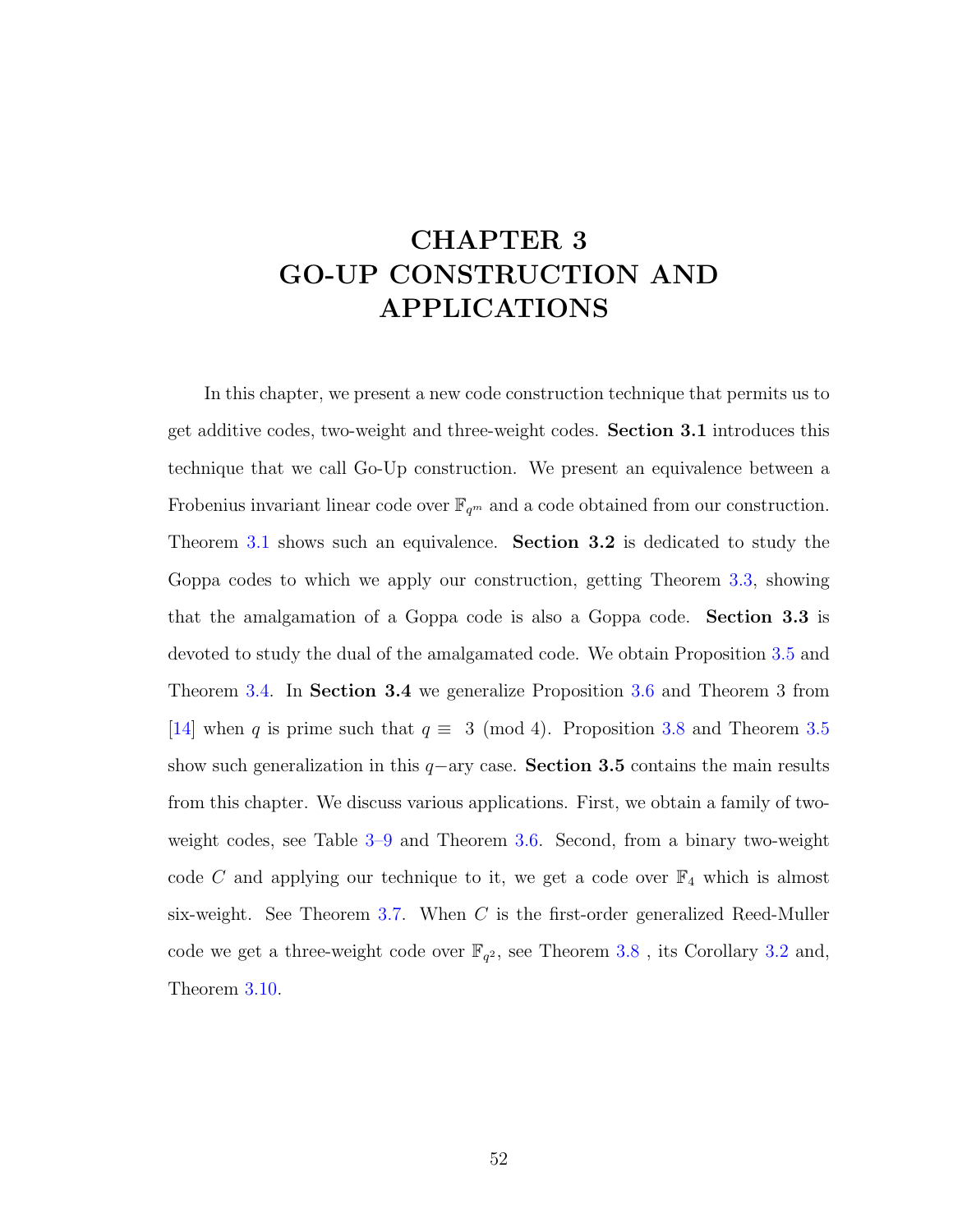#### 3.1 THE GO-UP CONSTRUCTION

We begin this section defining a **Go-Up** construction, we call it amalgamation. We recall that

$$
\mathbb{F}_{q^m} = \mathbb{F}_q[x]/(p(x)),
$$

where  $p(x) \in \mathbb{F}_q[x]$  is a degree m monic irreducible polynomial over  $F_q$ . We recall from Galois theory, that a finite field with  $q<sup>m</sup>$  elements is unique up to isomorphism. However, the multiplicative and additive structures depend upon the specific irreducible or primitive polynomials  $p(x)$ . Hence, the combinatorial structure and the complexity of computations depend on the choice of  $p(x)$ .

To illustrate this, when  $m = 2$ , we write  $p(x) = x^2 + \beta x + \alpha$  and  $\delta \in \mathbb{F}_{q^2} \setminus \mathbb{F}_q$ such that  $p(\delta) = 0$ , that is,

$$
\delta^2 = -\alpha - \delta\beta. \tag{3.1}
$$

For  $\lambda = \lambda_1 + \delta \lambda_2$  and  $\theta = \theta_1 + \delta \theta_2$  in  $\mathbb{F}_{q^2}$ ,

$$
\lambda \theta = (\lambda_1 + \delta \lambda_2) (\theta_1 + \delta \theta_2) = (\lambda_1 + \lambda_2 x) (\theta_1 + \theta_2 x) \pmod{p(x)}
$$
  
=  $\lambda_1 \theta_1 - \lambda_2 \alpha \theta_2 + \delta (\lambda_2 \theta_1 + (\lambda_1 - \lambda_2 \beta) \theta_2).$ 

For example, if  $p(x) = x^2 + x + 1$ , that is,  $\alpha = 1$  and  $\beta = 1$ , we get

$$
\lambda \theta = \lambda_1 \theta_1 - \lambda_2 \theta_2 + \delta \left( \lambda_2 \theta_1 + (\lambda_1 - \lambda_2) \theta_2 \right).
$$

For the binary case,  $x^2 + x + 1$  is irreducible over  $\mathbb{F}_2$  and we take  $\delta \in \mathbb{F}_4$  such that  $\delta^2 + \delta + 1 = 0$ . Then

$$
\lambda \theta = \lambda_1 \theta_1 + \lambda_2 \theta_2 + \delta \left( \lambda_2 \theta_1 + (\lambda_1 + \lambda_2) \theta_2 \right).
$$

For  $\mathbf{a} = (a_1 \dots a_n)$ ,  $\mathbf{b} = (b_1 \dots b_n)$  in  $\mathbb{F}_q^n$ , we define

$$
\mathbf{a} \hat{+} \mathbf{b} = (a_1 + \delta b_1 \ \ldots \ a_n + \delta b_n) := (a_1 b_1 \ \ldots \ a_n b_n) \in \mathbb{F}_{q^2}^n.
$$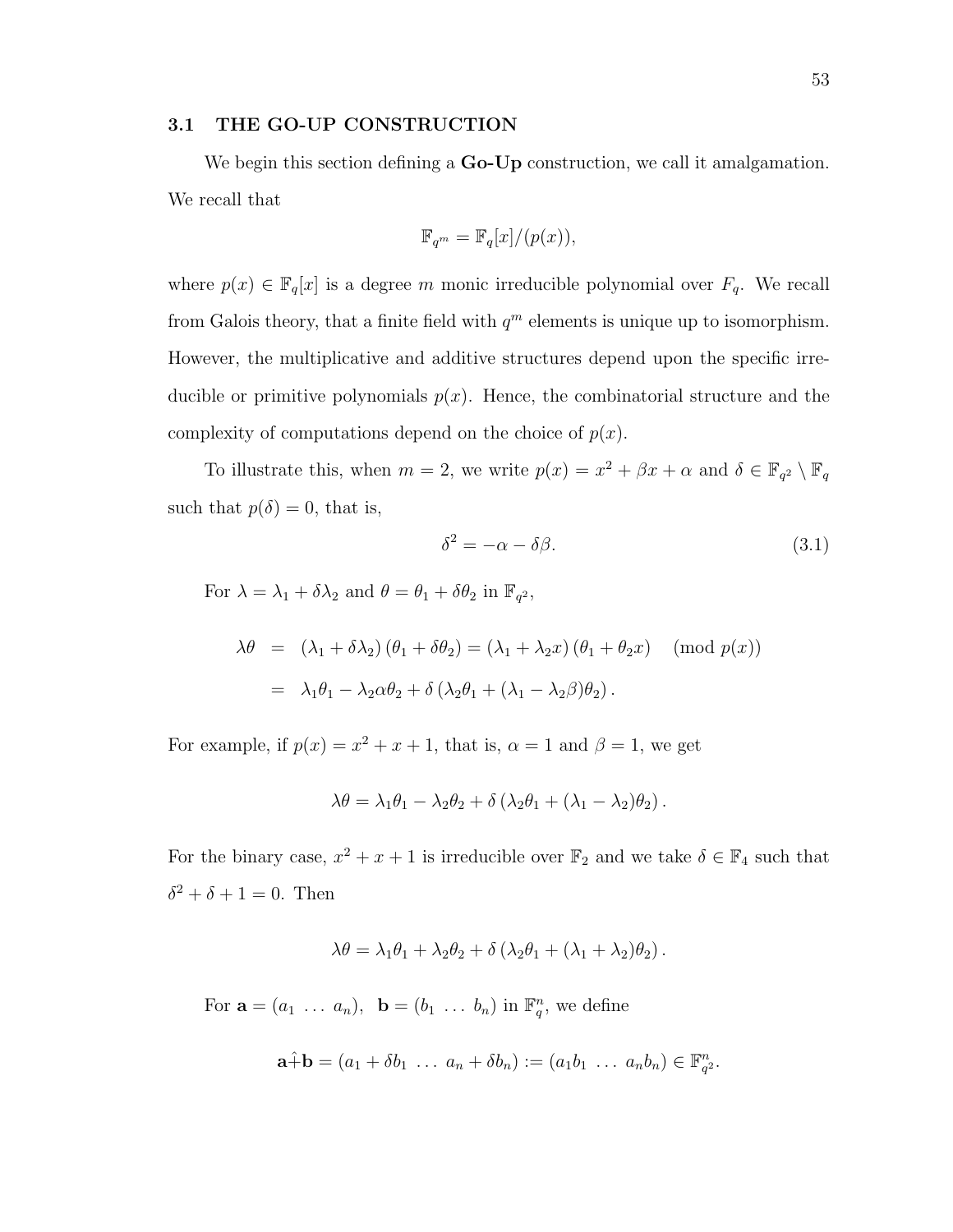For example,  $\mathbf{a} = (0 \ 1 \ 1) \in \mathbb{F}_2^3$  and  $\mathbf{b} = (1 \ 1 \ 0) \in \mathbb{F}_2^3$ ,

$$
\mathbf{a} \hat{+} \mathbf{b} = (01 \ 11 \ 10) = (\delta \ \delta^2 \ 1) \in \mathbb{F}_4^3
$$

and

$$
\hat{\mathbf{b}} + \hat{\mathbf{a}} = (10 \ 11 \ 01) = (1 \ \delta^2 \ \delta).
$$

We write for **a**, **b** in  $\mathbb{F}_q^n$ 

$$
\mathbf{a} \hat{+} \mathbf{b} = \mathbf{a} + \delta \mathbf{b} \in \mathbb{F}_{q^2}^n.
$$

Let  $\mathbf{x} = \mathbf{a} + \mathbf{b}$ ,  $\mathbf{y} = \mathbf{c} + \mathbf{d}$  be elements of  $\mathbb{F}_q^n$  $\frac{n}{q^2}$  and

$$
tr: \mathbb{F}_{q^2} \to \mathbb{F}_q, \quad x \to x + x^q
$$

be the trace of  $\mathbb{F}_{q^2}$  over  $\mathbb{F}_q$ . If we take  $\delta$  being a primitive element of  $\mathbb{F}_{q^2}$ , i.e.,  $p(x)$ is a primitive polynomial, the set  $\{1, \delta\}$  is a basis, polynomial basis, of  $\mathbb{F}_{q^2}$  over  $\mathbb{F}_q$ because the matrix

$$
A = \left(\begin{array}{cc} 1 & \delta \\ 1 & \delta^q \end{array}\right)
$$

is such that  $det(A) = \delta^q - \delta \neq 0$ . If  $\delta^q - \delta = 0$  then  $\delta^{q-1} = 1$  which is not possible, because  $\delta$  is primitive and  $q - 1 < q^2 - 1$ .

Observe that the linear operator

$$
L_{\delta}: \mathbb{F}_{q^2} \to \mathbb{F}_{q^2}, \quad x \to \delta x
$$

has the matrix

$$
[L_{\delta}] = \left(\begin{array}{cc} 0 & -\alpha \\ 1 & -\beta \end{array}\right)
$$

as a representation over the polynomial basis. Then

$$
tr(\delta) = \delta + \delta^q = tr[L_\delta] = -\beta
$$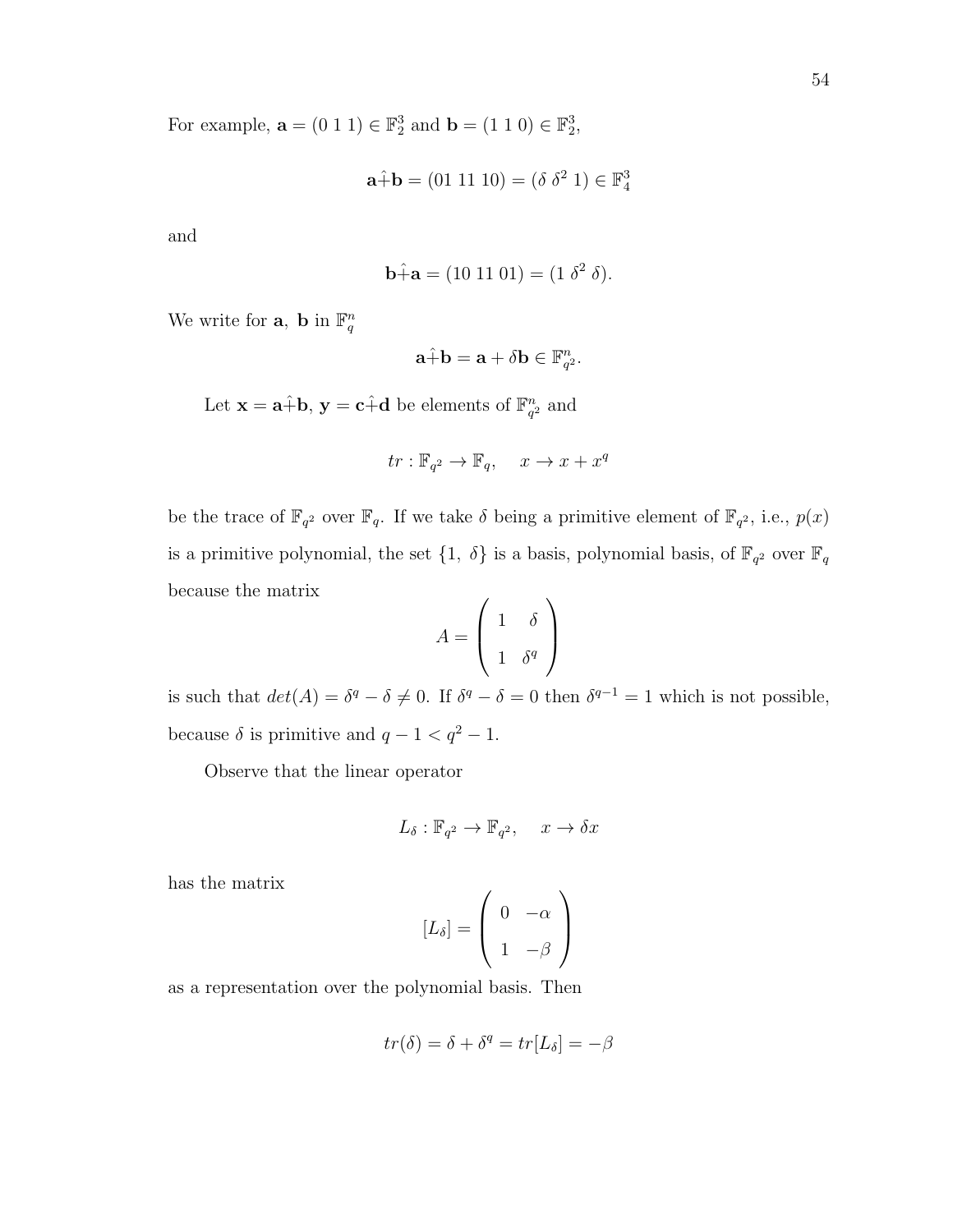and

$$
N(\delta) = \delta \delta^q = \delta^{q+1} = det[L_{\delta}] = \alpha.
$$

Therefore we get:

a. Euclidean inner product

$$
\mathbf{x} \cdot \mathbf{y} = \sum_{i} x_i y_i = (\mathbf{a} + \delta \mathbf{b}) \cdot (\mathbf{c} + \delta \mathbf{d}) = (\mathbf{a} \cdot \mathbf{c} - \alpha \mathbf{b} \cdot \mathbf{d}) + \delta (\mathbf{b} \cdot \mathbf{c} + \mathbf{a} \cdot \mathbf{d} - \beta \mathbf{b} \cdot \mathbf{d}). \tag{3.2}
$$

It is bilinear over  $\mathbb{F}_{q^2}$  and symmetric. By linearity, for any subset C of  $\mathbb{F}_{q^2}^n$  $\frac{n}{q^2}$ 

$$
C^\perp = \big\{ \boldsymbol{y} = \boldsymbol{c} + \delta \boldsymbol{d} \in \mathbb{F}_{q^2}^n \mid \boldsymbol{x} \cdot \boldsymbol{y} = 0 \;\; \forall \boldsymbol{x} \in C \big\}
$$

is linear over  $\mathbb{F}_{q^2}$ .

b. Trace Euclidean inner product

$$
\mathbf{x} \cdot_T \mathbf{y} = tr[(\mathbf{a} + \delta \mathbf{b}) \cdot (\mathbf{c} + \delta \mathbf{d})] = 2(\mathbf{a} \cdot \mathbf{c} - \alpha \mathbf{b} \cdot \mathbf{d}) + (\delta + \delta^q)(\mathbf{b} \cdot \mathbf{c} + \mathbf{a} \cdot \mathbf{d} - \beta \mathbf{b} \cdot \mathbf{d}).
$$

That is,

$$
\mathbf{x} \cdot_T \mathbf{y} = 2(\mathbf{a} \cdot \mathbf{c} - \alpha \mathbf{b} \cdot \mathbf{d}) - \beta(\mathbf{b} \cdot \mathbf{c} + \mathbf{a} \cdot \mathbf{d} - \beta \mathbf{b} \cdot \mathbf{d}). \tag{3.3}
$$

In general, it is not linear over  $\mathbb{F}_{q^2}$  because the trace is not. But, since

$$
\boldsymbol{x}\cdot_T(\delta \boldsymbol{y})=tr(\boldsymbol{x}\cdot (\delta \boldsymbol{y}))=tr((\delta \boldsymbol{x})\cdot \boldsymbol{y})=\delta \boldsymbol{x}\cdot_T \boldsymbol{y},
$$

if  $C \subset \mathbb{F}_{a}^{n}$  $\frac{n}{q^2}$  is linear over  $\mathbb{F}_{q^2}$ , then

$$
C^{\perp_T} = \left\{ \boldsymbol{y} = \boldsymbol{c} + \delta \boldsymbol{d} \in \mathbb{F}_{q^2}^n \mid \boldsymbol{x} \cdot_T \boldsymbol{y} = 0 \ \ \forall \boldsymbol{x} \in C \right\}
$$

is linear over  $\mathbb{F}_{q^2}$ .

c. Hermitian inner product

$$
\mathbf{x} \cdot_H \mathbf{y} = \sum_i x_i \overline{y_i} = (\mathbf{a} + \delta \mathbf{b}) \cdot (\mathbf{c} + \delta^q \mathbf{d}) = \mathbf{a} \cdot \mathbf{c} + \delta^q \mathbf{a} \cdot \mathbf{d} + \delta \mathbf{b} \cdot \mathbf{c} + \delta^{q+1} \mathbf{b} \cdot \mathbf{d}
$$
  
=  $\mathbf{a} \cdot \mathbf{c} + (\delta^q + \delta - \delta) \mathbf{a} \cdot \mathbf{d} + \delta \mathbf{b} \cdot \mathbf{c} + \alpha \mathbf{b} \cdot \mathbf{d}.$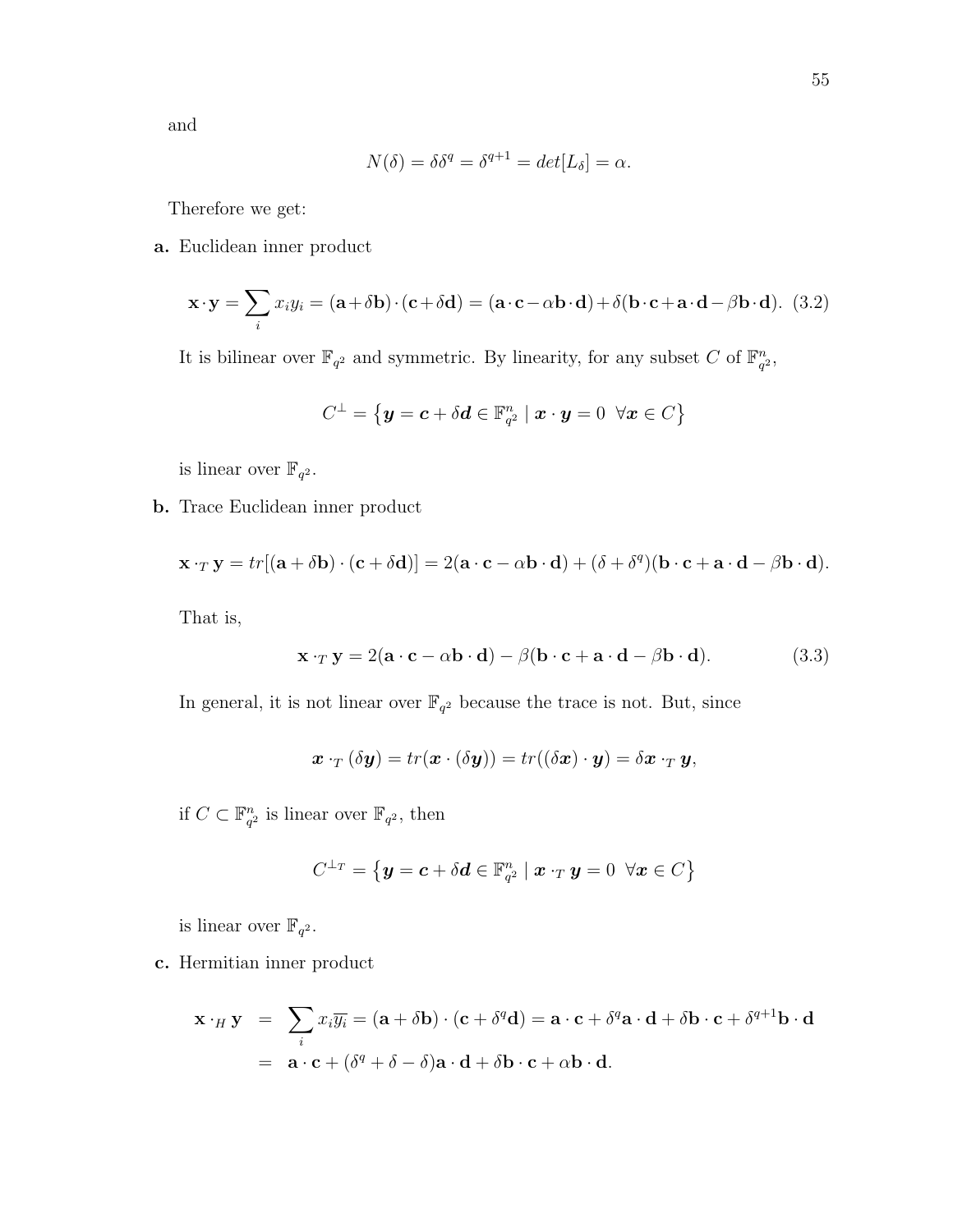That is,

$$
\mathbf{x} \cdot_H \mathbf{y} = (\mathbf{a} + \delta \mathbf{b}) \cdot (\mathbf{c} + \delta^q \mathbf{d}) = (\mathbf{a} \cdot \mathbf{c} + \alpha \mathbf{b} \cdot \mathbf{d} - \beta \mathbf{a} \cdot \mathbf{d}) + \delta (\mathbf{b} \cdot \mathbf{c} - \mathbf{a} \cdot \mathbf{d}). \tag{3.4}
$$

Since  $(\delta x) \cdot_H y = \delta(x \cdot_H y)$  and  $x \cdot_H (\delta y) = \overline{\delta}(x \cdot_H y) = \delta^q(x \cdot_H y)$ , " $\cdot_H$ " is linear in the first coordinate and has conjugate linearity in the second. From the conjugate linearity we get that for any subset C of  $\mathbb{F}_{q}^{n}$  $q^2$ 

$$
C^{\perp_H} = \left\{ \boldsymbol{y} = \boldsymbol{c} + \delta \boldsymbol{d} \in \mathbb{F}_{q^2}^n \mid \boldsymbol{x} \cdot_H \boldsymbol{y} = 0 \ \ \forall \boldsymbol{x} \in C \right\}
$$

is linear over  $\mathbb{F}_{q^2}$ .

d. Trace Hermitian inner product

$$
\mathbf{x} \cdot_{TH} \mathbf{y} = tr[\mathbf{x} \cdot_H \mathbf{y}] = 2(\mathbf{a} \cdot \mathbf{c} + \delta^{q+1} \mathbf{b} \cdot \mathbf{d}) + (\delta + \delta^q)(\mathbf{b} \cdot \mathbf{c} - \mathbf{a} \cdot \mathbf{d}).
$$

That is,

<span id="page-65-1"></span>
$$
\mathbf{x} \cdot_{TH} \mathbf{y} = 2(\mathbf{a} \cdot \mathbf{c} + \alpha \mathbf{b} \cdot \mathbf{d}) + \beta(\mathbf{a} \cdot \mathbf{d} - \mathbf{b} \cdot \mathbf{c}). \tag{3.5}
$$

It is not linear over  $\mathbb{F}_{q^2}$  by property of the trace. But, since  $\mathbf{x} \cdot_{TH} (\delta \mathbf{y}) = tr(\mathbf{x} \cdot_H)$  $(\delta \mathbf{y})) = tr((\overline{\delta} \mathbf{x}) \cdot_H \mathbf{y}) = (\overline{\delta} \mathbf{x}) \cdot_{TH} \mathbf{y}, \text{ if } C \subset \mathbb{F}_{q}^n$  $\frac{n}{q^2}$  is linear over  $\mathbb{F}_{q^2}$  then

$$
C^{\perp_{TH}} = \left\{ \boldsymbol{y} = \boldsymbol{c} + \delta \boldsymbol{d} \in \mathbb{F}_{q^2}^n \mid \boldsymbol{x} \cdot_{TH} \boldsymbol{y} = 0 \ \ \forall \boldsymbol{x} \in C \right\}
$$

<span id="page-65-0"></span>is linear over  $\mathbb{F}_{q^2}$ .

**Definition 3.1.** Let q be a power of a prime number p, take linear codes  $C_i$  in  $\mathbb{F}_q^n$ with  $0 \le i \le m-1$ , and  $\{1, \delta, \cdots, \delta^{m-1}\}\$ a polynomial basis of  $\mathbb{F}_{q^m}$  over  $\mathbb{F}_q$ . We define the **Go-Up** code over  $\mathbb{F}_{q^m}$ , denoted  $\mathbf{GU}(C_0, C_1, \cdots, C_{m-1})$ , by setting it equal to

$$
\left\{ \boldsymbol{a}_0 + \delta \boldsymbol{a}_1 + \cdots + \delta^{m-1} \boldsymbol{a}_{m-1} \mid \boldsymbol{a}_i \in C_i, \ 0 \leq i \leq m-1 \right\}.
$$

This definition is in a sense gluing or amalgamating the m codes  $C_i$ 's. When all the m codes are the same code  $C_0$ , we denote the Go-Up code by  $GU(m, C_0)$ .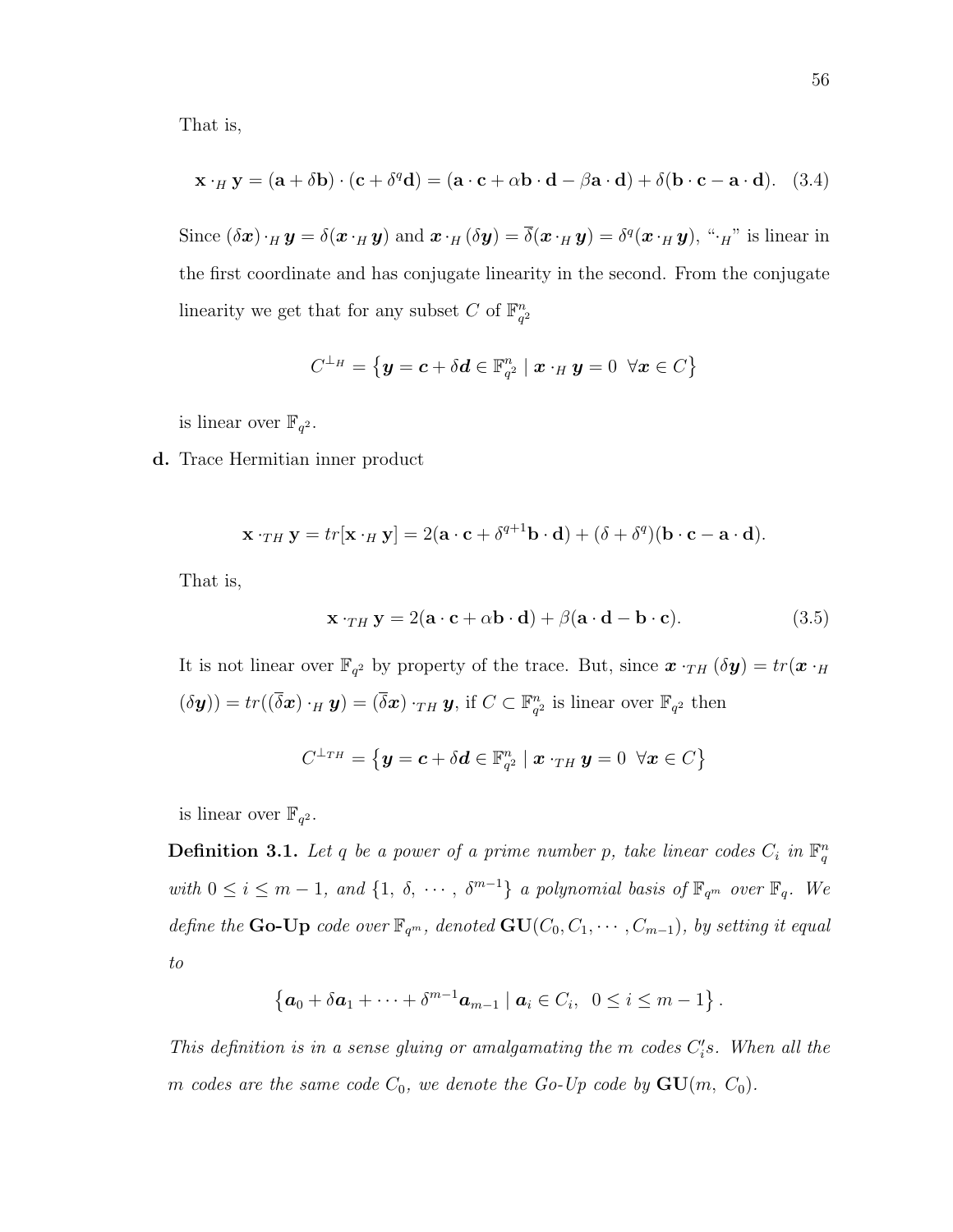**Example 3.1.** We take the dual of the binary Hamming code, that is,  $C_0$  is the simplex code with parameters [7, 3, 4]<sub>2</sub>. The code  $GU(2, C_0) = GU(2, S_3(2))$  is given by Table [3–2.](#page-66-0)

| $C_0 = S_3(2)$                                                                                  |  |  |                                                                                                 |  |
|-------------------------------------------------------------------------------------------------|--|--|-------------------------------------------------------------------------------------------------|--|
| $(0\ 0\ 0\ 0\ 0\ 0\ 0)$ $(0\ 1\ 1\ 1\ 1\ 0\ 0)$ $(1\ 0\ 1\ 1\ 0\ 1\ 0)$ $(1\ 1\ 0\ 1\ 0\ 0\ 1)$ |  |  |                                                                                                 |  |
|                                                                                                 |  |  | $(1\ 1\ 0\ 0\ 1\ 1\ 0)$ $(1\ 0\ 1\ 0\ 1\ 0\ 1)$ $(0\ 1\ 1\ 0\ 0\ 1\ 1)$ $(0\ 0\ 0\ 1\ 1\ 1\ 1)$ |  |

| Fable .<br>$\cdot$ |  |
|--------------------|--|
|--------------------|--|

| $C_0+C_0$                                                 |                                                 |                                                 |                                                           |  |
|-----------------------------------------------------------|-------------------------------------------------|-------------------------------------------------|-----------------------------------------------------------|--|
| (0 0 0 0 0 0 0)                                           | $(0 \delta \delta \delta \delta 0 0)$           | $(\delta 0 \delta \delta 0 \delta 0)$           | $(\delta \delta 0 \delta 0 0 \delta)$                     |  |
| $(\delta \delta 0 0 \delta \delta 0)$                     | $(\delta\ 0\ \delta\ 0\ \delta\ 0\ \delta)$     | $(0 \delta \delta 0 0 \delta \delta)$           | $(0 0 0 \delta \delta \delta \delta)$                     |  |
| (0 1 1 1 1 0 0)                                           | $(0 \delta^2 \delta^2 \delta^2 \delta^2 0 0)$   | $(\delta 1 \delta^2 \delta^2 1 \delta 0)$       | $(\delta \ \delta^2 \ 1 \ \delta^2 \ 1 \ 0 \ \delta)$     |  |
| $(\delta \ \delta^2 \ 1 \ 1 \ \delta^2 \ \delta \ 0)$     | $(\delta 1 \delta^2 1 \delta^2 0 \delta)$       | $(0 \delta^2 \delta^2 1 1 \delta \delta)$       | $(0 1 1 \delta^2 \delta^2 \delta \delta)$                 |  |
| (1 0 1 1 0 1 0)                                           | $(1 \delta \delta^2 \delta^2 \delta 1 0)$       | $(\delta^2 0 \delta^2 \delta^2 0 \delta^2 0)$   | $(\delta^2 \delta 1 \delta^2 0 1 \delta)$                 |  |
| $(\delta^2 \delta 1 1 \delta \delta^2 0)$                 | $(\delta^2 0 \ \delta^2 1 \ \delta 1 \ \delta)$ | $(1 \delta \delta^2 1 0 \delta^2 \delta)$       | $(1\;0\;1\;\delta^2\;\delta\;\delta^2\;\delta)$           |  |
| (1 1 0 1 0 0 1)                                           | $(1 \delta^2 \delta \delta^2 \delta 0 1)$       | $(\delta^2 1 \delta \delta^2 0 \delta 1)$       | $(\delta^2 \ \delta^2 \ 0 \ \delta^2 \ 0 \ 0 \ \delta^2)$ |  |
| $(\delta^2 \ \delta^2 \ 0 \ 1 \ \delta \ \delta \ 1)$     | $(\delta^2 1 \delta 1 \delta 0 \delta^2)$       | $(1 \delta^2 \delta 1 0 \delta \delta^2)$       | $(1\ 1\ 0\ \delta^2\ \delta\ \delta\ \delta^2)$           |  |
| (1 1 0 0 1 1 0)                                           | $(1 \delta^2 \delta \delta \delta^2 1 0)$       | $(\delta^2 1 \delta \delta 1 \delta^2 0)$       | $(\delta^2 \ \delta^2 \ 0 \ \delta \ 1 \ 1 \ \delta)$     |  |
| $(\delta^2 \ \delta^2 \ 0 \ 0 \ \delta^2 \ \delta^2 \ 0)$ | $(\delta^2 1 \delta 0 \delta^2 1 \delta)$       | $(1 \delta^2 \delta 0 1 \delta^2 \delta)$       | $(1 1 0 \delta \delta^2 \delta^2 \delta)$                 |  |
| (1 0 1 0 1 0 1)                                           | $(1 \delta \delta^2 \delta \delta^2 0 1)$       | $(\delta^2 0 \ \delta^2 \ \delta 1 \ \delta 1)$ | $(\delta^2 \delta 1 \delta 1 0 \delta^2)$                 |  |
| $(\delta^2 \delta 1 0 \delta^2 \delta 1)$                 | $(\delta^2 0 \delta^2 0 \delta^2 0 \delta^2)$   | $(1 \delta \delta^2 0 1 \delta \delta^2)$       | $(1\;0\;1\; \delta\; \delta^2\; \delta\; \delta^2)$       |  |
| (0 1 1 0 0 1 1)                                           | $(0 \delta^2 \delta^2 \delta \delta 1 1)$       | $(\delta 1 \delta^2 \delta 0 \delta^2 1)$       | $(\delta \ \delta^2 \ 1 \ \delta \ 0 \ 1 \ \delta^2)$     |  |
| $(\delta \ \delta^2 \ 1 \ 0 \ \delta \ \delta^2 \ 1)$     | $(\delta 1 \delta^2 0 \delta 1 \delta^2)$       | $(0 \delta^2 \delta^2 0 0 \delta^2 \delta^2)$   | $(0 1 1 \delta \delta \delta^2 \delta^2)$                 |  |
| (0 0 0 1 1 1 1)                                           | $(0 \delta \delta \delta^2 \delta^2 1 1)$       | $(\delta\ 0\ \delta\ \delta^2\ 1\ \delta^2\ 1)$ | $(\delta \ \delta \ 0 \ \delta^2 \ 1 \ 1 \ \delta^2)$     |  |
| $(\delta \ \delta \ 0 \ 1 \ \delta^2 \ \delta^2 \ 1)$     | $(\delta\ 0\ \delta\ 1\ \delta^2\ 1\ \delta^2)$ | $(0 \delta \delta 1 1 \delta^2 \delta^2)$       | $(0\;0\;0\; \delta^2\; \delta^2\; \delta^2\; \delta^2)$   |  |

<span id="page-66-0"></span>Table 3-2:  $GU(2, S_3(2))$ 

We observe that  $GU(2, S_3(2))$  is a two-weight code and is linear over  $\mathbb{F}_4$ .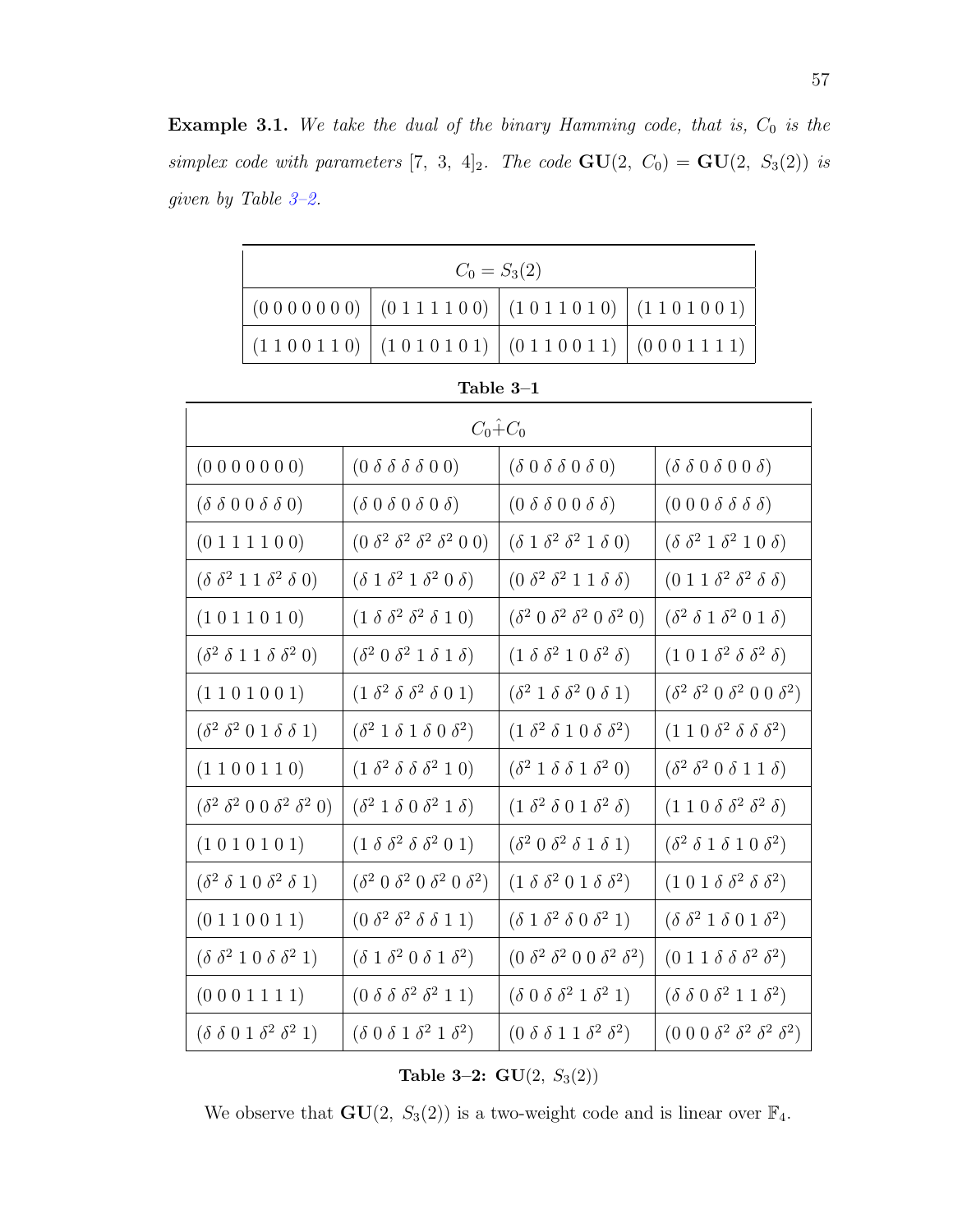**Example 3.2.** Let  $C_0 = S_3(2)$  and  $C_1 = H_3(2)$ , where we use the following matrix as a parity check matrix for the Hamming code.

> $H =$  $\sqrt{ }$  $\overline{\phantom{a}}$ 0 1 1 1 1 0 0 1 0 1 1 0 1 0 1 1 0 1 0 0 1  $\setminus$  $\begin{array}{c} \hline \end{array}$

Since  $H_3(2) = S_3(2) \cup (\mathbf{a} + S_3(2))$ , we have

$$
GU(C_0, C_1) = S_3(2) + \delta H_3(2) = (S_3(2) + \delta S_3(2)) \cup (S_3(2) + \delta(a + S_3(2)))
$$

Taking  $a = (1 1 1 1 1 0 0 0 0)$ , Table 3-3 gives the elements of  $a + S_3(2)$ .

| $a + S_3(2)$                                                                       |                                                                                                    |  |  |  |
|------------------------------------------------------------------------------------|----------------------------------------------------------------------------------------------------|--|--|--|
|                                                                                    | $\mid$ (1 1 1 0 0 0 0) $\mid$ (1 0 0 1 1 0 0) $\mid$ (0 1 0 1 0 1 0) $\mid$ (0 0 1 1 0 0 1) $\mid$ |  |  |  |
| $\left(0010110\right)\left(0100101\right)\left(1000011\right)\left(1111111\right)$ |                                                                                                    |  |  |  |

<span id="page-67-0"></span>Table 3-3:  $a + S_3(2)$ 

The elements of  $S_3(2) + \delta S_3(2)$  are given in Table 3-2 and the elements of  $S_3(2) + \delta(\mathbf{a} + S_3(2))$  are given in Table 3-4.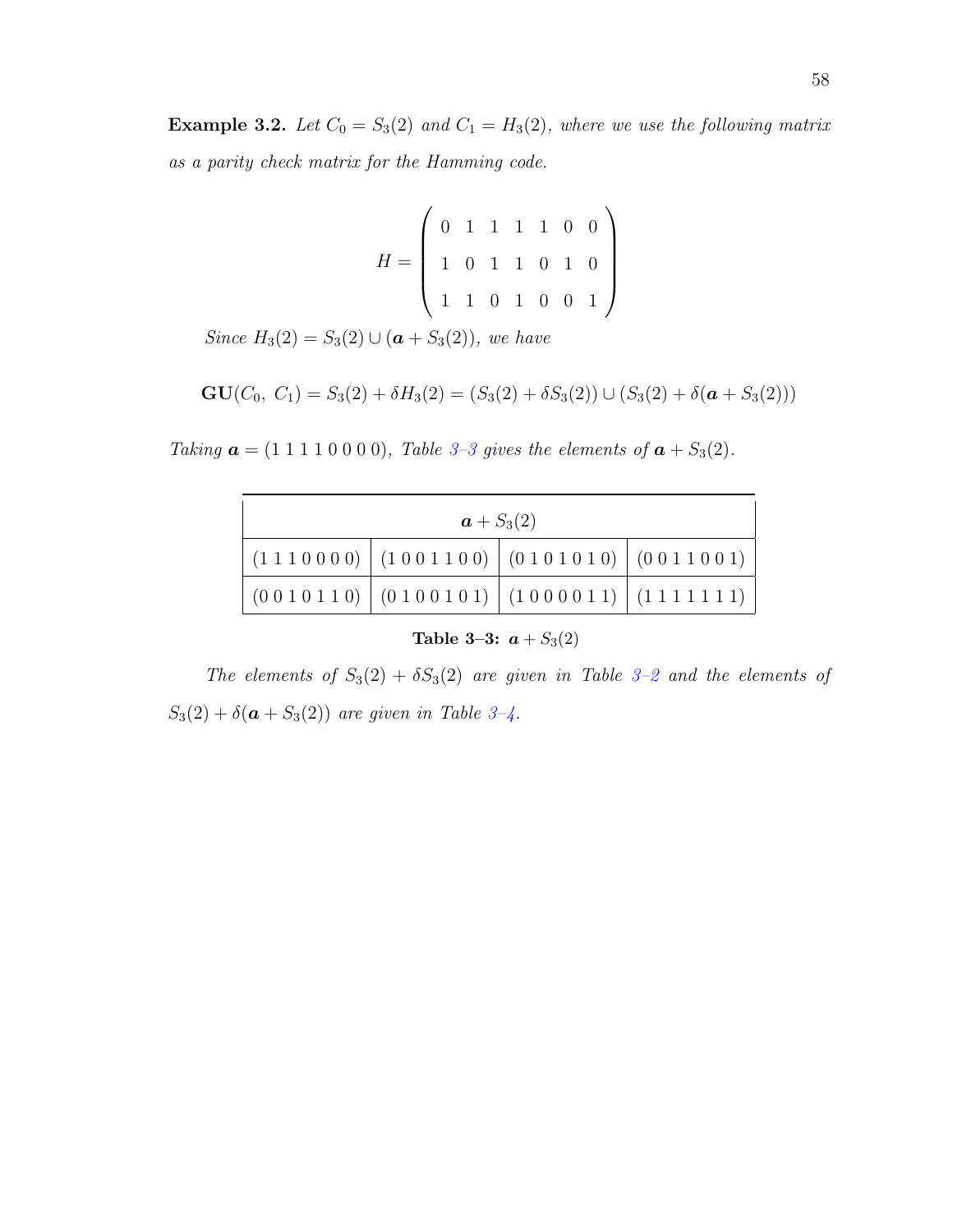| $S_3(2) + \delta(a + S_3(2))$                    |                                            |                                            |                                                              |  |
|--------------------------------------------------|--------------------------------------------|--------------------------------------------|--------------------------------------------------------------|--|
| $(\delta \delta \delta 0 0 0 0)$                 | $(\delta 0 0 \delta \delta 0 0)$           | $(0 \delta 0 \delta 0 \delta 0)$           | $(0 0 \delta \delta 0 0 \delta)$                             |  |
| $(0 0 \delta 0 \delta \delta 0)$                 | $(0 \delta 0 0 \delta 0 \delta)$           | $(\delta\;0\;0\;0\;0\;\delta\;\delta)$     | $(\delta \delta \delta \delta \delta \delta \delta)$         |  |
| $(\delta \ \delta^2 \ \delta^2 \ 1 \ 1 \ 0 \ 0)$ | $(\delta 1 1 \delta^2 \delta^2 0 0)$       | $(0 \delta^2 1 \delta^2 1 \delta 0)$       | $(0 1 \delta^2 \delta^2 1 0 \delta)$                         |  |
| $(0 1 \delta^2 1 \delta^2 \delta 0)$             | $(0 \delta^2 1 1 \delta^2 0 \delta)$       | $(\delta 1 1 1 1 \delta \delta)$           | $(\delta \delta^2 \delta^2 \delta^2 \delta^2 \delta \delta)$ |  |
| $(\delta^2 \delta \delta^2 1 0 1 0)$             | $(\delta^2 0 1 \delta^2 \delta 1 0)$       | $(1 \delta 1 \delta^2 0 \delta^2 0)$       | $(1\ 0\ \delta^2\ \delta^2\ 0\ 1\ \delta)$                   |  |
| $(1\ 0\ \delta^2\ 1\ \delta\ \delta^2\ 0)$       | $(1 \delta 1 1 \delta 1 \delta)$           | $(\delta^2 0 1 1 0 \delta^2 \delta)$       | $(\delta^2 \delta \delta^2 \delta^2 \delta \delta^2 \delta)$ |  |
| $(\delta^2 \delta^2 \delta 1 0 0 1)$             | $(\delta^2 1 0 \delta^2 \delta 0 1)$       | $(1 \delta^2 0 \delta^2 0 \delta 1)$       | $(1\ 1\ \delta\ \delta^2\ 0\ 0\ \delta^2)$                   |  |
| $(1\;1\; \delta\;1\; \delta\; \delta\;1)$        | $(1 \delta^2 0 1 \delta 0 \delta^2)$       | $(\delta^2 1 0 1 0 \delta \delta^2)$       | $(\delta^2 \delta^2 \delta \delta^2 \delta \delta^2)$        |  |
| $(\delta^2 \ \delta^2 \ \delta \ 0 \ 1 \ 1 \ 0)$ | $(\delta^2 1 0 \delta \delta^2 1 0)$       | $(1 \delta^2 0 \delta 1 \delta^2 0)$       | $(1\;1\; \delta\; \delta\;1\;1\; \delta)$                    |  |
| $(1\ 1\ \delta\ 0\ \delta^2\ \delta^2\ 0)$       | $(1 \delta^2 0 0 \delta^2 1 \delta)$       | $(\delta^2 1 0 0 1 \delta^2 \delta)$       | $(\delta^2 \delta^2 \delta \delta \delta^2 \delta^2 \delta)$ |  |
| $(\delta^2 \delta \delta^2 0 1 0 1)$             | $(\delta^2 0 1 \delta \delta^2 0 1)$       | $(1 \delta 1 \delta 1 \delta 1)$           | $(1\ 0\ \delta^2\ \delta\ 1\ 0\ \delta^2)$                   |  |
| $(1\ 0\ \delta^2\ 0\ \delta^2\ \delta\ 1)$       | $(1 \delta 1 0 \delta^2 0 \delta^2)$       | $(\delta^2 0 1 0 1 \delta \delta^2)$       | $(\delta^2 \delta \delta^2 \delta \delta^2 \delta \delta^2)$ |  |
| $(\delta \ \delta^2 \ \delta^2 \ 0 \ 0 \ 1 \ 1)$ | $(\delta 1 1 \delta \delta 1 1)$           | $(0 \delta^2 1 \delta 0 \delta^2 1)$       | $(0 1 \delta^2 \delta 0 1 \delta^2)$                         |  |
| $(0 1 \delta^2 0 \delta \delta^2 1)$             | $(0 \delta^2 1 0 \delta 1 \delta^2)$       | $(\delta 1 1 0 0 \delta^2 \delta^2)$       | $(\delta \delta^2 \delta^2 \delta \delta \delta^2 \delta^2)$ |  |
| $(\delta \delta \delta 1 1 1 1)$                 | $(\delta\;0\;0\;\delta^2\;\delta^2\;1\;1)$ | $(0 \delta 0 \delta^2 1 \delta^2 1)$       | $(0\ 0\ \delta\ \delta^2\ 1\ 1\ \delta^2)$                   |  |
| $(0\;0\; \delta\;1\; \delta^2\; \delta^2\;1)$    | $(0 \delta 0 1 \delta^2 1 \delta^2)$       | $(\delta\;0\;0\;1\;1\;\delta^2\;\delta^2)$ | $(\delta \delta \delta \delta^2 \delta^2 \delta^2 \delta^2)$ |  |

<span id="page-68-0"></span>Table 3-4:  $S_3(2) + \delta(a + S_3(2))$ 

Finally, the  $2^7 = 128$  codewords of  $GU(S_3(2), H_3(2))$  are given by Tables 3-[2](#page-66-0) and [3–4.](#page-68-0) Observe that for any  $x = a + \delta b$  in  $S_3(2) + \delta H_3(2)$ , we get  $\omega(x) \in$ {3, 4, 5, 6, 7}.

**Example 3.3.** Take  $C_0 = \mathbb{F}_3^2 = \{(0\ 0), (1\ 0), (2\ 0), (1\ 1), (2\ 2), (0\ 1), (0\ 2), (1\ 2), (2\ 1)\}\$ and  $C_1 = \{(0\ 0), (1\ 1), (2\ 2)\}\$ , where  $p(x) = x^2 - x - 1$  is irreducible over  $\mathbb{F}_3$  and  $\delta^2 = \delta + 1$ , i.e.,  $\{1, \delta\}$  is a polynomial basis of  $\mathbb{F}_{3^2}$  over  $\mathbb{F}_3$ . Then,  $\mathbf{GU}(C_0, C_1)$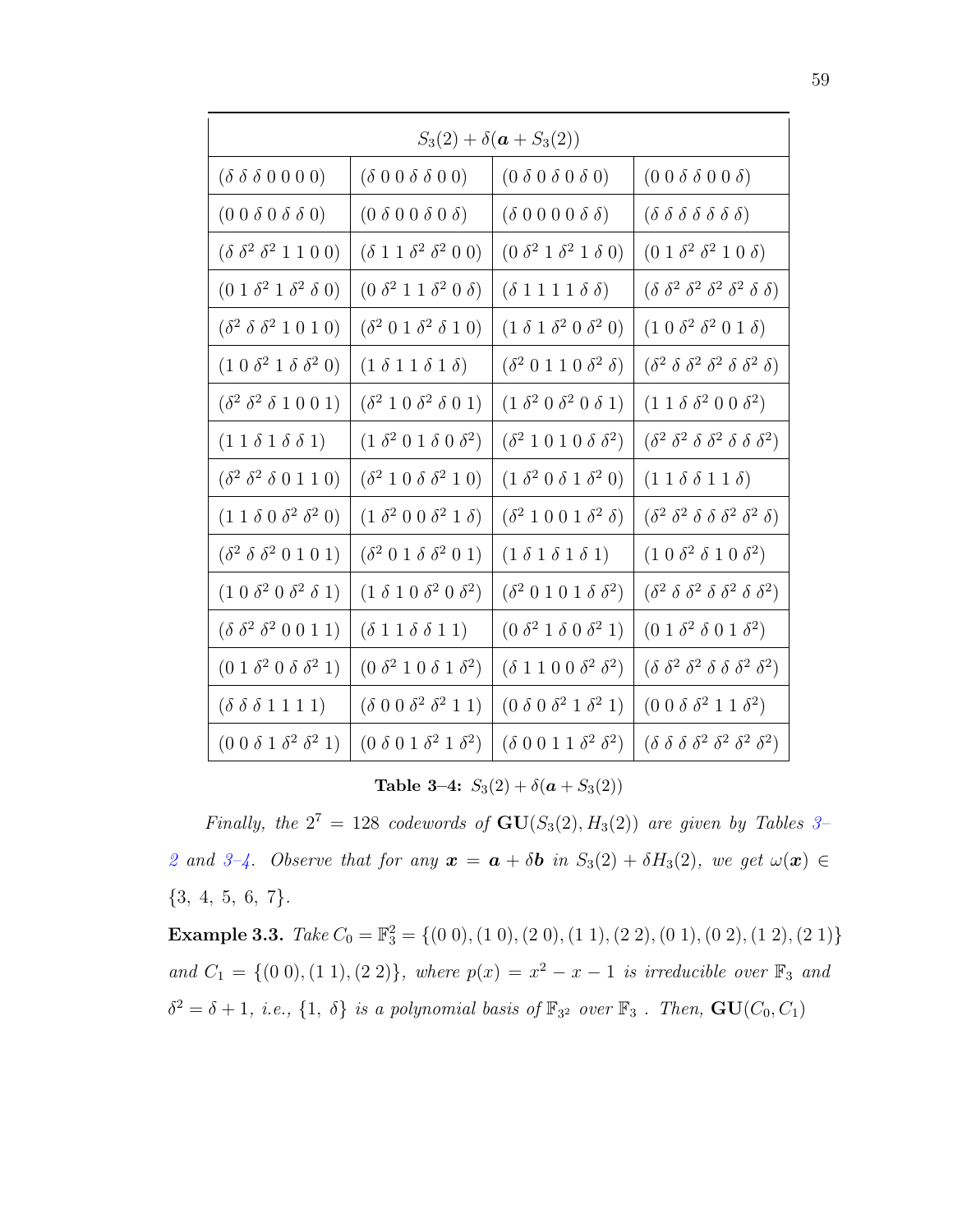| $GU(C_0, C_1)$          |                           |                         |                         |                        |  |
|-------------------------|---------------------------|-------------------------|-------------------------|------------------------|--|
| (0 0)                   | (1 0)                     | (2 0)                   | (11)                    | (22)                   |  |
| (01)                    | $(0\ 2)$                  | $(1\ 2)$                | (21)                    | $(\delta \delta)$      |  |
| $(\delta^2 \delta)$     | $(2+\delta \delta)$       | $(\delta^2 \delta^2)$   | $(2+\delta 2+\delta)$   | $(\delta \delta^2)$    |  |
| $(\delta 2 + \delta)$   | $(\delta^2 2 + \delta)$   | $(2+\delta \delta^2)$   | $(2\delta\ 2\delta)$    | $(1+2\delta 2\delta)$  |  |
| $(2\delta^2 2\delta)$   | $(1+2\delta 1+2\delta)$   | $(2\delta^2 2\delta^2)$ | $(2\delta 1 + 2\delta)$ | $(2\delta\ 2\delta^2)$ |  |
| $(1+2\delta 2\delta^2)$ | $(2\delta^2 1 + 2\delta)$ |                         |                         |                        |  |



is an additive code over  $\mathbb{F}_{3^2}$ . We observe that a generator matrix of  $C_0$  is

$$
G = \left(\begin{array}{cc} 1 & 0 \\ 0 & 1 \end{array}\right)
$$

and generator matrix over  $\mathbb{F}_3$  of  $\mathbf{GU}(C_0,C_1)$  is

$$
G_1 = \left(\begin{array}{cc} 1 & 0 \\ 0 & 1 \\ \delta & \delta \end{array}\right)
$$

.

**Example 3.4.** Consider  $C_0 = S_2(3)$ , the simplex code of dimension 2 over  $\mathbb{F}_3$ ,  $p(x) = x^2 - x - 1$  an irreducible polynomial over  $\mathbb{F}_3$  and  $\delta \in \mathbb{F}_{3^2}$  such that  $\delta^2 = \delta + 1$ . Its elements are shown in Table [3–6.](#page-69-0)

| $C_0 = S_2(3)$ |                                              |  |  |  |
|----------------|----------------------------------------------|--|--|--|
|                | (0 0 0 0) (1 0 1 1) (2 0 2 2)                |  |  |  |
|                | $(0\ 1\ 1\ 2)$ $(0\ 2\ 2\ 1)$ $(1\ 1\ 2\ 0)$ |  |  |  |
|                | $(1\ 2\ 0\ 2)$ $(2\ 1\ 0\ 1)$ $(2\ 2\ 1\ 0)$ |  |  |  |

<span id="page-69-0"></span>Table 3–6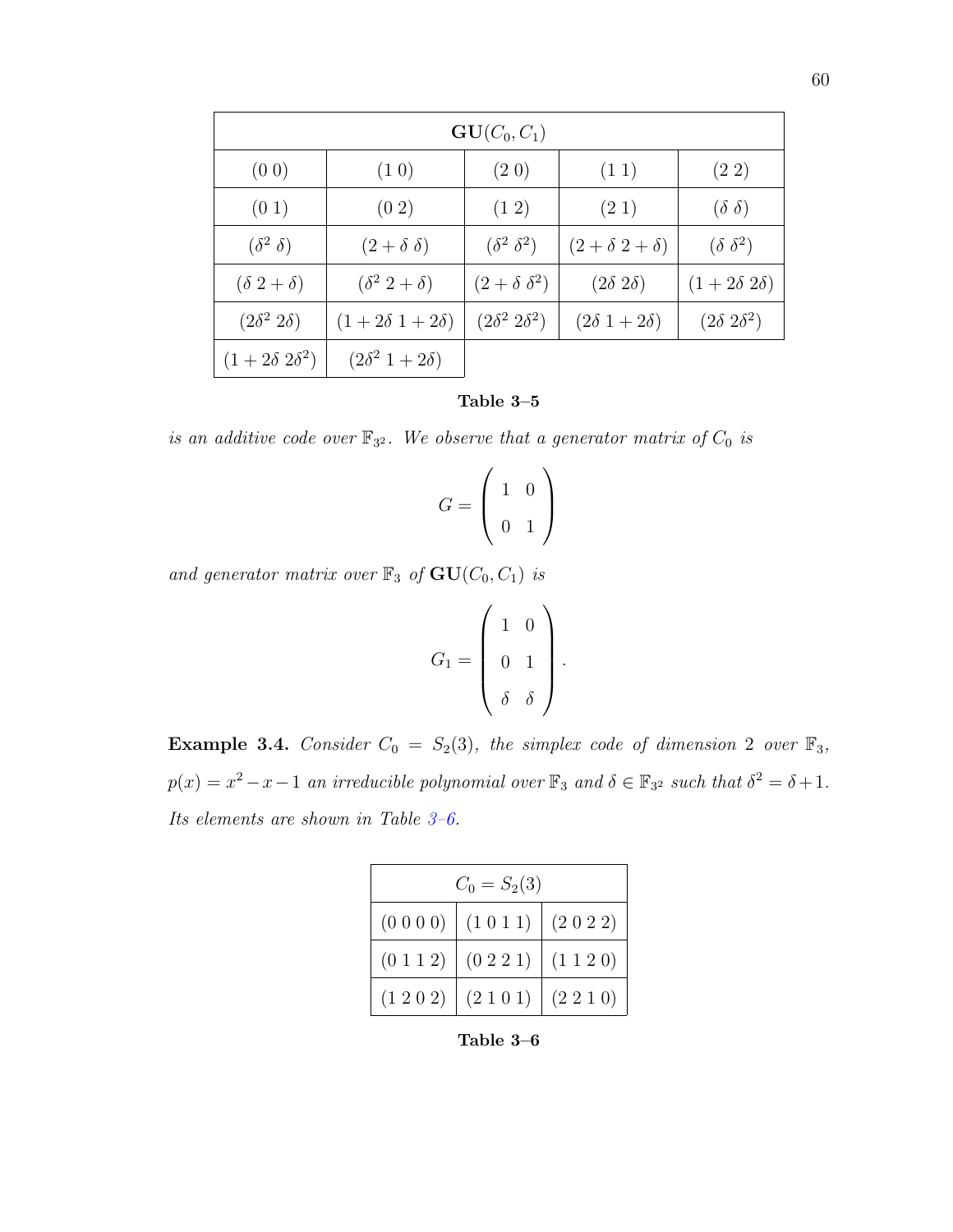Let  $C_1 = \{(0\ 0\ 0\ 0), (1\ 0\ 1\ 1), (2\ 0\ 2\ 2)\}\$ be a subcode of  $S_2(3)$ . Table 3-7 shows the elements of the additive code  $\mathbf{GU}(C_0, C_1)$  over  $\mathbb{F}_{3^2}$ .

| $GU(C_0, C_1)$                            |                                              |                                           |                                           |  |  |
|-------------------------------------------|----------------------------------------------|-------------------------------------------|-------------------------------------------|--|--|
| (0 0 0 0)                                 | (1 0 1 1)                                    | (2 0 2 2)                                 | (0 1 1 2)                                 |  |  |
| $(0\;2\;2\;1)$                            | $(1\ 1\ 2\ 0)$                               | $(1\ 2\ 0\ 2)$                            | (2101)                                    |  |  |
| $(2\; 2\; 1\; 0)$                         | $(\delta 0 \delta \delta)$                   | $(\delta^2 \theta \delta^2 \delta^2)$     | $(2+\delta 0 2+\delta 2+\delta)$          |  |  |
| $(\delta 1 \delta^2 2 + \delta)$          | $(\delta 2 2 + \delta \delta^2)$             | $(\delta^2 1 2 + \delta \delta)$          | $(\delta^2 2 \delta 2 + \delta)$          |  |  |
| $(2 + \delta \, 1 \, \delta \, \delta^2)$ | $(2+\delta 2 \delta^2 \delta)$               | $(2\delta\;0\;2\delta\;2\delta)$          | $(1+2\delta \ 0 \ 1+2\delta \ 1+2\delta)$ |  |  |
| $(2\delta^2 \ 0 \ 2\delta^2 \ 2\delta^2)$ | $(2\delta 1 1+2\delta 2\delta^2)$            | $(2\delta\ 2\ 2\delta^2\ 1+2\delta)$      | $(1+2\delta 1 2\delta^2 2\delta)$         |  |  |
| $(1+2\delta\ 2\ 2\delta\ 2\delta^2)$      | $(2\delta^2 \; 1 \; 2\delta \; 1 + 2\delta)$ | $(2\delta^2 \ 2 \ 1 + 2\delta \ 2\delta)$ |                                           |  |  |

#### <span id="page-70-0"></span>Table 3–7

We observe that a generator matrix of  $S_2(3)$  is given by

$$
G = \left(\begin{array}{rrr} 1 & 0 & 1 & 1 \\ 0 & 1 & 1 & 2 \end{array}\right)
$$

and then a generator matrix of the additive code  $GU(C_0, C_1)$  (this code is linear over  $\mathbb{F}_3$ ) is given by

$$
G_1 = \left(\begin{array}{rrr} 1 & 0 & 1 & 1 \\ 0 & 1 & 1 & 2 \\ \delta & 0 & \delta & \delta \end{array}\right).
$$

We observe that  $GU(C_0, C_1)$  is an additive two-weight code.

**Lemma 3.1.** GU( $C_0, \dots, C_{m-1}$ ) is additive over  $\mathbb{F}_{q^m}$  with minimum distance

$$
d = min \{d_0, \cdots, d_{m-1}\}\
$$

and  $q^{(k_0+\cdots+k_{m-1})}$  codewords over  $\mathbb{F}_q$ . In addition,  $\mathbf{GU}(C_0,\cdots,C_{m-1})$  is linear over  $\mathbb{F}_{q^m}$  if and only if  $\mathbf{GU}(C_0, \dots, C_{m-1}) = \mathbf{GU}(m, C_0)$  and if  $C_0$  is an  $[n, k_0, d_0]_q$ linear code, then  $GU(m, C_0)$  is an  $[n, k_0, d_0]_{q^m}$  linear code.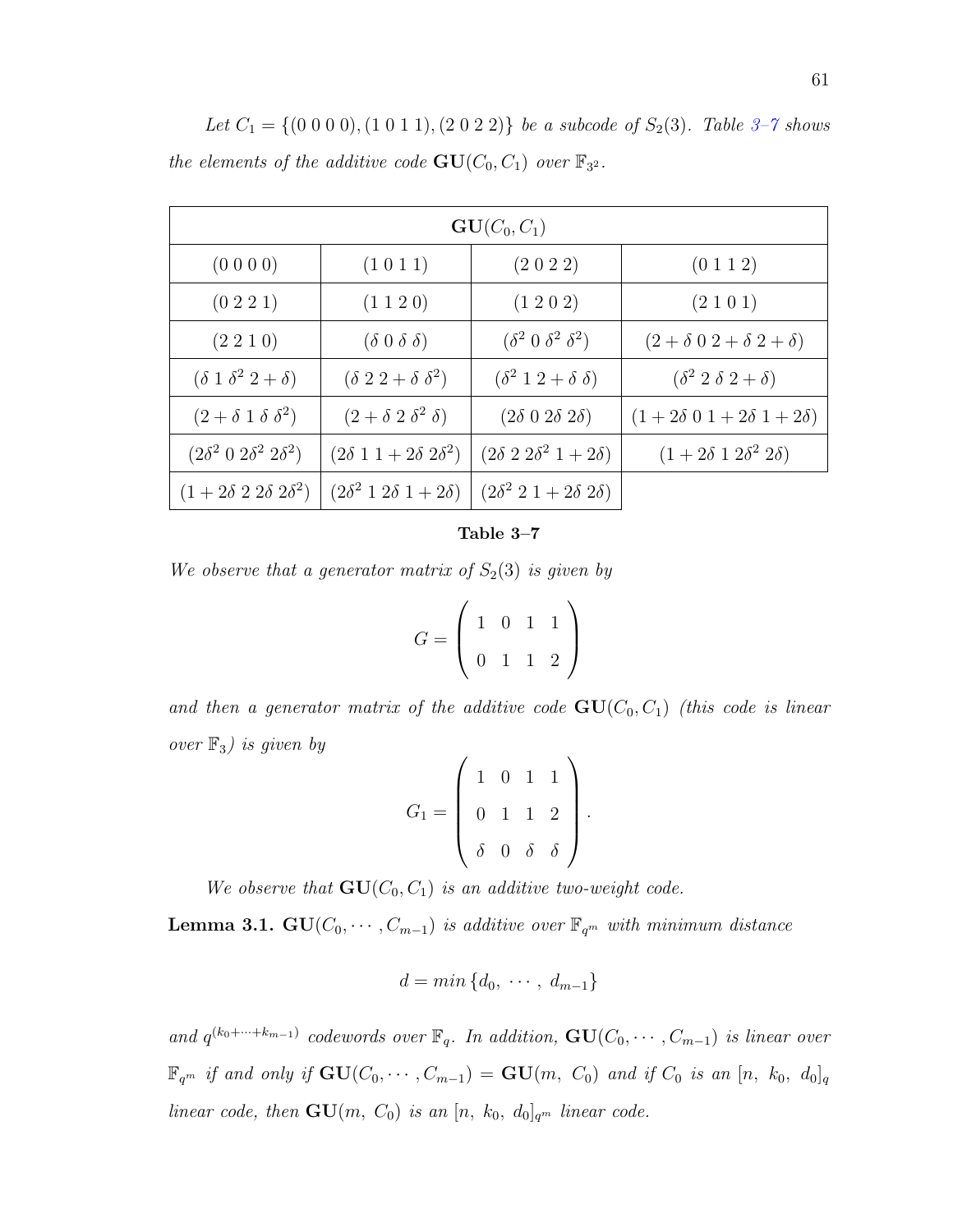*Proof.* Given  $\mathbf{x} \in \mathbf{GU}(C_0, \dots, C_{m-1}),$ 

<span id="page-71-1"></span>
$$
\boldsymbol{x} = \sum_{i=0}^{m-1} \delta^i \boldsymbol{a}_i = \left( \sum_{i=0}^{m-1} \delta^i \boldsymbol{a}_{i1} \ \cdots \ \sum_{i=0}^{m-1} \delta^i \boldsymbol{a}_{in} \right) \tag{3.6}
$$

That is

<span id="page-71-0"></span>
$$
\boldsymbol{x} = \begin{pmatrix} 1 & \delta & \cdots & \delta^{m-1} \end{pmatrix} \begin{pmatrix} a_{01} & \cdots & a_{0n} \\ a_{11} & \cdots & a_{1n} \\ \vdots & \vdots & \vdots \\ a_{(m-1)1} & \cdots & a_{(m-1)n} \end{pmatrix} . \tag{3.7}
$$

Then, we can see that the weight of  $x$  is the number of nonzero columns of the  $m \times n$  matrix in Equation [\(3.7\)](#page-71-0), that is, the minimum distance of  $GU(C_0, \dots, C_{m-1})$ is

$$
d = min \left\{ d_0, \cdots, d_{m-1} \right\},\,
$$

where  $d_i$  is the minimum distance of  $C_i$ . Now, for  $\boldsymbol{x} =$  $\sum^{m-1}$  $i=0$  $\delta^i \boldsymbol{a}_i$  and  $\boldsymbol{y} =$  $\sum^{m-1}$  $i=0$  $\delta^i \mathbf{b}_i$  in  $\mathbf{GU}(C_0, \cdots, C_{m-1})$ , from Equation  $(3.6)$ , we get that  $\boldsymbol{x}+\boldsymbol{y}=$  $\sum^{m-1}$  $i=0$  $\delta^{i}(\boldsymbol{a}_i + \boldsymbol{b}_i) \in \mathbf{GU}(C_0, \cdots, C_{m-1})$ . Then  $\mathbf{GU}(C_0, \cdots, C_{m-1})$ is an additive code over  $\mathbb{F}_{q^m}$ .

On the other hand, let  $p(x) = x^m + r_{m-1}x^{m-1} + \cdots + r_1x + r_0$  be an irreducible polynomial of degree m over  $\mathbb{F}_q$  such that  $p(\delta) = 0$ , that is,  $\delta^m = -r_0 - r_1 \delta - \cdots$  $r_{m-1}\delta^{m-1}$ . Then

$$
\delta \boldsymbol{x} = \sum_{i=0}^{m-1} \delta^{i+1} \boldsymbol{a}_i = \sum_{i=0}^{m-2} \delta^{i+1} \boldsymbol{a}_i - \left( \sum_{i=0}^{m-1} \delta^i r_i \right) \boldsymbol{a}_{m-1} \qquad (3.8)
$$
  
=  $(-r_0 \boldsymbol{a}_{m-1}) + \delta (\boldsymbol{a}_0 - r_1 \boldsymbol{a}_{m-1}) + \cdots + \delta^{m-1} (\boldsymbol{a}_{m-2} - r_{m-1} \boldsymbol{a}_{m-1})$ . (3.9)

If  $\delta x \in \mathbf{GU}(C_0, \cdots, C_{m-1}),$  we get that  $a_{m-1} \in C_0$ , i.e.,  $C_{m-1} \subset C_0$ . Since  $a_0 - r_1 a_{m-1} \in C_1$ , then  $C_0 \subset C_1$ . Continuing, we obtain that  $a_{m-2} - r_{m-1} a_{m-1} \in$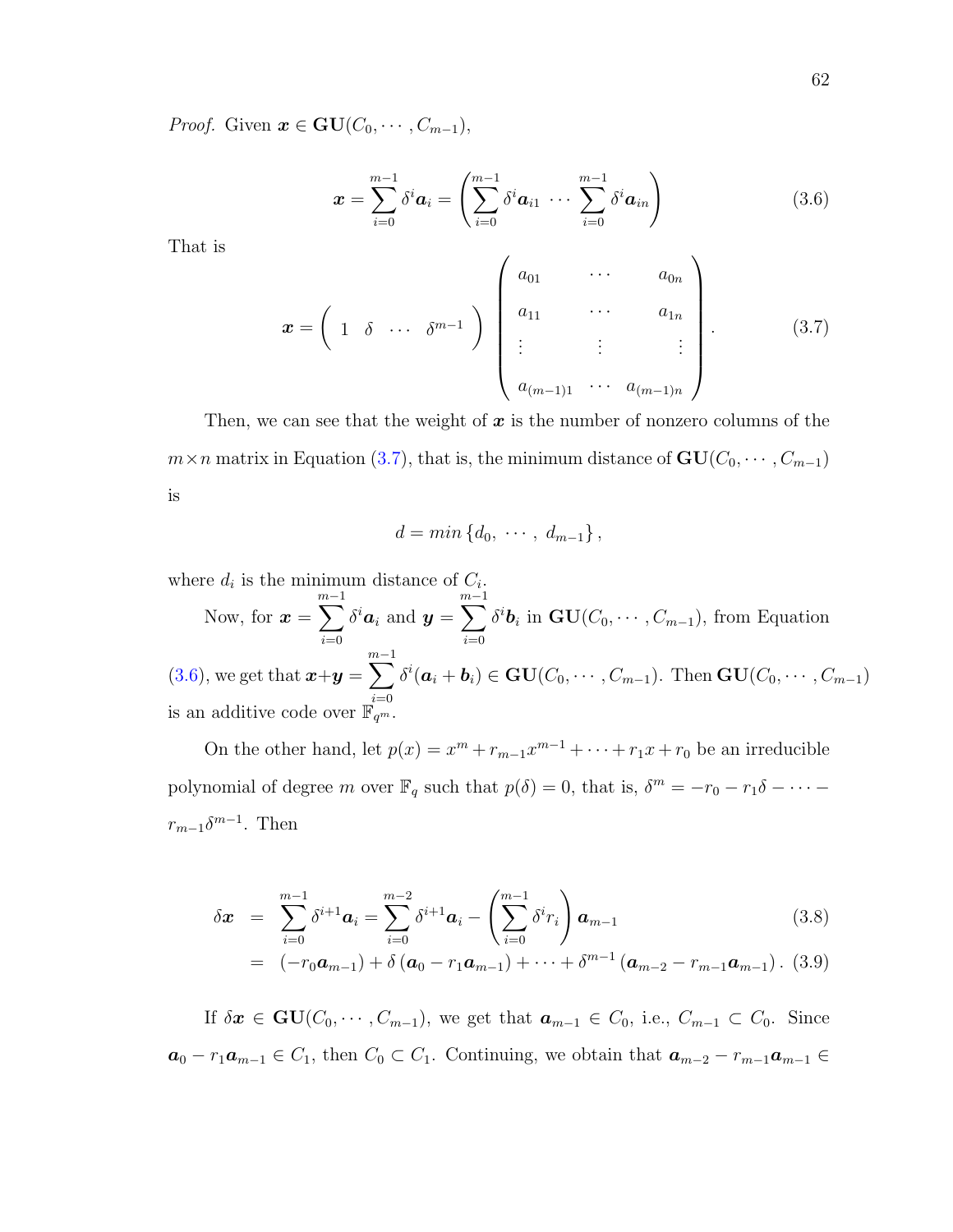$C_{m-1}$ , i.e.,  $C_{m-2} \subset C_{m-1}$ . That is,  $C_{m-1} \subset C_0 \subset C_1 \subset C_2 \subset \cdots \subset C_{m-2} \subset C_{m-1}$ . Thus,  $C_0 = C_1 = C_2 = \cdots = C_{m-2} = C_{m-1}$  and  $\mathbf{GU}(C_0, \cdots, C_{m-1}) = \mathbf{GU}(m, C_0)$ .

If  $x \in \mathbf{GU}(m, C_0)$ , from Equation [\(3.8\)](#page-71-0),  $\delta x \in \mathbf{GU}(m, C_0)$ . Then  $\mathbf{GU}(m, C_0)$ is linear over  $\mathbb{F}_{q^m}$  and if  $C_0$  is an  $[n, k_0, d_0]_q$  linear code, then  $|\mathbf{GU}(m, C_0)| =$  $q^{k_0}q^{k_0}\cdots q^{k_0} = (q^m)^{k_0}$ , i.e.,  $dim_{\mathbb{F}_{q^m}}(\mathbf{GU}(m, C_0)) = k_0$ .  $\Box$ 

In most quantum code constructions, only additivity of the constituent codes is needed. Indeed, for the construction of stabilizer codes, we just need additive codes. The theory of additive codes is much richer than that of linear codes. Linearity gives us linear quantum codes for  $m = 2$ . Therefore Lemma [3.1](#page-70-0) is important for the construction of stabilizer codes.

**Example 3.5.** Let  $C_0$  be the repetition code with parameters  $[2^m, 1, 2^m]$  and  $C_1$  be the first-order Reed-Muller code with parameters  $[2^m, m+1, 2^{m-1}]$ . Then  $\mathbf{GU}(C_0, C_1)$  is an additive code over  $\mathbb{F}_4$  with parameters  $(2^m, 2^{m+2}, 2^{m-1})$ .

**Example 3.6a.** Let  $C_0 = S_m(2)$  be the binary simplex code with parameters  $[2^m -$ 1, m,  $2^{m-1}$  and  $C_1$  the code obtained by puncturing  $\mathbf{R}(1, m)$ , i.e.,  $C_1$  has parameters  $[2^m-1, m+1, 2^{m-1}-1]$ . The additive code over  $\mathbb{F}_4$  given by  $\mathbf{GU}(S_m(2), C_1)$ has parameters  $(2^m - 1, 2^{2m+1}, 2^{m-1} - 1)$ .

**b.** Let  $C_0$  be obtained extending the Hamming code  $H_m(2)$ , i.e.,  $C_0$  has parameters  $[2^m, 2^m - m - 1, 4]$  and let  $C_1 = \mathbf{R}(1, m)$ . The additive code over  $\mathbb{F}_4$  given by  $\mathbf{GU}(C_0, C_1)$  has parameters  $(2^m, 2^{2^m}, 4)$  for all  $m \geq 3$ .

**Observe** that when  $m = 3$ , we obtain an additive quaternary code with optimal parameters, i.e., we get that  $GU(C_0, C_1)$  has parameters  $(8, 2^8, 4)$ . See Table 1 in  $|8|$ .

<span id="page-72-0"></span>**Proposition 3.1.** If  $\beta_0 = {\mathbf{a}_1, \cdots, \mathbf{a}_{k_0}}$  is a basis of  $C_0$  over  $\mathbb{F}_q$ , the sets  $\beta_1 =$  ${a_1, \dots, a_{k_0}}$  and  $\beta_2 = \{0, a_1, \dots, 0, a_{k_0}\}$  are bases of  $GU(2, C_0)$  over  $\mathbb{F}_{q^2}$ .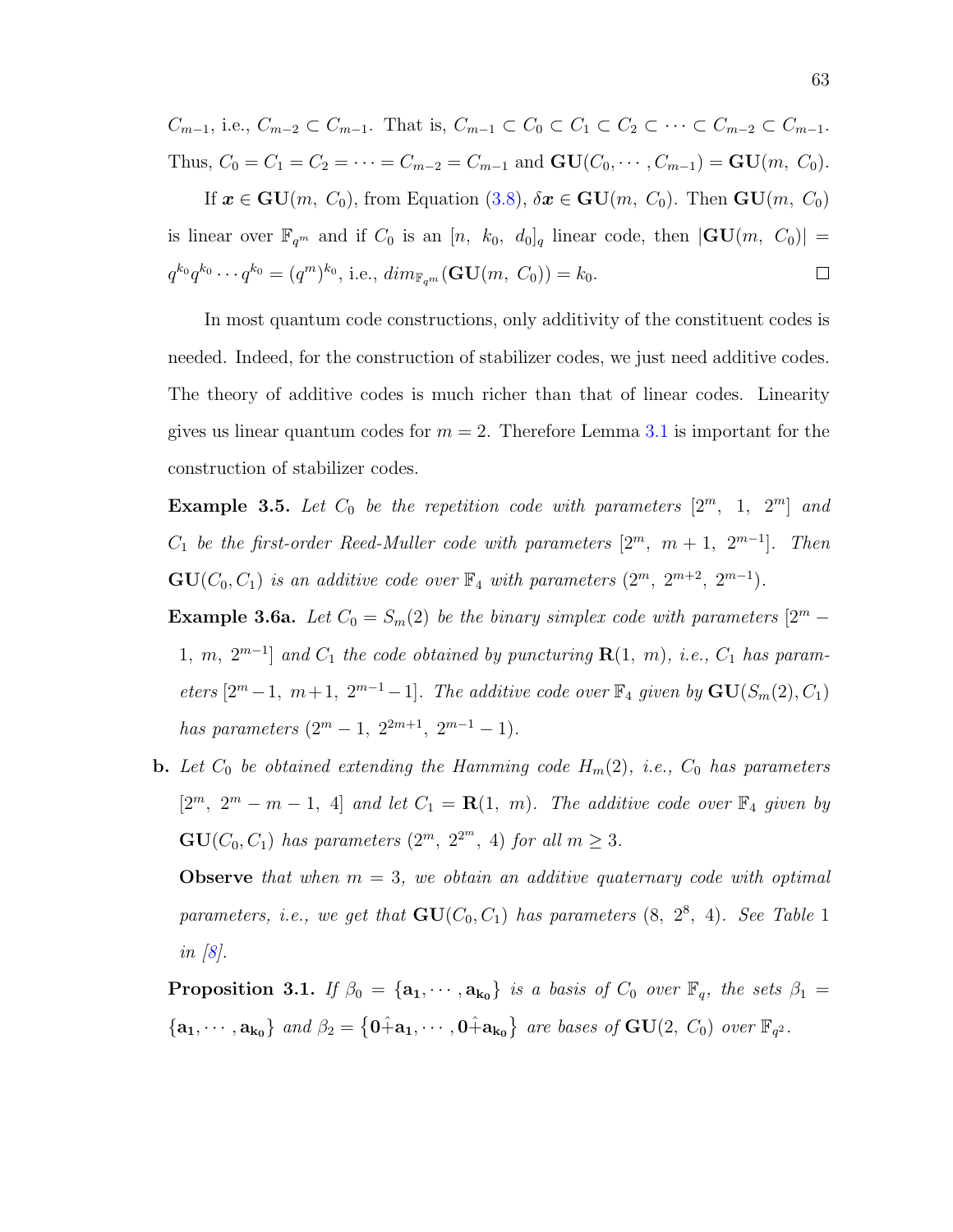*Proof.* Consider  $\alpha_i = (r_i, s_i) = r_i + \delta s_i \in \mathbb{F}_{q^2}, 1 \leq i \leq k_0$ , such that

$$
\sum_i \alpha_i({\bf a_i}\hat{+}{\bf 0}) = {\bf 0}.
$$

Since  $\alpha_i(\mathbf{a_i}+\mathbf{0}) = (r_i + \delta s_i)(\mathbf{a_i}+\delta \mathbf{0}) = r_i \mathbf{a_i} + \delta s_i \mathbf{a_i}$ , we get

$$
\mathbf{0} = \sum_i \alpha_i \left( \mathbf{a_i} + \mathbf{0} \right) = \sum_i \left( r_i \mathbf{a_i} + \delta s_i \mathbf{a_i} \right) = \sum_i r_i \mathbf{a_i} + \delta \sum_i s_i \mathbf{a_i}.
$$

But,  $\sum_i r_i \mathbf{a_i} = (x_1 \cdots x_n) \in \mathbb{F}_q^n$  and  $\sum_i s_i \mathbf{a_i} = (y_1 \cdots y_n) \in \mathbb{F}_q^n$ , imply that

$$
\mathbf{0} = \sum_i \alpha_i (\mathbf{a_i} \hat{+} \mathbf{0}) = (x_1 + \delta y_1 \ \cdots \ x_n + \delta y_n).
$$

Since  $x_j \in \mathbb{F}_q$ ,  $y_j \in \mathbb{F}_q$  for  $1 \leq j \leq n$ , and  $\delta \in \mathbb{F}_{q^2} \setminus \mathbb{F}_q$ . Then,  $x_j = 0$  and  $y_j = 0$ for all j, that is,  $\sum_i r_i \mathbf{a_i} = 0$  and  $\sum_i s_i \mathbf{a_i} = 0$ . From this we get  $r_i = 0$ ,  $\forall i$  and  $s_i = 0 \forall i$ . Thus,  $\alpha_i = 0$ ,  $\forall i$  and  $\beta_1$  is linear independent over  $\mathbb{F}_{q^2}$ . Now, given any  $\mathbf{a} + \mathbf{b} \in \mathbf{GU}(2, C_0)$ , there are scalars  $r_i$  and  $s_i$ ,  $1 \leq i \leq k_0$ , in  $\mathbb{F}_q$  such that

$$
\mathbf{a} = \sum_{i} r_i \mathbf{a_i} \ and \ \mathbf{b} = \sum_{i} s_i \mathbf{a_i}
$$

because  $\beta_0$  is a basis of  $C_0$  over  $\mathbb{F}_q$ .

Then,

$$
\mathbf{a}\hat{+}\mathbf{b}=\sum_{i}r_{i}\mathbf{a_{i}}\hat{+}\sum_{i}s_{i}\mathbf{a_{i}}=\sum_{i}(r_{i}\mathbf{a_{i}}\hat{+}s_{i}\mathbf{a_{i}})=\sum_{i}(r_{i},s_{i})(\mathbf{a}\hat{+}\mathbf{0}).
$$

From this, there are scalars  $\alpha_i = r_i + \delta s_i$ ,  $1 \leq i \leq k_0$ , in  $\mathbb{F}_{q^2}$  such that

$$
\mathbf{a}\hat{+}\mathbf{b}=\sum_i \alpha_i(\mathbf{a_i}\hat{+}\mathbf{0}).
$$

Thus,  $\beta_1$  is a basis of  $GU(2, C_0)$  over  $\mathbb{F}_{q^2}$ .

On the other hand, if there are scalars  $\alpha_i = (r_i, s_i) = r_i + \delta s_i \in \mathbb{F}_{q^2}, 1 \leq i \leq k_0$ , such that

$$
\sum_i \alpha_i(\mathbf{0} + \mathbf{a_i}) = \mathbf{0}
$$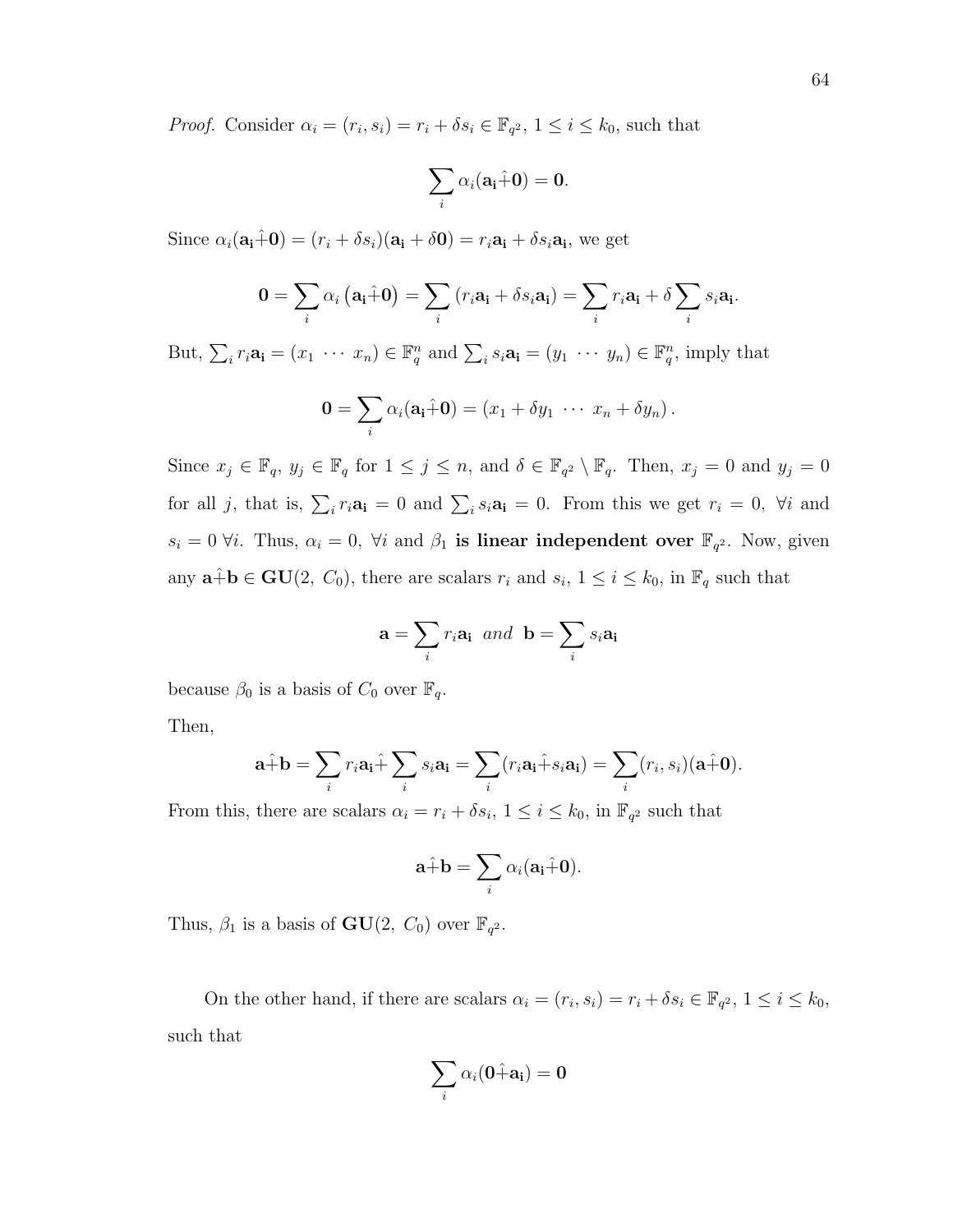Since  $\alpha_i(\mathbf{0} + \mathbf{a_i}) = (r_i + \delta s_i)(\mathbf{0} + \delta \mathbf{a_i}) = -\alpha s_i \mathbf{a_i} + \delta(r_i - s_i \beta) \mathbf{a_i}$ 

$$
\mathbf{0} = \sum_i \alpha_i (\mathbf{0} + \mathbf{a_i}) = \sum_i -\alpha s_i \mathbf{a_i} + \sum_i (r_i - s_i \beta) \mathbf{a_i} = \sum_i -\alpha s_i \mathbf{a_i} + \delta \sum_i (r_i - s_i \beta) \mathbf{a_i}.
$$

That is,  $\sum_i s_i \mathbf{a_i} = \mathbf{0}$  and  $\sum_i (r_i - s_i \beta) \mathbf{a_i} = \mathbf{0}$ . Then,  $s_i = 0$  and  $r_i = 0$ ,  $\forall i$ . From this,  $\beta_2$  is linearly independent over  $\mathbb{F}_{q^2}$  and we conclude that  $\beta_2$  is another basis of  $\mathbf{GU}(2, C_0)$  over  $\mathbb{F}_{q^2}$ .

 $\Box$ 

 $\Box$ 

**Remark:** From *Proposition* 3.[1,](#page-72-0) if G is a generator matrix of  $C_0$ , then G and δG are generator matrices of **GU**(2,  $C_0$ ). Observe that the linear code  $C_0 + \delta$ **0** is the subfield subcode of  $GU(2, C_0) = C_0 + \delta C_0$  over  $\mathbb{F}_q$ .

**Proposition 3.2.** If  $C_0$  and  $C_1$  are cyclic codes over  $\mathbb{F}_q$ , then  $C = \mathbf{GU}(C_0, C_1)$  is an additive cyclic code over  $\mathbb{F}_{q^2}$ .

*Proof.* Let  $\mathbf{a} = (a_1 \cdots a_n) \in C_0$  and  $\mathbf{b} = (b_1 \cdots b_n) \in C_1$ . By definition,  $\mathbf{a} + \delta \mathbf{b} = (a_1 + \delta b_1 \cdots a_n + \delta b_n) \in C$  and  $(\mathbf{a} + \delta \mathbf{b})(x) = (a_1 + \delta b_1) + (a_2 + \delta b_2)x + (a_3 + \delta b_2)x$  $\cdots + (a_n + \delta b_n)x^{n-1} \in \mathbb{F}_{q^2}$ . Then

$$
x(\mathbf{a} + \delta \mathbf{b})(x) = (a_1 + \delta b_1)x + \dots + (a_{n-1} + \delta b_{n-1})x^{n-1} + (a_n + \delta b_n)x^n
$$
  
=  $(a_1x + \dots + a_nx^n) + \delta (b_1x + \dots + b_nx^n).$ 

From this,

$$
x(\mathbf{a} + \delta \mathbf{b})(x) = xa(x) + \delta xb(x) \in C_0 + \delta C_1
$$

because  $C_0$  and  $C_1$  are cyclic codes.

Let  $C_0 \subset \mathbb{F}_q^n$  be a linear code and  $C = \mathbf{GU}(m, C_0)$ . Given  $\mathbf{x} \in C, \mathbf{x} =$  $a_0 + \delta a_1 + \cdots + \delta^{m-1} a_{m-1}$ , where  $\{1, \delta, \cdots, \delta^{m-1}\}$  is an  $\mathbb{F}_q$ -basis of  $\mathbb{F}_{q^m}$  and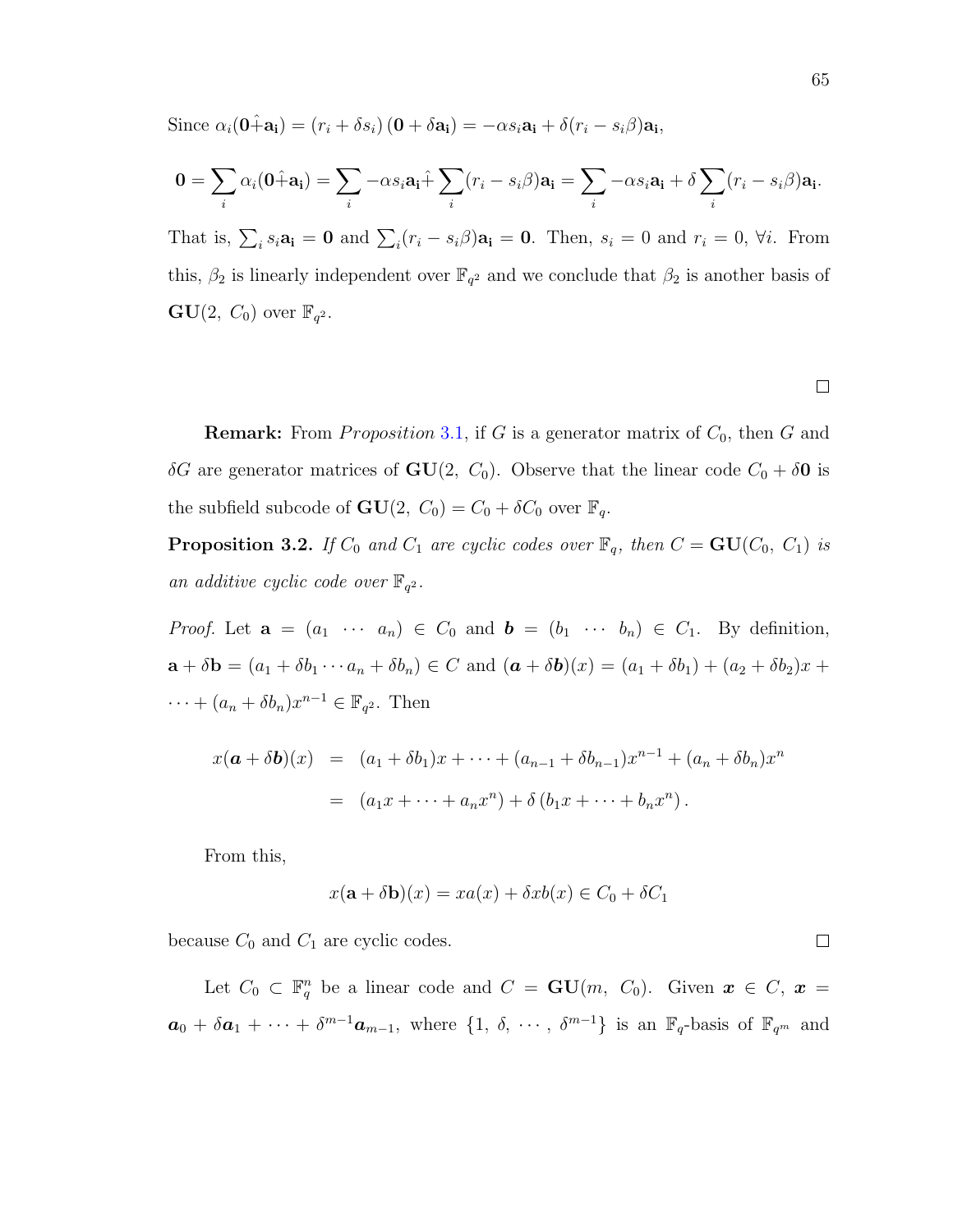$a_i \in C_0, 0 \le i \le m - 1$ . Then,

$$
\boldsymbol{x}^q = \boldsymbol{a}_0 + \delta^q \boldsymbol{a}_1 + \cdots + \delta^{q(m-1)} \boldsymbol{a}_{m-1}.
$$

Since  $\delta^{qj} \in \mathbb{F}_{q^m}$ , with  $1 \leq j \leq m-1$ ,  $\delta^{qj} = \alpha_{0j} + \alpha_{1j}\delta + \cdots + \alpha_{(m-1j)}\delta^{m-1}$  for some  $\alpha_{ij} \in \mathbb{F}_q$ , we get that  $\mathbf{x}^q \in C$ . Thus,  $C^q \subset C$ , that is, C is Frobenius invariant.

On the other hand, let  $C \subset \mathbb{F}_{q^m}^n$  be a linear code and  $C_0$  its sub-field subcode over  $\mathbb{F}_q$ . From Lemma [3.1,](#page-70-0)  $GU(m, C_0)$  is a linear code over  $\mathbb{F}_{q^m}$ . Then  $a_0 + \delta a_1 + \cdots + \delta^{m-1} a_{m-1}$  is an element of C. Therefore  $GU(m, C_0) \subset C$ . If in addition  $C^q \subset C$ , we get that for  $\mathbf{x} \in C$ ,  $\mathbf{x} + \mathbf{x}^q + \cdots + \mathbf{x}^{q^{m-1}} = tr(\mathbf{x}) \in C$ . Thus  $dim_{\mathbb{F}_q}(tr(C)) \leq dim_{\mathbb{F}_{q^m}}(C)$  and from Delsarte's theorem

$$
dim(tr(C)) = dim((C^{\perp})_{0})^{\perp} = n - dim(C^{\perp})_{0} \ge n - dim(C^{\perp}) = dim(C) \ge dim(C_{0}).
$$

Thus

$$
\dim_{\mathbb{F}_q}(tr(C)) = \dim_{\mathbb{F}_{q^m}}(C) \text{ and } \dim_{\mathbb{F}_q}(C_0) = \dim_{\mathbb{F}_{q^m}}(C).
$$

Also  $dim_{\mathbb{F}_{q^m}}(\mathbf{GU}(m, C_0)) = dim_{\mathbb{F}_q}(C_0) = k_0$  and we obtain that

$$
C = \mathbf{GU}(m, C_0).
$$

We get then

**Lemma 3.2.** Let  $C \subset \mathbb{F}_{q^m}^n$  be a Frobenius invariant linear code. Then  $C =$  $GU(m, C_0)$ , where  $C_0$  is the sub-field sub-code of C over  $\mathbb{F}_q$ .

<span id="page-75-0"></span>We can summarize the above argument in the following theorem, which gives us a nice relation between amalgamated codes and Frobenius invariant codes. **Theorem 3.1.** Given  $C \subset \mathbb{F}_{q^m}^n$  and  $C^q \subset C$ , C is linear over  $\mathbb{F}_{q^m}$  if and only if  $C = \mathbf{GU}(m, C_0)$ , where  $C_0$  is the sub-field sub-code of C over  $\mathbb{F}_q$ . Since C is Frobenius invariant,  $tr(C) = \{ tr(\boldsymbol{x}) = \boldsymbol{x} + \boldsymbol{x}^q + \cdots + \boldsymbol{x}^{q^{m-1}} \mid \boldsymbol{x} \in C \} = C_0.$ 

Now, we will define the amalgamation operation taking a normal basis of  $\mathbb{F}_{q^m}$ over  $\mathbb{F}_q$ . For example, if  $\delta \in \mathbb{F}_{q^2}$  is a primitive element, then  $\{\delta, \delta^q\}$  is a basis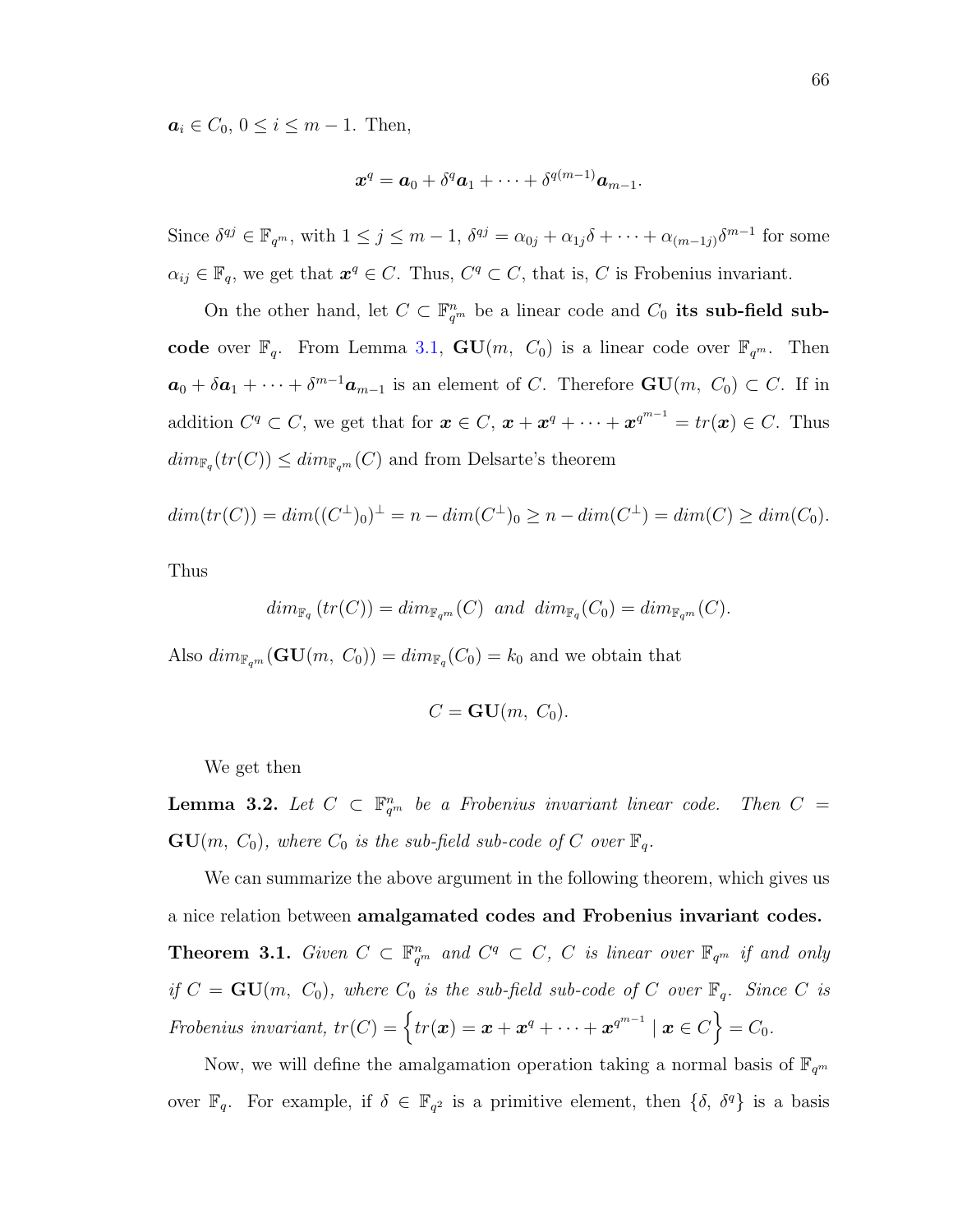because the matrix

$$
A = \begin{pmatrix} \delta & \delta^q \\ \delta^q & \delta^{q^2} \end{pmatrix}
$$

is such that  $det(A) = \delta \delta - \delta^{2q} \neq 0$ . If  $\delta^2 - \delta^{2q} = 0$  then  $\delta^{2q-2} = 1$ , which is not possible because  $\delta$  is primitive and  $2q - 2 < q^2 - 1$ .

If we call  $p(x) = x^2 + \beta x + \alpha = (x - \delta)(x - \delta^q)$  the minimum polynomial of  $\delta$  over  $\mathbb{F}_q$ , we get that  $p(x) = x^2 + \beta x + \alpha$  is irreducible over  $\mathbb{F}_q$  and  $tr(\delta) = \delta + \delta^q = -\beta$ and  $N(\delta) = \delta \delta^q = \alpha$ .

**Definition 3.2.** Let q be a power of a prime number p, take m linear codes  $C_i$  in  $\mathbb{F}_q^n$ , and let  $\left\{\delta, \ \delta^q, \ \cdots, \ \delta^{q^{m-1}}\right\}$  be a normal basis of  $\mathbb{F}_{q^m}$  over  $\mathbb{F}_q$ . We define a code over  $\mathbb{F}_{q^m}$ , denoted **NGU**  $(C_0, \dots, C_{m-1})$ , by

$$
\mathbf{NGU}\left(C_0,\cdots,C_{m-1}\right)=\left\{\delta \boldsymbol{a}_0+\delta^q \boldsymbol{a}_1+\cdots+\delta^{q^{m-1}} \boldsymbol{a}_{m-1}\mid \boldsymbol{a}_i\in C_i, \ \ 0\leq i\leq m-1\right\}.
$$

When all the m codes are the same code  $C_0$  we denote  $\mathbf{NGU} (C_0, \dots, C_{m-1})$  by  $\mathbf{NGU}\left(m, C_0\right)$ .

**a.** Using a normal basis  $\left\{\delta, \delta^q, \cdots, \delta^{q^{m-1}}\right\}$  of  $\mathbb{F}_{q^m}$  over  $\mathbb{F}_q$ , then

$$
\mathbf{NGU}(C_0,\cdots,C_{m-1})=\left\{\delta \boldsymbol{a}_0+\delta^q \boldsymbol{a}_1+\cdots+\delta^{q^{m-1}} \boldsymbol{a}_{m-1} \mid \boldsymbol{a}_i \in C_i\right\},\,
$$

and given  $x \in \text{NGU}(C_0, \dots, C_{m-1})$  we can write

$$
\boldsymbol{x} = \sum_{i=0}^{m-1} \delta^{q^{i-1}} \boldsymbol{a}_i = \left( \sum_{i=0}^{m-1} \delta^{q^{i-1}} \boldsymbol{a}_{i1} \; \cdots \; \sum_{i=0}^{m-1} \alpha^{q^{i-1}} \boldsymbol{a}_{in} \right)
$$

i.e.,

<span id="page-76-0"></span>
$$
\boldsymbol{x} = \begin{pmatrix} \delta & \delta^{q} & \cdots & \delta^{q^{m-1}} \end{pmatrix} \begin{pmatrix} a_{01} & \cdots & a_{0n} \\ a_{11} & \cdots & a_{1n} \\ \vdots & \vdots & \vdots \\ a_{(m-1)1} & \cdots & a_{(m-1)n} \end{pmatrix} .
$$
 (3.10)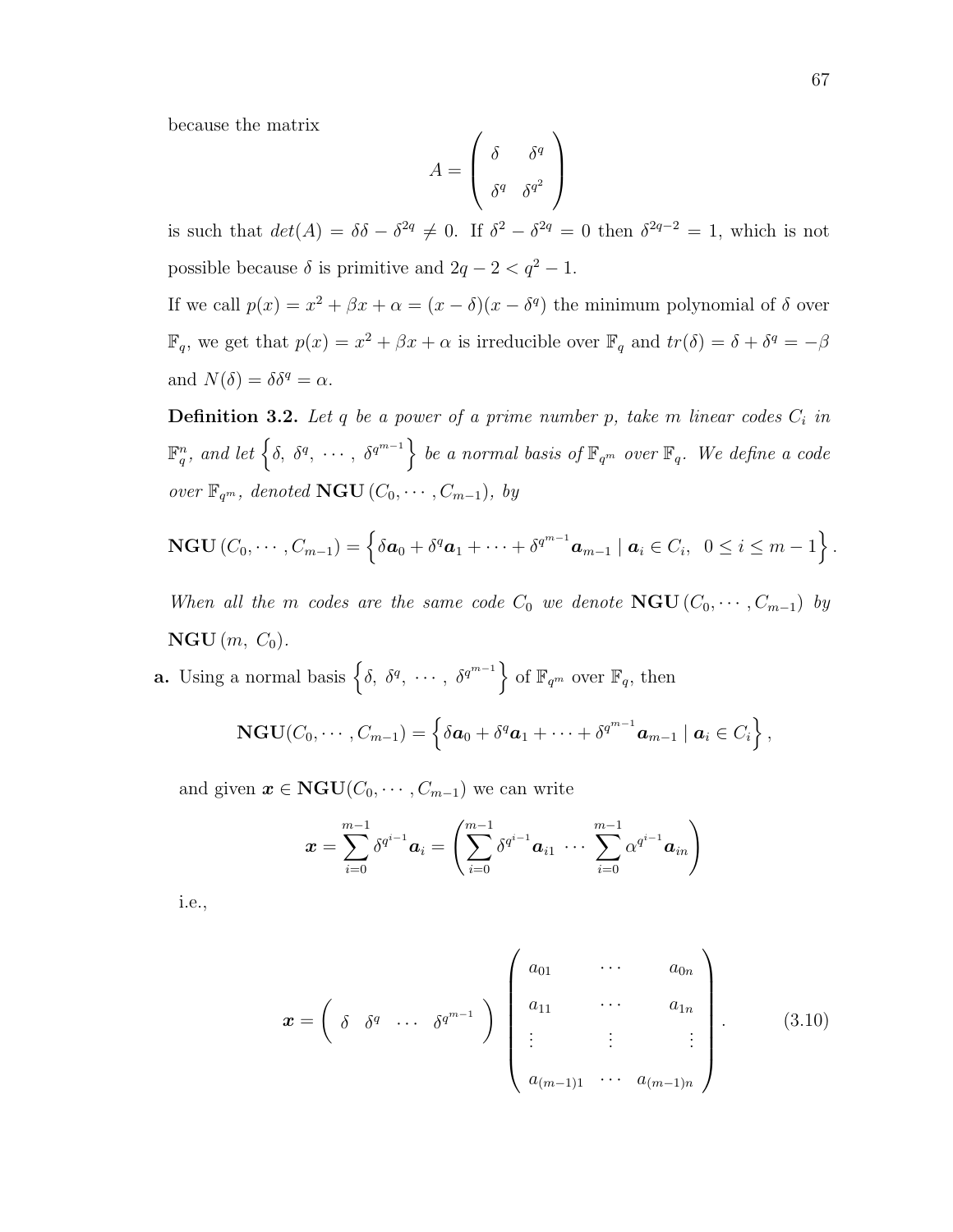Again,  $\mathbf{NGU}(C_0, \dots, C_{m-1})$  is an additive code over  $\mathbb{F}_{q^m}$  and the weight of the codeword x is the number of nonzero columns of the  $m \times n$  matrix in Equation  $(3.10).$  $(3.10).$ 

We observe that for a normal basis  $\{\delta, \delta^2\}$  of  $\mathbb{F}_4$  over  $\mathbb{F}_2$  if  $C_0$  and  $C_1$  are two linear codes in  $\mathbb{F}_2^n$ , then  $\delta \mathbf{a} + \delta^2 \mathbf{b} = \delta(\mathbf{a} + \delta \mathbf{b})$ , that is, in the binary case  $\mathbf{NGU}(C_0, C_1) = \delta \mathbf{GU}(C_0, C_1).$ 

## 3.2 THE GO-UP OF A GOPPA CODE

Now, we apply the Go-Up construction in the Goppa codes context. We know  $\mathbb{F}_4$  is an extension field of  $\mathbb{F}_2$  and  $\mathbb{F}_{4^m}$  is an extension field of  $\mathbb{F}_{2^m}$ . We consider  $L = {\alpha_1, \dots, \alpha_n} \subseteq \mathbb{F}_{2^m}$  and  $g(x) \in \mathbb{F}_{2^m}[x]$  separable polynomial. With the same L and the same  $g(x)$ , we take  $C = \Gamma(L, g)_{\mathbb{F}_4} \subseteq \mathbb{F}_4^n$ . We call  $C_0 = \Gamma(L, g) \subseteq \mathbb{F}_2^n$ , and we know, see Theorem [2.10,](#page-37-0)

$$
d_0 \ge 2t + 1,
$$

where  $t = deg(g(x))$ , and  $dim_{\mathbb{F}_2}C_0 = k_0 \ge n - mt$ . Then  $C_1 = \Gamma(L, g) = \mathbf{GU}(2, C_0)$ is a linear code over  $\mathbb{F}_4$  with the same parameters as the binary Goppa code. That is, it is possible to construct a code over  $\mathbb{F}_4$  with the same capability to correct errors as  $C_0 = \mathbf{\Gamma}(L, g) \subseteq \mathbb{F}_2^n$ .

For  $\mathbf{a} + \delta \mathbf{b} = (a_1 + \delta b_1 \cdots a_n + \delta b_n) \in \hat{\Gamma}(L, g)$  we have,

$$
\sum_{i} \frac{a_i}{x - \alpha_i} \equiv 0 \pmod{g(x)} \quad \sum_{i} \frac{b_i}{x - \alpha_i} \equiv 0 \pmod{g(x)}.
$$

Taking m an even number, we have  $\mathbf{a} + \delta \mathbf{b} \in \Gamma(L, g)_{\mathbb{F}_4}$  because, in this case,  $\mathbb{F}_4$  is a subfield of  $\mathbb{F}_{2^m}$  and then we may write

$$
\sum_{i} \frac{a_i + \delta b_i}{x - \alpha_i} = \sum_{i} \frac{a_i}{x - \alpha_i} + \delta \sum_{i} \frac{b_i}{x - \alpha_i} \equiv 0 \pmod{g(x)}.
$$

That is,

$$
\widehat{\Gamma}(L,g) = \mathbf{GU}\left(2\,;\Gamma(L,g)_{\mathbb{F}_2}\right) \subset \Gamma(L,g)_{\mathbb{F}_4}.
$$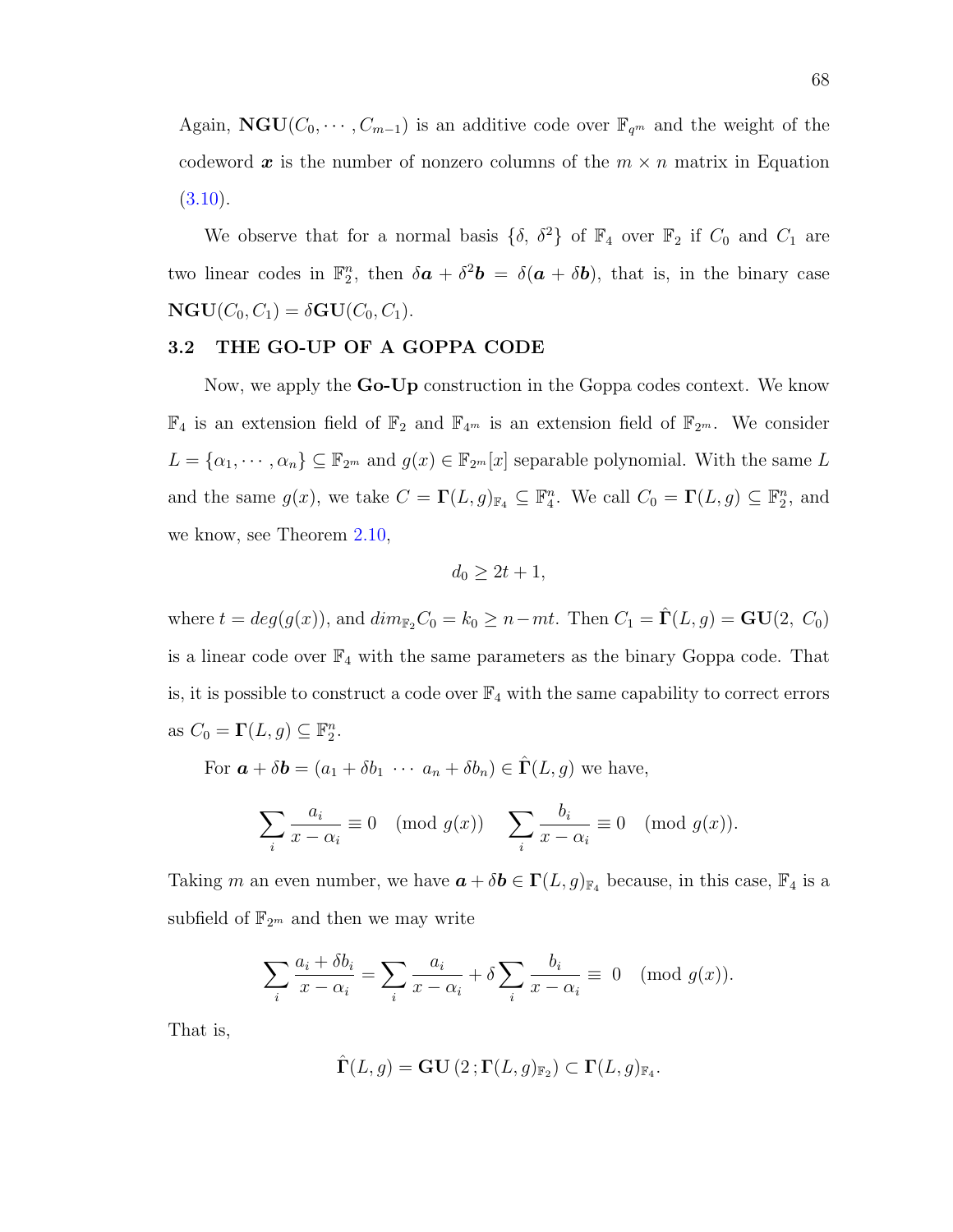We summarize this in the following theorem:

**Theorem 3.2.** Given  $L = {\alpha_1, \cdots, \alpha_n} \subseteq \mathbb{F}_{2^m}$ ,  $g(x) \in \mathbb{F}_{2^m}[x]$  and m be an even number. Then  $\mathbf{GU}(2;\mathbf{\Gamma}(L,g)_{\mathbb{F}_2})$  is a quaternary linear subcode of  $\mathbf{\Gamma}(L,g(x))_{\mathbb{F}_4}$  with the same parameters as its subfield subcode.

With this **Go-Up** construction we obtain a subcode of  $\Gamma(L, g)_{\mathbb{F}_4}$  with the same parameters as  $\Gamma(L, g)_{\mathbb{F}_2}$ . The natural question is if it is possible to obtain equality, that is, under what conditions  $\hat{\Gamma}(L,g) = \Gamma(L,g)$ , i.e., when  $\mathbf{GU}(2;\Gamma(L,g)_{\mathbb{F}_2})$  is a Goppa code.?

We begin with a particular case, see  $Definition\ 2.8$ , taking  $\beta \in \mathbb{F}_q$  a primitive *nth* root of unity,  $n|(q-1)$  and  $\alpha = \beta^{\frac{q-1}{n}}$ , let  $L_0 = {\alpha^0, \alpha^1, \cdots, \alpha^{n-1}} \subset \mathbb{F}_q$ . For  $k \leq n$ , we let

$$
P_k = \{ f(x) \in \mathbb{F}_q[x] \mid \deg(f(x)) \leq k - 1 \}
$$

and we know

$$
\mathbf{R}S(n, k) = \left\{ (f(\alpha^0), f(\alpha^1), \cdots, f(\alpha^{n-1})) \mid f(x) \in P_k \right\} \subset \mathbb{F}_q^n
$$

is a cyclic code because for  $\mathbf{c} = (f(\alpha^0), f(\alpha^1), \cdots, f(\alpha^{n-1})) \in \mathbf{R}S(n, k),$ 

$$
x\mathbf{c} = (f(\alpha^{n-1}) f(\alpha^0) \cdots f(\alpha^{n-2})) = (f_1(\alpha^0) f_1(\alpha^1) \cdots f_1(\alpha^{n-1})),
$$

where  $f_1(x) = f(\alpha^{-1}x) \in P_k$ , i.e.,  $x\mathbf{c} \in \mathbf{RS}(n, k)$ . We know  $\mathbf{RS}(n, k)$  is MDS code, i.e.,  $d-1 = n-k$  and we can also see the  $\mathbb{R}S(n,k)$  as a Goppa code with polynomial  $x^{d-1}$  and support set  $L = \{\alpha^0, \alpha^{-1}, \cdots, \alpha^{-(n-1)}\} \subset \mathbb{F}_q$ , i.e.,  $\mathbb{R}S(n,k) = \Gamma(L, x^{d-1}),$ see Proposition [2.2.](#page-34-0) Then a parity check matrix of  $\mathbf{R}S(n,k)$  is given by

$$
H = \begin{pmatrix} \alpha^{0(d-2)} & \alpha^{-(d-2)} & \cdots & \alpha^{-(n-1)(d-2)} \\ \vdots & \vdots & \vdots & \vdots \\ \alpha^0 & \alpha^{-1} & \cdots & \alpha^{-(n-1)} \\ 1 & 1 & \cdots & 1 \end{pmatrix} \begin{pmatrix} \alpha^0 & 0 & \cdots & 0 \\ 0 & \alpha^{d-1} & \cdots & 0 \\ \vdots & \vdots & \vdots & \vdots \\ 0 & 0 & \cdots & \alpha^{(n-1)(d-1)} \end{pmatrix}.
$$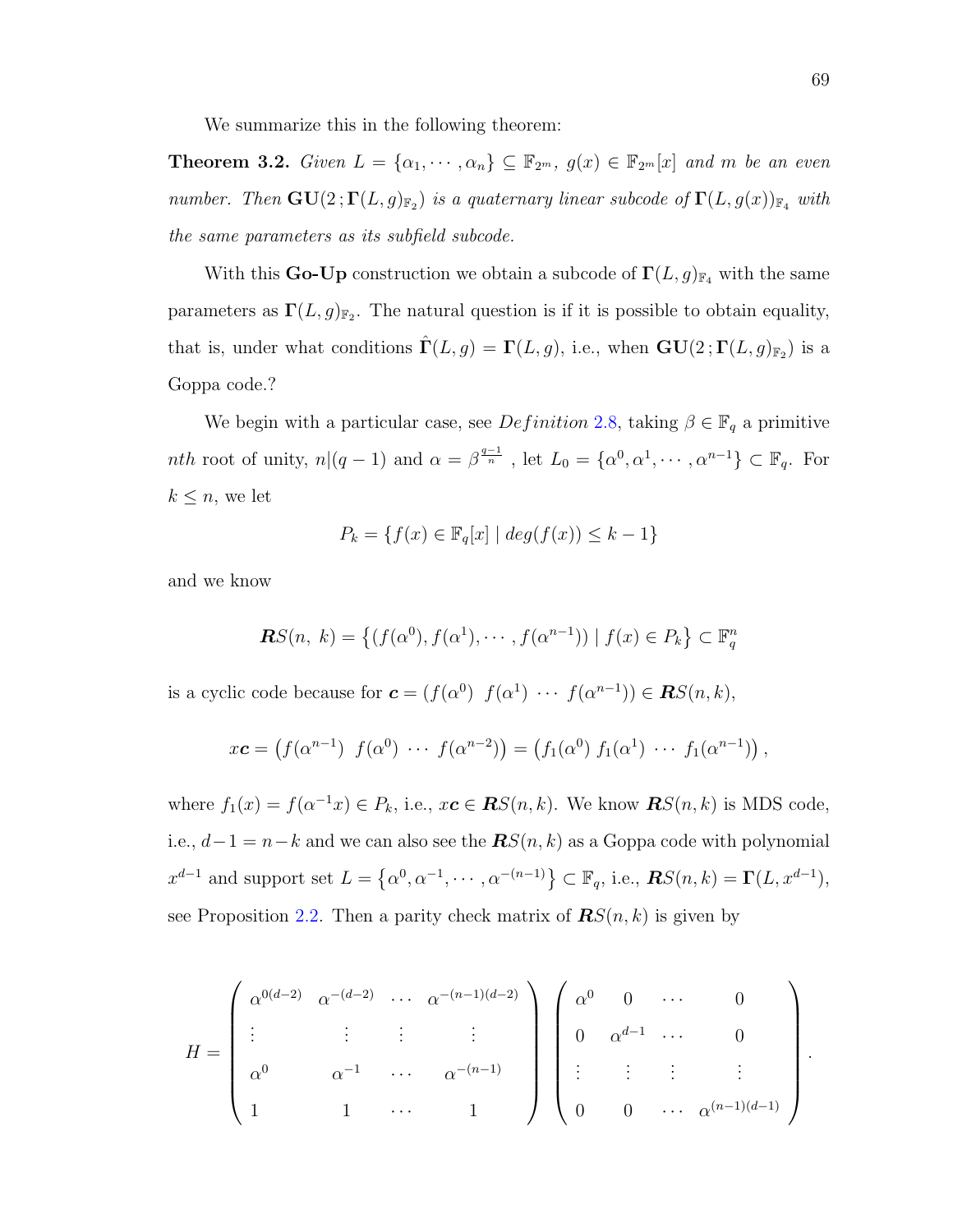That is,

$$
H = \begin{pmatrix} 1 & \alpha^{1} & \alpha^{2} & \cdots & \alpha^{(n-1)} \\ \vdots & \vdots & \vdots & \vdots & \vdots \\ 1 & \alpha^{d-2} & \alpha^{2(d-2)} & \cdots & \alpha^{(n-1)(d-2)} \\ 1 & \alpha^{d-1} & \alpha^{2(d-1)} & \cdots & \alpha^{(n-1)(d-1)} \end{pmatrix}
$$

On the other hand, if we take a cyclic code C over  $\mathbb{F}_q$  of length n with generator polynomial  $g(x) = (x - \alpha)(x - \alpha^2) \cdots (x - \alpha^{d-1})$  with  $d \ge 2$ , a polynomial word  $p(x) = c_0 + c_1x + \cdots + c_{n-1}x^{n-1}$  is such that  $p(x) \in C$  if and only if  $g(x)|p(x)$  if and only if  $p(\alpha^j) = 0$  for  $1 \leq j \leq d-1$ . That is,  $p(x) \in C$  if and only if

$$
\begin{pmatrix} 1 & \alpha^1 & \alpha^2 & \cdots & \alpha^{(n-1)} \\ \vdots & \vdots & \vdots & \vdots \\ 1 & \alpha^{d-2} & \alpha^{2(d-2)} & \cdots & \alpha^{(n-1)(d-2)} \\ 1 & \alpha^{d-1} & \alpha^{2(d-1)} & \cdots & \alpha^{(n-1)(d-1)} \end{pmatrix} \begin{pmatrix} c_0 \\ c_1 \\ \vdots \\ c_{n-1} \end{pmatrix} = H(c_0 \ c_1 \ \cdots \ c_{n-1})^t = 0.
$$

Then,  $C = \{c \in \mathbb{F}_q^n \mid Hc^t = 0\} = \mathbb{R}S(n,k)$  with  $d-1 = n-k$ . If we take  $RS(n, k) \subset \mathbb{F}_{a}^{n}$  $a_q^2$  and  $L_0 = \{ \alpha^0, \alpha, \cdots, \alpha^{q-2} \},\$  where  $\alpha$  is a primitive element for  $\mathbb{F}_q^*,$ i.e., we take  $n = q - 1$  and observe that  $(q - 1) \mid (q^2 - 1)$ . Then,

$$
\mathbf{R}S(n,k) = \Gamma(L, x^{d-1}) = \left\{ \mathbf{c} \in \mathbb{F}_{q^2}^n \mid \sum_{i=0}^{n-1} \frac{c_i}{x - \alpha^{-i}} \equiv 0 \pmod{x^{d-1}} \right\}.
$$

For  $\mathbf{c} \in \Gamma(L, x^{d-1}), \, \mathbf{c} = \mathbf{a} \hat{+} \mathbf{b} = (a_0 + \delta b_0 \ \cdots \ a_{n-1} + \delta b_{n-1})$  for some  $\mathbf{a}, \mathbf{b} \in \mathbb{F}_q^n$ . From this,

$$
\sum_{i=0}^{n-1} \frac{c_i}{x - \alpha^{-i}} = \sum_{i=0}^{n-1} \frac{a_i + \delta b_i}{x - \alpha^{-i}} = \sum_{i=0}^{n-1} \frac{a_i}{x - \alpha^{-i}} + \delta \sum_{i=0}^{n-1} \frac{b_i}{x - \alpha^{-i}}
$$

$$
= \sum_{i=0}^{n-1} a_i p_i(x) + \delta \sum_{i=0}^{n-1} b_i p_i(x),
$$

.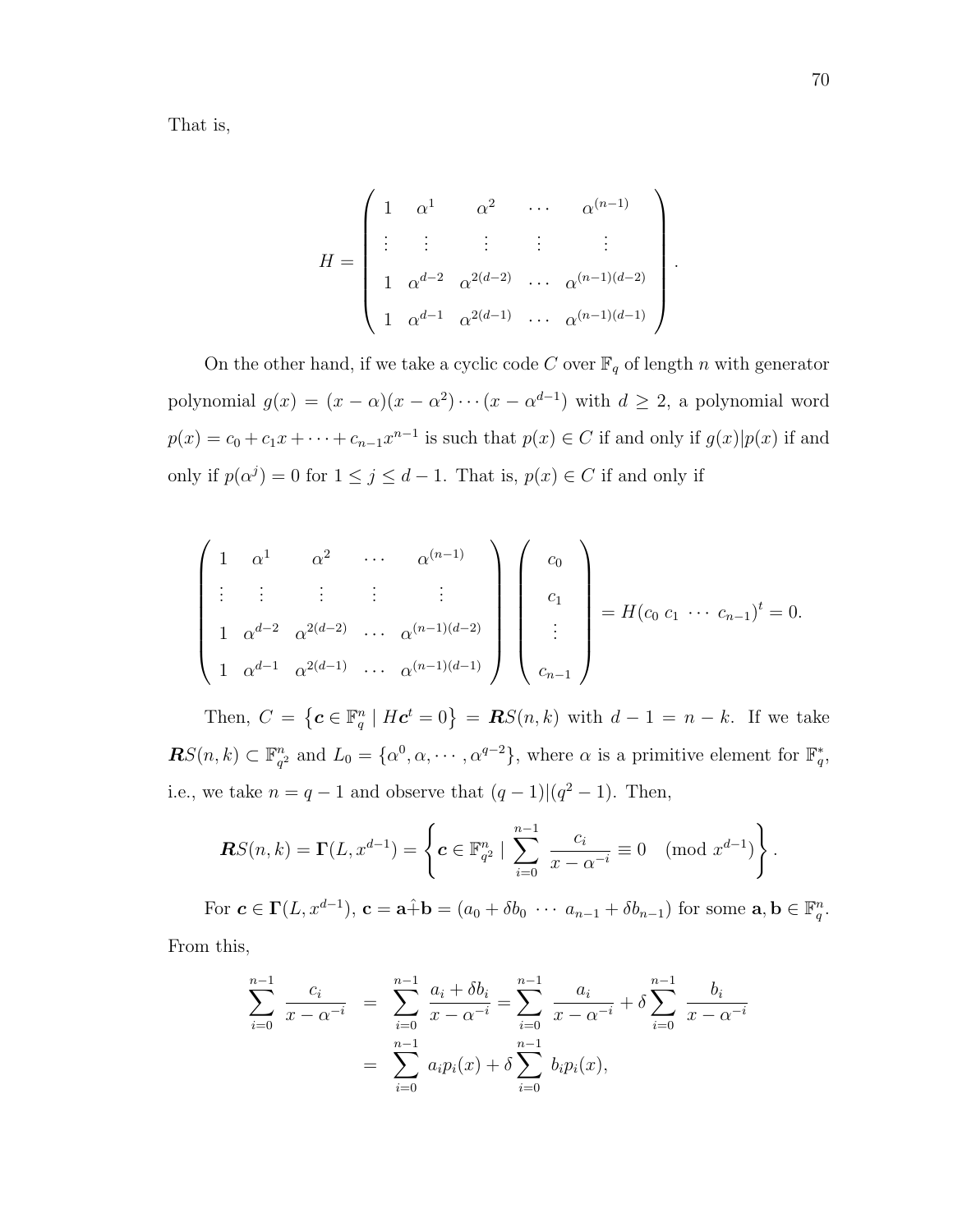where  $p_i(x) = -\frac{g(x) - g(\alpha^{-i})}{x - \alpha^{-i}} g^{-1}(\alpha^{-i}) \pmod{g(x)}$ , i.e., we can see  $\frac{1}{x - \alpha^{-i}}$  as a polynomial, over  $\mathbf{F}_q$  modulo  $g(x) = x^{d-1}$ , of degree  $d-2$ . We write  $p_i(x) = a_{0i} + a_{1i}x +$  $\cdots + a_{d-2i}x^{d-2} \in \mathbb{F}_q[x]$  and then

$$
\sum_{i=0}^{n-1} \frac{c_i}{x - \alpha^{-i}} = \sum_{i=0}^{n-1} a_i (a_{0i} + \dots + a_{d-2i} x^{d-2}) + \delta \sum_{i=0}^{n-1} b_i (a_{0i} + \dots + a_{d-2i} x^{d-2})
$$

$$
= \left( \sum_{i=0}^{n-1} a_i a_{0i} + \delta \sum_{i=0}^{n-1} b_i a_{0i} \right) + \dots + \left( \sum_{i=0}^{n-1} a_i a_{d-2i} + \delta \sum_{i=0}^{n-1} b_i a_{d-2i} \right) x^{d-2}
$$

Since  $\mathbf{c} = \mathbf{a} \hat{+} \mathbf{b} \in \Gamma(L, x^{d-1})$  and we obtain a polynomial of degree at most  $d-2$ , then

$$
\left(\sum_{i=0}^{n-1} a_i a_{0i} + \delta \sum_{i=0}^{n-1} b_i a_{0i}\right) + \cdots + \left(\sum_{i=0}^{n-1} a_i a_{d-2i} + \delta \sum_{i=0}^{n-1} b_i a_{d-2i}\right) x^{d-2} = 0.
$$

That is

$$
\sum_{i=0}^{n-1} a_i a_{ji} + \delta \sum_{i=0}^{n-1} b_i a_{ji} = u_{ji} + \delta v_{ji} = 0
$$

for  $0 \le j \le d-2$ ,  $u_{ji} = \sum_{j=1}^{n-1}$  $i=0$  $a_i a_{ji}$  and  $v_{ji} = \sum^{n-1}$  $i=0$  $b_i a_{ji}$ . If  $v_{ji} \neq 0$ , then  $\delta = \frac{u_{ji}}{v_{ji}}$  $\frac{u_{ji}}{v_{ji}} \in \mathbb{F}_q$ which is not possible because  $\delta \in \mathbb{F}_{q^2} \setminus \mathbb{F}_q$ . Therefore,  $v_{ji} = 0$  and  $u_{ji} = 0$  and we conclude that

$$
\sum_{i=0}^{n-1} a_i p_i(x) = 0 \text{ and } \sum_{i=0}^{n-1} b_i p_i(x) = 0.
$$

That is

$$
\sum_{i=0}^{n-1} \frac{a_i}{x - \alpha^{-i}} \equiv 0 \pmod{x^{d-1}} \text{ and } \sum_{i=0}^{n-1} \frac{b_i}{x - \alpha^{-i}} \equiv 0 \pmod{x^{d-1}}.
$$

This implies

$$
\mathbf{c} = \mathbf{a} + \delta \mathbf{b} \in \Gamma(L, x^{d-1})_{\mathbb{F}_q} + \delta \Gamma(L, x^{d-1})_{\mathbb{F}_q} = \mathbf{R} S(n, k)_{\mathbb{F}_q} + \delta \mathbf{R} S(n, k)_{\mathbb{F}_q}
$$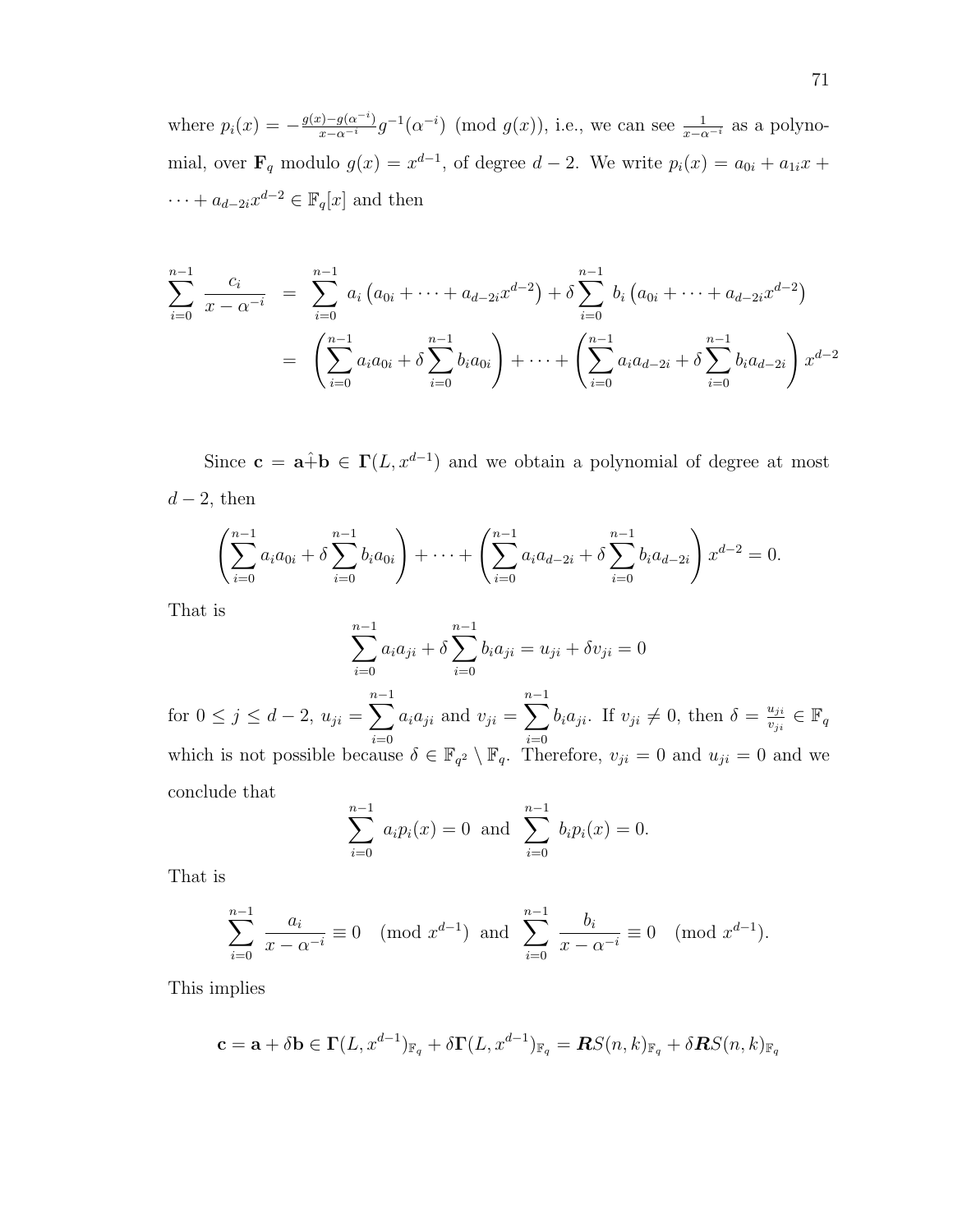and

$$
\Gamma\left(L, x^{d-1}\right)_{\mathbb{F}_{q^2}} \subset \Gamma(L, x^{d-1})_{\mathbb{F}_q} + \delta\Gamma(L, x^{d-1})_{\mathbb{F}_q}.
$$

We summarize this in the following proposition.

**Proposition 3.3.** Let  $\alpha \in \mathbb{F}_q$  be a primitive nth root of unity and  $L = {\alpha^0, \alpha^1, \cdots, \alpha^{n-1}}$ . Then,

$$
\Gamma(L,x^{d-1})_{{\mathbb F}_{q^2}} = \mathbf{GU}(2,\ \Gamma(L,x^{d-1})_{{\mathbb F}_q}).
$$

a. Another way to see that it is as follows: If we take  $d-1$  consecutive powers of  $\alpha$ and  $d-1 = n - k$ , we know  $\mathbf{R}S(n,k)$  has a parity check matrix given by

$$
H = \begin{pmatrix} 1 & \alpha^{1} & \alpha^{2} & \cdots & \alpha^{(n-1)} \\ \vdots & \vdots & \vdots & \vdots & \vdots \\ 1 & \alpha^{d-2} & \alpha^{2(d-2)} & \cdots & \alpha^{(n-1)(d-2)} \\ 1 & \alpha^{d-1} & \alpha^{2(d-1)} & \cdots & \alpha^{(n-1)(d-1)} \end{pmatrix}
$$

.

For  $\boldsymbol{c} = \boldsymbol{a} + \delta \boldsymbol{b} \in \mathbb{F}_{a}^{n}$  $q^2, c \in \mathbf{R}S(n,k)_{\mathbb{F}_{q^2}}$  if and only if  $H\mathbf{c}^t = 0$ , i.e.,

$$
0 = 1(a_1 + \delta b_1) + \alpha^j (a_2 + \delta b_2) + \dots + \alpha^{j(n-1)} (a_n + \delta b_n)
$$
  
\n
$$
= (1a_1 + \alpha^j a_2 + \dots + \alpha^{j(n-1)} a_n) + \delta (1b_1 + \alpha^j b_2 + \dots + \alpha^{j(n-1)} b_n)
$$
  
\n
$$
\Rightarrow Ha^t + \delta Hb^t = 0
$$
  
\n
$$
\Rightarrow Ha^t = 0 \text{ and } Hb^t = 0,
$$

because  $1a_1 + \alpha^j a_2 + \cdots + \alpha^{j(n-1)} a_n \in \mathbb{F}_q$  and  $1b_1 + \alpha^j b_2 + \cdots + \alpha^{j(n-1)} b_n \in \mathbb{F}_q$ . Then,  $\mathbf{R}S(n,k)_{\mathbb{F}_{q^2}} \subset \mathbf{R}S(n,k)_{\mathbb{F}_q} + \delta \mathbf{R}S(n,k)_{\mathbb{F}_q}$  and we conclude that

$$
\boldsymbol{R} S(n,k)_{\mathbb{F}_{q^2}}=\mathbf{GU}(2,\ \boldsymbol{R} S(n,k)_{\mathbb{F}_q})
$$

as the above proposition says.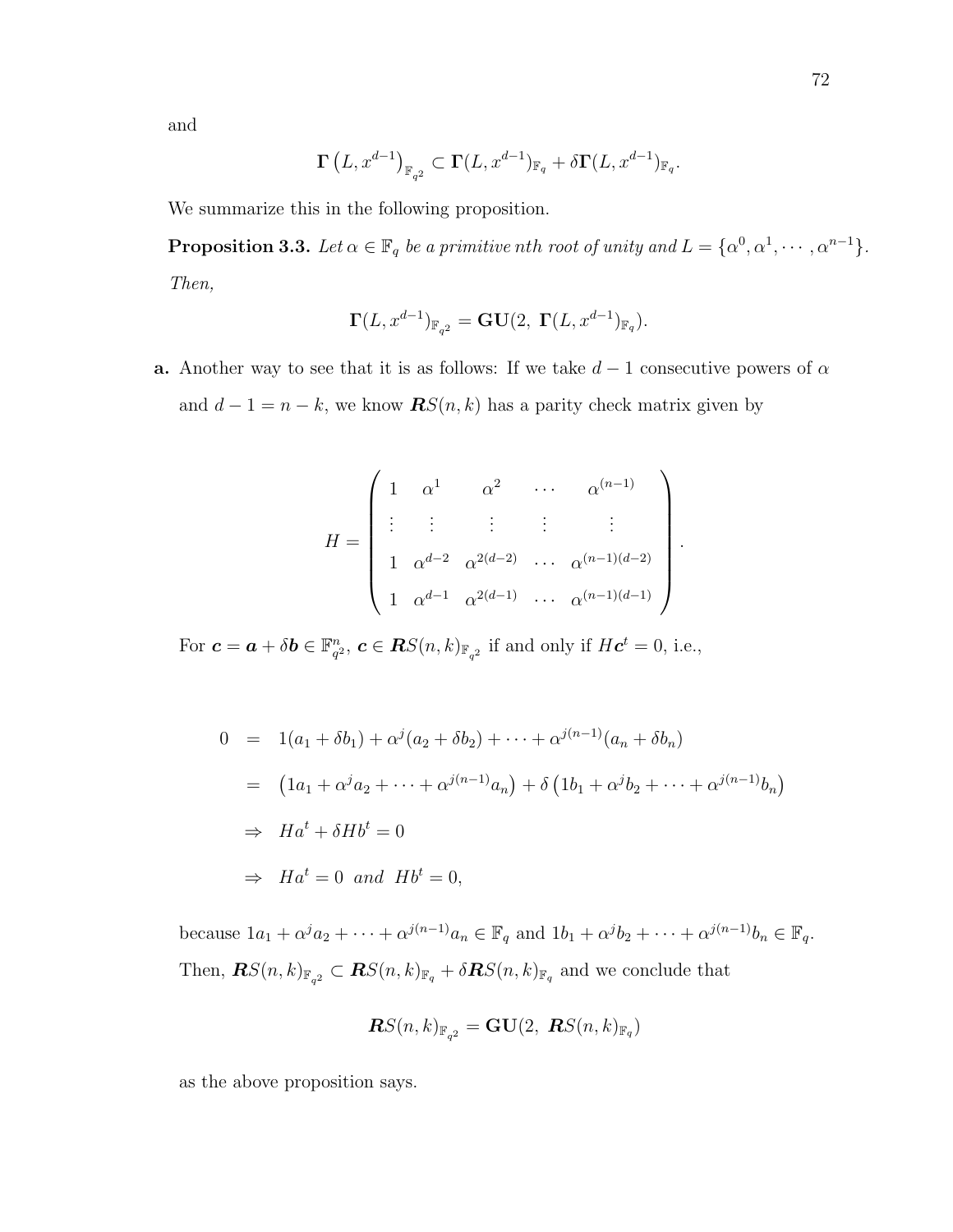In general, we have:

**Theorem 3.3.** Let m be an even number,  $L = {\alpha_1, \dots, \alpha_n} \subset \mathbb{F}_{q^m}$  be such that  $\alpha_i \in \mathbb{F}_q$ ,  $1 \leq i \leq n$ , and  $g(x) = g_0 + g_1 x + \cdots + c_t x^t \in \mathbb{F}_{q^m}[x]$  be such that  $g_j \in \mathbb{F}_q$ ,  $1 \leq j \leq t$ . Then,

$$
\Gamma(L, g(x))_{\mathbb{F}_{q^2}} = \mathbf{GU}(2, \ \Gamma(L, g(x))_{\mathbb{F}_q}).
$$

*Proof.* Given  $\mathbf{c} = \mathbf{a} + \delta \mathbf{b} \in \Gamma(L, g(x))_{\mathbb{F}_q} + \delta \Gamma(L, g(x))_{\mathbb{F}_q}$ ,

$$
\sum_{i=1}^{n} \frac{c_i}{x - \alpha_i} = \sum_{i=1}^{n} \frac{a_i + \delta b_i}{x - \alpha_i} = \sum_{i=1}^{n} \frac{a_i}{x - \alpha_i} + \delta \sum_{i=1}^{n} \frac{b_i}{x - \alpha_i} \equiv 0 \pmod{g(x)}
$$

then

$$
\Gamma(L, g(x))_{\mathbb{F}_q} + \delta \Gamma(L, g(x))_{\mathbb{F}_q} \subset \Gamma(L, g(x))_{\mathbb{F}_{q^2}}.
$$

On the other hand, we observe that  $\mathbb{F}_{q^2}$  is a subfield of  $\mathbb{F}_{q^m}$  because m is an even number. We know  $p_i(x) = -\frac{g(x) - g(\alpha_i)}{x - \alpha_i}$  $x_{\alpha-i}^{(i)}(a_i) = a_{0i} + a_{1i}x + \cdots + a_{t-1i}x^{t-1} \in \mathbb{F}_q[x]$  and a parity check matrix for  $\Gamma(L, g(x))_{\mathbb{F}_{q^2}}$  is given by

$$
H = \begin{pmatrix} a_{01} & a_{02} & a_{03} & \cdots & a_{0n} \\ \vdots & \vdots & \vdots & \vdots & \vdots \\ a_{t-11} & a_{t-12} & a_{t-13} & \cdots & a_{t-1n} \end{pmatrix}
$$

.

Given  $\boldsymbol{c} = \boldsymbol{a} + \delta \boldsymbol{b} \in \mathbb{F}_{q}^n$  $q^2$ ,  $\boldsymbol{c} \in \Gamma(L, g(x))_{\mathbb{F}_{q^2}}$  if and only if  $H\boldsymbol{c}^t = 0$ , i.e., for all  $0 \leq j \leq t-1$ ,

$$
0 = a_{j1}(a_1 + \delta b_1) + a_{j2}(a_2 + \delta b_2) + \cdots + a_{jn}(a_n + \delta b_n)
$$
  
\n
$$
= (a_{j1}a_1 + a_{j2}a_2 + \cdots + a_{jn}a_n) + \delta (a_{j1}b_1 + a_{j2}b_2 + \cdots + a_{jn}b_n)
$$
  
\n
$$
\Rightarrow Ha^t + \delta Hb^t = 0
$$
  
\n
$$
\Rightarrow Ha^t = 0 \text{ and } Hb^t = 0,
$$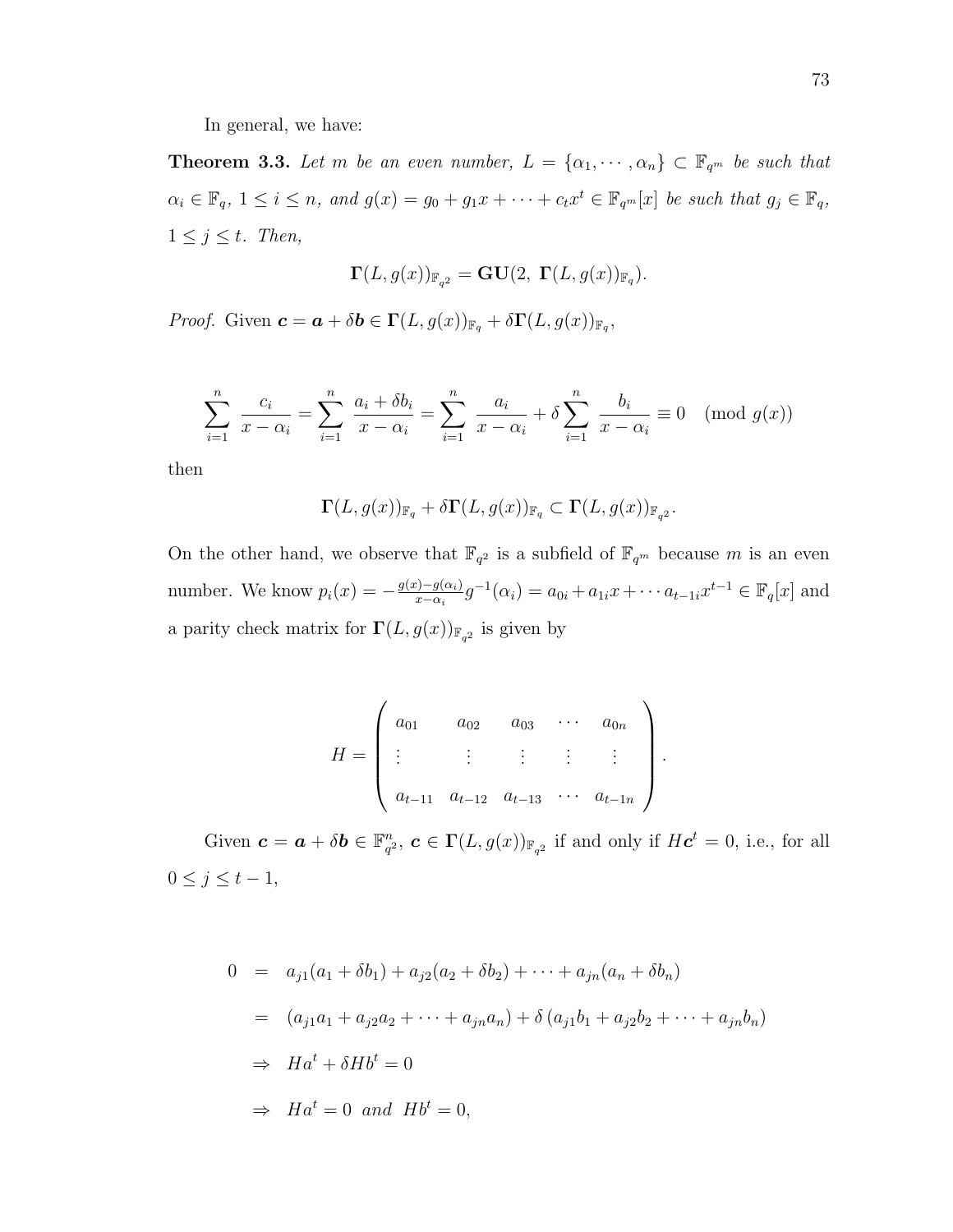since  $a_{j1}a_1 + a_{j2}a_2 + \cdots + a_{jn}a_n \in \mathbb{F}_q$  and  $a_{j1}b_1 + a_{j2}b_2 + \cdots + a_{jn}b_n \in \mathbb{F}_q$ .

From this  $a, b \in \Gamma(L, g(x))_{\mathbb{F}_q}$ , i.e.,  $\Gamma(L, g(x))_{\mathbb{F}_{q^2}} \subset \Gamma(L, g(x))_{\mathbb{F}_q} + \delta \Gamma(L, g(x))_{\mathbb{F}_q}$ . Thus

$$
\mathbf{\Gamma}(L,g(x))_{\mathbb{F}_{q^2}} = \mathbf{GU}(2, \ \mathbf{\Gamma}(L,g(x))_{\mathbb{F}_q}).
$$

**Remark:** Since  $\Gamma(L, g(x))_{\mathbb{F}_{q^2}}$  is self-amalgamated, then it is Frobenius invariant. From *Theorem* [3](#page-75-0).1 we obtain the other direction

**Proposition 3.4.** Let m be an even number,  $L = {\alpha_1, \dots, \alpha_n} \subset \mathbb{F}_{q^m}$  and  $g(x) =$  $g_0 + g_1x + \cdots + c_tx^t \in \mathbb{F}_{q^m}[x]$  be such that for any codeword  $\boldsymbol{c} \in \Gamma(L, g(x))_{\mathbb{F}_{q^2}}$ ,  $\boldsymbol{c}^q$  is also a codeword. Then,

$$
\Gamma(L, g(x))_{\mathbb{F}_{q^2}} = \mathbf{GU}(2, \ \Gamma(L, g(x))_{\mathbb{F}_q}).
$$

# 3.3 DUAL OF THE AMALGAMATED CODE

We remember that for a linear code  $C \subset \mathbb{F}_q^n,$  the set  $C^\perp = \big\{\bm{x} \in \mathbb{F}_q^n : \bm{x} \cdot \bm{y} = 0 \;\; \forall \bm{y} \in C\big\}$ is the dual of C with respect to the Euclidean inner product. We know  $C^{\perp}$  is linear over  $\mathbb{F}_q$  and

$$
dim(C) + dim(C^{\perp}) = n.
$$

That is,  $C^{\perp}$  is a  $[n, n-k]$  linear code, where  $k = dim(C)$ . The linear code C is called self-dual if  $C^{\perp} = C$ , and it is called self-orthogonal or weakly self-dual if  $C \subseteq C^{\perp}$ . We observe that  $C^{\perp}$  is exactly the set of all parity checks on C. If  $\beta = {\bf{a}}_1, \cdots, {\bf{a}}_k$ is a basis of C over  $\mathbb{F}_q$  and  $G = [\boldsymbol{a}_1, \cdots, \boldsymbol{a}_k]$  is a generator matrix of C, then

$$
C^{\perp} = \left\{ \boldsymbol{b} \in \mathbb{F}_q^n : G \boldsymbol{b}^t = 0 \right\}.
$$

That is, G is a parity check matrix of  $C^{\perp}$ .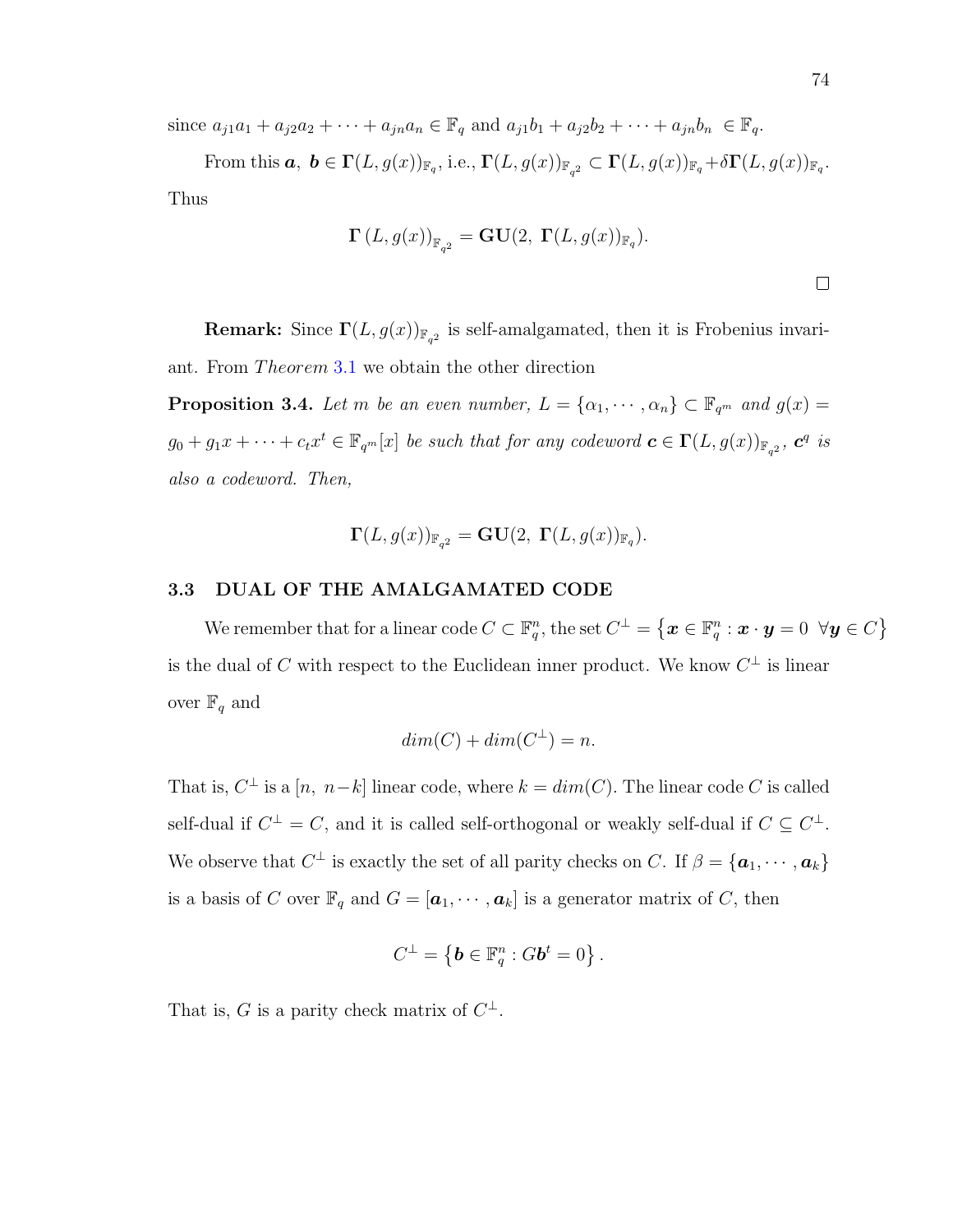Now, suppose that  $C_0$  is an  $[n, k_0, d_0]$  linear code over  $\mathbb{F}_q$ . We know by Lemma [3.1](#page-70-0) that  $C = \mathbf{GU}(m, C_0)$  is an  $[n, k_0, d_0]$  linear code over  $\mathbb{F}_{q^m}$ . We want to study the duality of the linear code  $GU(m, C_0)$ .

<span id="page-84-0"></span>**Proposition 3.5.** Let  $C_0 \subset \mathbb{F}_q^n$  be a linear code and m be an even number. Then,

$$
\mathbf{GU}(m, \; C_0)^\perp = \mathbf{GU}(m, \; C_0^\perp) = \mathbf{GU}(m, \; C_0)^{\perp_{TH}}
$$

and

$$
C_0 \subset C_0^{\perp} \to \mathbf{GU}(m, C_0) \subset \mathbf{GU}(m, C_0)^{\perp}
$$
  

$$
C_0 = C_0^{\perp} \to \mathbf{GU}(m, C_0) = \mathbf{GU}(m, C_0)^{\perp}.
$$

*Proof.* Given  $y \in GU(m, C_0^{\perp})$ , we write  $y =$  $\sum^{m-1}$  $i=0$  $\delta^i \mathbf{b}_i$  where  $\mathbf{b}_i \in C_0^{\perp}$ . Writing  $x =$  $\sum^{m-1}$  $i=0$  $\delta^i \mathbf{a}_i \in \mathbf{GU}(m, C_0)$ , and since  $x_i =$  $\sum^{m-1}$  $j=0$  $\delta^j a_{ji}$  and  $y_i =$  $\sum^{m-1}$  $_{k=0}$  $\delta^k b_{ki}$ , from Equation  $(3.7)$  we get

$$
\mathbf{x} \cdot \mathbf{y} = \sum_{i=1}^{n} x_i y_i = (\mathbf{a}_0 + \delta \mathbf{a}_1 + \dots + \delta^{m-1} \mathbf{a}_{m-1}) \cdot (\mathbf{b}_0 + \delta \mathbf{b}_1 + \dots + \delta^{m-1} \mathbf{b}_{m-1})
$$
  
= 
$$
\left( \sum_{k=0}^{m-1} \delta^k \mathbf{a}_0 \cdot \mathbf{b}_k \right) + \delta \left( \sum_{k=0}^{m-1} \delta^k \mathbf{a}_1 \cdot \mathbf{b}_k \right) + \dots + \delta^{m-1} \left( \sum_{k=0}^{m-1} \delta^k \mathbf{a}_{m-1} \cdot \mathbf{b}_k \right)
$$
  
= 0

That is,  $GU(m, C_0^{\perp}) \subset GU(m, C_0)^{\perp}$ . But  $|GU(m, C_0^{\perp})| = q^{n-k_0}q^{n-k_0} \cdots q^{n-k_0} =$  $(q^m)^{n-k_0} = |GU(m, C_0)^{\perp}|$ , i.e.,  $GU(m, C_0)^{\perp} = GU(m, C_0^{\perp})$ . Observe that if  $C_0 \subset C_0^{\perp}, \mathbf{GU}(m, C_0) \subset \mathbf{GU}(m, C_0)^{\perp}.$ 

On the other hand, we want to find the Hermitian dual of the code  $C \subset \mathbb{F}_{q^m}^n$ . In this case  $\bar{y} = y^{\sqrt{q^m}}$ , that is, we take m to be an even number and the Frobenius automorphism with fixed field  $\mathbb{F}_{q^{m/2}}$ . Then,  $\overline{y} = (b_0 + \overline{\delta}b_1 + \cdots + \overline{\delta^{(m-1)}}b_{m-1}),$ because  $\mathbf{b}_j \in \mathbb{F}_q^n$  and we get

$$
\boldsymbol{x}\cdot_H\boldsymbol{y}:=\boldsymbol{x}\cdot\overline{\boldsymbol{y}}=(\boldsymbol{a}_0+\delta \boldsymbol{a}_1+\cdots+\delta^{m-1}\boldsymbol{a}_{m-1})\cdot (\boldsymbol{b}_0+\overline{\delta} \boldsymbol{b}_1+\cdots+\overline{\delta^{(m-1)}}\boldsymbol{b}_{m-1})=0,
$$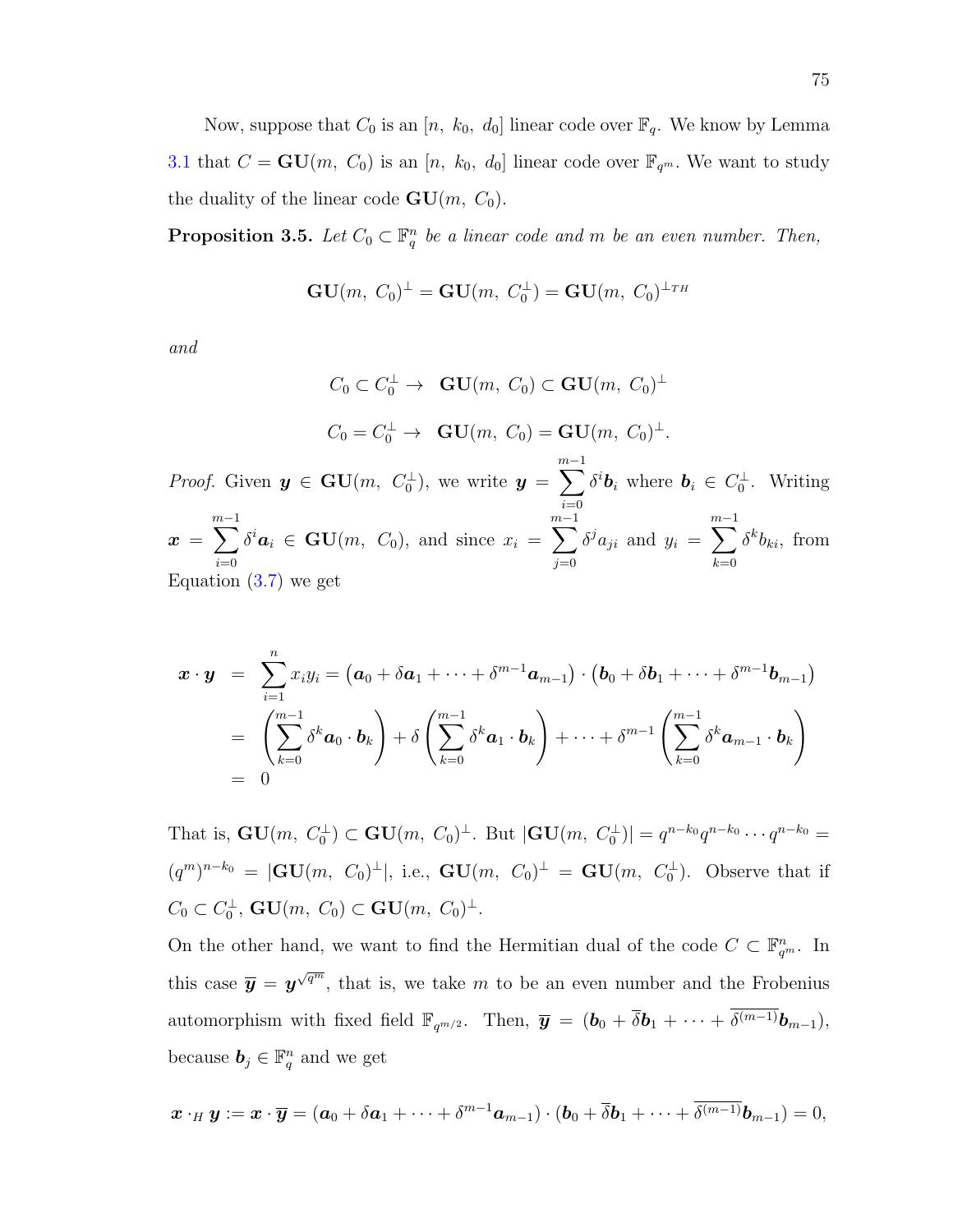because each  $a_i \cdot b_j = 0$  for  $0 \leq i, j \leq m-1$ . Therefore

$$
\boldsymbol{x}\cdot_{TH}\boldsymbol{y}=tr(\boldsymbol{x}\cdot_H\boldsymbol{y})=0,
$$

where

$$
tr: \mathbb{F}_{q^m} \to \mathbb{F}_{q^{m/2}}, \quad x \to x + x^{q^{m/2}}
$$

is the trace of  $\mathbb{F}_{q^m}$  over  $\mathbb{F}_{q^{m/2}}$ . That is,  $GU(m, C_0)^{\perp} \subset GU(m, C_0)^{\perp_{TH}}$  and they have the same size.

<span id="page-85-0"></span>**Theorem 3.4.** Let  $\mathbb{F}_q$  be a finite field of characteristic two and consider two different linear codes over  $\mathbb{F}_q$ ,  $C_0$  and  $C_1$ , such that  $C_0 \subset C_1$ . Let  $\delta \in F_{q^2} \setminus F_q$  be as defined in Equation [\(3.1\)](#page-62-0). Then, the **additive code**  $C = \mathbf{GU}(C_0, C_1^{\perp}) \subset \mathbb{F}_{q^2}^n$  $\frac{n}{q^2}$  is Trace Hermitian self-orthogonal.

*Proof.* From Lemma [3.1,](#page-70-0)  $C = \mathbf{GU}(C_0, C_1^{\perp})$  is an additive nonlinear code over  $\mathbb{F}_{q^2}$ . Given  $y = c + \delta d \in C_1 + \delta C_0^{\perp}$  and any  $x = a + \delta b \in C$ , from Equation [\(3.5\)](#page-65-0),

$$
\boldsymbol{x}\cdot_{TH}\boldsymbol{y}=2(\mathbf{a}\cdot\mathbf{c}+\alpha\mathbf{b}\cdot\mathbf{d})+\beta(\mathbf{a}\cdot\mathbf{d}-\mathbf{b}\cdot\mathbf{c})=\beta(\mathbf{a}\cdot\mathbf{d}-\mathbf{b}\cdot\mathbf{c})=\beta(0)=0.
$$

Then

$$
C_1 + \delta C_0^{\perp} \subset (C_0 + \delta C_1^{\perp})^{\perp_{TH}}
$$

But

$$
|(C_0 + \delta C_1^{\perp})^{\perp_{TH}}| = q^{2n - (k_0 + n - k_1)} = q^{n - (k_0 - k_1)},
$$

and

$$
|C_1 + \delta C_0^{\perp}| = q^{k_1} q^{n-k_0} = q^{n-(k_0-k_1)}.
$$

That is,  $C^{\perp_{TH}} = (C_0 + \delta C_1^{\perp})^{\perp_{TH}} = C_1 + \delta C_0^{\perp}$  and since  $C_0 \subset C_1$ ,  $C \subset C^{\perp_{TH}}$ , i.e.,  $C$ is Trace Hermitian self-orthogonal. $\Box$ 

 $\Box$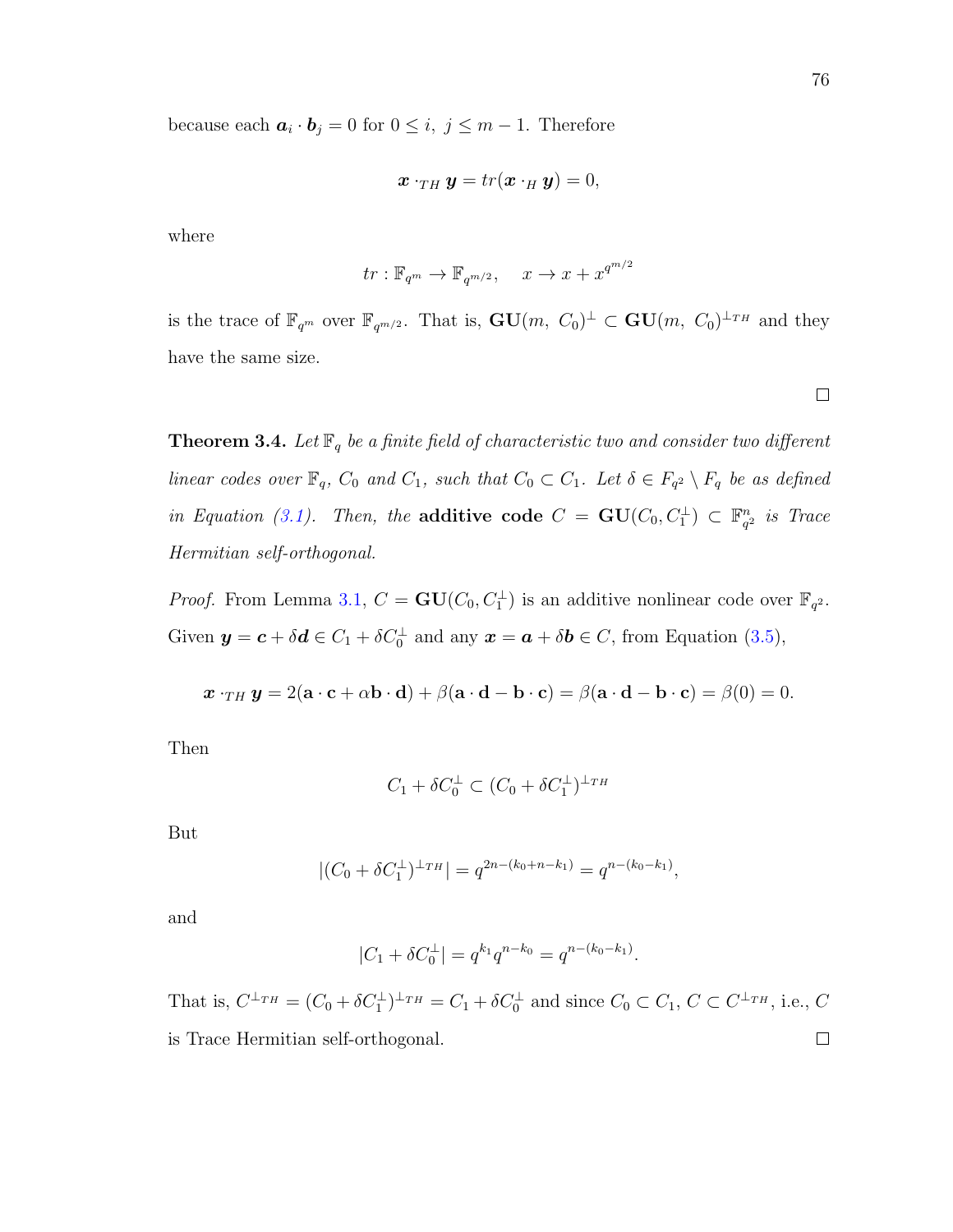<span id="page-86-0"></span>**Example 3.7.** Let  $C_0$  be the repetition code with parameters  $[2^m, 1, 2^m]$ . Then  $C_0^{\perp}$ has parameters  $[2^m, 2^m - 1, 2]$ . Let  $C_1 = \mathbf{R}(1, m)$  with  $C_1^{\perp} = \mathbf{R}(m - 2, m)$  which has parameters  $[2^m, 2^m - m - 1, 4]$ . We have  $C_0 \subset C_1$  and  $C = C_0 + \delta C_1^{\perp}$  is an additive and Trace Hermitian self-orthogonal code over  $\mathbb{F}_4$  with parameters  $(2^m, 2^{2^m-m}, 4)$ . Observe that  $C^{\perp_{TH}} = C_1 + \delta C_0^{\perp}$  has parameters  $(2^m, 2^{2^m+m}, 2)$ . **Example 3.8.** We take  $C_0$  and  $C_1$  as Example [3.7.](#page-86-0) Since  $C_0 \subset C_1^{\perp}$ , from Theorem [3.4,](#page-85-0) we let  $C = C_0 + \delta C_1$ , an additive code with parameters  $(2^m, 2^{m+2}, 2^{m-1})$ . Then  $C \subset C^{\perp_{TH}}$ . Observe that for  $c + \delta d$  in  $C_1^{\perp} + \delta C_0^{\perp}$ ,  $(a + \delta b) \cdot (c + \delta d) = a \cdot d + b \cdot c =$  $0 + 0 = 0$  and

$$
|C_1^{\perp} + \delta C_0^{\perp}| = 2^{2^m - m - 1} 2^{2^m - 1} = 2^{2^{m+1} - m - 2} = |C^{\perp_{TH}}|.
$$

That is  $C^{\perp_{TH}} = C_1^{\perp} + \delta C_0^{\perp}$ , which has parameters  $(2^m, 2^{2^{m+1}-m-2}, d)$ .

**Lemma 3.3.** Let  $\mathbb{F}_q$  be a finite field of characteristic two and consider a linear code  $C_0 \subset \mathbb{F}_q^n$ . The additive code  $C = \mathbf{GU}(C_0, C_0^{\perp}) \in \mathbb{F}_{q^2}^n$  $\frac{n}{q^2}$  is Trace Hermitian self-dual. *Proof.* From Lemma [3.1,](#page-70-0) if  $C_0^{\perp} \neq C_0$ ,  $C = C_0 + \delta C_0^{\perp}$  is an additive nonlinear code over  $\mathbb{F}_{q^2}$ . For  $y = c + \delta d$  and  $x = a + \delta b$  in  $C_0 + \delta C_0^{\perp}$ , from Equation [\(3.5\)](#page-65-0),

$$
\boldsymbol{x} \cdot_{TH} \boldsymbol{y} = 2(\mathbf{a} \cdot \mathbf{c} + \alpha \mathbf{b} \cdot \mathbf{d}) + \beta(\mathbf{a} \cdot \mathbf{d} - \mathbf{b} \cdot \mathbf{c}) = \beta(\mathbf{a} \cdot \mathbf{d} - \mathbf{b} \cdot \mathbf{c}) = \beta(0) = 0,
$$

i.e.,  $C \subset C^{\perp_{TH}}$ . But

$$
|C^{\perp_{TH}}| = q^{2n - (k_0 + n - k_0)} = q^n
$$

and

$$
|C| = |C_0 + \delta C_0^{\perp}| = q^{k_0} q^{n-k_0} = q^n.
$$

That is,  $C^{\perp_{TH}} = C$ .

**Example 3.9.** Let  $C_0 = S_k(2)$  be the binary simplex code of dimension k, this linear code has parameters  $[2^k - 1, k, 2^{k-1}]$ . Now,  $C_0^{\perp} = S_k(2)^{\perp} = H_k(2)$ , the binary Hamming code with parameters  $[2^k - 1, 2^k - 1 - k, 3]$ . Then the additive code

 $\Box$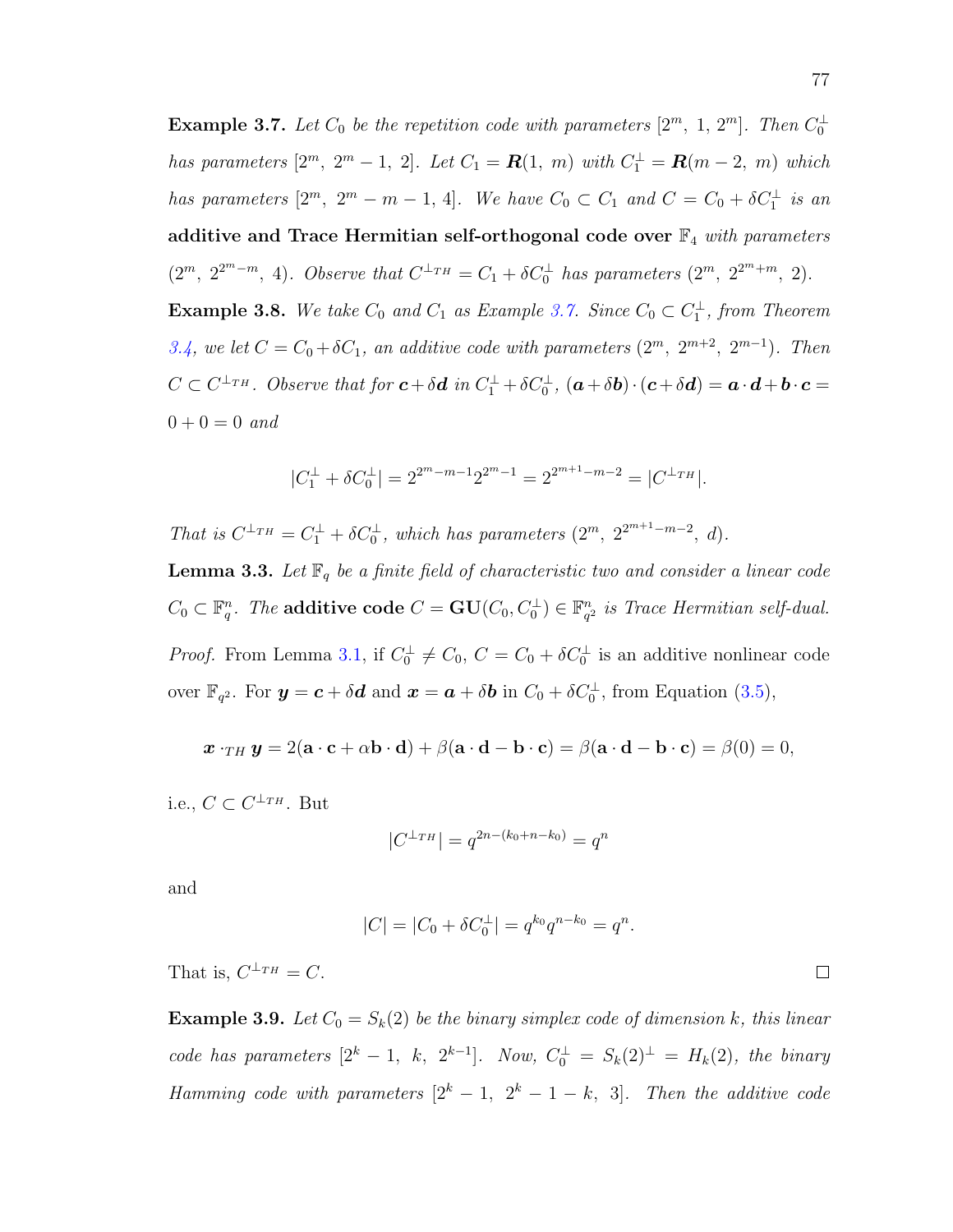over  $\mathbb{F}_4$  given by  $\mathbf{GU}(S_k(2), H_k(2))$  is Trace Hermitian self-dual with parameters  $(2<sup>k</sup> - 1, 2<sup>2<sup>k</sup> - 1, 3),</sup>$  see Example [3.2.](#page-67-0)

Now, we take the particular case  $q = 2$  and  $\delta \in \mathbb{F}_4$  a root of  $x^2 + x + 1$ , that is,  $\alpha = 1$  and  $\beta = 1$ , see Equation [\(3.1\)](#page-62-0). Then  $tr(\delta) = \delta + \delta^2 = 1$  and the conjugate of  $\delta$  is  $\overline{\delta} = \delta^2 = \delta + 1$ . Given  $\boldsymbol{a} + \delta \boldsymbol{b}$  and  $\boldsymbol{c} + \delta \boldsymbol{d}$  in  $\mathbb{F}_4^n$ , from Equation [\(3.2\)](#page-64-0) to Equation [\(3.5\)](#page-65-0) we obtain

a. Euclidean inner product

$$
(\mathbf{a} + \delta \mathbf{b}) \cdot (\mathbf{c} + \delta \mathbf{d}) = (\mathbf{a} \cdot \mathbf{c} + \mathbf{b} \cdot \mathbf{d}) + \delta (\mathbf{a} \cdot \mathbf{d} + \mathbf{b} \cdot \mathbf{c} + \mathbf{b} \cdot \mathbf{d}). \tag{3.11}
$$

b. Trace Euclidean inner product

<span id="page-87-0"></span>
$$
(\boldsymbol{a}+\delta\boldsymbol{b})\cdot_T(\boldsymbol{c}+\delta\boldsymbol{d})=tr[(\boldsymbol{a}\cdot\boldsymbol{c}+\boldsymbol{b}\cdot\boldsymbol{d})+\delta(\boldsymbol{a}\cdot\boldsymbol{d}+\boldsymbol{b}\cdot\boldsymbol{c}+\boldsymbol{b}\cdot\boldsymbol{d})]=\boldsymbol{a}\cdot\boldsymbol{d}+\boldsymbol{b}\cdot\boldsymbol{c}+\boldsymbol{b}\cdot\boldsymbol{d}.\tag{3.12}
$$

c. Hermitian inner product

$$
(\mathbf{a} + \delta \mathbf{b}) \cdot H(\mathbf{c} + \delta \mathbf{d}) = (\mathbf{a} + \delta \mathbf{b}) \cdot (\mathbf{c} + \delta^2 \mathbf{d}) = (\mathbf{a} \cdot \mathbf{c} + \mathbf{b} \cdot \mathbf{d} + \mathbf{a} \cdot \mathbf{d}) + \delta (\mathbf{a} \cdot \mathbf{d} + \mathbf{b} \cdot \mathbf{c}).
$$
 (3.13)

d. Trace Hermitian inner product

$$
(\boldsymbol{a} + \delta \boldsymbol{b}) \cdot_{TH} (\boldsymbol{c} + \delta \boldsymbol{d}) = tr[(\boldsymbol{a} + \delta \boldsymbol{b}) \cdot_H (\boldsymbol{c} + \delta \boldsymbol{d})] = \boldsymbol{a} \cdot \boldsymbol{d} + \boldsymbol{b} \cdot \boldsymbol{c}.
$$
 (3.14)

We have to say, as in *Theorem* 3 of  $[14]$ , that the following is true

**Proposition 3.6.** Let  $C \subset \mathbb{F}_4^n$  be a linear code,  $C^{\perp}$  the dual of C with respect to Euclidean inner product and  $C^{\perp_T}$  the dual of C with respect to the Trace Euclidean inner product. Then C is self-orthogonal with respect to one of them if and only if it is self-orthogonal with respect to the other.

*Proof.* Let  $\boldsymbol{x} \in C$  and  $\boldsymbol{y} \in \mathbb{F}_4^n$ . Now we can write  $\boldsymbol{x} = \boldsymbol{a} + \delta \boldsymbol{b}$ , for some  $\boldsymbol{a}, \boldsymbol{b} \in \mathbb{F}_2^n$ and  $y = c + \delta d$  for some  $c, d \in \mathbb{F}_2^n$ . We know

$$
\boldsymbol{x}\cdot\boldsymbol{y}=(\boldsymbol{a}+\delta\boldsymbol{b})\cdot(\boldsymbol{c}+\delta\boldsymbol{d})=(\boldsymbol{a}\cdot\boldsymbol{c}+\boldsymbol{b}\cdot\boldsymbol{d})+\delta(\boldsymbol{a}\cdot\boldsymbol{d}+\boldsymbol{b}\cdot\boldsymbol{c}+\boldsymbol{b}\cdot\boldsymbol{d})
$$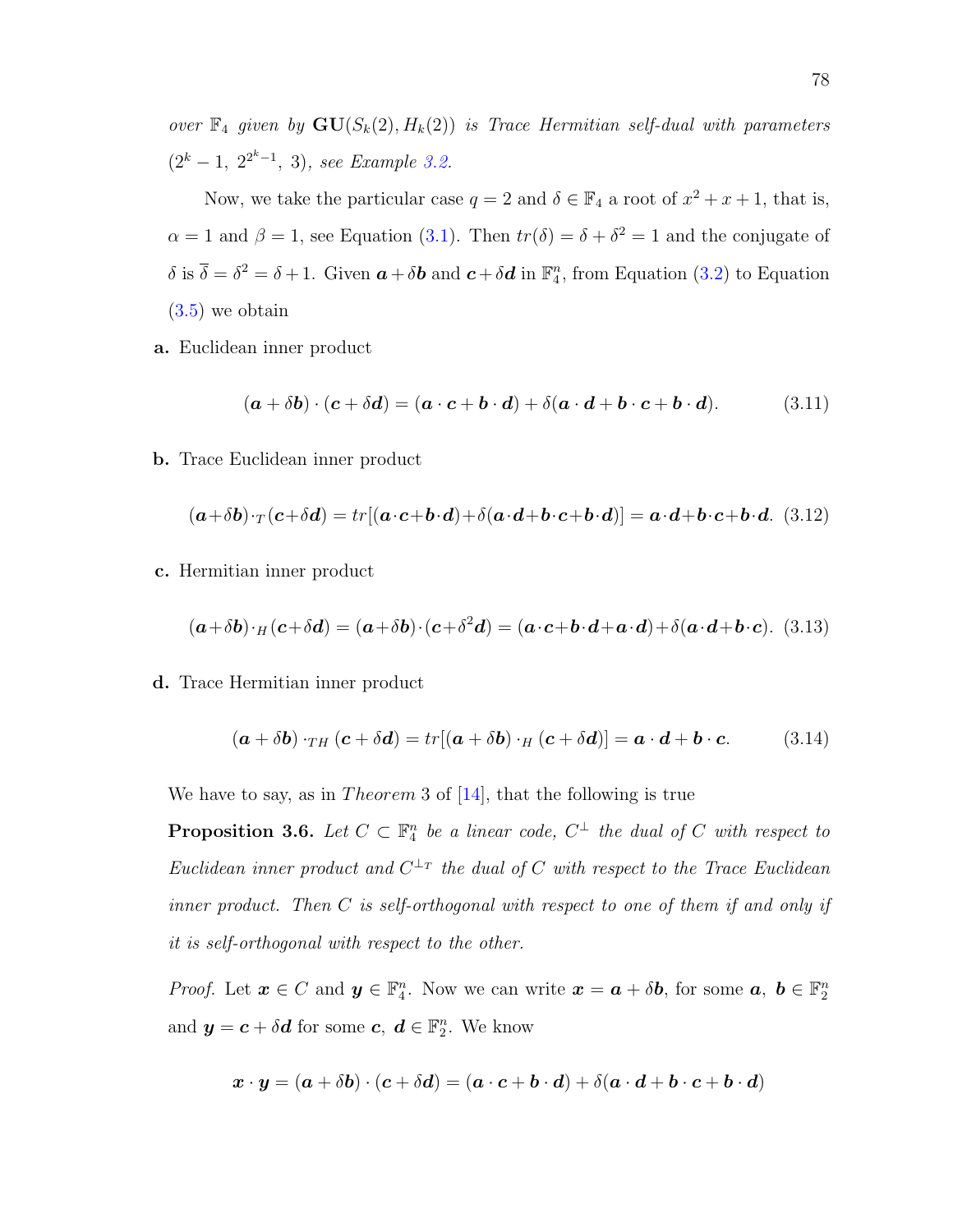If  $y \in C^{\perp}$ ,  $x \cdot y = 0$  for all  $x \in C$ , then  $a \cdot c + b \cdot d = 0$  and  $a \cdot d + b \cdot c + b \cdot d = 0$ . That is,  $\boldsymbol{x} \cdot_T \boldsymbol{y} = 0$  for all  $\boldsymbol{x} \in C$  and then  $\boldsymbol{y} \in C^{\perp_T}$ .

On the other hand, if  $y = c + \delta d \in C^{\perp_T}$ , from Equation [\(3.3\)](#page-64-1) and Equation [\(3.12\)](#page-87-0),

$$
a\cdot d + b\cdot c + b\cdot d = 0.
$$

Since C is linear,  $C^{\perp_T}$  is linear over  $\mathbb{F}_4$ . We get that  $\delta^2 \mathbf{y} \in C^{\perp_T}$ , and

$$
x \cdot_T \delta^2 y = tr(\delta^2 x \cdot y) = tr(\delta^2 (a \cdot c + b \cdot d) + (a \cdot d + b \cdot c + b \cdot d)) = tr(\delta (a \cdot c + b \cdot d) + (a \cdot d + b \cdot c + a \cdot c)).
$$

That is

$$
\boldsymbol{x}\cdot_T\delta^2\boldsymbol{y}=\boldsymbol{a}\cdot\boldsymbol{c}+\boldsymbol{b}\cdot\boldsymbol{d}=0.
$$

Since  $\mathbf{x} \cdot \mathbf{y} = (\mathbf{a} + \delta \mathbf{b}) \cdot (\mathbf{c} + \delta \mathbf{d}) = (\mathbf{a} \cdot \mathbf{c} + \mathbf{b} \cdot \mathbf{d}) + \delta (\mathbf{a} \cdot \mathbf{d} + \mathbf{b} \cdot \mathbf{c} + \mathbf{b} \cdot \mathbf{d}),$  we get,  $\boldsymbol{x} \cdot \boldsymbol{y} = 0$  for all  $\boldsymbol{x} \in C$ . That is,  $\boldsymbol{y} \in C^{\perp}$  and we get  $C^{\perp} = C^{\perp_T}$ .  $\Box$ 

**Proposition 3.7.** Let  $C_0 \subset \mathbb{F}_2^n$  be an  $[n, k, d]$  linear code. If  $C_0$  is self-orthogonal with respect to the Euclidean inner product, then  $C = \mathbf{GU}(2, C_0) \subset \mathbb{F}_4^n$  is such that

$$
C \subset C^{\perp} = C^{\perp_{TH}},
$$
  
\n
$$
C \subset C^{\perp} = C^{\perp_{H}},
$$
  
\n
$$
C \subset C^{\perp} = C^{\perp_{T}}.
$$

*Proof.* From Proposition 3.[5,](#page-84-0) we obtain that  $C^{\perp} = C^{\perp_{TH}} = C^{\perp_{T}} = C^{\perp_{H}}$  and, since  $C_0$  is self-orthogonal, we get that C is also self-orthogonal.

 $\Box$ 

and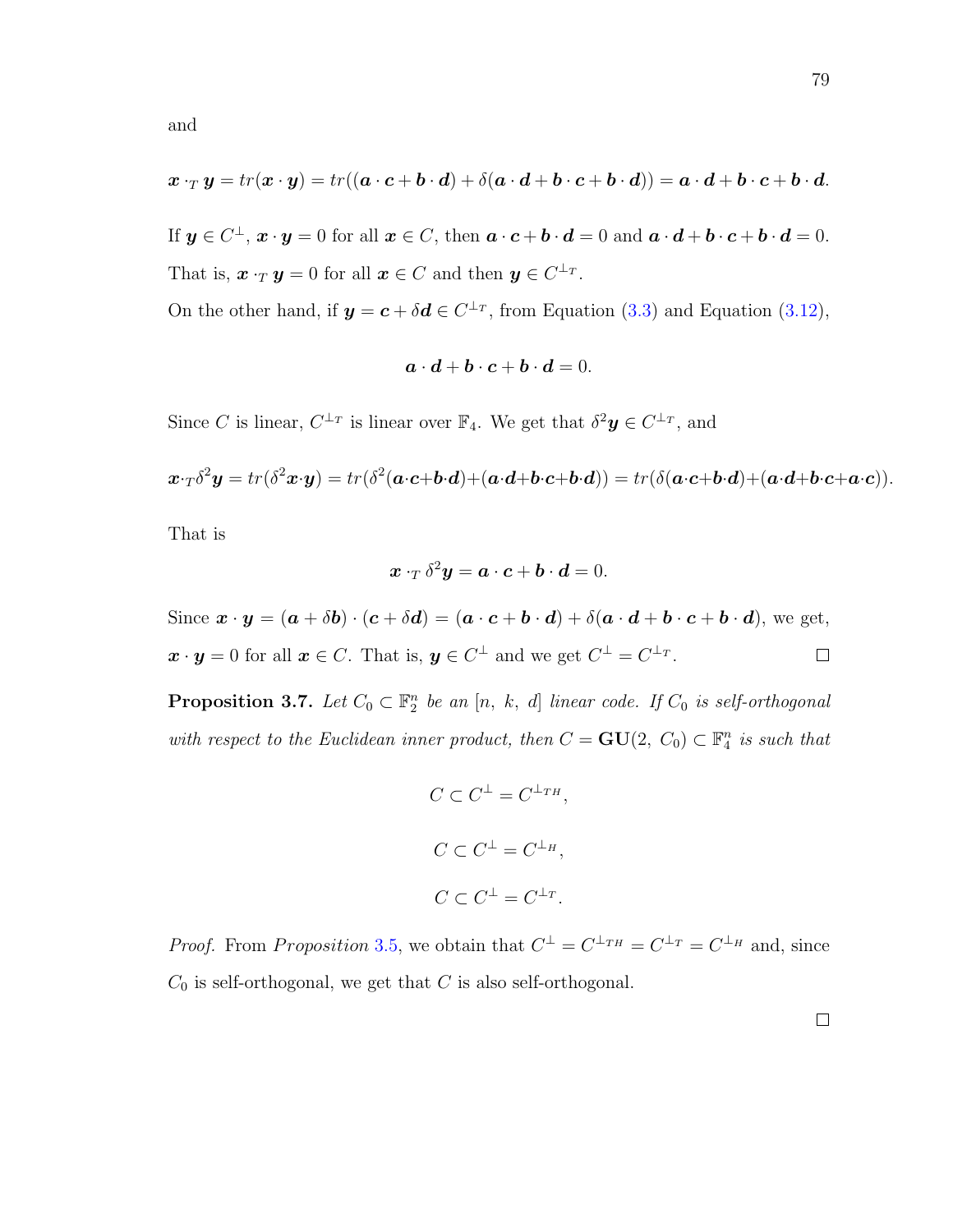## 3.4 AN INTERESTING SPECIAL CASE

We consider a prime  $q \equiv 3 \pmod{4}$ , observe that the **Mersenne prime num**bers are example of such integer  $q$ .

Taking q in this particular form we may obtain a general version of the Theorem 3 of [\[14\]](#page-128-0): First, we observe the following known result that follows from quadratic reciprocity (see Chapter 5, Ireland and Rosen [\[29\]](#page-129-0)).

- **a.** For any prime q, such that  $q \equiv 3 \pmod{4}$ , the polynomial  $x^2 + 1$  is irreducible over  $\mathbb{F}_q$ .
- **b.** In this case, the irreducible polynomial has the form  $p(x) = x^2 + 1$ , that is,  $\alpha = 1$ and  $\beta = 0$ , see Equation [\(3.1\)](#page-62-0). If  $\delta \in \mathbb{F}_{q^2}$  is such that  $\delta^2 + 1 = 0$ ,  $\delta^2 = -1$ , the set  $\{1, \delta\}$  is a basis, polynomial basis, of  $\mathbb{F}_{q^2}$  over  $\mathbb{F}_q$  because the the matrix

$$
A = \left(\begin{array}{cc} 1 & \delta \\ 1 & \delta^q \end{array}\right)
$$

is such that  $det(A) = \delta^q - \delta = -2\delta \neq 0$ . If  $-2\delta = 0$  then  $2|q$  which is not possible. Observe that  $\delta^q = (\delta^2)^m \delta = (-1)^m \delta = -\delta$  because m is odd. That is, the conjugate of  $\delta$  over  $\mathbb{F}_q$  is  $-\delta$ . Also, we get that the trace of  $\delta$  is zero because

$$
tr(\delta) = \delta + \delta^q = \delta - \delta = 0 = -\beta.
$$

Now, for  $\boldsymbol{a} + \delta \boldsymbol{b}$ ,  $\boldsymbol{c} + \delta \boldsymbol{d}$  in  $\mathbb{F}_q^n$  $_{q^2}^n$ , since in this case  $\alpha = 1$  and  $\beta = 0$ , from Equation  $(3.2)$  to Equation  $(3.5)$  we get:

a. Euclidean inner product

<span id="page-89-0"></span>
$$
(\boldsymbol{a} + \delta \boldsymbol{b}) \cdot (\boldsymbol{c} + \delta \boldsymbol{d}) = (\boldsymbol{a} \cdot \boldsymbol{c} - \boldsymbol{b} \cdot \boldsymbol{d}) + \delta (\boldsymbol{a} \cdot \boldsymbol{d} + \boldsymbol{b} \cdot \boldsymbol{c}). \tag{3.15}
$$

b. Trace Euclidean inner product

<span id="page-89-1"></span>
$$
(\mathbf{a} + \delta \mathbf{b}) \cdot_T (\mathbf{c} + \delta \mathbf{d}) = tr[(\mathbf{a} \cdot \mathbf{c} - \mathbf{b} \cdot \mathbf{d}) + \delta (\mathbf{a} \cdot \mathbf{d} + \mathbf{b} \cdot \mathbf{c})] = 2(\mathbf{a} \cdot \mathbf{c} - \mathbf{b} \cdot \mathbf{d}).
$$
 (3.16)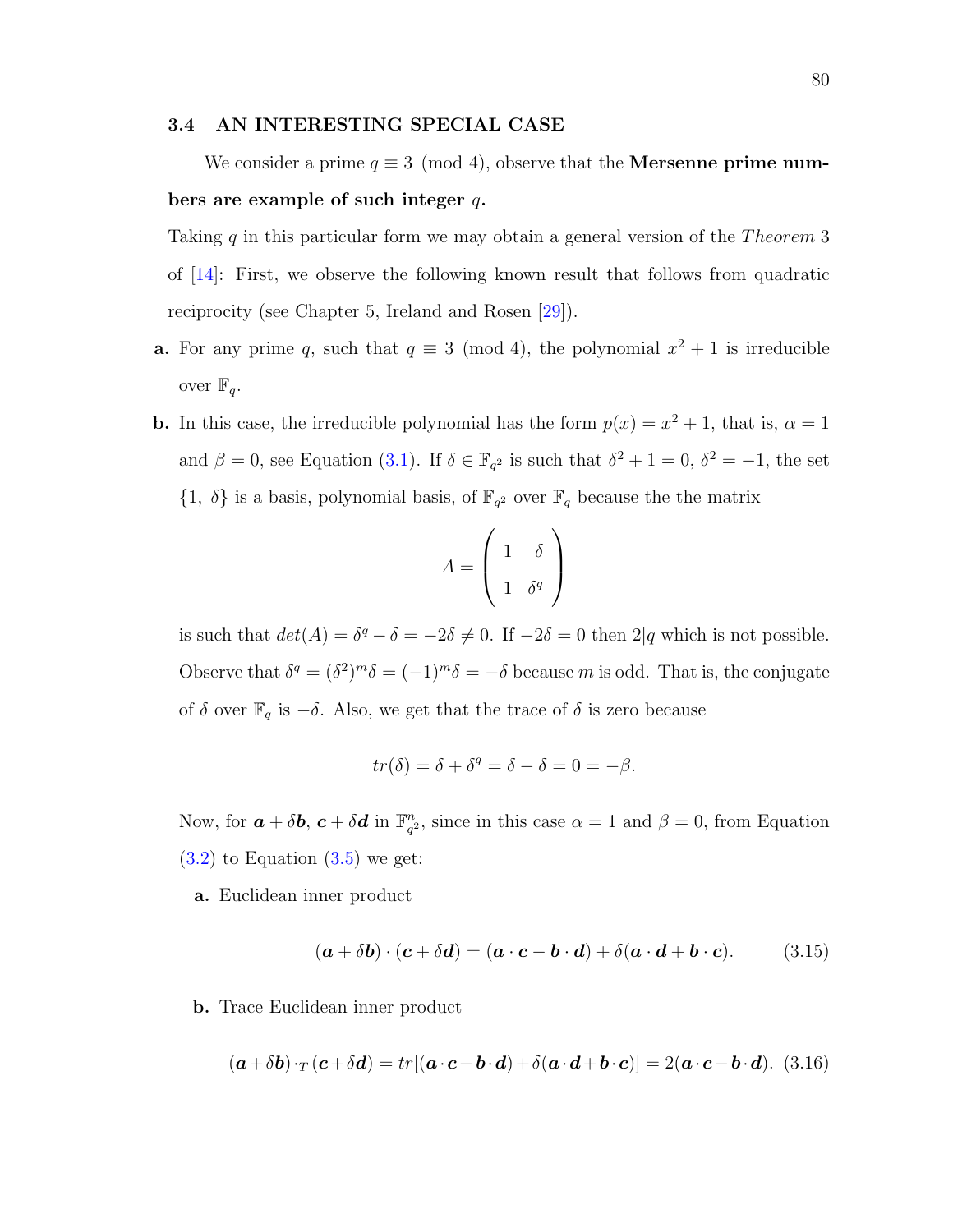c. Hermitian inner product

<span id="page-90-0"></span>
$$
(\boldsymbol{a} + \delta \boldsymbol{b}) \cdot \boldsymbol{h} (\boldsymbol{c} + \delta \boldsymbol{d}) = (\boldsymbol{a} + \delta \boldsymbol{b}) \cdot (\boldsymbol{c} - \delta \boldsymbol{d}) = (\boldsymbol{a} \cdot \boldsymbol{c} + \boldsymbol{b} \cdot \boldsymbol{d}) + \delta (\boldsymbol{b} \cdot \boldsymbol{c} - \boldsymbol{a} \cdot \boldsymbol{d}). \tag{3.17}
$$

d. Trace Hermitian inner product

<span id="page-90-1"></span>
$$
(\boldsymbol{a} + \delta \boldsymbol{b}) \cdot_{TH} (\boldsymbol{c} + \delta \boldsymbol{d}) = tr[(\boldsymbol{a} + \delta \boldsymbol{b}) \cdot_H (\boldsymbol{c} + \delta \boldsymbol{d})] = 2(\boldsymbol{a} \cdot \boldsymbol{c} + \boldsymbol{b} \cdot \boldsymbol{d}). \quad (3.18)
$$

**Proposition 3.8.** Take q a prime such that  $q = 2m + 1$  with m odd. Let  $C \subset \mathbb{F}_{q}^n$  $q^2$ be a linear code,  $C^{\perp}$  the dual of C with respect to Euclidean inner product, and  $C^{\perp_T}$  the dual of C with respect to the Trace Euclidean inner product. Then, C is self-orthogonal with respect to one of them if and only if it is self-orthogonal with respect to the other.

*Proof.* Let  $y = c + \delta d \in C^{\perp}$ , for all  $a + \delta b \in C$ , from Equation [\(3.15\)](#page-89-0),

$$
(\boldsymbol{a} + \delta \boldsymbol{b}) \cdot (\boldsymbol{c} + \delta \boldsymbol{d}) = (\boldsymbol{a} \cdot \boldsymbol{c} - \boldsymbol{b} \cdot \boldsymbol{d}) + \delta (\boldsymbol{a} \cdot \boldsymbol{d} + \boldsymbol{b} \cdot \boldsymbol{c}) = 0.
$$

Then,  $\mathbf{a} \cdot \mathbf{c} - \mathbf{b} \cdot \mathbf{d} = 0$  and  $2(\mathbf{a} \cdot \mathbf{c} - \mathbf{b} \cdot \mathbf{d}) = 0$ . That is,

$$
(\boldsymbol{a} + \delta \boldsymbol{b}) \cdot_T (\boldsymbol{c} + \delta \boldsymbol{d}) = 0.
$$

Thus,  $y \in C^{\perp_T}$  and

 $C^{\perp} \subset C^{\perp_T}.$ 

On the other hand, if  $y = c + \delta d \in C^{\perp_T}$ , for any  $a + \delta b \in C$ , and from Equation  $(3.16),$  $(3.16),$ 

$$
(\mathbf{a} + \delta \mathbf{b}) \cdot_T (\mathbf{c} + \delta \mathbf{d}) = 2(\mathbf{a} \cdot \mathbf{c} - \mathbf{b} \cdot \mathbf{d}) = 0.
$$

That is,  $\mathbf{a} \cdot \mathbf{c} - \mathbf{b} \cdot \mathbf{d} = 0$ . Since  $C^{\perp_T}$  is linear over  $\mathbb{F}_{q^2}$ ,  $\delta \mathbf{y} \in C^{\perp_T}$  and

$$
(\mathbf{a} + \delta \mathbf{b}) \cdot_T (\delta \mathbf{y}) = (\mathbf{a} + \delta \mathbf{b}) \cdot_T (\delta \mathbf{c} - \mathbf{d}) = -2(\mathbf{a} \cdot \mathbf{d} + \mathbf{b} \cdot \mathbf{c}) = 0,
$$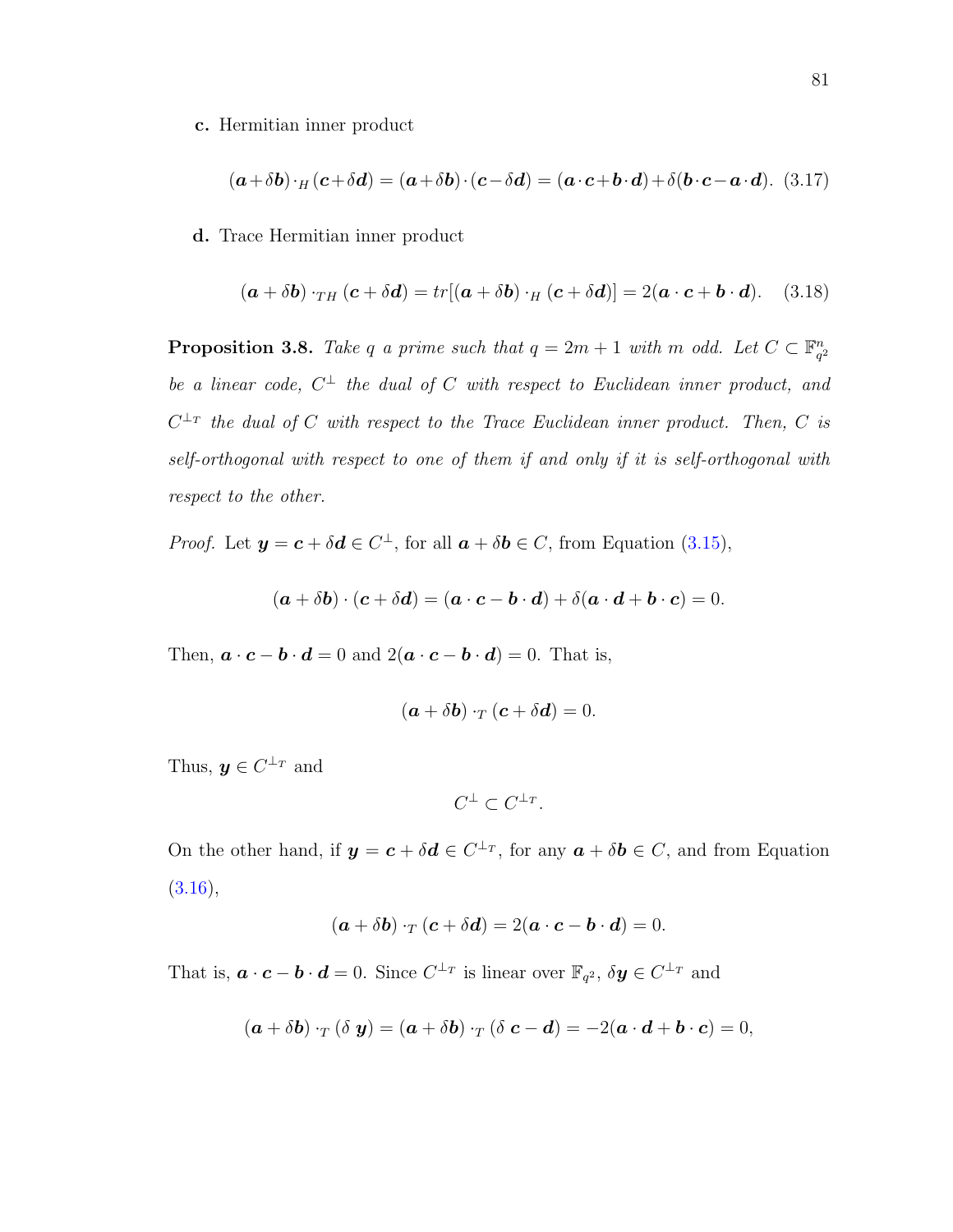i.e,  $\mathbf{a} \cdot \mathbf{d} + \mathbf{b} \cdot \mathbf{c} = 0$ . Then,

$$
0 = (\mathbf{a} \cdot \mathbf{c} - \mathbf{b} \cdot \mathbf{d}) + \delta(\mathbf{a} \cdot \mathbf{d} + \mathbf{b} \cdot \mathbf{c}) = (\mathbf{a} + \delta \mathbf{b}) \cdot (\mathbf{c} + \delta \mathbf{d}).
$$

and we obtain that  $y \in C^{\perp}$ . Thus

$$
C^{\perp} = C^{\perp_T}.
$$

 $\Box$ 

The following result is a general version of the *Theorem* 3 of  $[14]$ .

**Theorem 3.5.** Let q be a prime such that  $q \equiv 3 \pmod{4}$ ,  $C \subset \mathbb{F}_q^n$  $a_1^n$  be a linear code,  $C^{\perp_H}$  the dual of C with respect to Hermitian inner product, and  $C^{\perp_{TH}}$  the dual of C with respect to the Trace Hermitian inner product. Then, C is self-orthogonal with respect to one of them if and only if it is self-orthogonal with respect to the other.

*Proof.* Let  $y = c + \delta d \in C^{\perp_H}$ , for all  $a + \delta b \in C$ , from equation [\(3.17\)](#page-90-0),

$$
(\mathbf{a} + \delta \mathbf{b}) \cdot_H (\mathbf{c} + \delta \mathbf{d}) = (\mathbf{a} \cdot \mathbf{c} + \mathbf{b} \cdot \mathbf{d}) + \delta (\mathbf{b} \cdot \mathbf{c} - \mathbf{a} \cdot \mathbf{d}) = 0.
$$

Then,  $2(\mathbf{a} \cdot \mathbf{c} + \mathbf{b} \cdot \mathbf{d}) = 0$ . That is,

$$
(\boldsymbol{a} + \delta \boldsymbol{b}) \cdot_{TH} (\boldsymbol{c} + \delta \boldsymbol{d}) = 0,
$$

and we get that

$$
C^{\perp_H}\subset C^{\perp_{TH}}.
$$

On the other hand, if

$$
\bm{y} = \bm{c} + \delta \bm{d} \in C^{\perp_{TH}}
$$

for any  $\mathbf{a} + \delta \mathbf{b} \in C$ , from Equation [\(3.18\)](#page-90-1) we obtain

$$
0 = (\boldsymbol{a} + \delta \boldsymbol{b}) \cdot_{TH} (\boldsymbol{c} + \delta \boldsymbol{d}) = 2(\boldsymbol{a} \cdot \boldsymbol{c} + \boldsymbol{b} \cdot \boldsymbol{d}).
$$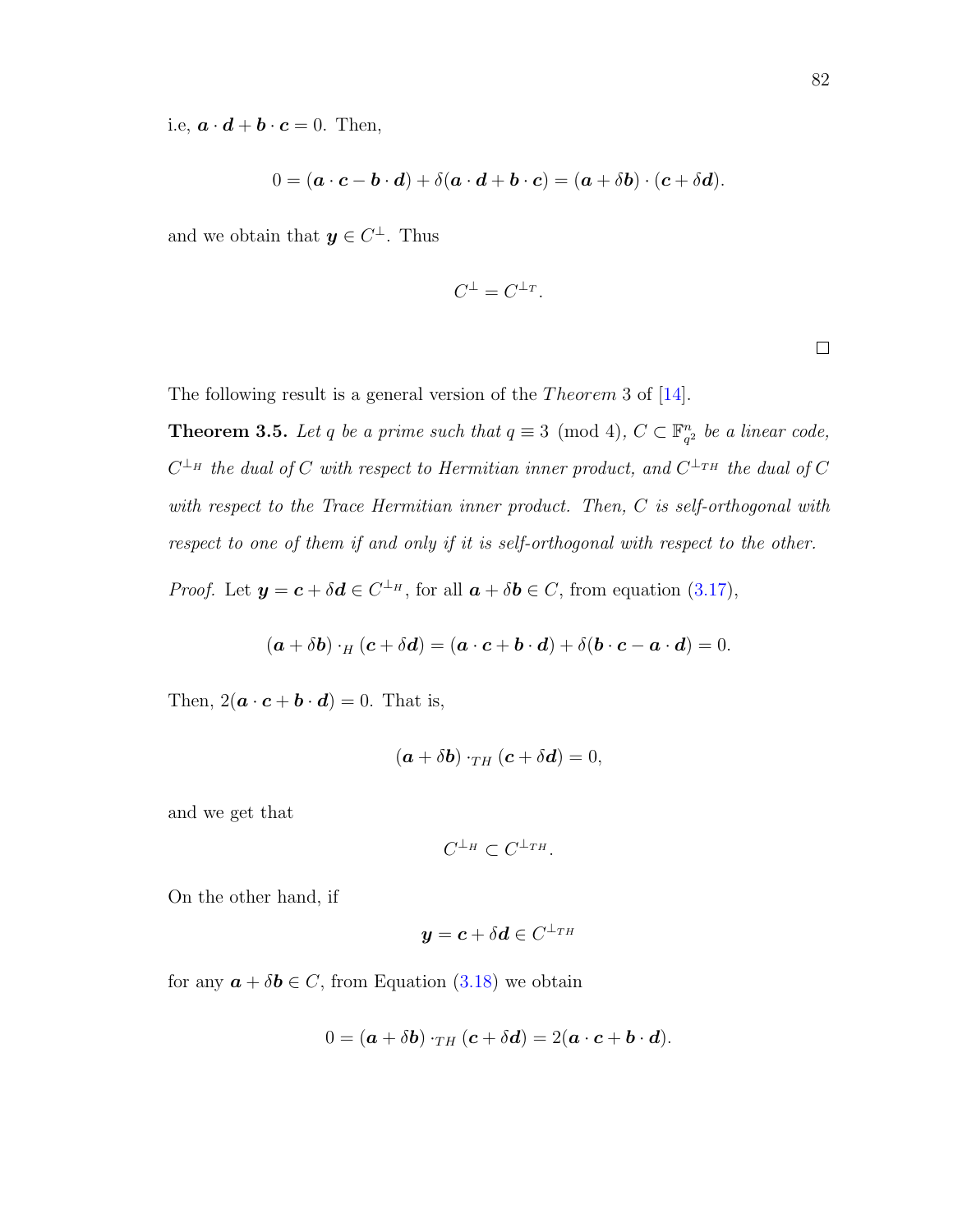That is,  $\mathbf{a} \cdot \mathbf{c} + \mathbf{b} \cdot \mathbf{d} = 0$ . Now,  $\delta \mathbf{y} = \delta \mathbf{c} - \mathbf{d} \in C^{\perp_{TH}}$  because C is linear and therefore  $C^{\perp_{TH}}$  is also linear. Then,

$$
0 = (\boldsymbol{a} + \delta \boldsymbol{b}) \cdot_{TH} (\delta \boldsymbol{y}) = tr[(\boldsymbol{a} + \delta \boldsymbol{b}) \cdot (-\boldsymbol{d} - \delta \boldsymbol{c})] = 2(\boldsymbol{b} \cdot \boldsymbol{c} - \boldsymbol{a} \cdot \boldsymbol{d}),
$$

i.e.,  $\mathbf{b} \cdot \mathbf{c} - \mathbf{a} \cdot \mathbf{d} = 0$ . Thus,  $(\mathbf{a} + \delta \mathbf{b}) \cdot H(\mathbf{c} + \delta \mathbf{d}) = (\mathbf{a} \cdot \mathbf{c} + \mathbf{b} \cdot \mathbf{d}) + \delta(\mathbf{b} \cdot \mathbf{c} - \mathbf{a} \cdot \mathbf{d}) = 0$ , and we get

$$
C^{\perp_H}=C^{\perp_{TH}}.
$$

 $\Box$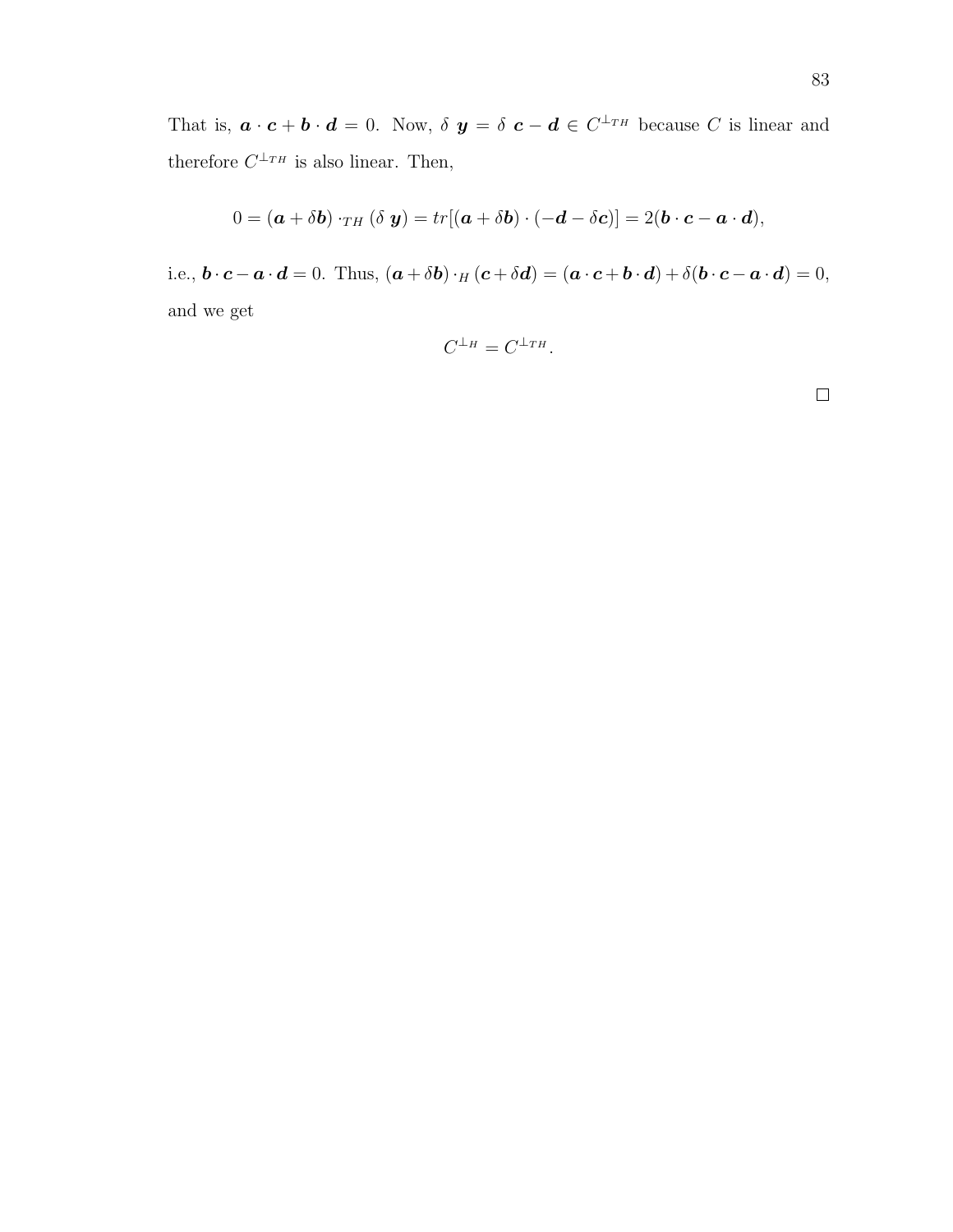## 3.5 APPLICATIONS

Linear codes with few weights have applications in cryptography, association schemes, designs, strongly regular graphs, finite group theory, finite geometries, among other disciplines. For a comprehensive survey of two-weight codes, see [\[16\]](#page-128-1), and for three and few-weights codes see  $[17, 21, 22]$  $[17, 21, 22]$  $[17, 21, 22]$  $[17, 21, 22]$ . We use our  $GU$  code construction to obtain two-weight, three-weight, and few-weights codes. Consequently, we also give an elementary construction of the two-weight codes in Calderbank and Kantor [\[16\]](#page-128-1), of three-weight codes and few-weights codes given by Ding [\[22\]](#page-129-1), and by Tonchev and Jungnickel [\[17\]](#page-128-2).

## 3.5.1 TWO-WEIGHT CODES FROM THE GO-UP CONSTRUCTION

Let  $C_0 \subset \mathbb{F}_2^n$  be an  $[n, k, d]_2$  linear code such that for all  $\mathbf{a} \neq 0 \in C_0, \omega(\mathbf{a}) = w_1$ . That is,  $C_0$  has the following weight distribution:  $A_0 = 1$  and  $A_{w_1} = 2<sup>k</sup> - 1$ , i.e.,  $C_0$  is a one-weight code. The binary simplex code with parameters  $[2^k - 1, k, 2^{k-1}]_2$ is an example of a code  $C_0$ , see Proposition [2.1.](#page-29-0)

We want to calculate  $\hat{A}_i = |\{\mathbf{x} \in \mathbf{GU}(2, C_0) : \omega(\mathbf{x}) = i\}|$ . We know  $\hat{A}_0 = 1$ . Now, calculating  $\hat{A}_{w_1} = |\{a + \delta b \in C \mid \omega(a + \delta b) = w_1\}|$  we observe that for  $a \neq 0$ the codewords of the form  $\mathbf{a} + \delta \mathbf{0} \in C$  have weight  $w_1$ , same for  $\mathbf{0} + \delta \mathbf{b}$  with  $\mathbf{b} \neq 0$ . If  $\mathbf{a} \neq \mathbf{0}$ , the codewords  $\mathbf{a} + \delta \mathbf{a}$  also have weight  $w_1$ . Therefore,

$$
\hat{A}_{w_1} = 3A_{w_1} = 3(2^k - 1).
$$

The other codewords have weight  $\frac{3w_1}{2}$ , because, if  $a \neq b$  and both are different to zero, then

$$
\omega(\mathbf{a}+\mathbf{b})=w_1=\omega(\mathbf{a})+\omega(\mathbf{b})-2\omega(\mathbf{a}*\mathbf{b})=2w_1-2\omega(\mathbf{a}*\mathbf{b}),
$$

i.e.,  $\omega(\mathbf{a} * \mathbf{b}) = \frac{w_1}{2}$ . Thus,

$$
\omega(\mathbf{a} + \delta \mathbf{b}) = \omega(\mathbf{a}) + \omega(\mathbf{b}) - \omega(\mathbf{a} * \mathbf{b}) = 2w_1 - \frac{w_1}{2} = \frac{3w_1}{2}
$$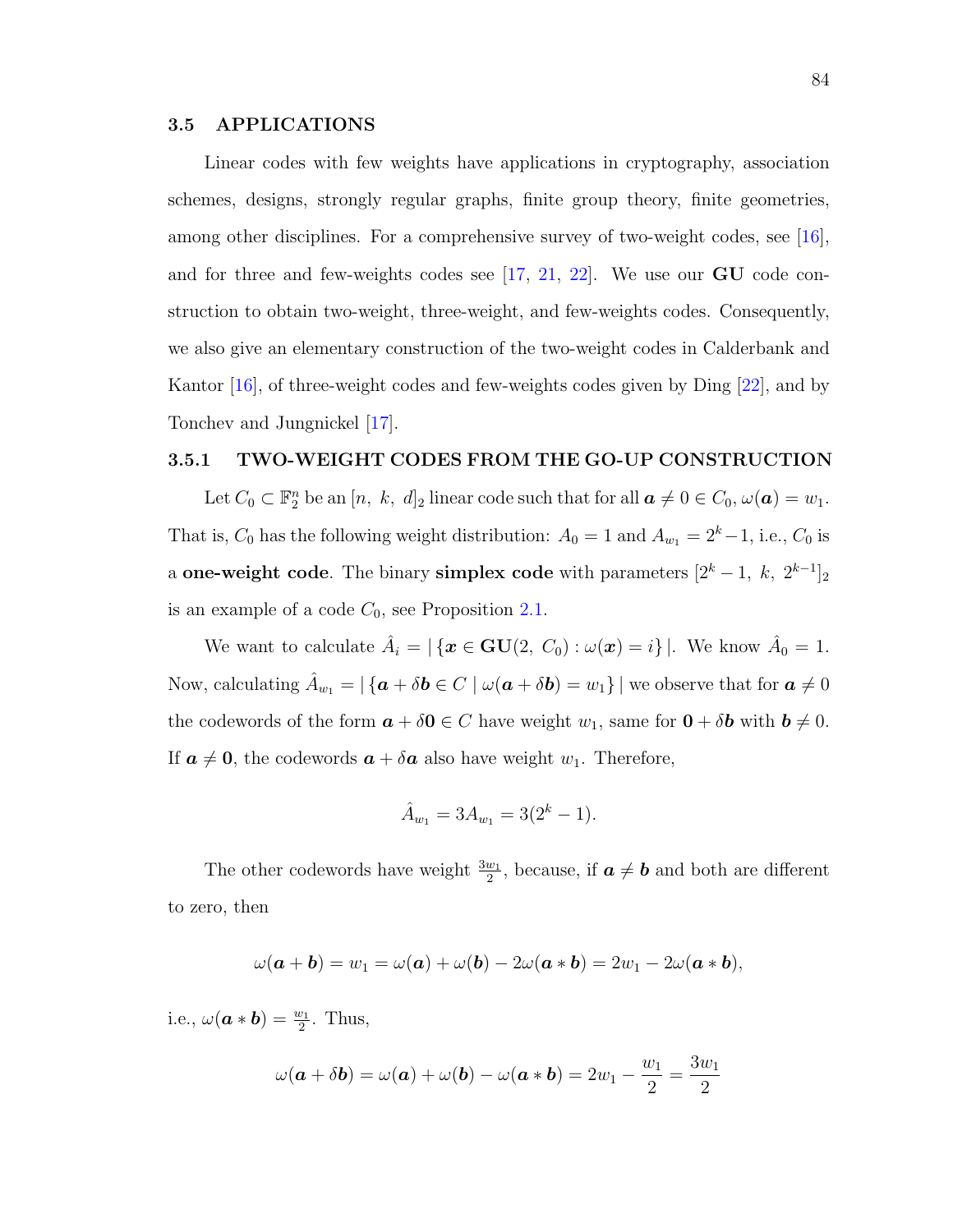for all  $\boldsymbol{a} \neq 0, \, \boldsymbol{b} \neq 0$  and  $\boldsymbol{a} \neq \boldsymbol{b}$ . Then

$$
\hat{A}_{\frac{3w_1}{2}} = 2^{2k} - 3A_{w_1} - 1
$$
  
=  $2^{2k} - 3(2^k - 1) - 1$   
=  $2^{2k} - 2^k - 2(2^k) + 2$   
=  $2^k(2^k - 1) - 2(2^k - 1)$   
=  $A_{w_1}(A_{w_1} - 1)$ .

**Remark:** Since  $\omega(\mathbf{a} * \mathbf{b})$  is an integer and we have obtained  $\omega(\mathbf{a} * \mathbf{b}) = \frac{w_1}{2}$ , then  $w_1$  is even. When  $C_0$  is the binary simplex code with  $k \geq 3$ ,  $GU(2, C_0)$  is Euclidean self-orthogonal and  $GU(2, C_0)^{\perp} = C_0^{\perp} + \delta C_0^{\perp}$ .

Table [3–8](#page-94-0) gives the weight distribution of  $GU(2, C_0)$ .

| $\dot{i}$        | $A_i$                    |  |  |
|------------------|--------------------------|--|--|
| 0                |                          |  |  |
| $w_1$            | $3A_{w_1}$               |  |  |
| $\frac{3w_1}{2}$ | $A_{w_1}(A_{w_1})$<br>1) |  |  |

<span id="page-94-0"></span>**Table 3–8:** Weight Distribution of a Two-Weight Code over  $\mathbb{F}_4$ 

Let  $C_0 \subset \mathbb{F}_q^n$  be a **one-weight** code, i.e., for  $\boldsymbol{a} \in C_0 \setminus \{0\}$ ,  $\omega(\boldsymbol{a}) = w_1$  and  $A_{w_1} = |\{ \mathbf{a} \in C_0 : \omega(\mathbf{a}) = w_1 \}|$ 

**Definition 3.3.** Given  $C_0 \subset \mathbb{F}_q^n$  a linear code. We say that  $C_0$  has the property of constant intersection if for any  $a, b$  in  $C_0 \setminus \{0\}$  with  $b \neq \lambda a$  and  $\lambda \in \mathbb{F}_q^*$ , we have  $\omega(\boldsymbol{a} * \boldsymbol{b}) = I$  is a constant number, where  $\boldsymbol{a} * \boldsymbol{b} = (c_1 \ \cdots \ c_n)$  and  $c_i = a_i b_i$  if and only if  $a_i + b_i = 0$  with  $a_i \neq 0$  and  $b_i \neq 0$ . Otherwise  $c_i = 0$ .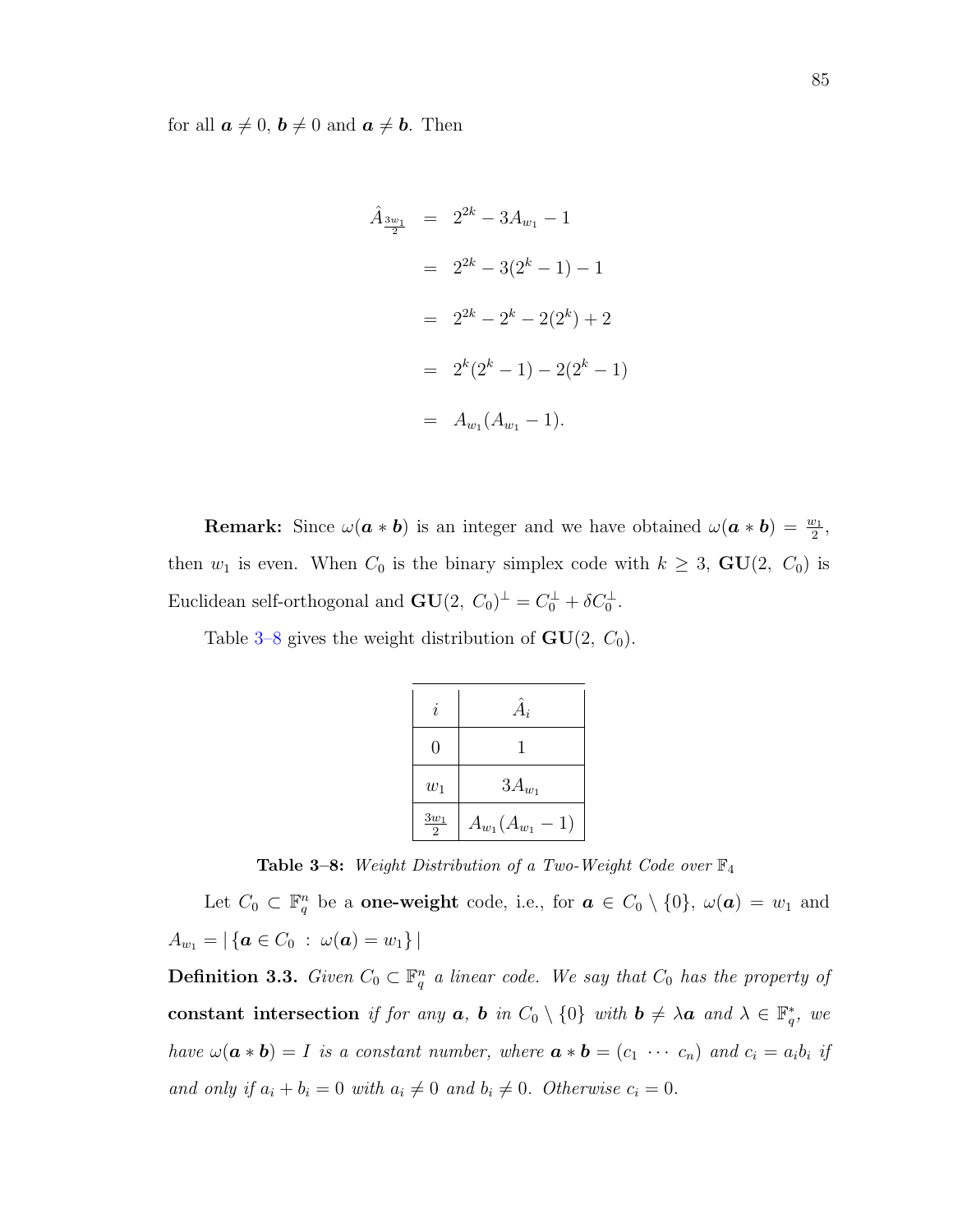<span id="page-95-1"></span>**Lemma 3.4.** The simplex code  $S_k(q)$  with parameters  $\left[\frac{q^{k-1}}{q-1}\right]$  $\frac{q^{k}-1}{q-1}$ , k,  $q^{k-1}$ ] has the property of constant intersection with  $I = \frac{w_1}{q} = q^{k-2}$ .

*Proof.* If **a** and **b** in  $S_k(q)$  are different nonzero elements with  $\mathbf{b} = \lambda \mathbf{a}$  for some  $\lambda \in \mathbb{F}_q^*$  such that  $1 + \lambda \neq 0$ , then  $\boldsymbol{a} + \boldsymbol{b} = (1 + \lambda)\boldsymbol{a} \neq 0$  and

$$
\omega(\mathbf{a} + \mathbf{b}) = \omega(\mathbf{a}) = q^{k-1}.
$$

From this

$$
\omega(\mathbf{a} + \delta \mathbf{b}) = \omega(\mathbf{a}) = q^{k-1}.
$$

If  $1 + \lambda = 0$ ,  $\boldsymbol{a} + \boldsymbol{b} = 0$ , but, since

<span id="page-95-0"></span>
$$
\omega(\mathbf{a} + \delta \mathbf{b}) = \omega(\mathbf{a} + \mathbf{b}) + \omega(\mathbf{a} * \mathbf{b}),
$$
\n(3.19)

we get that

$$
\omega(\mathbf{a} + \delta \mathbf{b}) = 0 + q^{k-1} = q^{k-1}.
$$

Let **a** and **b** be nonzero elements of  $S_k(q)$  with  $\mathbf{b} \neq \lambda \mathbf{a}, \lambda \in \mathbb{F}_q^*$ . Let  $a_j \neq 0$ ,  $b_j \neq 0$  be such that  $a_j + b_j = 0$ ,  $\lambda a_j + \lambda b_j = 0$  for any  $\lambda \in \mathbb{F}_q^*$ . Then, there exists  $P_j = (x_{1j} \cdots x_{kj}) \in PG(k-1, q)$  where  $a_j = x_{rj}, b_j = x_{sj}$ . Since for any  $\lambda \in \mathbb{F}_q^*$  $\lambda P_j$  generates the same one-dimensional subspace, we may take either  $a_j = 1$  and  $b_j = q - 1$  or  $a_j = q - 1$  and  $b_j = 1$ . If either  $a_j = 1$  and  $b_j = q - 1$  or  $a_j = q - 1$  and  $b_j = 1$ , the other  $k-2$  entries of  $P_j$  can take any value from  $\mathbb{F}_q$ , i.e., we have  $q^{k-2}$ possible value for the other entries. We have each  $P_j$ , taken as a representative of the one-dimensional subspace of  $\mathbb{F}_q^k$ , appears one time as a column in the standard generator matrix of  $S_k(q)$ , we get  $q^{k-2}$  points of the projective geometry such that  $x_{rj} + x_{sj} = 0$ . Thus,

$$
\omega(\mathbf{a} * \mathbf{b}) = q^{k-2}.
$$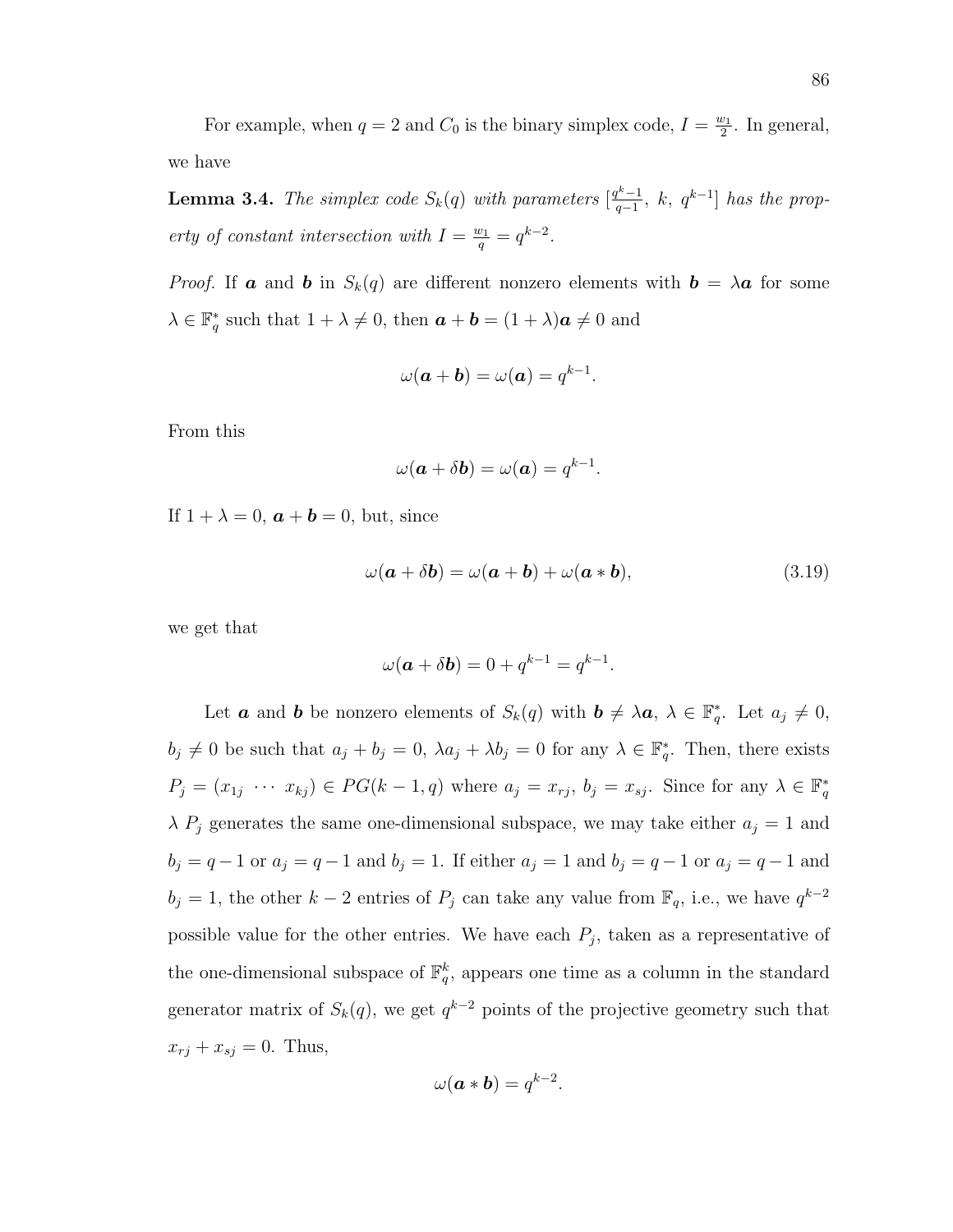<span id="page-96-0"></span>**Theorem 3.6.** Let  $C_0 \subset \mathbb{F}_q^n$  be a **one-weight** linear code with the property of constant intersection. Then,  $GU(2, C_0)$  is a linear two-weight code over  $\mathbb{F}_{q^2}$ and its weight distribution is given by  $\hat{A}_{w_1} = (q+1)A_{w_1}$  and  $\hat{A}_{w_2} = A_{w_1}(A_{w_1} - q + 1)$ , where  $A_{w_1} = |\{ \mathbf{a} \in C_0 : \omega(\mathbf{a}) = w_1 \}| = q^k - 1.$ 

*Proof.* Let **a** and **b** be linearly independent over  $\mathbb{F}_q$ , i.e.,  $\mathbf{b} \notin {\alpha \mathbf{a} \mid \alpha \in \mathbb{F}_q}$ . Then, from Equation  $(3.19)$ ,

$$
\omega(\boldsymbol{a} + \delta \boldsymbol{b}) = \omega(\boldsymbol{a} + \boldsymbol{b}) + \omega(\boldsymbol{a} * \boldsymbol{b}) = w_1 + I = w_2.
$$

In the case of  $S_k(q)$ , from Lemma 3.[4,](#page-95-1)

$$
w_2 = q^{k-1} + q^{k-2} = q^{k-2}(q+1) = \frac{q+1}{q}w_1
$$

for all  $q \ge 2$ . We get  $(q^k-1)(q^k-q)$  linearly independent sets of the form  $\{a, b\},\$ that is,

$$
\hat{A}_{w_2} = (q^k - 1)(q^k - q) = A_{w_1}(A_{w_1} - q + 1).
$$

If the set  $\{a, b\}$  is linearly dependent over  $\mathbb{F}_q$ ,  $b \in \{\alpha a \mid \alpha \in \mathbb{F}_q\}$ , then  $\omega(a+\delta \alpha a)$  $w_1$ . From this,  $GU(2, C_0)$  is a **two-weight** linear code with

$$
\hat{A}_{w_1} = q^{2k} - A_{w_2} - 1
$$
  
=  $q^{2k} - (q^k - 1)(q^k - q) - 1$   
=  $q^{k+1} + q^k - q - 1$   
=  $q^k(q+1) - (q+1)$   
=  $(q+1)(q^k - 1) = (q+1)A_{w_1}$ 

.

 $\Box$ 

 $\Box$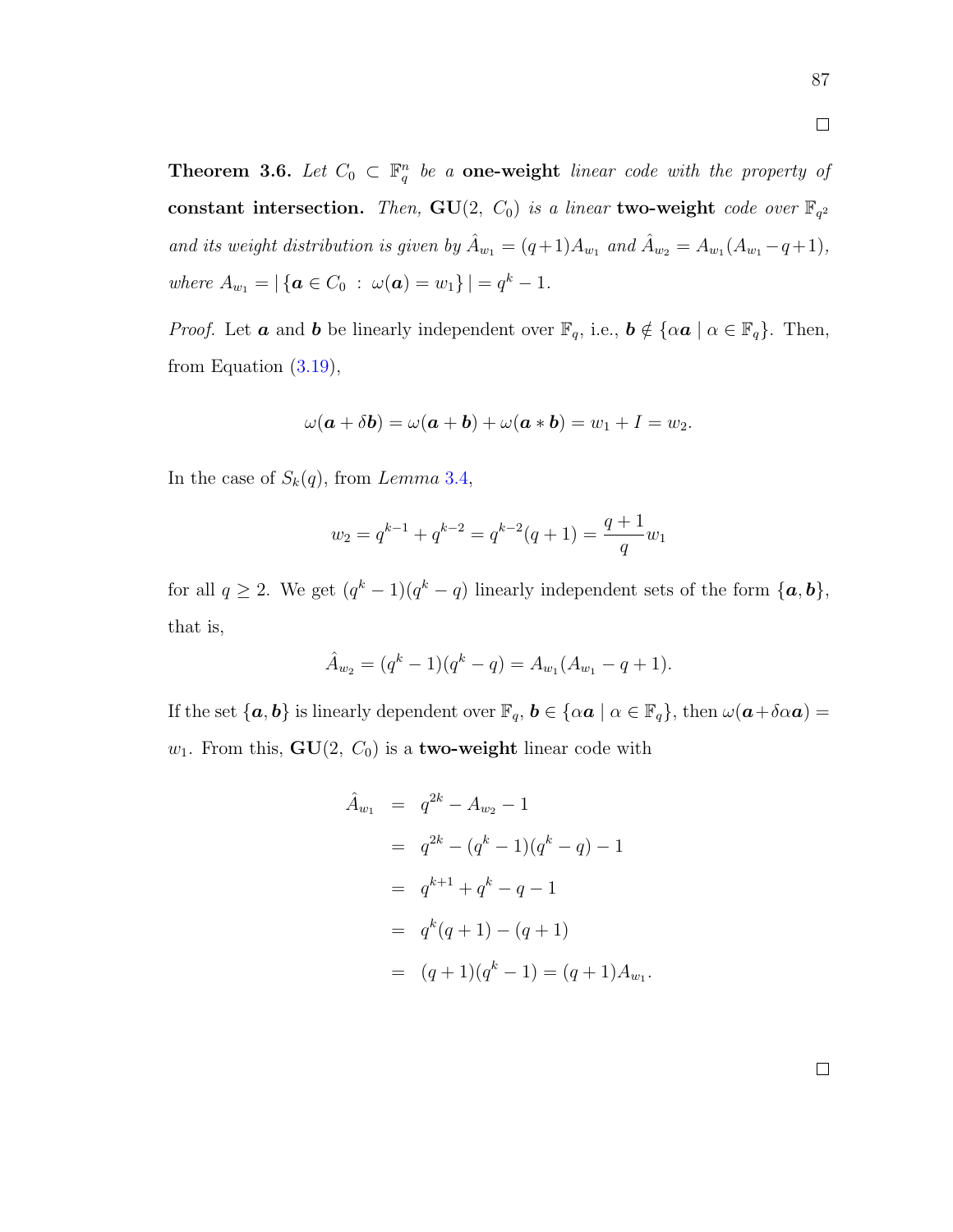# 3.5.2 AN ELEMENTARY CONSTRUCTION OF A CLASS OF TWO-WEIGHT CODES WITH PARAMETERS OF (RT1) OF CALDER-BANK AND KANTOR

As a consequence of Theorem [3.6,](#page-96-0) we derive the following infinite class of twoweight linear codes that have the same parameters as the codes given by Calderbank and Kantor [\[16\]](#page-128-1). To construct their class of two-weight codes RT1, they use relatively deep results from finite geometries. We derive our class as an immediate corollary. **Corollary 3.1.** There exists a two-weight code over  $\mathbb{F}_{q^2}$  with parameters  $\left[\frac{q^k-1}{q-1}\right]$  $q^{k-1}, k, q^{k-1}, (q+$  $1)q^{k-2}$ ]

<span id="page-97-0"></span>*Proof.* Take  $C_0 = S_k(q)$  in Theorem [3.6.](#page-96-0)

As stated, the class of two-weight codes with the parameters of Corollary [3.1](#page-97-0) are also obtained by Calderbank and Kantor in [\[16\]](#page-128-1) from a construction they called RT1. That construction uses some deep properties of finite projective geometry and rank 3− permutation groups. We get the same parameters with the amalgamation of the simplex code; our construction is much more elementary. It is possible that the two-weight codes with these parameters are unique. In that case, the codes we obtain can be equivalent to those obtained in [\[16\]](#page-128-1).

**Example 3.10.** Let  $C_0 = S_k(2) \subset \mathbb{F}_2^n$  be the binary k-dimensional simplex code which is a code with parameters  $[2^k - 1, k, 2^{k-1}]$ . We obtain, from Theorem [3.6,](#page-96-0) Table [3–9](#page-98-0) of two-weight codes over  $\mathbb{F}_4$ .

 $\Box$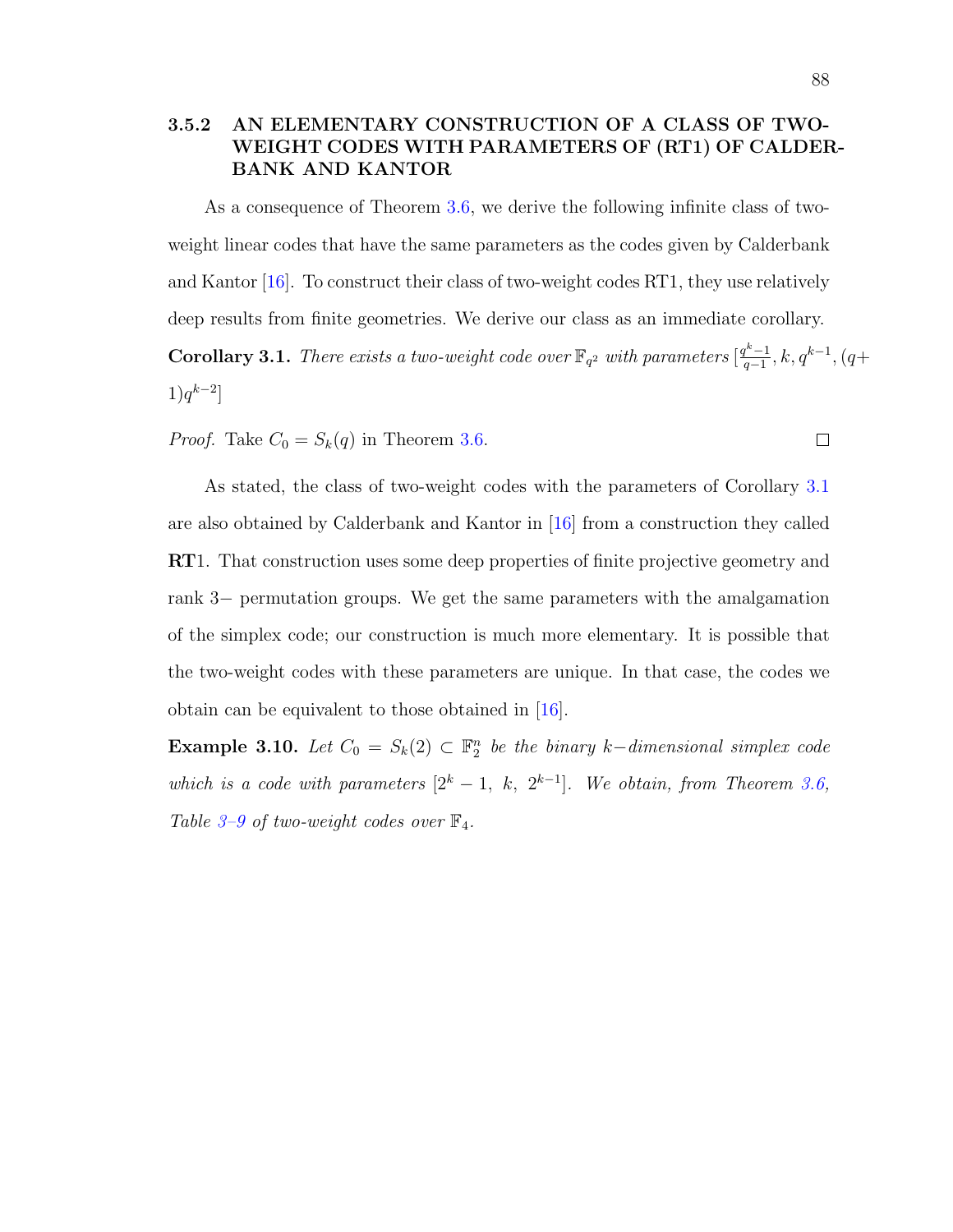| $\boldsymbol{k}$ | $[2^k-1, k, 2^{k-1}]_4$ | <i>Weight Distribution</i> |                                           |                           |
|------------------|-------------------------|----------------------------|-------------------------------------------|---------------------------|
| $\overline{2}$   | $[3, 2, 2]_4$           |                            | $\hat{A}_0 = 1   \hat{A}_2 = 9$           | $\hat{A}_3=6$             |
| 3                | $[7, 3, 4]_4$           |                            | $\hat{A}_0 = 1 \mid \hat{A}_4 = 21$       | $\hat{A}_6 = 42$          |
| 4                | $[15, 4, 8]_4$          | $\hat{A}_0=1$              | $\hat{A}_8 = 45$                          | $\hat{A}_{12} = 210$      |
| 5                | $[31, 5, 16]_4$         |                            | $\hat{A}_0 = 1   \hat{A}_{16} = 93$       | $\hat{A}_{24} = 930$      |
| 6                | $[63, 6, 32]_4$         |                            | $\hat{A}_0 = 1 \mid \hat{A}_{32} = 189$   | $\hat{A}_{48} = 3906$     |
| $\overline{7}$   | $[127, 7, 64]_4$        |                            | $\hat{A}_0 = 1 \mid \hat{A}_{64} = 381$   | $\hat{A}_{96} = 16002$    |
| 8                | $[255, 8, 128]_4$       | $\hat{A}_0=1$              | $\hat{A}_{128} = 765$                     | $\hat{A}_{192} = 64770$   |
| 9                | $[511, 9, 256]_4$       | $\hat{A}_0=1$              | $\hat{A}_{256} = 1533$                    | $\hat{A}_{384} = 260610$  |
| 10               | $[1023, 10, 512]_4$     |                            | $\hat{A}_0 = 1 \mid \hat{A}_{512} = 3069$ | $\hat{A}_{768} = 1045506$ |

<span id="page-98-0"></span>**Table 3-9:** Examples of two-weight codes over  $\mathbb{F}_4$ 

**Example 3.11.** Let  $C_0 = S_2(3)$  be the simplex code with parameters [4, 2, 3]. A generator matrix is given by

$$
G = \left(\begin{array}{rrr} 1 & 0 & 1 & 1 \\ 0 & 1 & 1 & 2 \end{array}\right).
$$

Then  $S_2(3) = {\alpha(1\ 0\ 1\ 1) + \lambda(0\ 1\ 1\ 2) | \alpha, \lambda \in \mathbb{F}_3}$  and its elements are shown in Table [3–6.](#page-69-0)

We get that, for  $a, b \in S_2(3)$ ,  $\omega(a + \delta b) \in \{3, 4\}$ ,  $\hat{A}_3 = 32$  and  $\hat{A}_4 = 48$ . **Proposition 3.9.** If  $C_0 \subset \mathbb{F}_q^n$  is a projective code, then  $GU(2, C_0)$  is a projective code.

*Proof.* Let G be a generator matrix of  $C_0$ . Then no two columns of G are  $\mathbb{F}_q$ -dependent. From Proposition [3.1](#page-72-0) any two columns of G are  $\mathbb{F}_{q^2}$ -independent. Then  $\mathbf{GU}(2, C_0)$  $\Box$ is also a projective code.

**Remark:** If  $C_0$  is a constant weight and projective code, from Theorems [2.8](#page-32-0) and [3.6](#page-96-0) we get a projective  $(n, k, n-w_1, n-\frac{q+1}{q})$  $\frac{+1}{q}w_1$ ) set. If we take  $C_0 = S_k(q)$ , we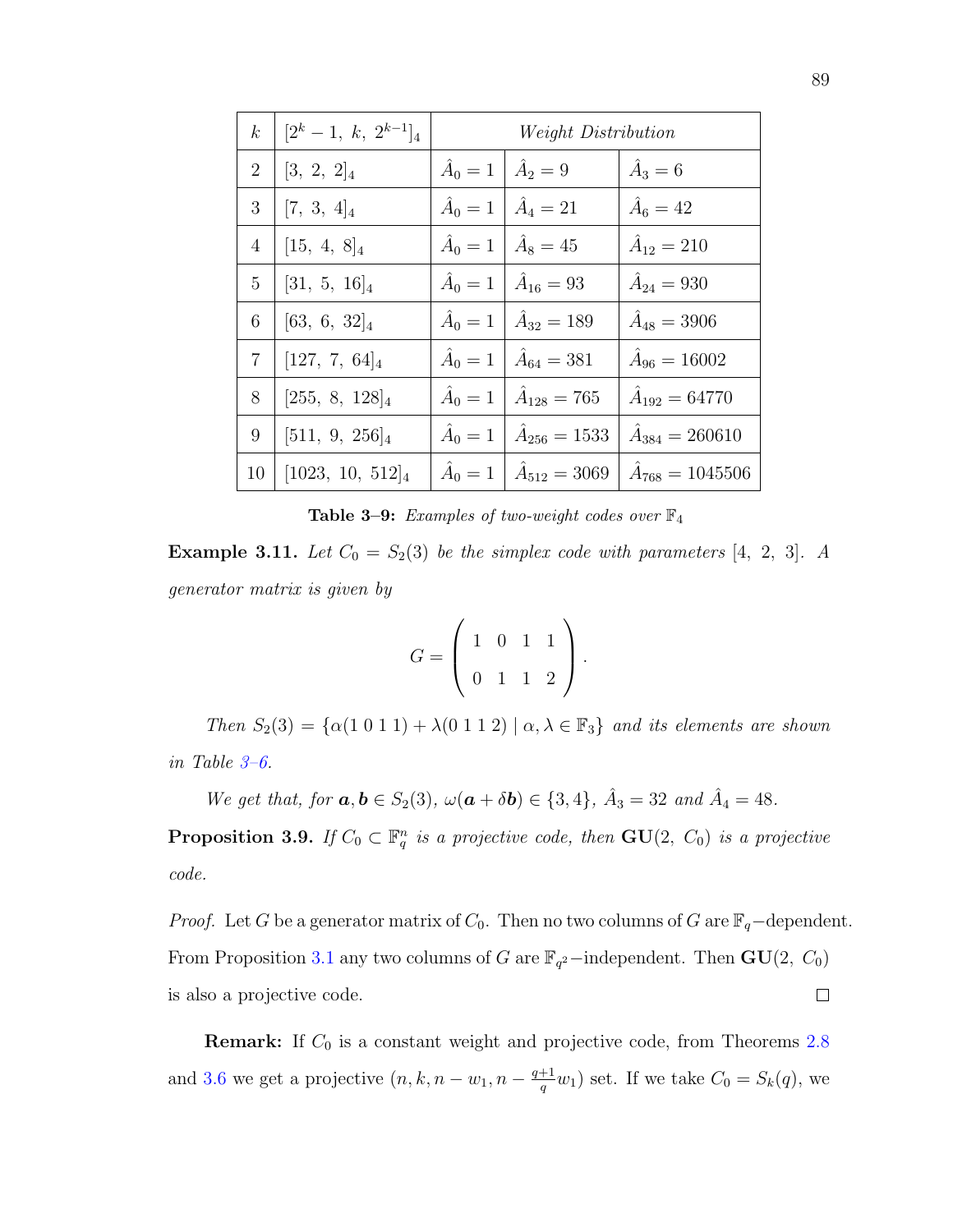get a projective set with parameters

$$
\left(\frac{q^k-1}{q-1}, \; k, \; \frac{q^{k-1}-1}{q-1}, \; \frac{q^{k-2}-1}{q-1}\right).
$$

### 3.5.3 GO-UP OF A TWO-WEIGHT CODES

Let  $C_0 \subset \mathbb{F}_2^n$  be an  $[n, k, d]$  linear code such that for all  $a \neq 0 \in C_0$ , either  $\omega(\boldsymbol{a}) = w_1$  or  $\omega(\boldsymbol{a}) = w_2$ . We take

$$
C_{w_i} = \{ \boldsymbol{a} \in C_0 \mid \omega(\boldsymbol{a}) = w_i \},
$$

where  $i = 1, 2$ . Observe that

$$
C_0 = \{0\} \cup C_{w_1} \cup C_{w_2}.
$$

We suppose that  $w_2$  and  $w_1$  are even numbers with  $w_1 < w_2$ . Then  $w_2 = w_1 + s$  for some even number s.

**a.** For  $a \in C_{w_1}$ ,  $a + \delta \mathbf{0}$ ,  $0 + \delta a$  and  $a + \delta a$  are elements of  $GU(2, C_0)$  with Hamming weight  $w_1$ . Then  $\hat{A}_{w_1} \geq 3A_{w_1}$ . But if  $\mathbf{a} \in C_{w_1}$  and  $\mathbf{b} \in C_{w_2}$ ,  $\omega(\mathbf{a} + \delta \mathbf{b}) \geq w_2 \neq w_1$ . If **a** and **b** are elements of  $C_{w_2}$ ,  $\omega(\mathbf{a} + \delta \mathbf{b}) \geq w_2 \neq w_1$ . Thus,

$$
\hat{A}_{w_1} = 3A_{w_1}.
$$

- **b.** For  $a \in C_{w_2}$ ,  $a + \delta \mathbf{0}$ ,  $0 + \delta a$  and  $a + \delta a$  are elements of  $GU(2, C_0)$  with Hamming weight  $w_2$ . Then  $\hat{A}_{w_2} \geq 3A_{w_2}$ .
- c. Let  $\boldsymbol{a} \in C_{w_1}$  and  $\boldsymbol{b} \in C_{w_1}$  with  $\boldsymbol{a} \neq \boldsymbol{b}$ . Since  $\boldsymbol{a} + \boldsymbol{b} \in C_0$ , either  $\omega(\boldsymbol{a} + \boldsymbol{b}) = w_1$  or  $\omega(\mathbf{a} + \mathbf{b}) = w_2$ . In the first case,

$$
w_1 = \omega(\mathbf{a} + \mathbf{b}) = w_1 + w_1 - 2\omega(\mathbf{a} * \mathbf{b}).
$$

That is,  $\omega(\mathbf{a} * \mathbf{b}) = \frac{w_1}{2}$ . Then,

$$
\omega(\mathbf{a} + \delta \mathbf{b}) = 2w_1 - \frac{w_1}{2} = \frac{3w_1}{2}.
$$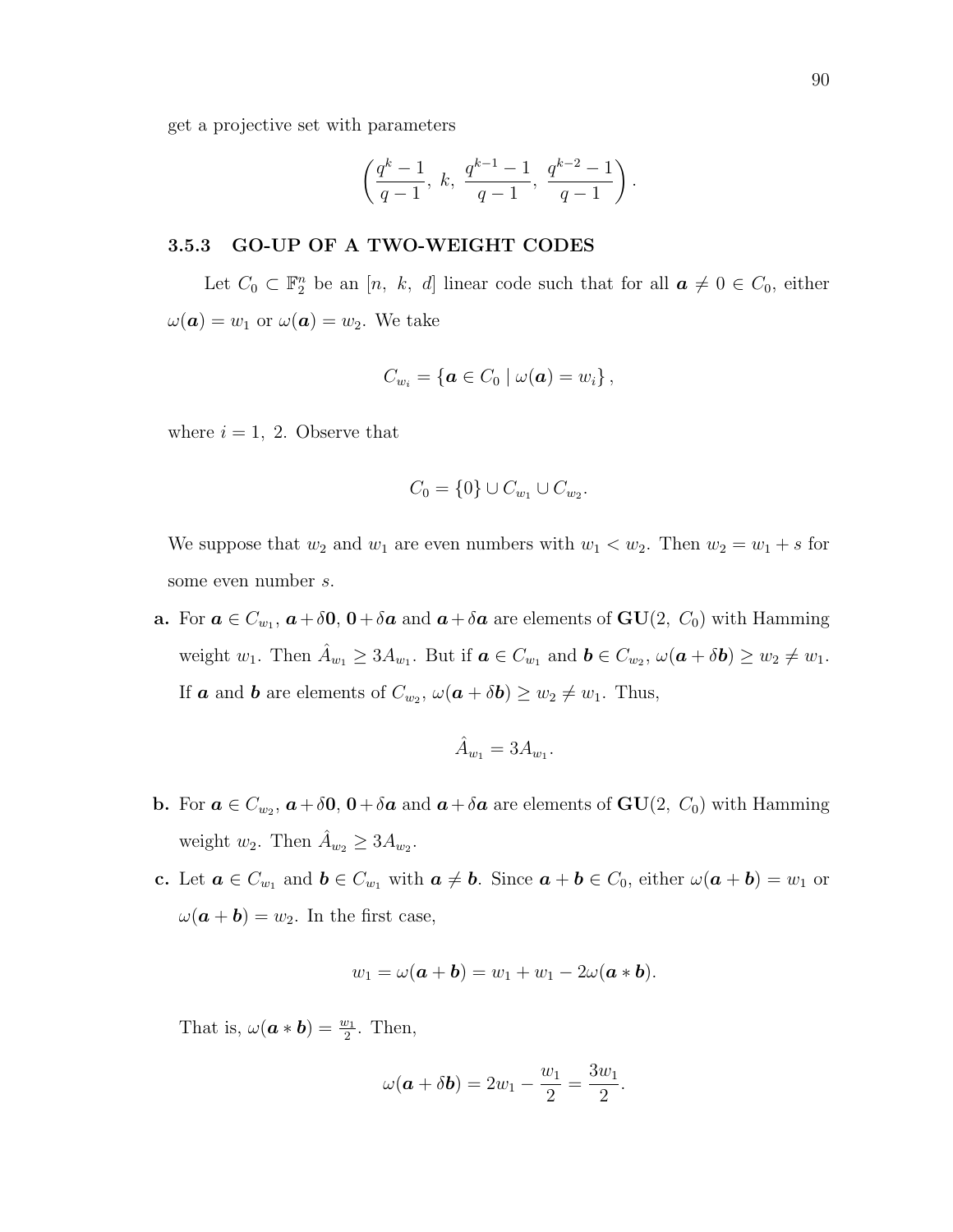If  $\omega(\mathbf{a} + \mathbf{b}) = w_2$ , then

$$
w_2=2w_1-2\omega(\mathbf{a}*\mathbf{b}),
$$

i.e.,  $2\omega(\mathbf{a} * \mathbf{b}) = w_1 - (w_2 - w_1) = w_1 - s$  and we obtain

$$
\omega(\mathbf{a} + \delta \mathbf{b}) = 2w_1 - \frac{w_1 - s}{2} = \frac{3w_1}{2} + \frac{s}{2}.
$$

We observe that in this second case, we can have  $\omega(\mathbf{a} * \mathbf{b}) = 0$ . In this case,  $w_2 = 2w_1$  and  $\omega(\mathbf{a} + \delta \mathbf{b}) = w_2$ .

**d.** Given  $a \in C_{w_1}$  and  $b \in C_{w_2}$ , we have either  $\omega(a+b) = w_1$  or  $\omega(a+b) = w_2$ . If  $\omega(\boldsymbol{a} + \boldsymbol{b}) = w_1$ ,

$$
w_1 = w_1 + w_2 - 2\omega(\mathbf{a} * \mathbf{b}),
$$

i.e.,  $\omega(\mathbf{a} * \mathbf{b}) = \frac{w_2}{2}$ . Then

$$
\omega(\mathbf{a} + \delta \mathbf{b}) = w_1 + w_2 - \frac{w_2}{2} = w_1 + \frac{w_1 + s}{2} = \frac{3w_1}{2} + \frac{s}{2}.
$$

In the second case,

$$
w_2 = w_1 + w_2 - 2\omega(\mathbf{a} * \mathbf{b}).
$$

That is,  $\omega(\mathbf{a} * \mathbf{b}) = \frac{w_1}{2}$  and we obtain

$$
\omega(\mathbf{a} + \delta \mathbf{b}) = w_1 + w_2 - \frac{w_1}{2} = w_1 + \frac{w_1}{2} + s = \frac{3w_1}{2} + s.
$$

e. If a and b are elements of  $C_{w_2}$  with  $a \neq b$ , then either  $\omega(a+b) = w_1$  or  $\omega(a+b) =$  $w_2$ . In the first case,

$$
w_1=2w_2-2\omega(\mathbf{a}*\mathbf{b}),
$$

i.e.,  $\omega(\mathbf{a} * \mathbf{b}) = \frac{w_1}{2} + s$  and then

$$
\omega(\mathbf{a} + \delta \mathbf{b}) = 2w_1 + 2s - \frac{w_1}{2} - s = \frac{3w_1}{2} + s.
$$

For the last case,

$$
w_2=2w_2-2\omega(\boldsymbol{a}*\boldsymbol{b}),
$$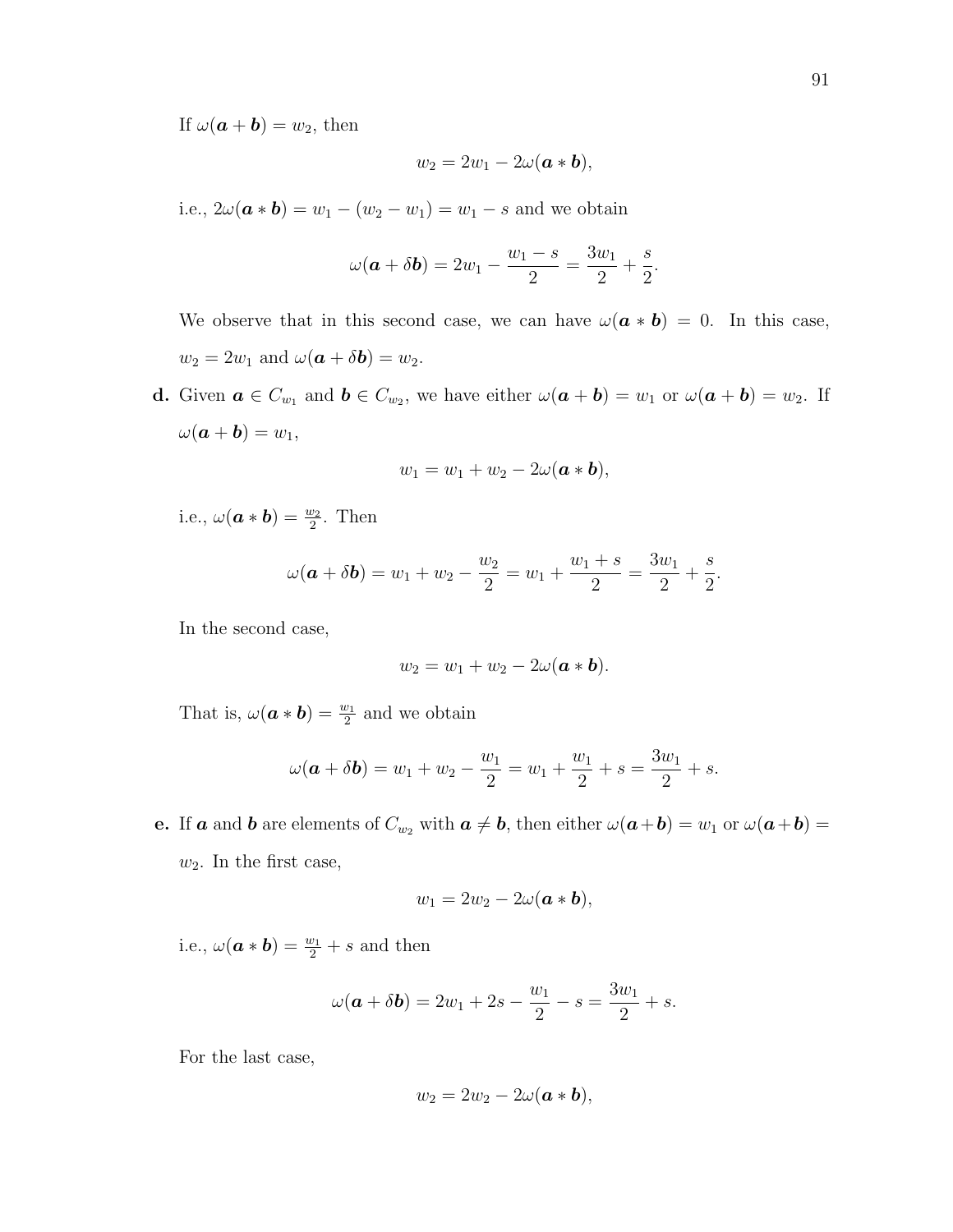that is,  $\omega(\boldsymbol{a} * \boldsymbol{b}) = \frac{w_2}{2}$  Then

$$
\omega(\mathbf{a}+\delta\mathbf{b})=2w_2-\frac{w_2}{2}=\frac{3w_2}{2}.
$$

We have

**Theorem 3.7.** Let  $C_0 \subset \mathbb{F}_2^n$  be an [n, k, d] linear code with two weights  $w_1$  and  $w_2$ , where both are even, with  $w_1 < w_2$  and  $w_2 = w_1 + s$  for some even number s. Then for all  $\mathbf{a} + \delta \mathbf{b} \in \mathbf{GU}(2, C_0) \setminus \{0\},\$ 

$$
\omega(\mathbf{a} + \delta \mathbf{b}) \in \left\{ w_1, w_2, \frac{3w_1}{2}, \frac{3w_2}{2}, \frac{3w_1}{2} + \frac{s}{2}, \frac{3w_1}{2} + s \right\},\,
$$

where

$$
\hat{A}_{w_1} = 3A_{w_1} \quad and \quad \hat{A}_{w_2} \ge 3A_{w_2}
$$

.

**Remark:** In the particular case when  $C_0 \subset \mathbb{F}_2^n$  is the binary first order Reed-Muller code  $\mathbf{R}(1,m)$  with parameters  $[2^m, m+1, 2^{m-1}]$ , which is a two-weight code with  $w_1 = 2^{m-1}$  and  $w_2 = 2^m = 2w_1$ ,  $GU(2, C_0) \subset \mathbb{F}_4^{2^m}$  is a three-weight code and for all  $\mathbf{a} + \delta \mathbf{b} \in \mathbf{GU}(2, C_0) \setminus \{0\},\$ 

$$
\omega(\mathbf{a} + \delta \mathbf{b}) \in \left\{2^{m-1},\ 2^{m-1} + 2^{m-2},\ 2^m\right\}.
$$

We observe that our construction permits us to get examples of a three-weight code in an easier way comparing with the method used by K. Ding et al., in [\[22\]](#page-129-1).

## 3.5.4 THREE-WEIGHT CODES FROM ANTIPODAL CODES

We get three-weight codes over  $\mathbb{F}_{q^2}$  from the first-order generalized Reed-Muller code over  $\mathbb{F}_q$ ,  $\mathbf{R}_q(1,k)$ , with parameters  $[q^k, k+1, (q-1)q^{k-1}]$ , see Theorem [2.7.](#page-30-0)

Foundation: Let  $C \subset \mathbb{F}_q^n$  be an antipodal linear two-weight code and  $C_0 \subset \mathbb{F}_q^n$ be the one-weight linear code generated by  $(M 0)$ , see Theorem [2.6.](#page-29-1) Then,

$$
C=C_0\cup (\boldsymbol{a}_1+C_0)\cup\cdots\cup (\boldsymbol{a}_{q-1}+C_0)
$$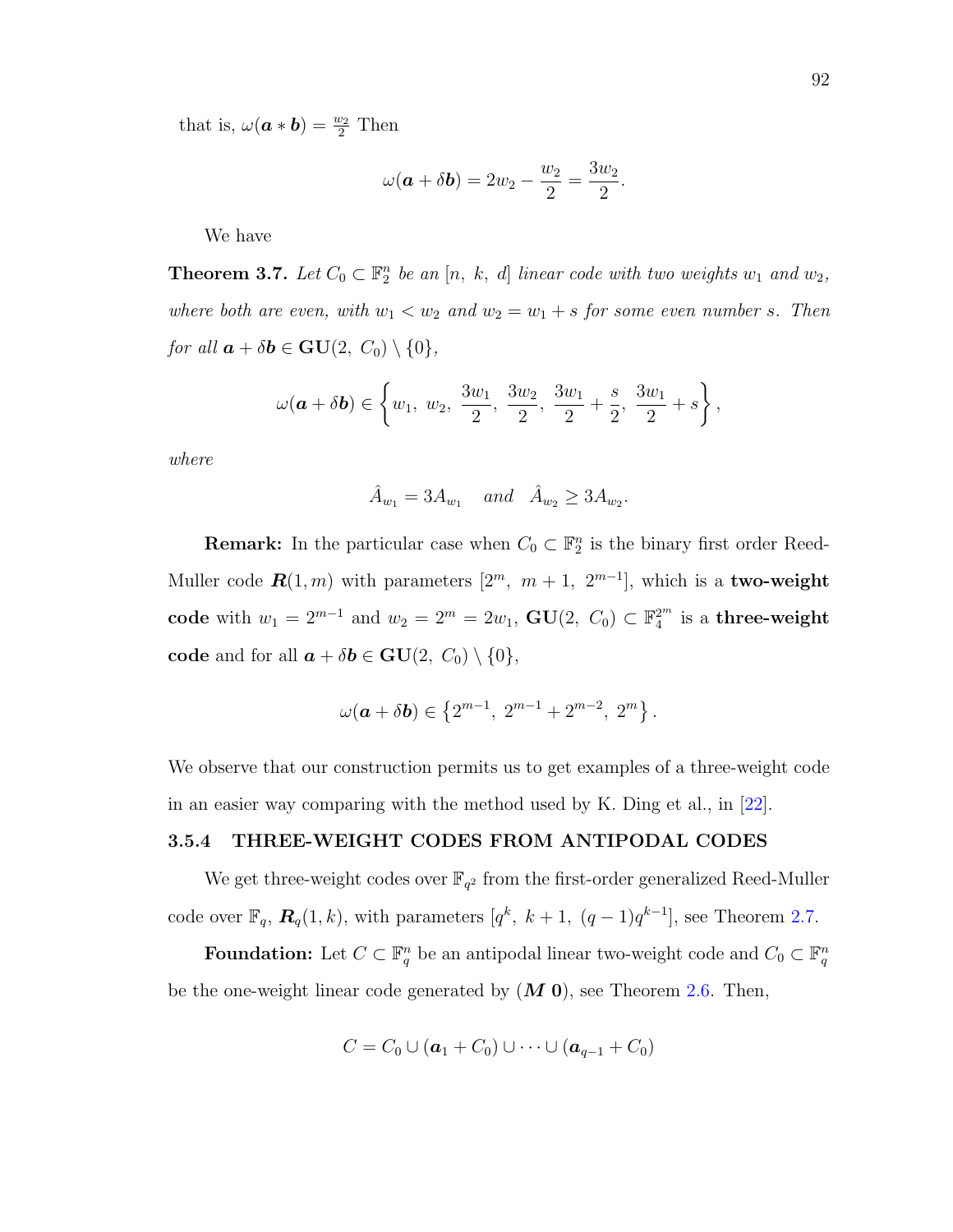with  $a_i \in C \setminus C_0$  and  $1 \le i \le q-1$ , i.e.,  $\omega(a_i) = n$ .

We suppose that  $C$  contains no codewords of full weight which are linearly independent, i.e.,  $a_i = \lambda(1 \cdots 1) = \lambda \mathbf{1}$  for some  $\lambda \in \mathbb{F}_q^*$ , where  $\omega(1 \cdots 1) = n$ . We get

$$
C=\cup_{\lambda\in\mathbb{F}_q}(\lambda\mathbf{1}+C_0),
$$

and for all  $\boldsymbol{a} \in C_0 \setminus \{0\}$  and for all  $\lambda \in \mathbb{F}_q$ ,

$$
\lambda \mathbf{1} + \boldsymbol{a} \in C_{w_1} = \{ \boldsymbol{b} \in C \mid \omega(\boldsymbol{b}) = w_1 \}
$$

because otherwise, for some  $\lambda \in \mathbb{F}_q^*$  and some  $\boldsymbol{a} \in C_0 \setminus \{0\}$ 

$$
\lambda \mathbf{1} + \boldsymbol{a} \in C_{w_2}.
$$

That is,  $\lambda \mathbf{1} + \mathbf{a} = \alpha \mathbf{1}$  for some  $\alpha \in \mathbb{F}_q^*$  and  $\mathbf{a} = (\alpha - \lambda) \mathbf{1} \in C_{w_2}$ , which is not possible.

Now, for each  $\lambda \in \mathbb{F}_q^*$ , each  $\boldsymbol{x} \in C_0$ , from Equation [\(3.19\)](#page-95-0),

$$
n = \omega(\mathbf{x} + \delta \lambda \mathbf{1}) = \omega(\mathbf{x} + \lambda \mathbf{1}) + \omega(\mathbf{x} * \lambda \mathbf{1}),
$$

i.e.,  $\omega(\mathbf{x} * \lambda \mathbf{1}) = n - d$ . Then,  $|\{i \mid x_i = -\lambda, \mathbf{x} \in C_0 \setminus \{0\}\}| = n - d$ . In words, we have each  $x \in C_0 \setminus \{0\}$  contains  $n - d$  times each  $\lambda \in \mathbb{F}_q^*$ . That is,  $d = w_1 =$  $(q-1)(n-d)$ , i.e.,

$$
n = \frac{qd}{q-1}
$$

and we get that  $(q-1)$  | d. From Proposition [2.1,](#page-29-0)  $w_1 = rq^{k-1}$ , where r is the replication number of  $S_k(q)$ , i.e.,  $w_1 = q^{k-1}(q-1)w$  for some integer  $w \ge 1$ . Since  $n = \frac{qd}{q}$  $\frac{qa}{q-1}$ , we obtain

$$
n = \frac{q}{q-1}q^{k-1}(q-1)w = q^k w.
$$

Thus, C is a  $[q^k w, k+1, (q-1)q^{k-1} w]$  code, see Theorem [2.7.](#page-30-0)

We apply our construction to the linear code C with parameters  $[q^k, k+1, (q-\mathcal{E})]$  $1)q^{k-1}$ .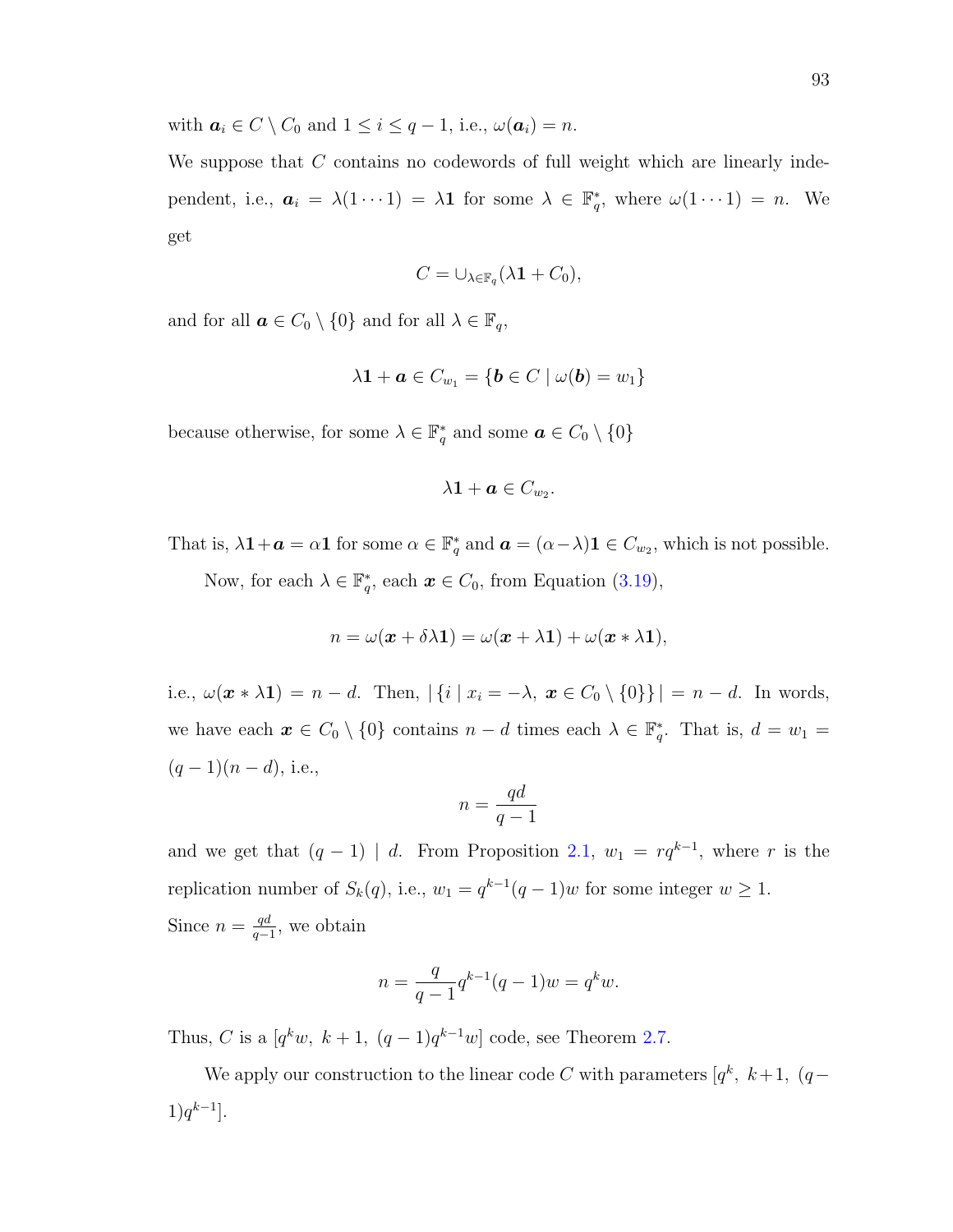Since  $\mathbf{x} \in C_0 \setminus \{0\}$  contains  $n - d$  times each  $\lambda \in \mathbb{F}_q^*$ , the number of zero coordinates is  $q^k - (q-1)q^{k-1} = q^{k-1} = n-d$ , i.e.,  $x \neq 0$  contains  $n-d$  times each element of  $\mathbb{F}_q$ . We observe that given  $\boldsymbol{a} \in S_k(q) \setminus \{0\}$  and  $\mathbb{F}_q^* = \{1, \rho_1, \cdots, \rho_{q-2}\},\$ if  $a_i \neq 0$  then  $\mathbb{F}_q^* = \{a_i, \rho_1 a_i, \cdots, \rho_{q-2} a_i\}$ . Therefore, from Proposition [2.1,](#page-29-0) we can write

$$
\boldsymbol{x}=(\boldsymbol{a}\;\rho_1\boldsymbol{a}\;\cdots\;\rho_{q-2}\boldsymbol{a}\;0),
$$

where  $\mathbf{a} \in S_k(q) \setminus \{0\}$ . That is, given  $\mathbf{y} \in C$ , there is  $\lambda \in \mathbb{F}_q$  and  $\mathbf{b} \in S_k(q)$ , such that

$$
\mathbf{y} = \lambda \mathbf{1} + (\mathbf{b} \rho_1 \mathbf{b} \cdots \rho_{q-2} \mathbf{b} \ 0).
$$

<span id="page-103-0"></span>**Theorem 3.8.** Let  $C \subset \mathbb{F}_q^n$  be a  $[q^k, k+1, (q-1)q^{k-1}]$  antipodal linear twoweight code that contains no linearly independent codewords of full weight. Then,  $\mathbf{GU}(2, C)$  is a three-weight code, where  $w_1 = d = (q-1)q^{k-1}$ ,  $w_2 = \frac{q+1}{q}$  $\frac{+1}{q}w_1$ , and  $w_3 = n.$ 

*Proof.* Given  $x, y \in C$ , from Lemma [3.1,](#page-70-0)

$$
\boldsymbol{x} + \delta \boldsymbol{y} = (1 \delta) \left( \begin{array}{ccc} x_1 & \cdots & x_n \\ y_1 & \cdots & y_n \end{array} \right)
$$

and

$$
\omega(\boldsymbol{x} + \delta \boldsymbol{y}) = n - |\{i \mid x_i = 0 = y_i\}|.
$$

Since  $C_0 = \{(\boldsymbol{a} \rho_1 \boldsymbol{a} \cdots \rho_{q-2} \boldsymbol{a} \boldsymbol{0}) \mid \boldsymbol{a} \in S_k(q)\},\$ 

$$
C = \{ \lambda \mathbf{1} + \mathbf{x} \mid \lambda \in \mathbb{F}_q, \ \mathbf{x} \in C_0 \} = \cup_{\lambda} (\lambda \mathbf{1} + C_0).
$$

Let  $\mathbf{x} = \alpha \mathbf{1} + (\mathbf{a} \ \rho_1 \mathbf{a} \ \cdots \ \rho_{q-2} \mathbf{a} \ 0)$  and  $\mathbf{y} = \lambda \mathbf{1} + (\mathbf{b} \ \rho_1 \mathbf{b} \ \cdots \ \rho_{q-2} \mathbf{b} \ 0)$ , where  $a, b \in S_k(q) \setminus \{0\}$  and  $\{a, b\}$  is a linearly independent set over  $\mathbb{F}_q$ . We want to calculate  $| \{ i : | x_i = 0 = y_i \} |$ .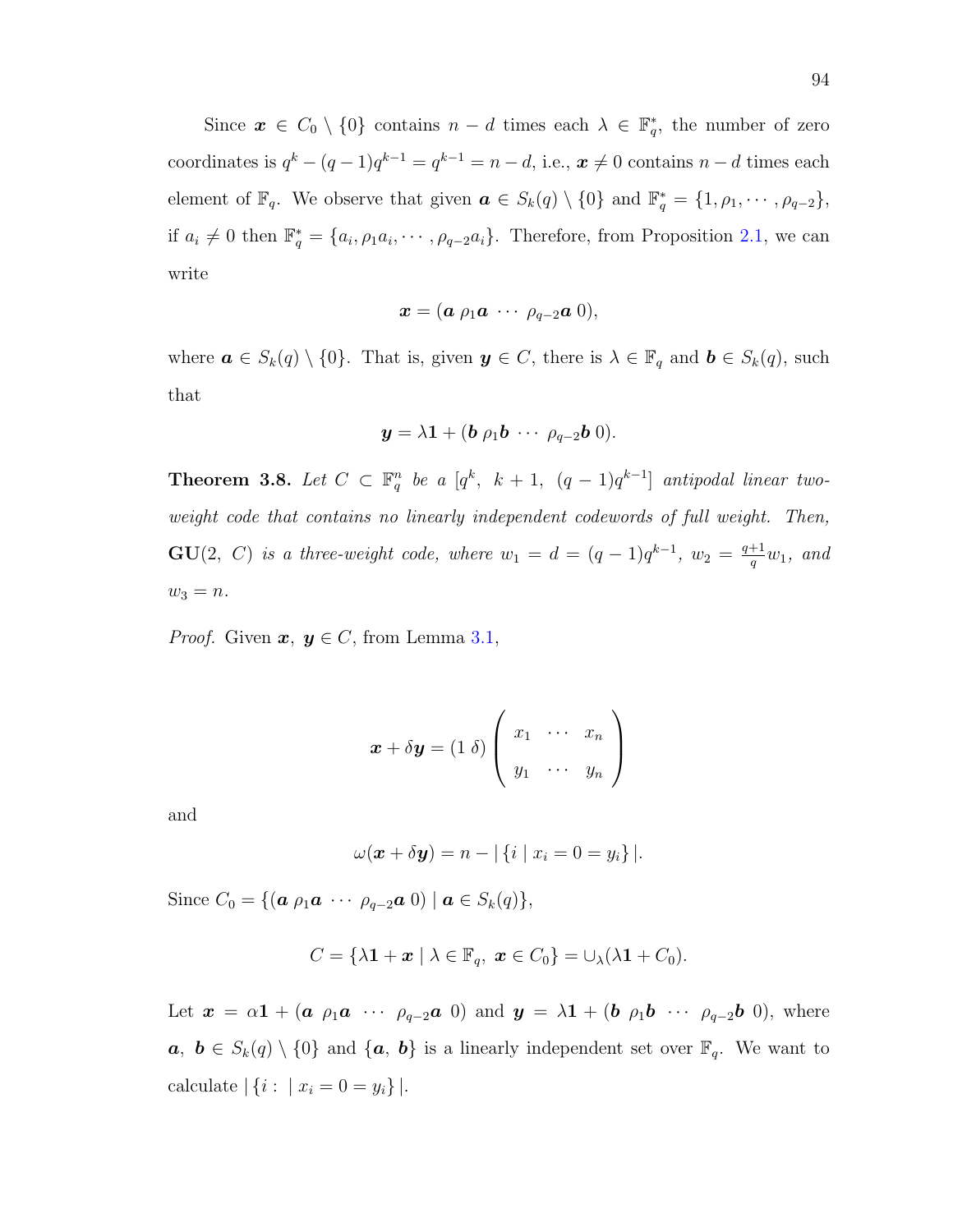Since  $\{a, b\}$  is a linearly independent set,  $(a \rho_1 a \cdots \rho_{q-2} a \ 0)$  and  $(b \rho_1 b \cdots \rho_{q-2} b \ 0)$ are two linearly independent elements of  $C_0$ , we can take them as the first two rows of a generator matrix of  $C_0$ . We set the elements of the column j of the form  $(-\alpha - \lambda c_{3j} \cdots c_{kj}) \in \mathbf{F}_q^k$ , where  $(c_{3j} \cdots c_{kj}) \in \mathbf{F}_q^{k-2}$ . We obtain  $q^{k-2}$  such columns, i.e.,  $|\{i : | x_i = 0 = y_i\}| = q^{k-2}$ . Then

<span id="page-104-0"></span>
$$
\omega(\boldsymbol{x} + \delta \boldsymbol{y}) = n - q^{k-2} = \frac{q+1}{q}(q-1)q^{k-1}.
$$
 (3.20)

On the other hand, let  $x = \alpha \mathbf{1} + (\mathbf{a} \rho_1 \mathbf{a} \cdots \rho_{q-2} \mathbf{a} 0)$  and  $y = \lambda \mathbf{1} + \lambda \mathbf{a}$ (b  $\rho_1$ b · · ·  $\rho_{q-2}$ b 0), with  $a \neq 0$ ,  $b \neq 0$ , and  $\{a, b\}$  linearly dependent. Let  $\mathbf{b} = r\mathbf{a}$ , for some  $r \in \mathbb{F}_q^*$ . If  $\lambda = r\alpha$ , i.e.,  $\mathbf{y} = r\mathbf{x}$  then

$$
\omega(\boldsymbol{x} + \delta \boldsymbol{y}) = \omega(\boldsymbol{x}) = w_1 = (q-1)q^{k-1}.
$$

If  $\lambda \neq r\alpha$ , when  $x_i = 0, y_i \neq 0$ , then

$$
\omega(\boldsymbol{x} + \delta \boldsymbol{y}) = n.
$$

We observe that  $\omega(\alpha \mathbf{1} + \delta \mathbf{y}) = n = \omega(\mathbf{x} + \delta \lambda \mathbf{1})$  for all  $\alpha, \lambda \in \mathbb{F}_q^*$  and for all  $\mathbf{x}, \mathbf{y} \in C$ . Therefore, for all  $x, y \in C$ 

$$
\omega(\boldsymbol{x}+\delta\boldsymbol{y})\in\left\{0, w_1, \frac{q+1}{q}w_1, n\right\}.
$$

<span id="page-104-1"></span>**Corollary 3.2.** The weight distribution of  $GU(2, C)$  is

$$
\hat{A}_{w_1} = (q+1)A_{w_1},
$$
  

$$
\hat{A}_{w_2} = A_{w_1}(A_{w_1} - q^2 + q),
$$

and

$$
\hat{A}_n = (q^2 - 1)(A_{w_1} + 1),
$$

 $\Box$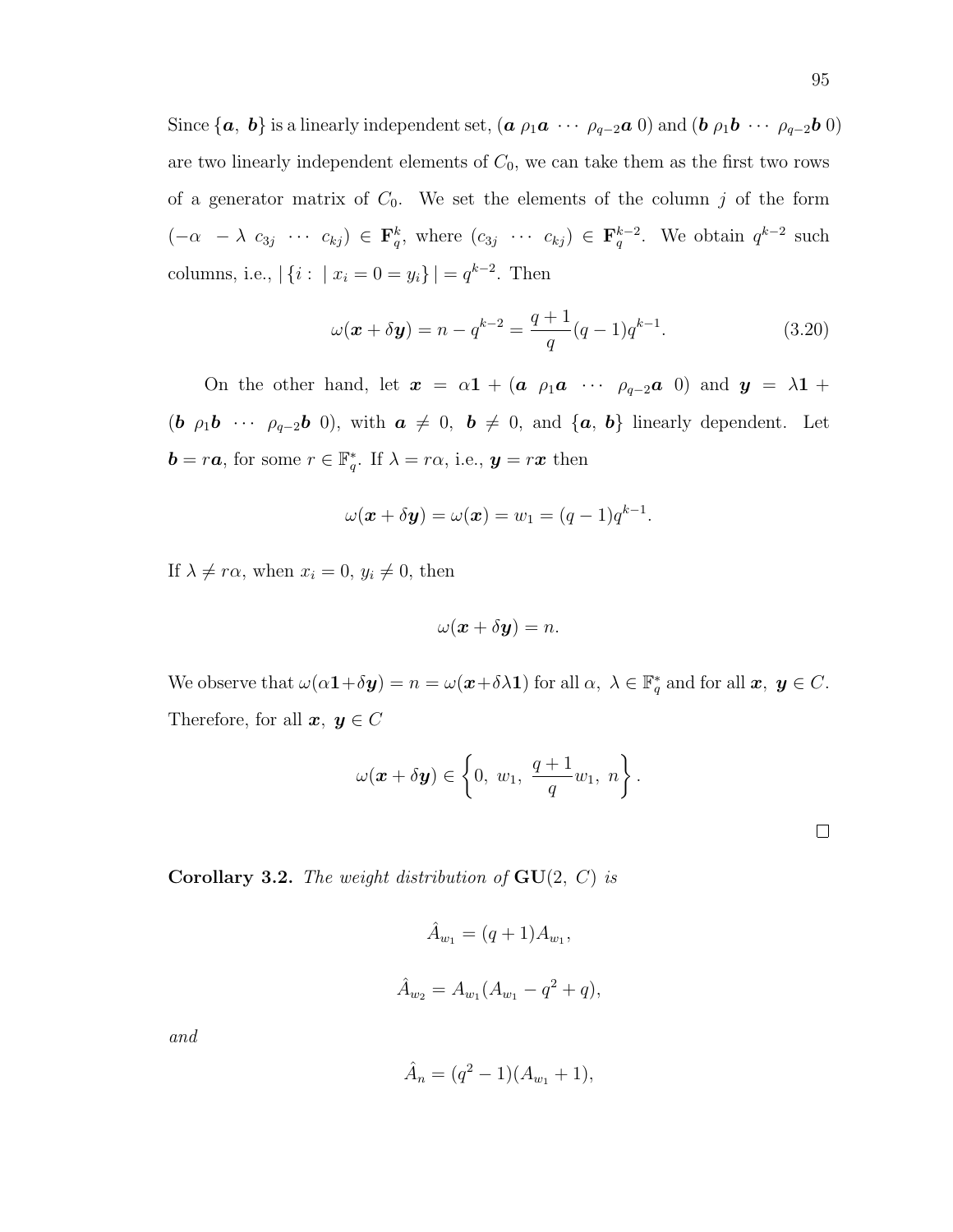where  $A_{w_1} = |\{ \mathbf{x} \in C \mid \omega(\mathbf{x}) = w_1 \}| = q^{k+1} - q.$ 

*Proof.* Since  $C = \bigcup_{\lambda} (\lambda \mathbf{1} + C_0)$ , we get

$$
GU(2, C) = \bigcup_{\lambda, \alpha} (\alpha \mathbf{1} + C_0 + \delta(\lambda \mathbf{1} + C_0)).
$$

Let  $x = \alpha \mathbf{1} + (a \rho_1 a \cdots \rho_{q-2} a 0)$  and  $y = \lambda \mathbf{1} + (b \rho_1 b \cdots \rho_{q-2} b 0)$  be two elements in C such that  $a, b \in S_k(q) \setminus \{0\}$  and  $\{a, b\}$  is a linearly independent set over  $\mathbb{F}_q$ , i.e.,  $\mathbf{b} \notin \{\mathbf{0}, \mathbf{a}, \rho_1 \mathbf{a}, \cdots, \rho_{q-2} \mathbf{a}\}.$  Then, the number of codewords  $\mathbf{y}$  is  $q^k - q$  for a fixed  $\lambda \in \mathbb{F}_q$ . The number of codewords  $\boldsymbol{x}$  is  $q^k-1$  for a fixed  $\alpha$ , and from Equation [\(3.20\)](#page-104-0),  $\omega(\mathbf{x} + \delta \mathbf{y}) = w_2$ . Therefore,  $(q^k - 1)(q^k - q)$  codewords for each  $\lambda$ . That is, we obtain

$$
q(q^k - 1)(q^k - q) \tag{3.21}
$$

codewords of weight  $w_2$  for a fixed  $\alpha$ . Thus, for any  $\alpha$  and any  $\lambda$ ,

<span id="page-105-0"></span>
$$
\hat{A}_{w_2} = q[q(q^k - 1)(q^k - q)] = (q^{k+1} - q)(q^{k+1} - q^2) = A_{w_1}(A_{w_1} - q^2 + q). \tag{3.22}
$$

On the other hand, observe that for any  $\lambda \in \mathbb{F}_q^*$  and for all  $\mathbf{x} \in C$ ,  $\omega(\mathbf{x} + \delta \lambda \mathbf{1}) =$ n, which gives  $q^{k+1}(q-1)$  codewords of weight n. Now, for any  $\lambda \in \mathbb{F}_q^*$  and for all  $x \in C \setminus {\lambda 1}$ , again  $\omega(\lambda \mathbf{1} + \delta x) = n$ , from which we get  $(q - 1)(q^{k+1} - (q - 1))$ codewords of weight n.

If we take  $\mathbf{x} = \alpha \mathbf{1} + (\mathbf{a} \rho_1 \mathbf{a} \cdots \rho_{q-2} \mathbf{a} \mathbf{0}), \mathbf{y} = \lambda (\mathbf{a} \rho_1 \mathbf{a} \cdots \rho_{q-2} \mathbf{a} \mathbf{0})$  with  $a \neq 0$  and  $\lambda \neq 0$ , we know  $\omega(x + \delta y) = n$ . Then we obtain  $(q - 1)[(q - 1)(q^k - 1)]$ codewords of weight *n*, we get the same number taking  $\mathbf{x} = \lambda (\mathbf{a} \rho_1 \mathbf{a} \cdots \rho_{q-2} \mathbf{a} \mathbf{0})$ and  $y = \alpha \mathbf{1} + (\boldsymbol{a} \; \rho_1 \boldsymbol{a} \; \cdots \; \rho_{q-2} \boldsymbol{a} \; 0).$ 

When  $\mathbf{x} = \alpha \mathbf{1} + (\mathbf{a} \rho_1 \mathbf{a} \cdots \rho_{q-2} \mathbf{a} \ \ 0)$  with  $\mathbf{a} \neq 0$  and  $\alpha \neq 0$ ,  $\mathbf{y} = \alpha \mathbf{1} + \alpha \rho_1 \mathbf{a} \cdots \mathbf{a} \mathbf{a}$  $\lambda(\mathbf{a} \rho_1 \mathbf{a} \cdots \rho_{q-2} \mathbf{a} 0)$  with  $\lambda \neq 0$  and  $\lambda \neq 1$ , we have  $(q-1)[(q-2)(q^k-1)]$ codewords of weight n.

Finally, taking  $\mathbf{x} = \alpha \mathbf{1} + (\mathbf{a} \rho_1 \mathbf{a} \cdots \rho_{q-2} \mathbf{a} \mathbf{0})$  and  $\mathbf{y} = \lambda \mathbf{1} + r(\mathbf{a} \rho_1 \mathbf{a} \cdots \rho_{q-2} \mathbf{a} \mathbf{0})$ with  $\alpha$ ,  $r$ ,  $\lambda \in \mathbb{F}_q^*$ ,  $\lambda \neq \alpha$ ,  $\lambda \neq r\alpha$ , i.e.,  $y \neq r\mathbf{x}$  and  $\mathbf{x} \neq 0$ , we get  $\omega(\mathbf{x} + \delta \mathbf{y}) =$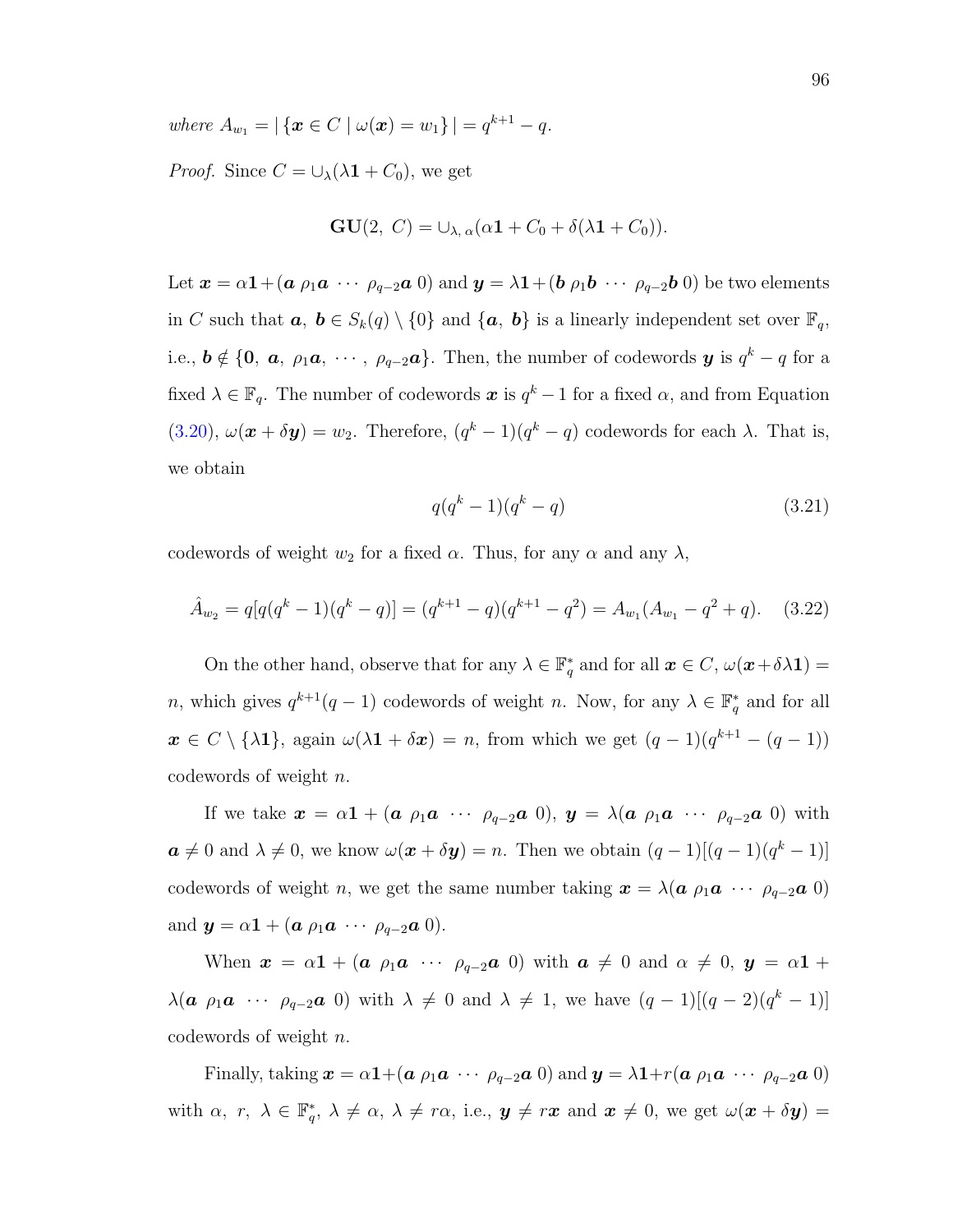n, which gives us  $(q^k-1)(q-2)$  codewords, for fixed  $\lambda$  and  $\alpha$ . Then, we get  $(q-1)[(q-2)[(q-2)(q<sup>k</sup>-1)]].$ Thus, letting  $\Delta = q^k - 1$ , we have

$$
\hat{A}_n = (q-1)q^{k+1} + (q-1)\left(q^{k+1} - q + 1\right) + 2(q-1)^2\Delta + (q-1)(q-2)\Delta + (q-1)(q-2)^2\Delta.
$$

That is,

<span id="page-106-0"></span>
$$
\hat{A}_n = (q^2 - 1)(A_{w_1} + 1). \tag{3.23}
$$

Therefore,

<span id="page-106-1"></span>
$$
\hat{A}_{w_1} = q^{2k+2} - 1 - \hat{A}_n - \hat{A}_{w_2} = (q+1)A_{w_1}.
$$
\n(3.24)

Equations  $(3.22)$ ,  $(3.23)$  and  $(3.24)$  prove the corollary.

Now, we take  $C_1$  as the r−fold replication of the two-weight linear code in Theorem [3.8.](#page-103-0) If  $y \in C_1 \setminus \{0\}$ , then there exists  $x \in C \setminus \{0\}$  such that

$$
\boldsymbol{y}=(\boldsymbol{x}\;\alpha_1\boldsymbol{x}\;\cdots\;\alpha_{r-1}\boldsymbol{x}).
$$

Since

$$
\omega(\boldsymbol{x}) \in \left\{ w_1 = (q-1)q^{k-1}, w_2 = \frac{q+1}{q}w_1, w_3 = q^k \right\},\,
$$

we get

$$
\omega(\mathbf{y}) \in \left\{ w_1 = r(q-1)q^{k-1}, w_2 = \frac{q+1}{q}w_1, w_3 = rq^k \right\}.
$$

That is,

**Theorem 3.9.** Let  $C \subset \mathbb{F}_q^n$  be a  $[rq^k, k+1, r(q-1)q^{k-1}]$  antipodal linear twoweight code that contains no linearly independent codewords of full weight. Then,  $GU(2, C)$  is a three-weight code, where  $w_1 = d = r(q-1)q^{k-1}$ ,  $w_2 = \frac{q+1}{q}$  $\frac{+1}{q}w_1$  and  $w_3 = rq^k = n.$ 

 $\Box$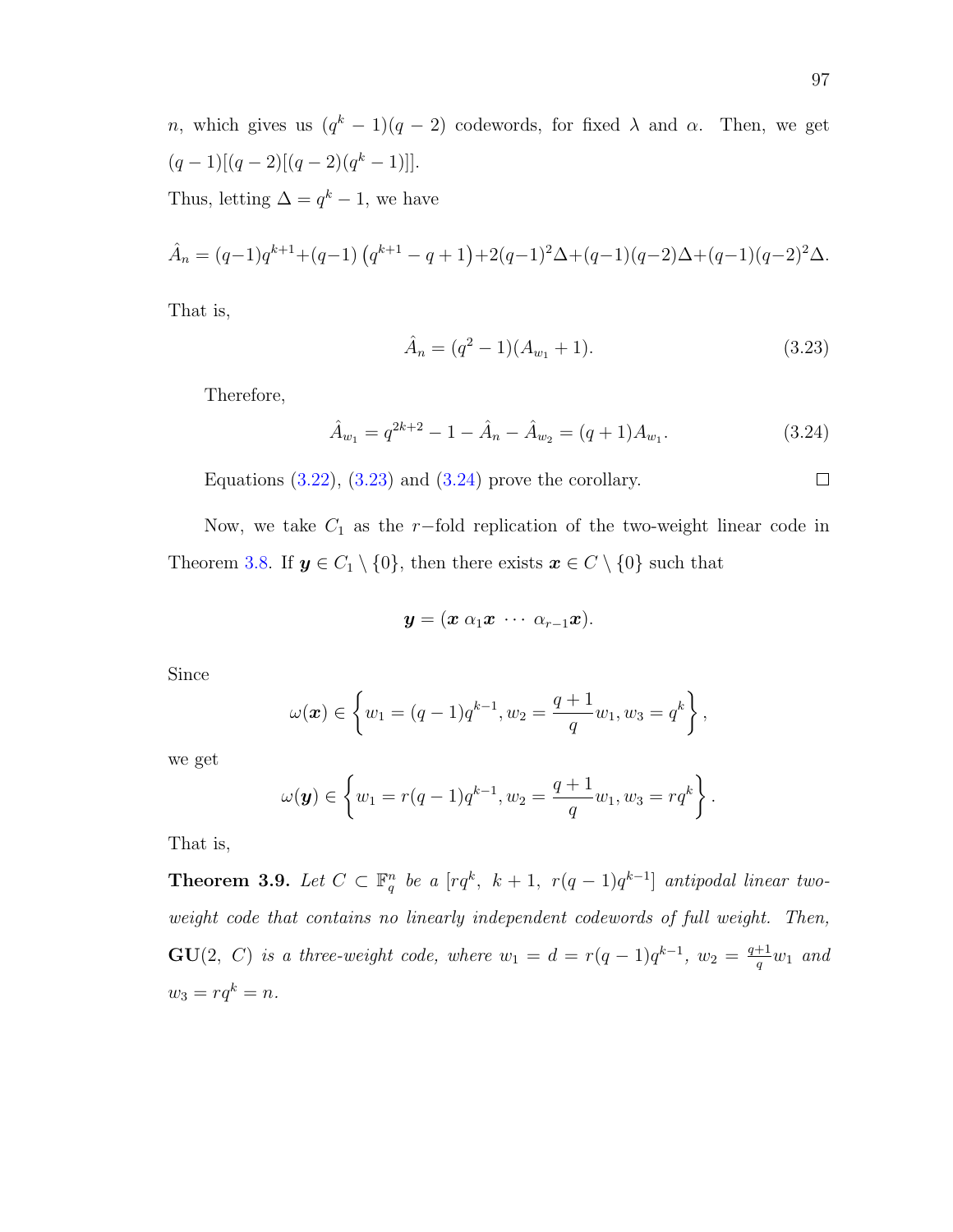$$
\hat{A}_0 = 1,
$$
  

$$
\hat{A}_2 = 6 + 2 \times 6 = 3 \times 6 = 3(2^3 - 2) = 3A_2,
$$
  

$$
\hat{A}_{2^2} = 1 + 8 + 2 \times 6 = 3 \times 6 + 3 = 3(2^3 - 2) + 3 = 3A_2 + 3,
$$

$$
\hat{A}_3 = 6 \times 4 = (2^3 - 2)(2^3 - 4) = A_2(A_2 - 2).
$$

We observe that  $3 = 2^{2-1} + 2^{2-2}$ .

**b.** Taking  $k = 3$ , computing the  $4^4 = 256$  codewords of  $GU(2, R(1,3))$  we get the following weight distribution:

$$
\hat{A}_0 = 1,
$$
  
\n
$$
\hat{A}_{2^2} = 42 = (2^4 - 2) \times 2 + (2^4 - 2) = 2A_2 + A_2 = 3A_{2^2},
$$
  
\n
$$
\hat{A}_{2^3} = 45 = (2^4 - 2) \times 2 + 2^4 + 1 = (2^4 - 2) \times 2 + 2^4 - 2 + 3 = 3A_{2^2} + 3,
$$
  
\n
$$
\hat{A}_6 = 168 = (2^4 - 2)(2^4 - 4) = (2^4 - 2)(2^4 - 2 - 2) = A_{2^2}(A_{2^2} - 2),
$$

where  $6 = 2^{3-1} + 2^{3-2}$ .

**c.** In general,  $GU(2, R(1, k))$  has  $4^{k+1}$  codewords and, from Corollary [3.2,](#page-104-1) its weight distribution is given by Table [3–10.](#page-107-0)



<span id="page-107-0"></span>Table 3–10: Weight Distribution of  $GU(2, R(1, k))$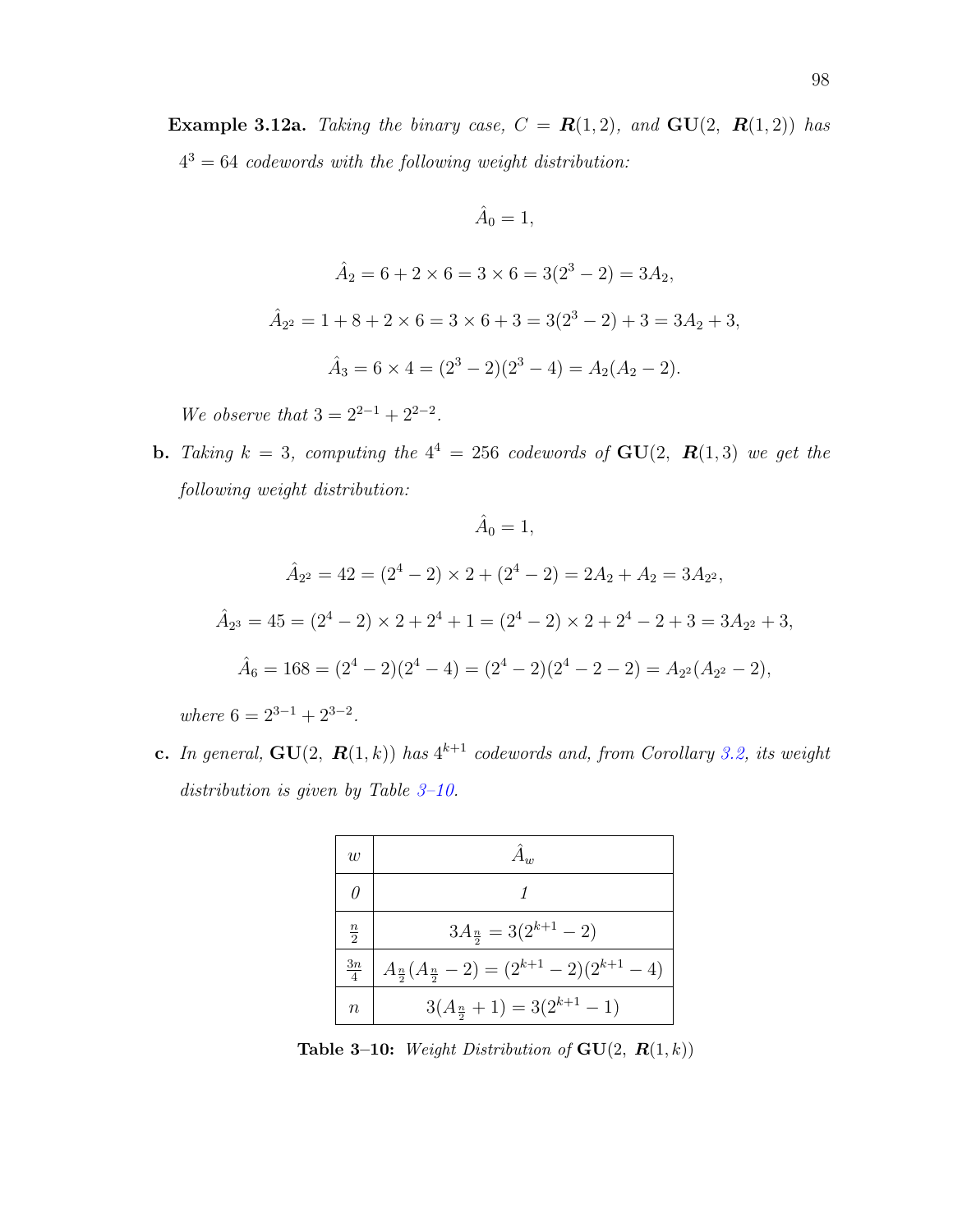**Theorem 3.10.** Using the notation of the Theorem [3.8,](#page-103-0)  $GU(C, C_0)$  is an additive three-weight code with

$$
w_1 = (q-1)q^{k-1}, w_2 = \frac{q+1}{q}w_1, w_3 = n = q^k
$$

and its weight distribution is

$$
\hat{A}_{w_1} = 2A_{w_1}, \ \hat{A}_{w_2} = \frac{1}{q}A_{w_1}\left(A_{w_1} - q^2 + q\right), \ \hat{A}_{w_3} = (q-1)(A_{w_1} + 1),
$$

where  $A_{w_1} = q^{k+1} - q$ .

Proof. Since

$$
C = \{ \alpha \mathbf{1} + \boldsymbol{x} \mid \alpha \in \mathbb{F}_q, \ \boldsymbol{x} \in C_0 \} = \cup_{\alpha \in \mathbb{F}_q} (\alpha \mathbf{1} + C_0)
$$

we have

$$
\mathbf{GU}(C, C_0) = \cup_{\alpha} (\alpha \mathbf{1} + C_0 + \delta C_0).
$$

From Theorem [3.8,](#page-103-0)  $GU(C, C_0)$  is a three-weight additive code, with

$$
w_1 = (q-1)q^{k-1}, w_2 = \frac{q+1}{q}w_1, w_3 = n = q^k.
$$

From Equation [\(3.21\)](#page-105-0),

$$
\hat{A}_{w_2} = q(q-1)(q^k - q) = \frac{1}{q}A_{w_1}(A_{w_1} - q^2 + q).
$$

On the other hand, let  $\{a, b\} \subset S_k(q) \setminus \{0\}$  be a linearly dependent set over  $\mathbb{F}_q$ , i.e.,  $\mathbf{b} = \lambda \mathbf{a}$  for some  $\lambda \in \mathbb{F}_q^*$ . Then, for  $\mathbf{x} = \alpha \mathbf{1} + (\mathbf{a} \rho_1 \mathbf{a} \cdots \rho_{q-2} \mathbf{a} \mathbf{0}) \in C$  and  $y = \lambda(\mathbf{a} \rho_1 \mathbf{a} \cdots \rho_{q-2} \mathbf{a} \mathbf{0}) \in C_0$ , we have

$$
\omega(\boldsymbol{x}+\delta\boldsymbol{y})=n
$$

and we get  $(q^k-1)(q-1)$  codewords for a fixed  $\alpha$ , i.e., we obtain  $(q-1)(q^k-1)(q-1)$ codewords with weight *n*. In addition, when  $\boldsymbol{a} = \boldsymbol{0}$ ,  $\omega(\alpha \boldsymbol{1} + \delta \boldsymbol{y}) = n$ , this gives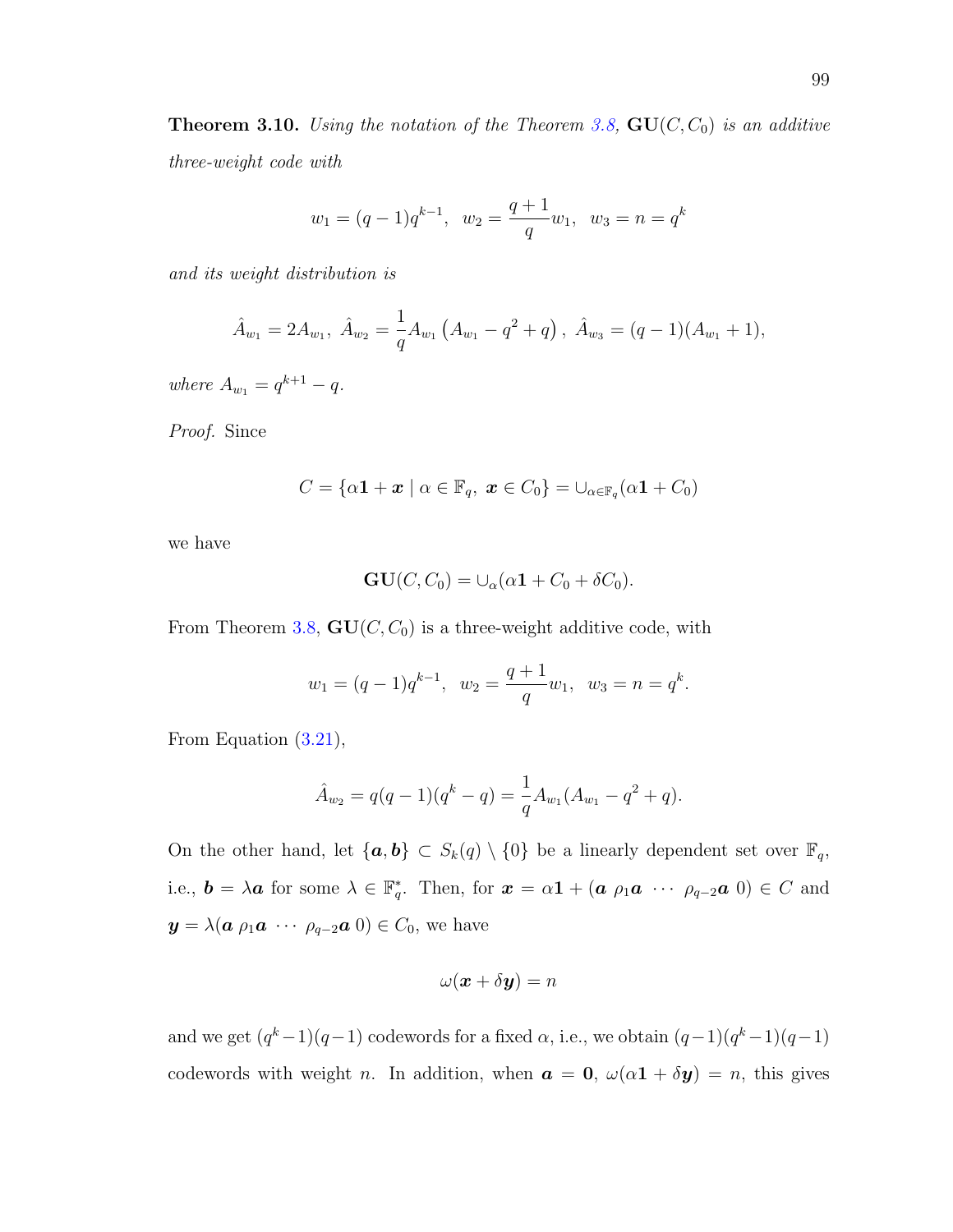$(q-1)q^k$  codewords. That is,

$$
\hat{A}_{w_3} = (q-1)(q^k-1)(q-1) + (q-1)q^k = (q-1)(A_{w_1} + 1).
$$

Thus,

$$
\hat{A}_{w_1} = q^{2k+1} - 1 - \hat{A}_{w_3} - \hat{A}_{w_2} = 2(q^{k+1} - q).
$$

Example 3.13. Taking  $q = 2$ ,  $C_0 = \{(\mathbf{a} \ 0) \mid \mathbf{a} \in S_k(2)\}\$ . Then  $\mathbf{GU}(\mathbf{R}(1,k), C_0)$ is an additive three-weight code, with  $w_1 = 2^{k-1}$ ,  $w_2 = \frac{3}{2}w_1$ , and  $w_3 = n = 2^k$ . Its weight distribution is  $\hat{A}_{w_1} = 2A_{w_1}, \hat{A}_{w_2} = \frac{1}{2}A_{w_1}(A_{w_1} - 2)$ , and  $\hat{A}_{w_3} = A_{w_1} + 1$ , where  $A_{w_1} = 2^{k+1} - 2.$ 

From Theorem [2.6,](#page-29-0) we can write  $\mathbf{R}(1, k) = C_0 \cup (1 + C_0)$ . Then

<span id="page-109-0"></span>
$$
GU(R(1, k), C_0) = GU(C_0, C_0) \cup (1 + C_0 + \delta C_0).
$$
\n(3.25)

We know, for any nonzero  $\mathbf{x} \in \mathbf{GU}(C_0, C_0)$ ,  $\omega(\mathbf{x}) \in \{2^{k-1}, 2^{k-1}+2^{k-2}\}$ , see Theorem [3.6.](#page-96-0)

On the other hand, let  $\mathbf{x} = \mathbf{1} + (\mathbf{a} \ 0) \in \mathbf{1} + C_0$  and  $\mathbf{y} = (\mathbf{b} \ 0) \in C_0$ . If  $\{\mathbf{a}, \mathbf{b}\}\$ is a linearly independent set, from Equation [\(3.20\)](#page-104-0),

$$
\omega(\mathbf{x} + \delta \mathbf{y}) = n - 2^{k-2} = 2^{k-1} + 2^{k-2}.
$$

But, if  $\{a, b\}$  is a linearly dependent set, we have

- If  $a = b$ , then  $\omega(1 + (a\ 0) + \delta(a\ 0)) = n = 2^k$ .
- If  $a = 0$  and  $b \neq 0$ , then  $\omega(1 + \delta(b_0)) = n = 2^k$ .
- If  $a \neq 0$  and  $b = 0$ , then  $\omega(1 + (a\ 0) + \delta 0) = 2^{k-1}$ .

Therefore, for any nonzero  $\boldsymbol{x}, \boldsymbol{y}$  in  $\mathbf{GU}(\mathbf{R}(1,k), C_0)$ ,

$$
\omega(\bm{x}+\delta\bm{y})\in\left\{2^{k-1},2^{k-1}+2^{k-2},2^{k}\right\}
$$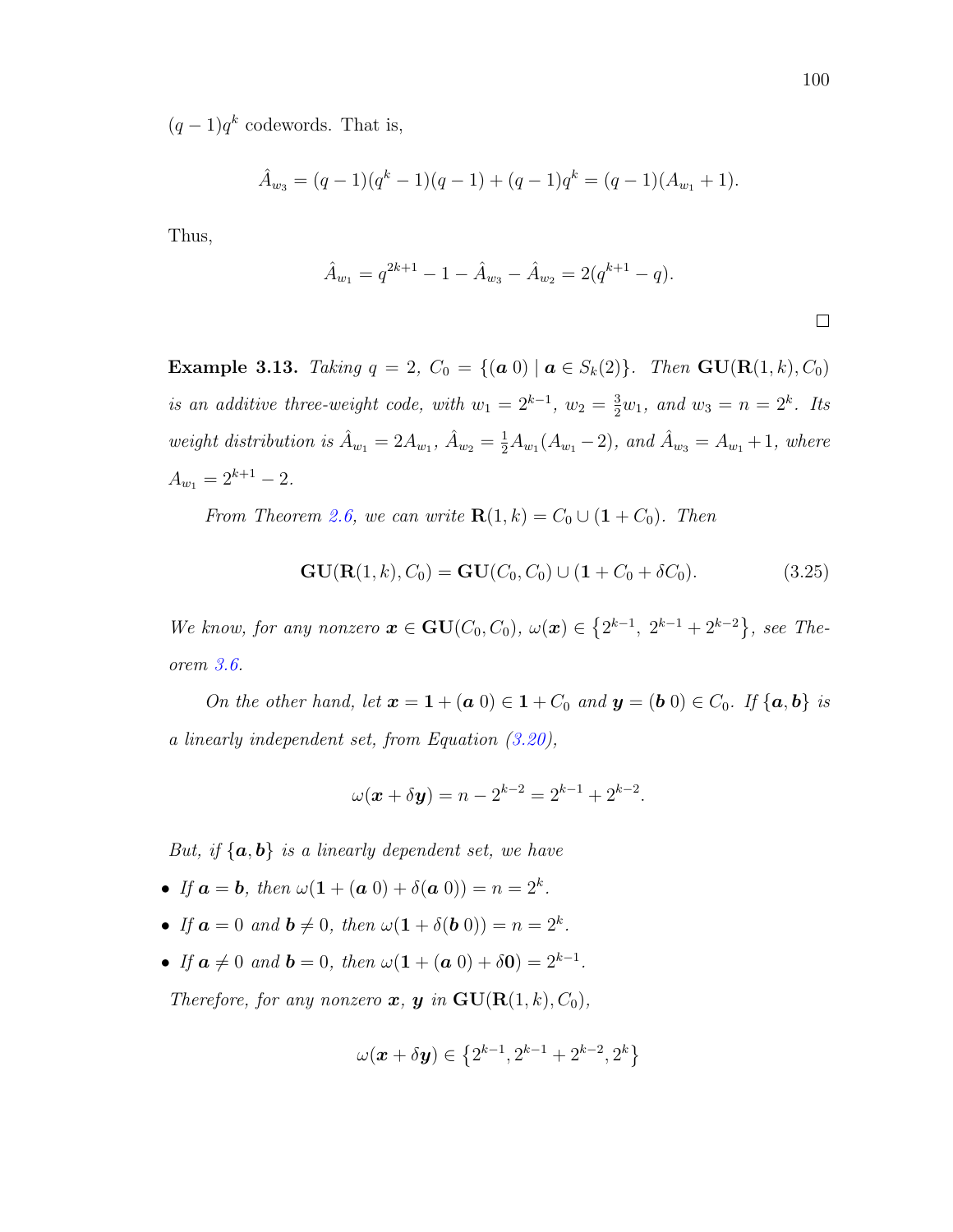Considering Equation [\(3.25\)](#page-109-0) and when  $\{a, b\} \subset S_k(2)$  is a linearly independent or not, we get that  $\hat{A}_{w_1} = 2(2^{k+1}-2), \, \hat{A}_{w_2} = \frac{1}{2}$  $\frac{1}{2}(2^{k+1}-2)(2^{k+1}-4)$ , and  $\hat{A}_{w_3} = 2^{k+1}-1$ .

An observation: We note that taking  $k = 3$  we obtain the optimal parameters of the quaternary additive code of length 8, i.e., the additive code  $GU(R(1,3), C_0)$ has parameters  $[2^3, 2^7, 2^2]$ , see Table 1 in  $[8]$ .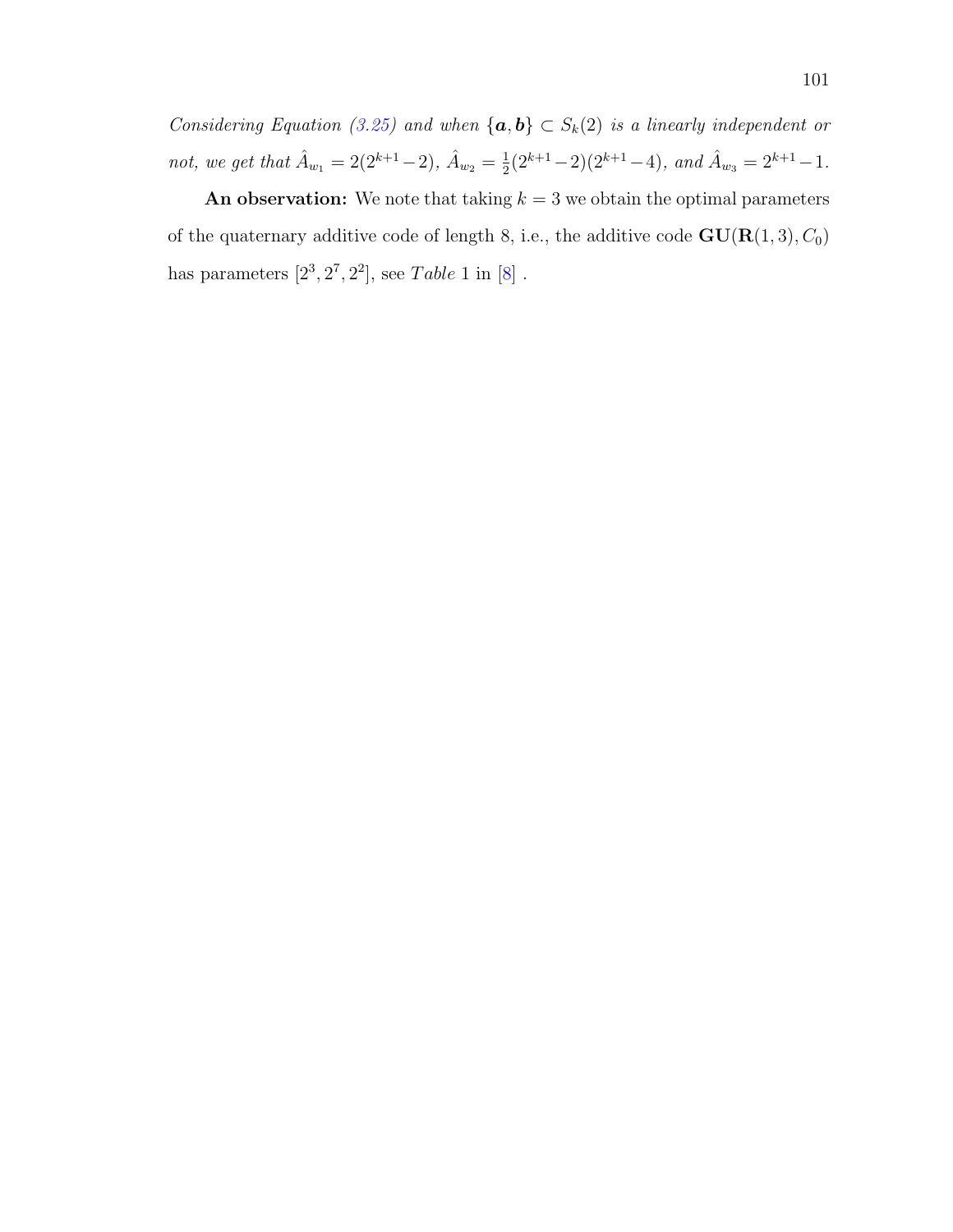# CHAPTER 4 QUANTUM CODES FROM THE GO-UP **CONSTRUCTION**

In this chapter we present a relation between our construction and quantum stabilizer codes. In the first section, given a code over  $\mathbb{F}_4$  that is Euclidean selforthogonal, we get a quantum stabilizer code. See Proposition [4.1,](#page-113-0) Theorem [4.1](#page-115-0) and their applications. In these theorems, our choice of Euclidean duality is important. In Section 4.2 we show that for an amalgamated code C in  $\mathbb{F}_q^n$  $\frac{n}{q^2}$ , Euclidean duality is the same as the trace-alternating duality considered in [\[31\]](#page-129-0). We use this result to construct nonbinary additive stabilizer codes using Euclidean duality and Frobenius invariant codes, see Theorem [4.2.](#page-124-0) We give another way to construct  $q$ -ary **QECC**. Calderbankd and Shor [\[14\]](#page-128-0) obtain **QECC** from binary quantum codes by showing that under their conditions, Hermitian and Trace Hermitian inner products are equivalent. Using our Go-Up construction, we are able to obtain the same equivalence of these inner products for  $q$ -ary codes when q is a prime such that  $q \equiv 3 \pmod{4}$ , using Theorem [3.5.](#page-91-0) Therefore, with our Go-Up construction, we can obtain  $q$ -ary QECC.

## 4.1 A REFORMULATION OF BINARY STABILIZER CODES AND NEW CONSTRUCTIONS OF QUANTUM ERROR-CORRECTING CODES FROM THE GO-UP CONSTRUCTION

We recall a postulate of quantum physics which states that quantum evolution is unitary, that is, if we have some arbitrary quantum operator  $U$  that takes as input state  $|\mathbf{u}\rangle$  and output a different state  $U|\mathbf{u}\rangle$ , then we may describe U as a unitary operator, see Definition [2.10.](#page-48-0)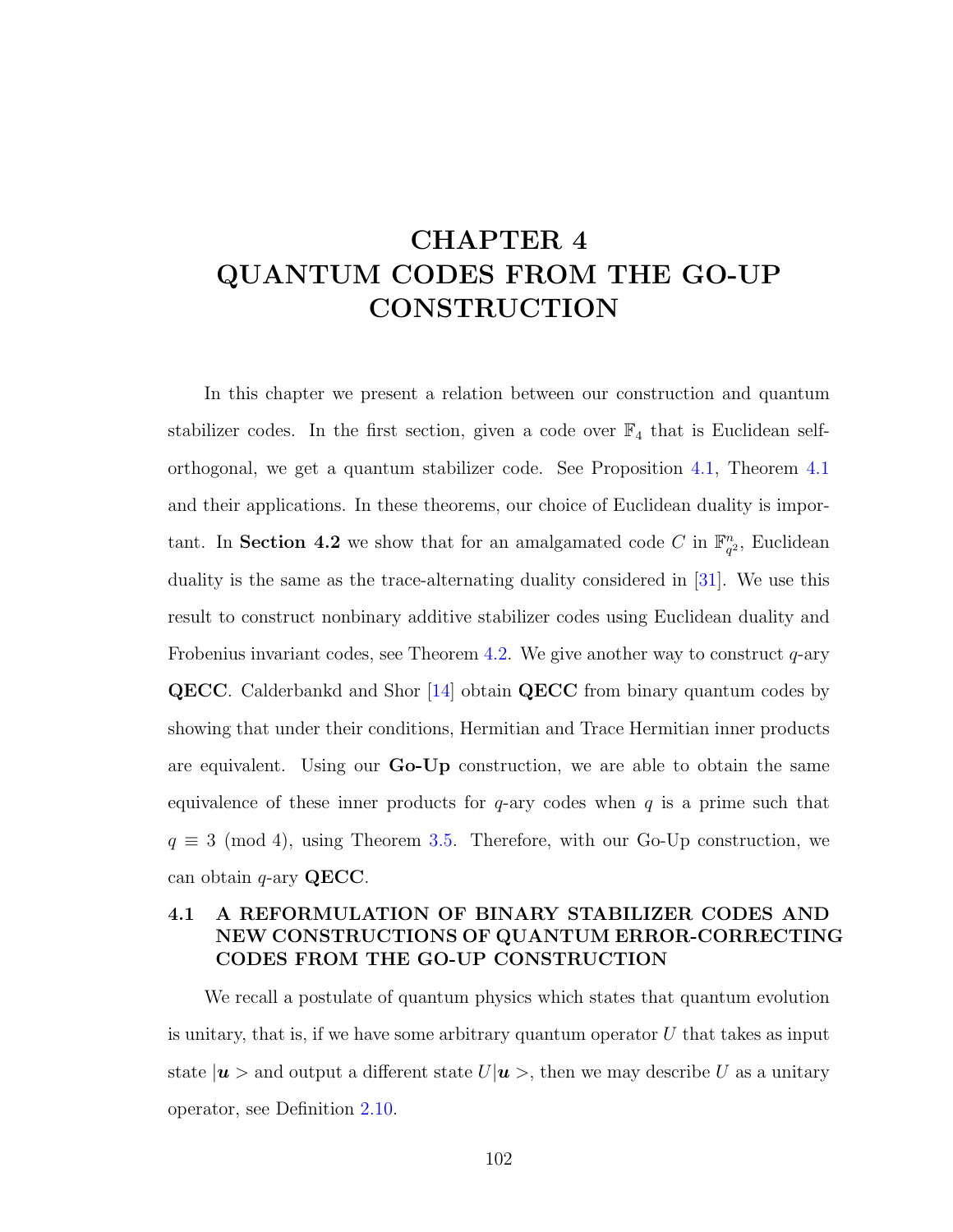We define

$$
\xi_n = \left\{ i^r w_1 \otimes \cdots \otimes w_n | w_j \in \{I, \sigma_x, \sigma_z, \sigma_y\}, r \in \mathbb{Z}_4 \right\},\
$$

a subgroup of the unitary group  $U(2^n)$ ,  $\xi_n$  is the tensor product of all possible qubit errors, that is,  $\xi_n$  describes a set of discrete errors in n qubits.

Since  $w_j \in \{I, \sigma_x, \sigma_z, \sigma_y\}$  and  $r \in \mathbb{Z}_4$ ,  $|\xi_n| = 4 \times 4^n = 2^{2n+2}$ . The center of  $\xi_n$  is  $Z(\xi_n) = \{i^r I | r \in \mathbb{Z}_4\}$ , hence  $|Z(\xi_n)| = 4$ . Taking  $\overline{\xi_n} = \xi_n/Z(\xi_n)$ , we have  $|\overline{\xi_n}| = 2^{2n+2}/4 = 2^{2n}$ . Indeed we have

$$
\overline{\xi_n} \cong \mathbb{F}_2^{2n}
$$

via identification

$$
I \leftrightarrow (00) \quad \sigma_x \leftrightarrow (10)
$$
  

$$
\sigma_z \leftrightarrow (01) \quad \sigma_y \leftrightarrow (11),
$$

where multiplication of matrices in  $\overline{\xi_n}$  corresponds to the addition of vectors in  $\mathbb{F}_2^{2n}$ . That is,  $\overline{\xi_n}$  is an abelian group of order  $2^{2n}$  and therefore a binary vector space.

Observe that to each element of  $\overline{\xi_n}$  corresponds a vector  $\mathbf{a} + \delta \mathbf{b} \in \mathbb{F}_4^n$  and two such vectors  $x = a + \delta b$  and  $y = c + \delta d$  come from commutative operators if and only if  $x \cdot_{TH} y = a \cdot d + b \cdot c = 0$ , see Proposition [2.5](#page-59-0) and Equation [\(3.14\)](#page-87-0). Example 4.1a. Taking  $n = 1$ , let  $\xi_1 = \{i^r w | w \in \{I, \sigma_x, \sigma_z, \sigma_y\}, r \in \mathbb{Z}_4\}.$ 

$$
\sigma_x \sigma_z = \begin{pmatrix} 0 & 1 \\ 1 & 0 \end{pmatrix} \begin{pmatrix} 1 & 0 \\ 0 & -1 \end{pmatrix} = \begin{pmatrix} 0 & -1 \\ 1 & 0 \end{pmatrix} = -i \begin{pmatrix} 0 & -i \\ i & 0 \end{pmatrix} = -i \sigma_y
$$

that is,

$$
\sigma_x \sigma_z \equiv \sigma_y
$$

in  $\overline{\xi_1}$ , and we can see using the identification that

$$
(10) + (01) = (11).
$$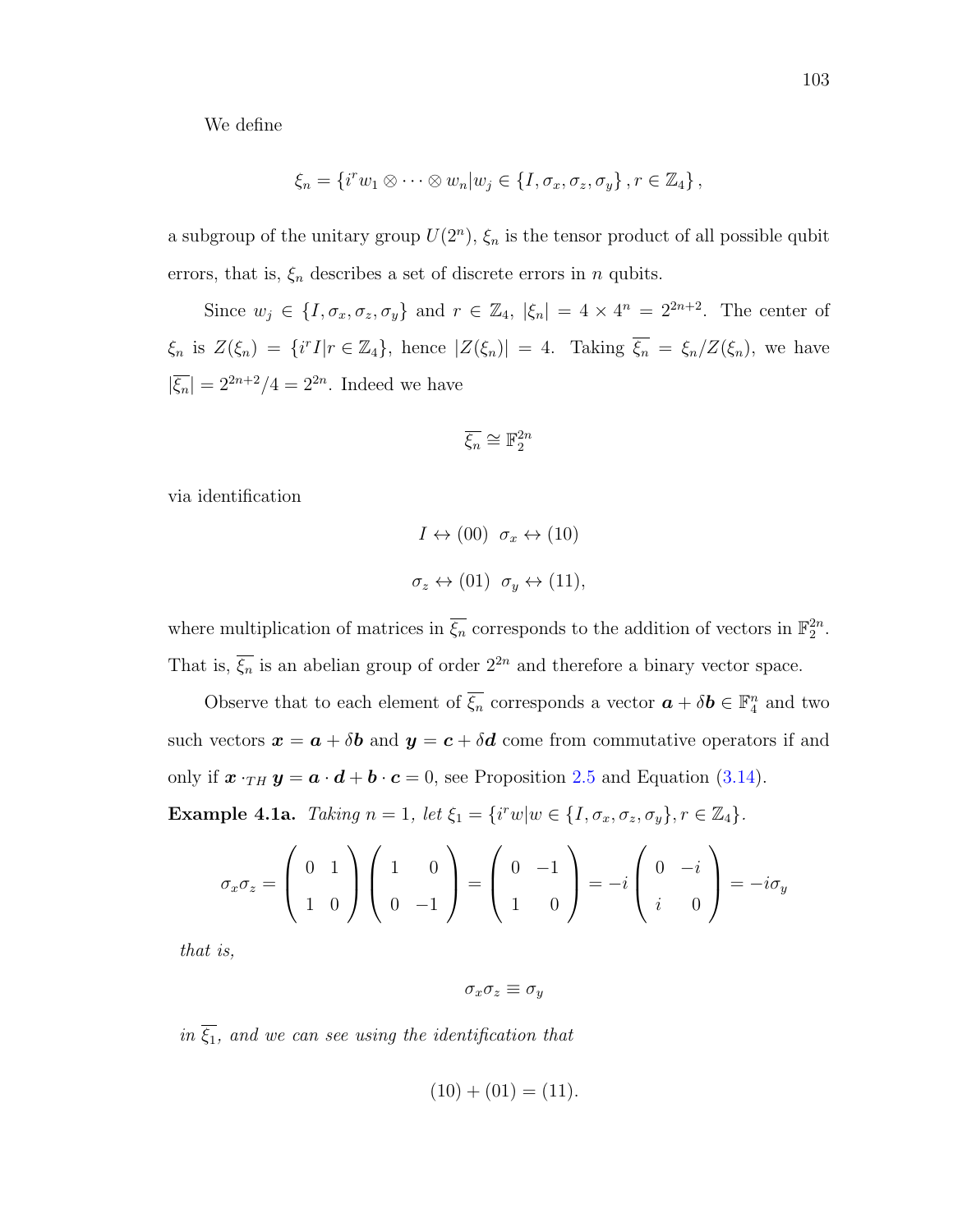**b.** Taking  $n = 2$ , let  $\xi_2 = \{i^r w_1 \otimes w_2 | w_j \in \{I, \sigma_x, \sigma_z, \sigma_y\}, r \in \mathbb{Z}_4\}$ 

$$
(\sigma_x \otimes \sigma_y)(\sigma_x \otimes \sigma_z) = \left(\begin{array}{cccc} 0 & 0 & 0 & -i \\ 0 & 0 & i & 0 \\ 0 & -i & 0 & 0 \\ i & 0 & 0 & 0 \end{array}\right) \left(\begin{array}{cccc} 0 & 0 & 1 & 0 \\ 0 & 0 & 0 & -1 \\ 1 & 0 & 0 & 0 \\ 0 & -1 & 0 & 0 \end{array}\right) = \left(\begin{array}{cccc} 0 & i & 0 & 0 \\ i & 0 & 0 & 0 \\ 0 & 0 & 0 & i \\ 0 & 0 & i & 0 \end{array}\right).
$$

That is,

$$
(\sigma_x \otimes \sigma_y)(\sigma_x \otimes \sigma_z) = i \begin{pmatrix} 0 & 1 & 0 & 0 \\ 1 & 0 & 0 & 0 \\ 0 & 0 & 0 & 1 \\ 0 & 0 & 1 & 0 \end{pmatrix} = i(I \otimes \sigma_x).
$$

Then,

$$
(\sigma_x\otimes\sigma_y)(\sigma_x\otimes\sigma_z)\equiv I\otimes\sigma_x
$$

in  $\overline{\xi_2}$  and we observe that by identification we get

$$
(1 0 1 1) + (1 0 0 1) = (0 0 1 0).
$$

**Definition 4.1.** Given  $\mathbb{S} = \{ E = i^r U_a V_b \in \xi_n \mid a + \delta b \in \mathbb{F}_4^n, r \in \mathbb{Z}_4 \},\$  the centralizer of  $S$  in  $\xi_n$  with respect to the Trace Hermitian inner product is defined by

$$
\mathbb{S}^{\perp_{TH}} = \{ E_1 = i^{r_1} U_c V_d \in \xi_n \mid \mathbf{c} + \delta \mathbf{d} \in \mathbb{F}_4^n, r_1 \in \mathbb{Z}_4 \text{ and } \mathbf{a} \cdot \mathbf{d} = \mathbf{b} \cdot \mathbf{c} \}
$$

the subset of all unitary operators in  $\xi_n$  which commute with all the elements of  $\mathbb S$ .

Now, we are going to show a fruitful relation between binary quantum stabilizer codes and our Go-Up construction.

<span id="page-113-0"></span>**Proposition 4.1.** Let  $C_0 \subset \mathbb{F}_2^n$  be an  $[n, k, d]$  Euclidean self-orthogonal linear code. Then,  $C = GU(2, C_0) \subset \mathbb{F}_4^n$  is Euclidean self-orthogonal and we get an  $[[n, n-2k, d]]_2$  quantum stabilizer code, where d is the Hamming minimum weight of  $C_0^{\perp} \setminus C_0$ .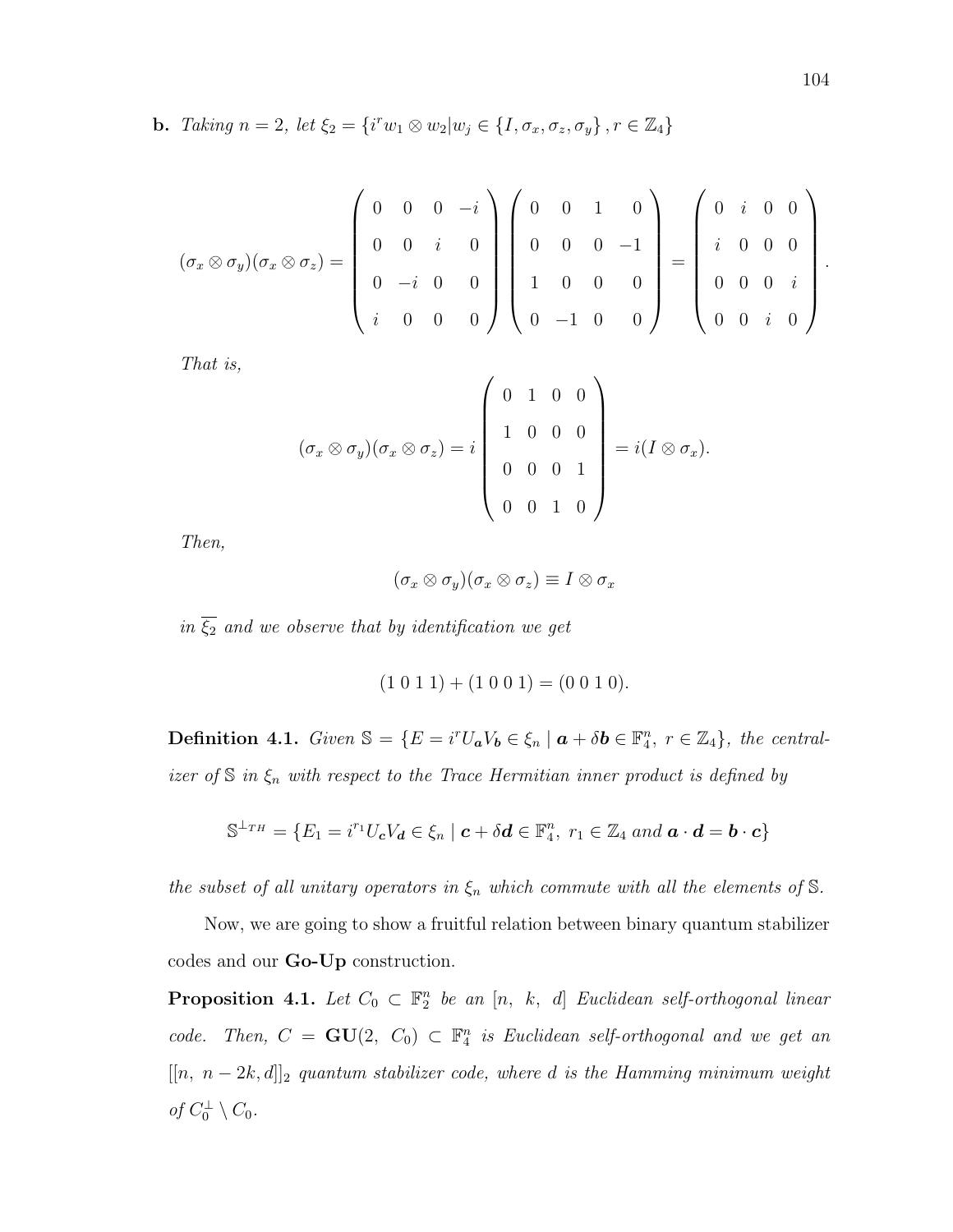Proof. For any two elements from

$$
\mathbb{S} = \{ E = i^r U_a V_b \mid \mathbf{a} + \delta \mathbf{b} \in \mathbf{GU}(2, C_0), r \in \mathbb{Z}_4 \}
$$

 $E = i^r U_a V_b$  and  $E_1 = i^{r_1} U_c V_d$ , from Equations [\(2.6\)](#page-54-0), [\(2.7\)](#page-54-0) and [\(2.8\)](#page-54-0), we have

$$
EE_1|\mathbf{v}\rangle = Ei^{r_1}(-1)^{\mathbf{d}\cdot\mathbf{v}}|\mathbf{v}+\mathbf{c}\rangle = i^{r+r_1}(-1)^{\mathbf{d}\cdot\mathbf{v}+\mathbf{b}\cdot\mathbf{v}+\mathbf{b}\cdot\mathbf{c}}|\mathbf{v}+\mathbf{c}+\mathbf{a}\rangle
$$

and

$$
E_1E|\mathbf{v}\rangle = i^{r_1+r}(-1)^{\mathbf{b}\cdot\mathbf{v}+\mathbf{d}\cdot\mathbf{v}+\mathbf{d}\cdot\mathbf{a}}|\mathbf{v}+\mathbf{a}+\mathbf{c}\rangle.
$$

Then,

$$
EE_1=E_1E
$$

when

$$
\mathbf{d} \cdot \mathbf{v} + \mathbf{b} \cdot \mathbf{v} + \mathbf{b} \cdot \mathbf{c} = \mathbf{b} \cdot \mathbf{v} + \mathbf{d} \cdot \mathbf{v} + \mathbf{a} \cdot \mathbf{d}
$$

for any  $|v\rangle$ , that is, when

$$
\mathbf{a} \cdot \mathbf{d} = \mathbf{b} \cdot \mathbf{c}.
$$

Since  $C_0 \subset C_0^{\perp}$ ,

$$
\mathbf{a} \cdot \mathbf{d} = 0 = \mathbf{b} \cdot \mathbf{c},
$$

and we have proven that the operators  $E$  and  $E_1$  commute.

We observe that  $EE_1|\mathbf{v}\rangle = i^{r+r_1}(-1)^{(\mathbf{b}+\mathbf{d})\cdot\mathbf{v}+\mathbf{b}\cdot\mathbf{c}}|\mathbf{v}+\mathbf{a}+\mathbf{c}\rangle = i^sU_{\mathbf{a}+\mathbf{c}}V_{\mathbf{b}+\mathbf{d}}|\mathbf{v}\rangle,$ because  $\mathbf{b} \cdot \mathbf{c} = 0$ , where  $s = r + r_1 \in \mathbb{Z}_4$ , then  $EE_1 \in \mathbb{S}$ . Since  $E^{-1} = i^{-r}U_aV_b$ ,  $E^{-1} \in \mathbb{S}$  and  $E = U_0 V_0 \in \mathbb{S}$  is the identity element, we get that  $\mathbb{S}$  is an abelian subgroup of  $\xi_n$  such that  $\overline{S} = GU(2, C_0) \subset \mathbb{F}_4^n$  has  $2^{2k} = 2^{n-(n-2k)}$  codewords and it is an Euclidean self-orthogonal linear code by *Proposition* [3](#page-84-0).5.

Now, from *Proposition* 3.[7,](#page-88-0) we can take

$$
\mathbb{S}^{\perp_{TH}} = \left\{ g = i^r U_a V_b \in \xi_n | \mathbf{a} + \delta \mathbf{b} \in C_0^{\perp} + \delta C_0^{\perp} \right\},
$$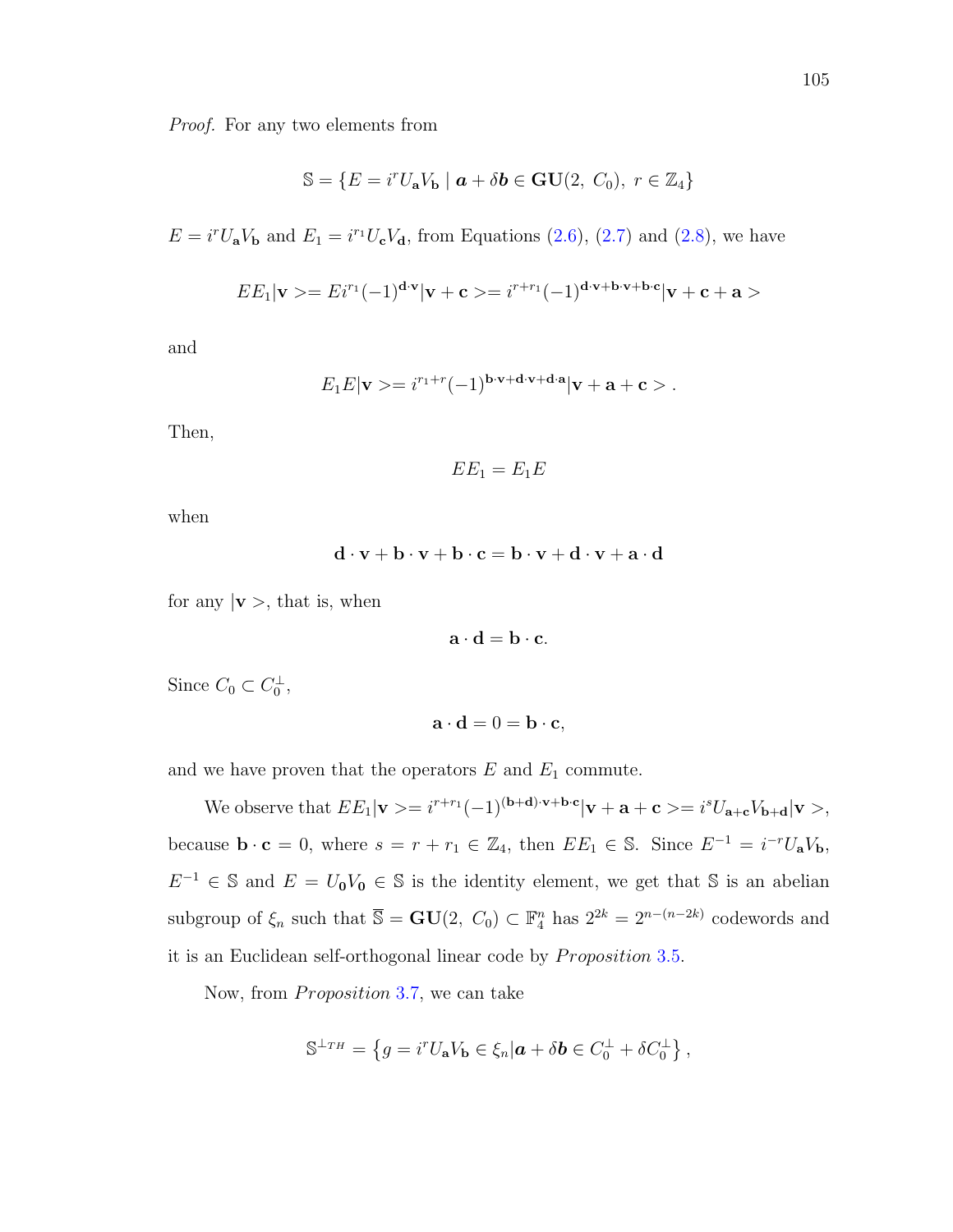where for any  $g = i^r U_a V_b$  and  $g_1 = i^{r_1} U_c V_d$  in  $\mathbb{S}^{\perp_{TH}}$ ,

$$
gg_1|\mathbf{v}\rangle = i^{r+r_1}(-1)^{\mathbf{d}\cdot\mathbf{v}+\mathbf{b}\cdot\mathbf{v}+\mathbf{b}\cdot\mathbf{c}}|\mathbf{v}+\mathbf{c}+\mathbf{a}\rangle = (-1)^{\mathbf{b}\cdot\mathbf{c}}i^{r+r_1}U_{\mathbf{a}+\mathbf{c}}V_{\mathbf{b}+\mathbf{d}}|\mathbf{v}\rangle.
$$

If  $\mathbf{b} \cdot \mathbf{c}$  is even,  $(-1)^{\mathbf{b} \cdot \mathbf{c}} = 1$  and  $gg_1 \in \mathbb{S}^{\perp_{TH}}$ . If  $\mathbf{b} \cdot \mathbf{c}$  is odd number,  $(-1)^{\mathbf{b} \cdot \mathbf{c}} = -1 = i^2$ , and again  $gg_1 \in \mathbb{S}^{\perp_{TH}}$ . That is,  $\mathbb{S}^{\perp_{TH}}$  is the subgroup of  $\xi_n$  such that for all  $g \in \mathbb{S}^{\perp_{TH}}$ and any  $E \in \mathbb{S}$ ,  $gE = Eg$ . Since  $C \subset C^{\perp}$ ,  $\mathbb{S} \subset \mathbb{S}^{\perp_{TH}}$ . We take

$$
\overline{\mathbb{S}}^{\perp_{TH}} = C_0^{\perp} + \delta C_0^{\perp} = C^{\perp}
$$

having  $2^{n-k}2^{n-k} = 2^{2n-2k}$  vectors over  $\mathbb{F}_4$ .

Now, we take  $C_0^{\perp} + \delta C_0^{\perp} \setminus C_0 + \delta C_0 = \{ \mathbf{a} + \delta \mathbf{b} \in C_0^{\perp} + \delta C_0^{\perp} | \mathbf{a}, \ \mathbf{b} \in C_0^{\perp} \setminus C_0 \}.$ We know

$$
\omega(\mathbf{a} + \delta \mathbf{b}) = \omega(\mathbf{a}) + \omega(\mathbf{b}) - \omega(\mathbf{a} * \mathbf{b}),
$$

where  $\mathbf{a} * \mathbf{b} = (c_1 \cdots c_n)$  is such that  $c_j = 1$  if and only if  $a_j = b_j = 1$ . If  $d = dist(C_0^{\perp} \setminus C_0)$ , for all  $\boldsymbol{a} + \delta \boldsymbol{b} \in C^{\perp} \setminus C$ , we have  $\omega(\boldsymbol{a} + \delta \boldsymbol{b}) \geq d$ , i.e., there is no word  $\mathbf{v} \in C^{\perp} \setminus C$  such that  $\omega(\mathbf{v}) < d$ . Thus, from Theorem [2.16,](#page-56-0) we get an  $[[n, n-2k, d]]_2$  linear quantum code.

Observe that in *Proposition* [4](#page-113-0).1 we are using Theorem [2.16,](#page-56-0) where  $C \subset$  $\mathbb{F}_4^n$  is self-orthogonal with respect to the Trace Hermitian inner product, but we can take  $C = \mathbf{GU}(2, C_0) \subset \mathbb{F}_4^n$  being Euclidean self-orthogonal because of Proposition 3.[7.](#page-88-0)

<span id="page-115-0"></span>**Theorem 4.1.** Let  $C \subset \mathbb{F}_4^n$  be an  $[n, k, d]_4$  Euclidean self-orthogonal linear code such that  $C^2 \subset C$ . Then, C yields an  $[[n, n-2k, \geq d^{\perp}]]_2$  quantum stabilizer code that is pure to d.

*Proof.* Let  $C_0$  be the sub-field sub-code of C. Letting  $q = 2$ , from Lemma 3.[2,](#page-75-0)

$$
C = \mathbf{GU}(2, C_0),
$$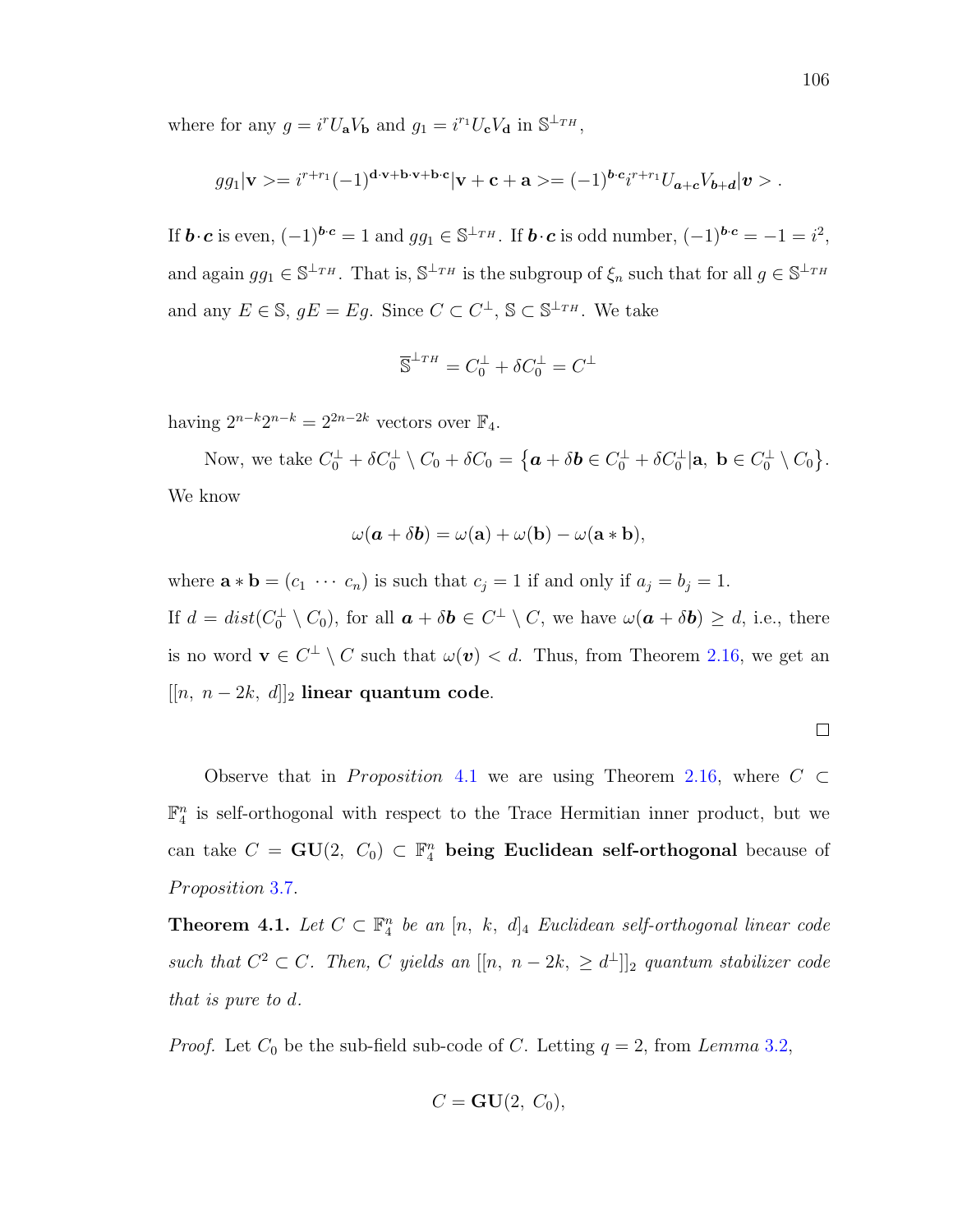and from *Proposition* 3.[5,](#page-84-0)

$$
C^{\perp} = \mathbf{GU}(2, C_0^{\perp}).
$$

Since  $C \subset C^{\perp}$ ,  $C_0$  is Euclidean self-orthogonal and  $dist(C^{\perp} \setminus C) \geq dist(C^{\perp}) = d^{\perp}$ , now we apply *Proposition* 4.[1.](#page-113-0)  $\Box$ 

a. We have a quantum stabilizer code mapping  $n - 2k$  qubits to n qubits. From this,  $n - 2k \geq 0$ , that is,

$$
\frac{k}{n} \le \frac{1}{2}
$$

i.e., the rate of the linear code  $C_0$ ,  $R$ , is  $R \leq \frac{1}{2}$  $\frac{1}{2}$ .

**Example 4.2.** If  $C_0 = \mathbf{R}(1, m)$  is the first-order Reed-Muller code of parameters  $[2^m, m+1, 2^{m-1}],$  we have  $C_0$  is self-orthogonal because  $C_0^{\perp} = \mathbf{R}(m-2, m), C_0^{\perp}$ has parameters  $[2^m, 2^m - m - 1, 4]$ , and  $\frac{m+1}{2^m} \leq \frac{1}{2}$  $\frac{1}{2}$  for all  $m \geq 3$ . That is,

$$
R_{\mathbf{R}(1,m)} \leq \frac{1}{2} \ \forall \ m \geq 3.
$$

Thus, from the first-order Reed-Muller code,  $C_0 = \mathbf{R}(1,m)$ , we obtain the binary quantum code with parameters  $[[2^m, 2^m - 2m - 2, 4]]_2$ . We obtain  $d = 4$  because  $d = dist(C_0^{\perp} \setminus C_0) = dist(C_0^{\perp}) = 4$ , for all  $m \geq 3$ . Since the parameters satisfy the quantum Singleton bound

$$
2(d-1) \le n - k.
$$

In this case,  $n - k = 2m + 2$ , that is,

$$
4 \le m+2.
$$

For  $m = 3$ , we obtain  $[[8, 0, 4]]_2$  from the Euclidean self-dual binary code  $C_0 =$  $\mathbf{R}(1,3)$ . Another form to see that  $d = 4$ , when  $m = 3$ , is because  $d \leq 5$  and it is known that, except for trivial codes, codes with  $d \leq 2$ , there are only two binary quantum MDS codes,  $[[5, 1, 3]]_2$  and  $[[6, 0, 4]]_2$ . See Theorem 24 from [\[14\]](#page-128-0).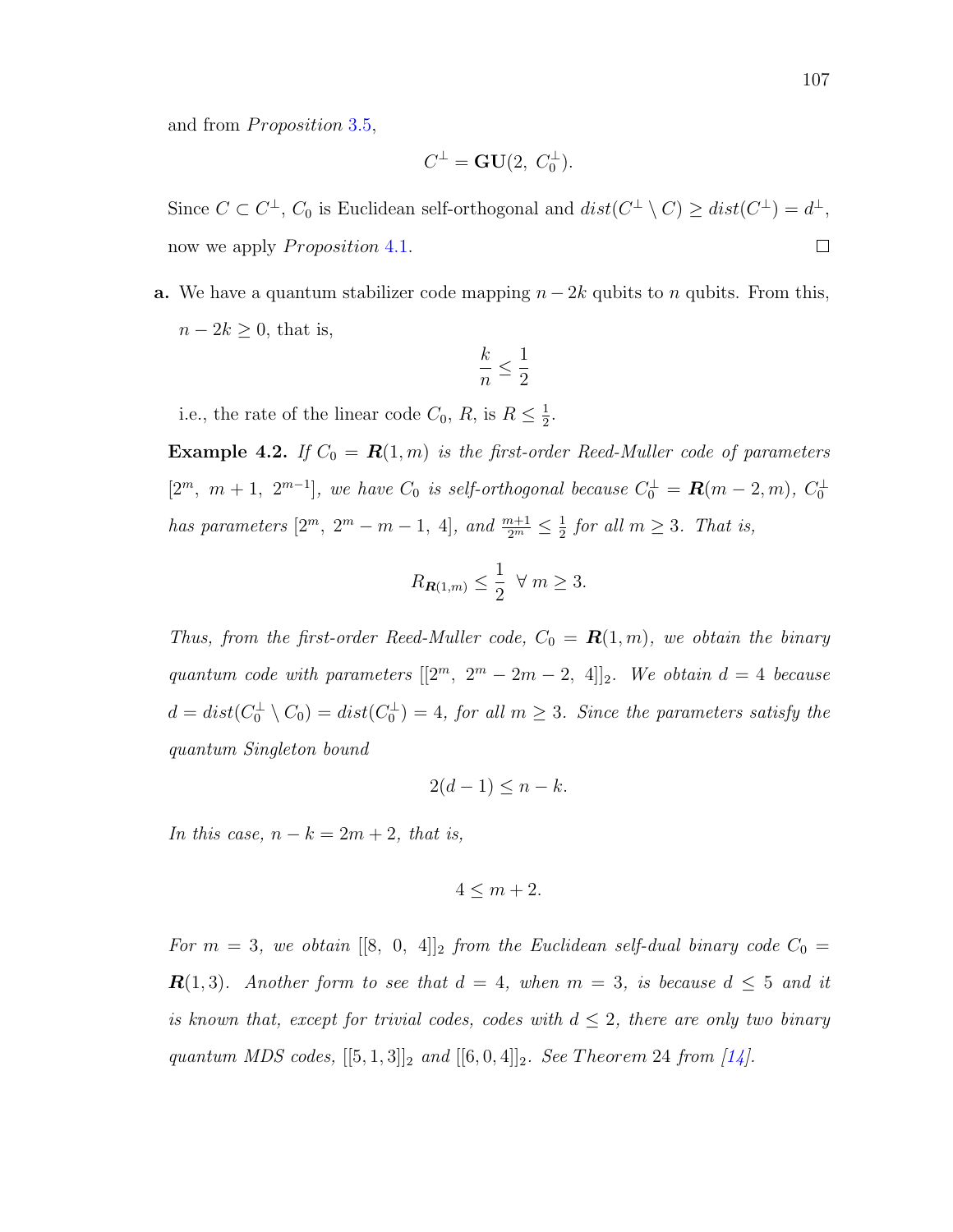We observe that we are using the Euclidean inner product in contrast with the seminal work  $\left[1\right]$  where they use the Trace Hermitian inner product.

**Example 4.3.** Consider  $H_k(2)$ , the binary Hamming code with parameters  $[2^k$  – 1,  $2^k-1-k$ , 3], and  $C_0$  as its dual with parameters  $[2^k-1, k, 2^{k-1}]$ , i.e.,  $C_0 = S_k(2)$ the binary simplex code of dimension k. Since the columns of a parity check matrix for a binary Hamming code consist of all possible nonzero binary words of length  $k$ , that is, all the elements of  $\mathbb{F}_2^k \setminus \{0\}$ , because  $S_k(2)$  is a projective code; we can take  $\alpha$  a primitive element of  $\mathbb{F}_{2^k}$  and such parity check matrix is given by

$$
H = [\alpha^{2^k - 2}, \cdots, \alpha, 1]
$$

changing the order if necessary. Then

$$
HH^{t} = \sum_{i=0}^{2^{k}-2} (\alpha^{i})^{2} = \left(\sum_{i=0}^{2^{k}-2} \alpha^{i}\right)^{2},
$$

because the characteristic is 2. But  $\sum^{k-2}$  $i=0$  $\alpha^i = 0$  because  $0 = \alpha^{p^r} - \alpha = \alpha(\alpha 1)(\alpha^{p^r-2}+\cdots+\alpha+1)$  with  $\alpha\neq 0$  and  $\alpha-1\neq 0$ , in our case  $p=2$ . Thus,

$$
HH^t = 0 \tag{4.1}
$$

and since H is a generator matrix of  $S_k(2)$ , the binary simplex code of dimension k is Euclidean self-orthogonal with rate  $\frac{k}{2^k-1} \leq \frac{1}{2}$  $\frac{1}{2}$  for all  $k \geq 3$ . That is,

$$
R_{C_0} \le \frac{1}{2} \ \ \forall \ k \ge 3
$$

and since  $dist(H_k(2) \setminus S_k(2)) = 3$ , we obtain a binary stabilizer code of parameters  $[[2<sup>k</sup>-1, 2<sup>k</sup>-1-2k, 3]].$  These parameters satisfy the quantum Singleton bound, i.e.,

$$
3 - 1 \le \frac{1}{2}(2^{k} - 1 - (2^{k} - 1 - 2k)) = k.
$$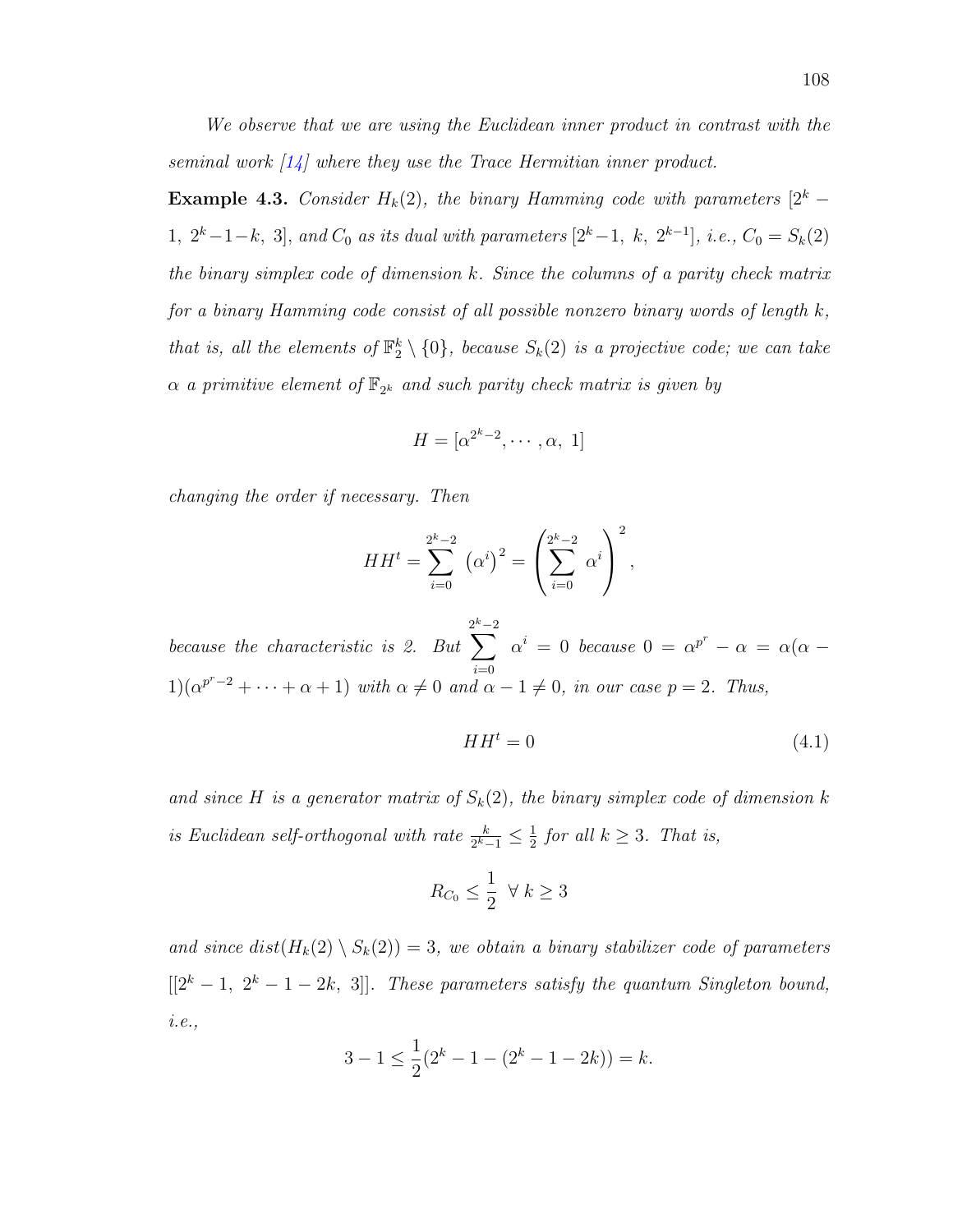For the particular case  $k = 3$ , consider  $C_0^{\perp}$  as the binary Hamming code of parameters [7, 4, 3]. We know  $C_0 \subset C_0^{\perp}$ . If we take a parity check matrix of  $C_0^{\perp}$ given by

$$
H = \left( \begin{array}{rrrrrrr} 0 & 1 & 1 & 1 & 1 & 0 & 0 \\ 1 & 0 & 1 & 1 & 0 & 1 & 0 \\ 1 & 1 & 0 & 1 & 0 & 0 & 1 \end{array} \right),
$$

then  $C_0 = \{c = (a_1 \ a_2 \ a_3)H \mid a_i \in \mathbb{F}_2\} = S_3(2)$ .

Thus, we obtain the linear quantum code with parameters [[7, 1, 3]] which maps  $7 - 2(3) = 1$  qubits into 7 qubits, see [\[15\]](#page-128-1).

An observation: Consider the Goppa code  $\Gamma(L, g(x))$  with parameters  $[n, k \geq$  $n - mt, d]_2$ . Since  $k \geq n - mt, \frac{k}{n} \geq 1 - \frac{mt}{n}$  $\frac{nt}{n}$ . If  $\frac{k}{n} \leq \frac{1}{2}$  $\frac{1}{2}, 1 - \frac{mt}{n} \leq \frac{1}{2}$  $\frac{1}{2}$ , that is,  $2mt \geq n$ . Thus, if  $R_{\Gamma(L,g(x))} \leq \frac{1}{2}$  $\frac{1}{2}$  then  $2mt \geq n$ , or equivalent if  $2mt < n$ , then  $R_{\Gamma(L,g(x))} > \frac{1}{2}$  $\frac{1}{2}$ . Corollary 4.1. We take  $h(x) = x^t$ ,  $L = \{1, \alpha, \dots, \alpha^{n-1}\} \subset \mathbb{F}_{2^m}$ , where  $\alpha \in \mathbb{F}_{2^m}$ and  $ord(\alpha) = n$ . If  $t < \frac{n}{2}$ , then we will obtain a linear quantum code with parameters  $[[n, n-2k_{\Gamma(L,x^t)^{\perp}}, d]]_2$ , where  $d = dist(\Gamma(L, x^t) \setminus \Gamma(L, x^t)^{\perp}).$ 

*Proof.* A parity check matrix of  $\Gamma(L, h(x))$  is given by

$$
H = \begin{pmatrix} 1 & \alpha^{t-1} & \alpha^{2(t-1)} & \cdots & \alpha^{(n-1)(t-1)} \\ 1 & \alpha^{t-2} & \alpha^{2(t-2)} & \cdots & \alpha^{(n-1)(t-2)} \\ \vdots & \vdots & \vdots & \cdots & \vdots \\ 1 & \alpha & \alpha^2 & \cdots & \alpha^{n-1} \\ 1 & 1 & 1 & \cdots & 1 \end{pmatrix} \begin{pmatrix} h^{-1}(1) & \cdots & 0 \\ \vdots & \vdots & \vdots \\ 0 & \cdots & h^{-1}(\alpha^{n-1}) \end{pmatrix}.
$$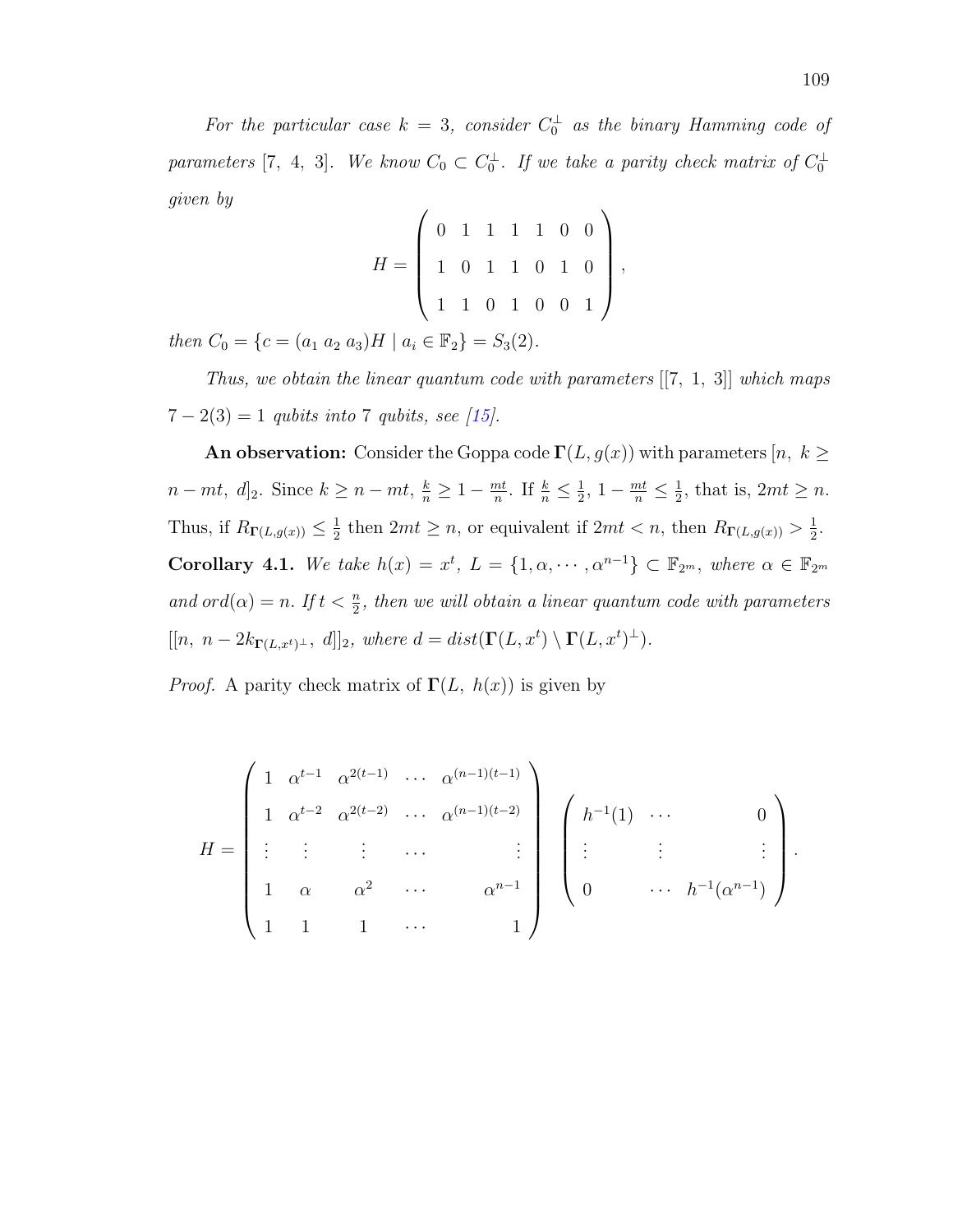Then,

$$
H = \begin{pmatrix} 1 & \alpha^{-1} & \alpha^{-2} & \cdots & \alpha^{-(n-1)} \\ 1 & \alpha^{-2} & \alpha^{-4} & \cdots & \alpha^{-2(n-1)} \\ \vdots & \vdots & \vdots & \cdots & \vdots \\ 1 & \alpha^{-t} & \alpha^{-2t} & \cdots & \alpha^{-(n-1)t} \end{pmatrix}
$$

and

$$
(HH^{t})_{ij} = h^{-1}(1)h^{-1}(1) + h^{-1}(\alpha)\alpha^{i}h^{-1}(\alpha)\alpha^{j} + \dots + h^{-1}(\alpha^{n-1})\alpha^{(n-1)i}h^{-1}(\alpha^{n-1})\alpha^{(n-1)j}
$$

i.e.,  $(HH^t)_{ij} = 1 + \alpha^{-(i+j)} + (\alpha^{-(i+j)})^2 + \cdots + (\alpha^{-(i+j)})^{n-1}$ , where  $2 \leq i + j \leq 2t$ . Since  $t < \frac{n}{2}$ ,  $\alpha^{-(i+j)} \neq 1$  and

$$
(HHt)ij = (\alpha-(i+j) - 1)-1((\alpha-(i+j))n - 1) = 0.
$$

Thus,  $HH^t \equiv 0$  and

$$
\Gamma(L, x^t)^{\perp} \subset \Gamma(L, x^t).
$$

Taking

$$
d = dist(\Gamma(L, x^t) \setminus \Gamma(L, x^t)^{\perp})
$$

and  $C_0 = \Gamma(L, x^t)^{\perp}$ , we get the stabilizer group  $C = \mathbf{GU}(2, C_0)$  which permits us to construct a linear quantum code with parameters  $[[n, n - 2k_{\Gamma(L,x^t)}\text{L}, d]]_2$ .

 $\Box$ 

Now we consider different codes.

**Proposition 4.2.** Let  $C_0 \subset \mathbb{F}_2^n$  be an  $[n, k, d]$  Euclidean self-orthogonal linear code. The additive code  $C = C_0 + \delta C_0^{\perp} \subset \mathbb{F}_4^n$  is self-dual with respect to the Trace Hermitian inner product and we get a pure  $[[n, 0, d]]_2$  quantum stabilizer code.

Proof. We define

$$
\mathbb{S} = \left\{ E = i^r U_a V_b \in \xi_n | \mathbf{a} + \delta \mathbf{b} \in C_0 + \delta C_0^{\perp}, \ r \in \mathbb{Z}_4 \right\}
$$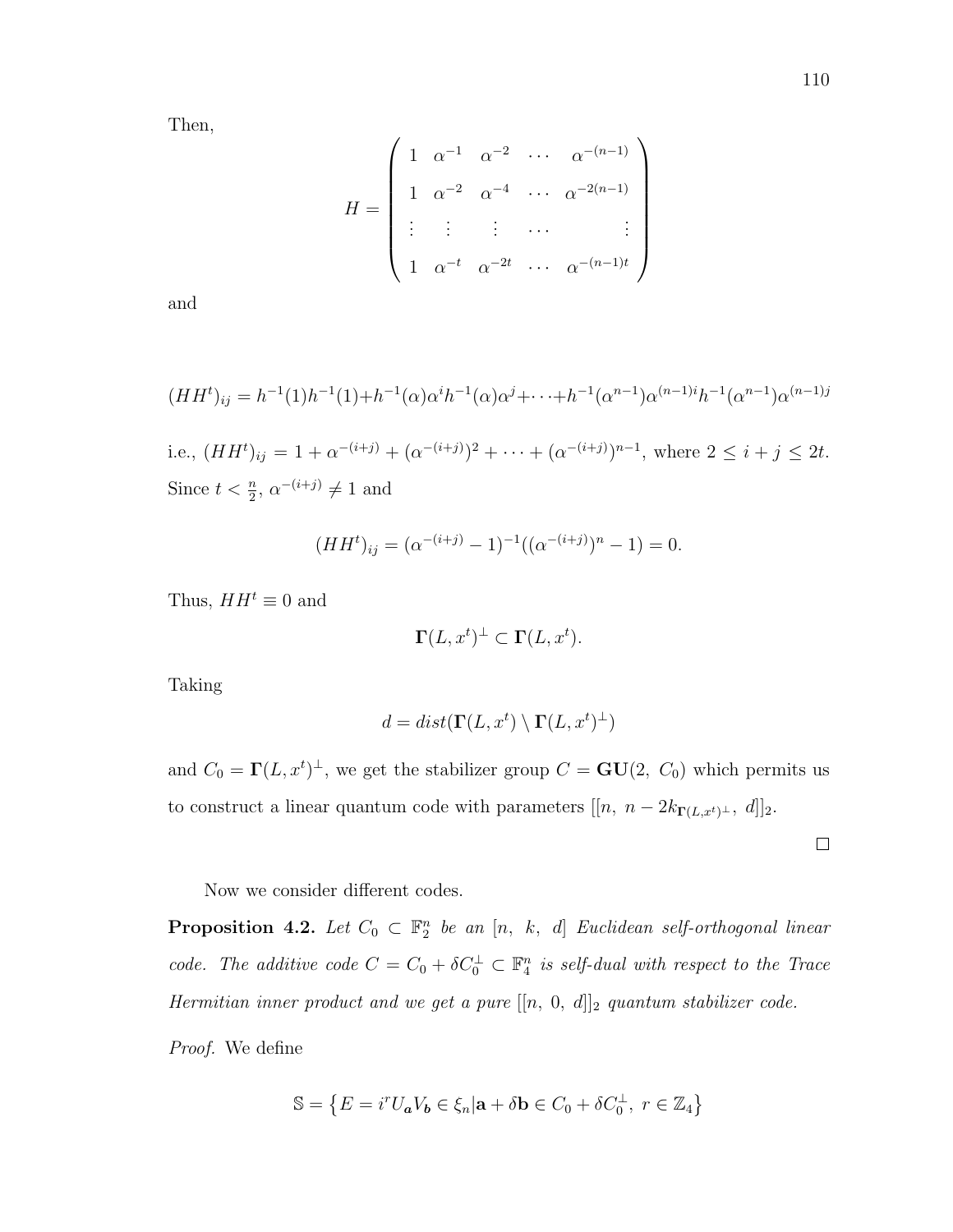which has  $|C_0 + \delta C_0^{\perp}| = 2^k 2^{n-k} = 2^n$  elements. For  $E = i^r U_a V_b$  and  $E_1 = i^{r_1} U_c V_d$ in S, we have

$$
EE_1|\boldsymbol{v}>=i^{r+r_1}(-1)^{(\mathbf{b}+\mathbf{d}).\mathbf{v}+\mathbf{b}.\mathbf{c}}|\mathbf{v}+\mathbf{a}+\mathbf{c}>=i^sU_{\mathbf{a}+\mathbf{c}}V_{\mathbf{b}+\mathbf{d}}|\mathbf{v}>
$$

and

$$
E_1E|\mathbf{v}\rangle = i^{r+r_1}(-1)^{(\mathbf{b}+\mathbf{d}).\mathbf{v}+\mathbf{a}.\mathbf{d}}|\mathbf{v}+\mathbf{a}+\mathbf{c}\rangle = i^sU_{\mathbf{a}+\mathbf{c}}V_{\mathbf{b}+\mathbf{d}}|\mathbf{v}\rangle = EE_1|\mathbf{v}\rangle.
$$

Since  $EE_1 \in \mathbb{S}$  and  $E^{-1} = i^{-r}U_aV_b \in \mathbb{S}$ , we get that  $\mathbb{S}$  is an abelian subgroup of  $\xi_n$ and  $\overline{\mathbb{S}} = C_0 + \delta C_0^{\perp} = C.$ 

Since  $C_0 \subset C_0^{\perp}, C^{\perp_{TH}} = C_0 + \delta C_0^{\perp} = C$  and we apply the Theorem [2.16](#page-56-0) wtih  $k = 0$  to get a single quantum state pure code with parameters  $[[n, 0, d]]_2$ .  $\Box$ 

**Example 4.4.** From Example [3.9](#page-86-0) we have the additive code  $C = S_k(2) + \delta H_k(2)$ . Then we get a single quantum state code with parameters  $[[2^k - 1, 0, 2^{k-1}]]_2$ .

An observation: This is the same result as the one obtained in Theorem 9 from the seminal work [\[14\]](#page-128-0), by taking  $C_1 = C_0 = C_2$ . However, there, they use a normal basis  $\{\delta, \delta^2\}$  of  $\mathbb{F}_4$  over  $\mathbb{F}_2$ , while here we use a polynomial basis  $\{1, \delta\}$ , where  $\delta^2 = \delta + 1$ .

**Proposition 4.3.** Given  $C_0$  an  $[n, k_0, d_0]_2$  code and  $C_1$  an  $[n, k_1, d_1]_2$  code such that  $C_0 \subset C_1^{\perp}$ , we get an  $[[n, n - (k_0 + k_1), d]]_2$  quantum stabilizer code, with  $d = dist \left\{ \mathbf{GU}(C_1^\perp, C_0^\perp) \setminus \mathbf{GU}(C_0, C_1) \right\}.$ 

Proof. We define

$$
\mathbb{S} = \{ E = i^r U_a V_b \in \xi_n | \mathbf{a} + \delta \mathbf{b} \in C_0 + \delta C_1, \ r \in \mathbb{Z}_4 \}.
$$

That is,  $\overline{S} = C_0 + \delta C_1$ . For any two elements of S,  $E = i^r U_a V_b$  and  $E_1 = i^{r_1} U_c V_d$ we have

$$
EE_1|\mathbf{v}\rangle = Ei^{r_1}(-1)^{\mathbf{d}\cdot\mathbf{v}}|\mathbf{v}+\mathbf{c}\rangle = i^{r+r_1}(-1)^{\mathbf{d}\cdot\mathbf{v}+\mathbf{b}\cdot\mathbf{v}+\mathbf{b}\cdot\mathbf{c}}|\mathbf{v}+\mathbf{c}+\mathbf{a}\rangle
$$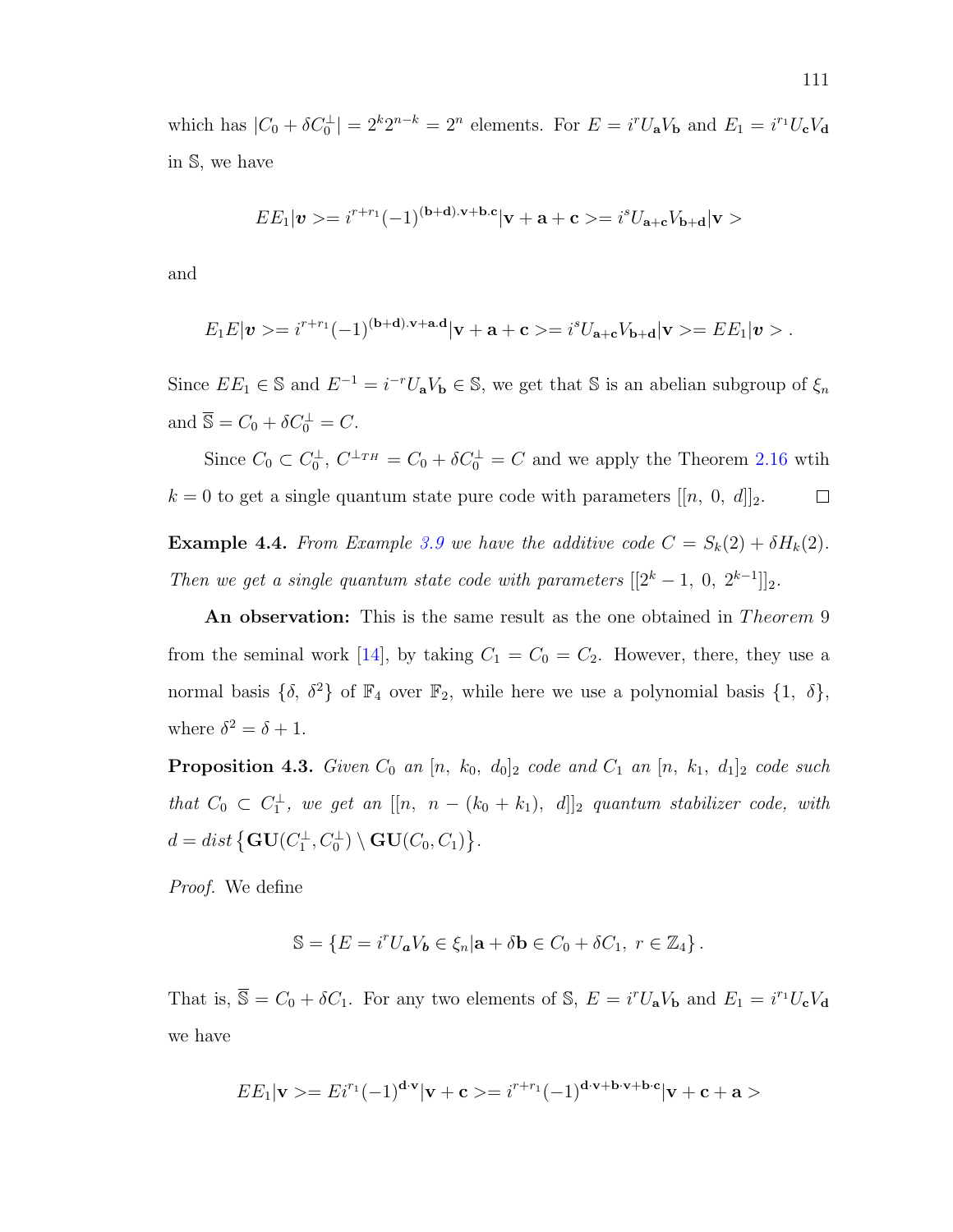and

$$
E_1E|\mathbf{v}\rangle = i^{r_1+r}(-1)^{\mathbf{b}\cdot\mathbf{v}+\mathbf{d}\cdot\mathbf{v}+\mathbf{d}\cdot\mathbf{a}}|\mathbf{v}+\mathbf{a}+\mathbf{c}\rangle.
$$

Then,

$$
EE_1=E_1E
$$

when

$$
\mathbf{d} \cdot \mathbf{v} + \mathbf{b} \cdot \mathbf{v} + \mathbf{b} \cdot \mathbf{c} = \mathbf{b} \cdot \mathbf{v} + \mathbf{d} \cdot \mathbf{v} + \mathbf{a} \cdot \mathbf{d}
$$

for any  $|v\rangle$ , that is, when

$$
\mathbf{a} \cdot \mathbf{d} = \mathbf{b} \cdot \mathbf{c}.
$$

Since  $C_0 \subset C_1^{\perp}$ ,

$$
\mathbf{a} \cdot \mathbf{d} = 0 = \mathbf{b} \cdot \mathbf{c}
$$

and we have proven that the operators E and  $E_1$  commute and  $\overline{S} \subset \overline{S}^{\perp_{TH}}$ .

We observe that  $EE_1|\mathbf{v}\rangle = i^{r+r_1}(-1)^{(\mathbf{b}+\mathbf{d})\cdot\mathbf{v}+\mathbf{b}\cdot\mathbf{c}}|\mathbf{v}+\mathbf{a}+\mathbf{c}\rangle = i^sU_{\mathbf{a}+\mathbf{c}}V_{\mathbf{b}+\mathbf{d}}|\mathbf{v}\rangle,$ because  $\mathbf{b} \cdot \mathbf{c} = 0$ , where  $s = r + r_1 \in \mathbb{Z}_4$ , then  $EE_1 \in \mathbb{S}$ . Since  $E^{-1} = i^{-r}U_aV_b$ ,  $E^{-1} \in \mathbb{S}$  and  $E = U_0 V_0 \in \mathbb{S}$  is the identity element, we get that  $\mathbb{S}$  is an abelian subgroup of  $\xi_n$ .

In this case we take

$$
\mathbb{S}^{\perp_{TH}} = \left\{ g = i^r U_a V_b \in \xi_n | \mathbf{a} + \delta \mathbf{b} \in C_1^{\perp} + \delta C_0^{\perp} \right\}.
$$

Since  $k_0 = dim(C_0)$  and  $k_1 = dim(C_1)$ , we get that  $|\overline{\mathbb{S}}| = 2^{k_0+k_1} = 2^{n-(n-k_0-k_1)}$ .

But

$$
C_1^{\perp} + \delta C_0^{\perp} \setminus C_0 + \delta C_1 = \left\{ \mathbf{a} + \delta \mathbf{b} \in C_1^{\perp} + \delta C_0^{\perp} \mid a \in C_1^{\perp} \setminus C_0, \; \mathbf{b} \in C_0^{\perp} \setminus C_1 \right\}.
$$

Then,  $d = min \{ dist(C_1^{\perp} \setminus C_0), \ dist(C_0^{\perp} \setminus C_1) \} = dist(C_1^{\perp} + \delta C_0^{\perp} \setminus C_0 + \delta C_1).$  Thus, by Theorem [2.16](#page-56-0) , we get an  $[[n,\;n-(k_0+k_1),\;d]]_2$  additive quantum code.

 $\Box$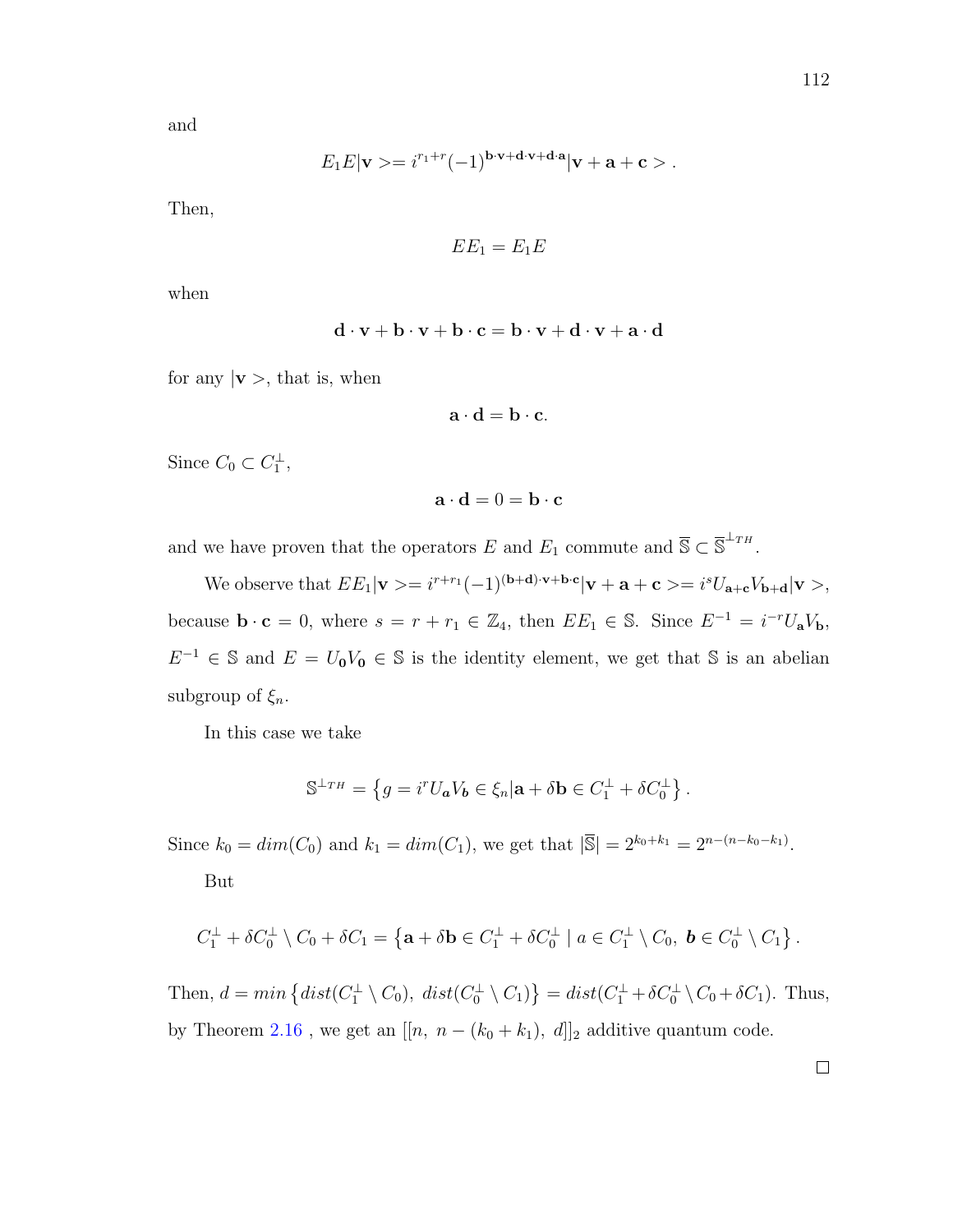**Example 4.5.** From Example [3.5](#page-72-0) we have the additive code  $C = \mathbf{GU}(C_0, C_1)$ , where  $C_0$  is the repetition code with parameters  $[2^m, 1, 2^m]$  and  $C_1$  the first-order Reed-Muller code with parameters  $[2^m, m+1, 2^{m-1}]$ . Since  $C_0 \subset C_1 \subset C_1^{\perp}$ , we get a  $[[2<sup>m</sup>, 2<sup>m</sup> - m - 2, d]]_2$  additive quantum code.

### 4.2 NON-BINARY STABILIZER CODES

Given a, b, c and d in  $\mathbb{F}_q^n$ , let  $\boldsymbol{x} = a\alpha_1 + b\alpha_2$  and  $\boldsymbol{y} = c\alpha_1 + d\alpha_2$  in  $\mathbb{F}_q^n$  $\frac{n}{q^2}$  where  $\{\alpha_1, \alpha_2\}$  is a basis of  $\mathbb{F}_{q^2}$  over  $\mathbb{F}_q$  and the matrix

$$
A = \begin{pmatrix} \alpha_1 & \alpha_2 \\ \alpha_1^q & \alpha_2^q \end{pmatrix}
$$

is such that  $det(A) = \alpha_1 \alpha_2^q - \alpha_1^q \alpha_2 \neq 0$ .

Then,

$$
\mathbf{x} \cdot \mathbf{y}^q = (\boldsymbol{a}\alpha_1 + \boldsymbol{b}\alpha_2) \cdot (\alpha_1^q \boldsymbol{c} + \alpha_2^q \boldsymbol{d}) = \alpha_1 \alpha_1^q \boldsymbol{a} \cdot \boldsymbol{c} + \alpha_1 \alpha_2^q \boldsymbol{a} \cdot \boldsymbol{d} + \alpha_2 \alpha_1^q \boldsymbol{b} \cdot \boldsymbol{c} + \alpha_2 \alpha_2^q \boldsymbol{b} \cdot \boldsymbol{d}
$$

and

$$
\mathbf{x}^q \cdot \mathbf{y} = (\boldsymbol{a} \alpha_1^q + \boldsymbol{b} \alpha_2^q) \cdot (\boldsymbol{c} \alpha_1 + \boldsymbol{d} \alpha_2) = \alpha_1 \alpha_1^q \boldsymbol{a} \cdot \boldsymbol{c} + \alpha_1^q \alpha_2 \boldsymbol{a} \cdot \boldsymbol{d} + \alpha_1 \alpha_2^q \boldsymbol{b} \cdot \boldsymbol{c} + \alpha_2 \alpha_2^q \boldsymbol{b} \cdot \boldsymbol{d}.
$$

That is,

$$
\frac{\mathbf{x}\cdot\mathbf{y}^{\mathbf{q}}-\mathbf{x}^q\cdot\mathbf{y}}{\alpha_1\alpha_2^q-\alpha_1^q\alpha_2}=\frac{(\boldsymbol{a}\cdot\boldsymbol{d}-\boldsymbol{b}\cdot\boldsymbol{c})(\alpha_1\alpha_2^q-\alpha_1^q\alpha_2)}{\alpha_1\alpha_2^q-\alpha_1^q\alpha_2}=\boldsymbol{a}\cdot\boldsymbol{d}-\boldsymbol{b}\cdot\boldsymbol{c}.
$$

We define,

<span id="page-122-0"></span>
$$
\boldsymbol{x} \star \boldsymbol{y} = tr\left(\frac{\boldsymbol{x} \cdot \boldsymbol{y}^q - \boldsymbol{x}^q \cdot \boldsymbol{y}}{\alpha_1 \alpha_2^q - \alpha_1^q \alpha_2}\right) = tr(\boldsymbol{a} \cdot \boldsymbol{d} - \boldsymbol{b} \cdot \boldsymbol{c}). \tag{4.2}
$$

Then,  $\mathbf{x} \star \mathbf{x} = 0$ .

Since tr is linear over  $\mathbb{F}_p$  and  $-1 \in \mathbb{F}_p$  we get that  $\mathbf{x} \star \mathbf{y} = -(\mathbf{y} \star \mathbf{x})$ . For  $r \in \mathbb{F}_p$ ,  $(r\mathbf{x}) \star \mathbf{y} = r(\mathbf{x} \star \mathbf{y})$  by linearity of tr and for  $\mathbf{z} = v\alpha_1 + w\alpha_2 \in \mathbb{F}_q^n$  $\frac{n}{q^2}$  we have

$$
(\mathbf{x} + \mathbf{z}) \star \mathbf{y} = \mathbf{x} \star \mathbf{y} + \mathbf{z} \star \mathbf{x} \text{ and } \mathbf{x} \star (\mathbf{y} \star \mathbf{z}) = \mathbf{x} \star \mathbf{y} + \mathbf{x} \star \mathbf{z}.
$$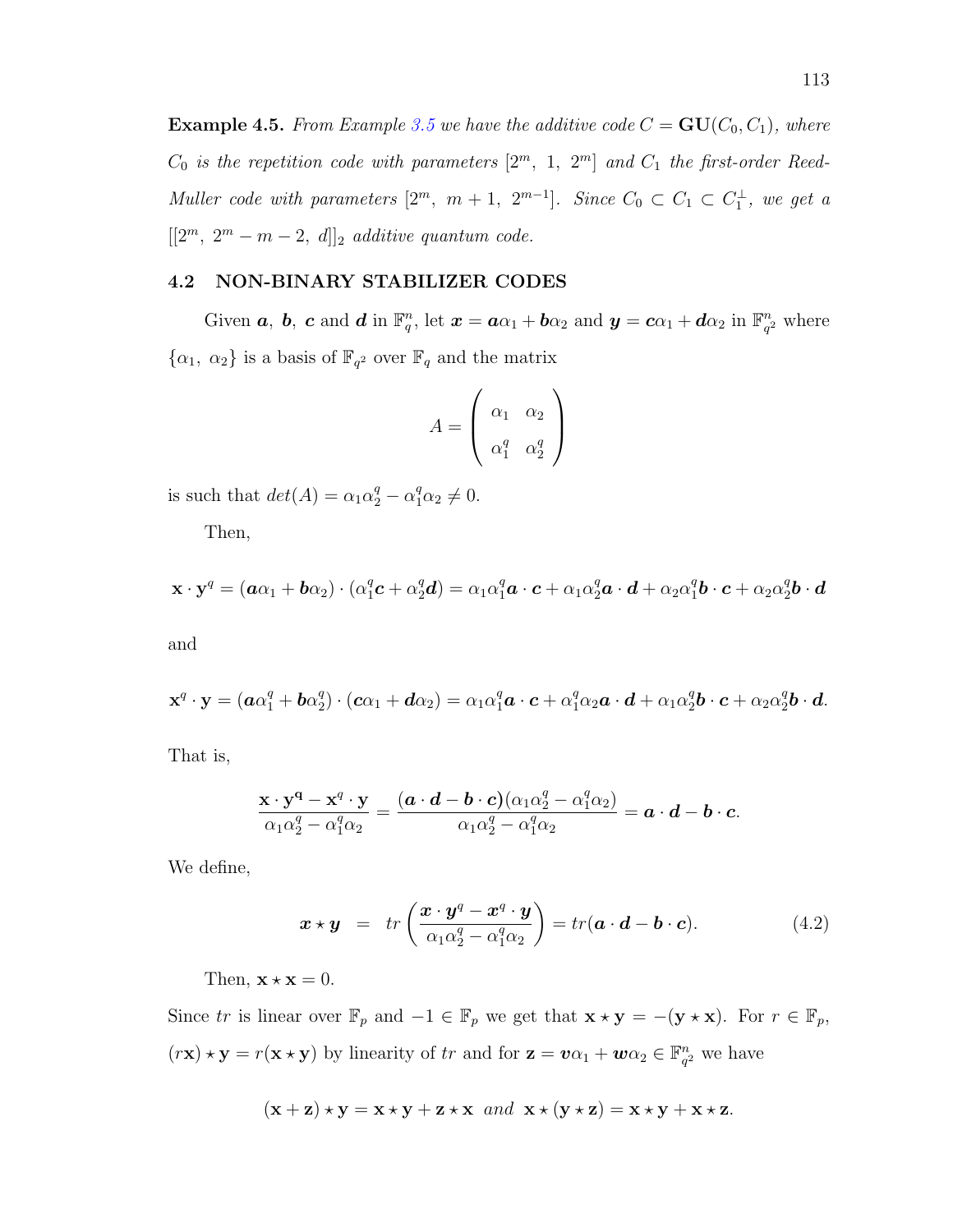Therefore, " $\star$ " is an alternating and bilinear form over  $\mathbb{F}_p$ , i.e., it is a **sympletic** inner product.

Observe that for  $q = p$ , a prime number,

$$
\text{x} \star \text{y} = a \cdot d - b \cdot c
$$

which corresponds, for  $p = 2$ , to Equation  $(3.14)$ , the symplectic inner product obtained in  $|14|$ .

Observe that  $\mathbf{x} \star \mathbf{y} = -(\mathbf{x} *_{a} \mathbf{y})$ , where "\*a" is given by Equation [\(2.17\)](#page-59-1), see [\[31\]](#page-129-0). Therefore, given any basis of  $\mathbb{F}_{q^2}$  over  $\mathbb{F}_q$ ,  $\mathbf{x} \perp_{\ast} \mathbf{y}$  if and only if  $\mathbf{x} \perp_{\ast} \mathbf{y}$ , and according to Equation [\(3.5\)](#page-65-0), if  $\mathbb{F}_q$  has characteristic 2 and  $\boldsymbol{x} \perp_H \boldsymbol{y}$ , then  $\mathbf{x} \perp_{*_a} \mathbf{y}$ . That is, if  $C \subset \mathbb{F}_{a}^{n}$  $_{q^2}^n$  is an additive code such that  $C \subset C^{\perp_H}$ , then  $C \subset C^{\perp_{\star}}$ .

In particular, for a polynomial basis of  $\mathbb{F}_{q^2}$  over  $\mathbb{F}_q$ ,  $\{1, \delta\}$ , given  $\mathbf{x} = \boldsymbol{a} + \delta \boldsymbol{b}$ and  $y = c + \delta d$  in  $\mathbb{F}_{a}^{n}$  $q^2$ 

$$
\mathbf{x} \star \mathbf{y} = tr\left(\frac{\mathbf{x} \cdot \mathbf{y}^q - \mathbf{x}^q \cdot \mathbf{y}}{\delta^q - \delta}\right).
$$

**Proposition 4.4.** Let  $\mathbb{F}_q$  be a finite field of characteristic 2. Take two different linear codes over  $\mathbb{F}_q$ ,  $C_0$  and  $C_1$ , such that  $C_0 \subset C_1$ . Then, the additive code  $GU(C_0, C_1^{\perp})$  yields an  $[[n, k_1 - k_0, d]]_q$  quantum stabilizer code with  $d =$  $dist(\mathbf{GU}(C_1,C_0^\perp)\setminus\mathbf{GU}(C_0,C_1^\perp)).$ 

*Proof.* From Lemma [3.1,](#page-70-0)  $C = \mathbf{GU}(C_0, C_1^{\perp})$  is an additive and nonlinear code over  $\mathbb{F}_{q^2}$ . From Theorem [3.4,](#page-85-0)

$$
C \subset C^{\perp_{TH}} = \mathbf{GU}(C_1, C_0^{\perp}),
$$

and from Equation [\(4.2\)](#page-122-0)

$$
C^{\perp_{TH}} \subset C^{\perp_{\star}}.
$$

Observe that  $|C| = q^{n-(k_1-k_0)}$ . Then, we define the stabilizer group as  $\mathbb{S} = \{E_{ab} \in \xi_n \mid a + \delta b \in \mathbf{GU}$ and we apply Theorem [2.17.](#page-60-0) $\Box$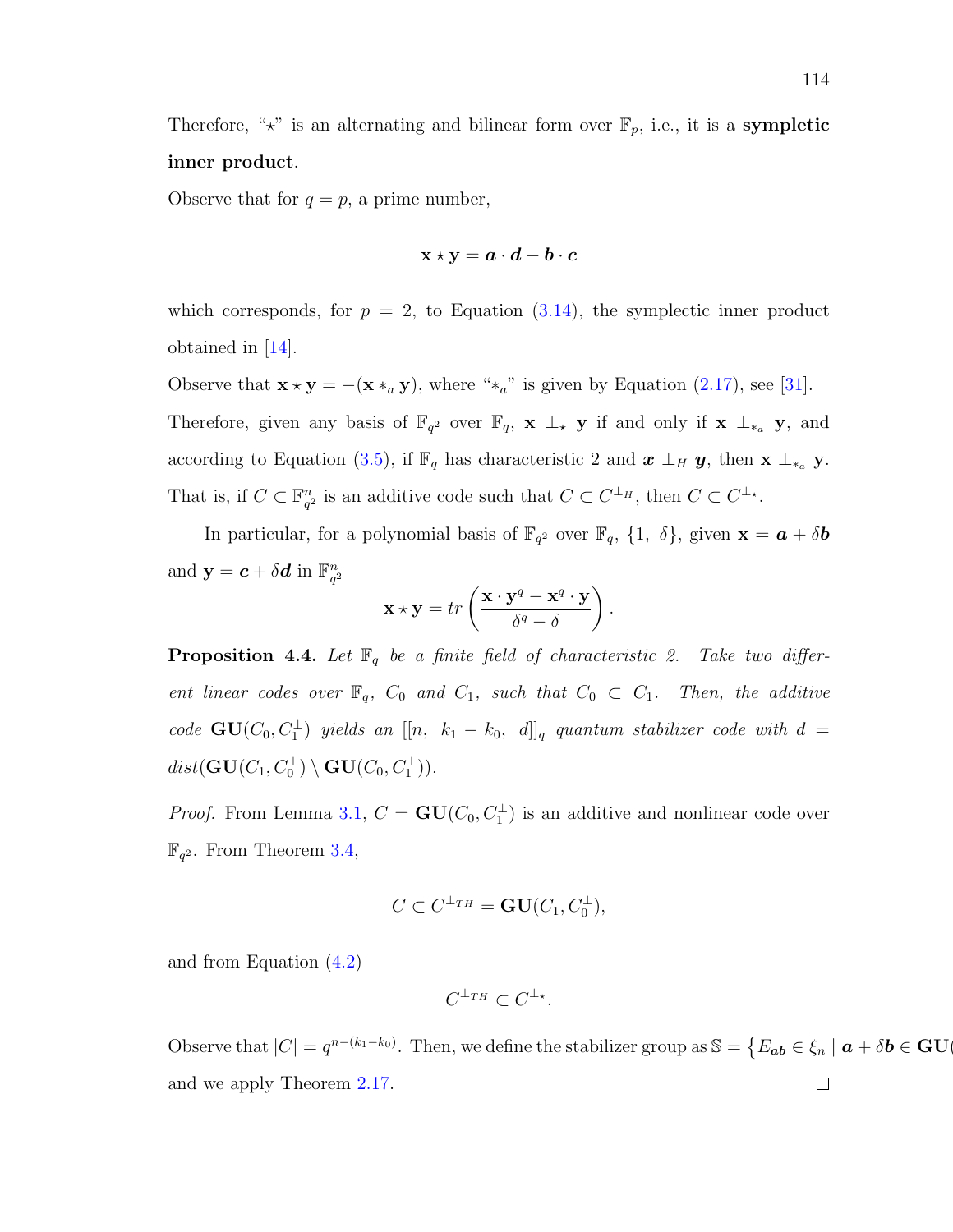<span id="page-124-1"></span>**Lemma 4.1.** Let  $C_0 \in \mathbb{F}_q^n$  be an Euclidean self-orthogonal code. Then, the tracealternating duality for  $C = \mathbf{GU}(2, C_0)$  is the same as Euclidean duality.

*Proof.* If we take  $C_0 \subset \mathbb{F}_q^n$  and  $C_1 \subset \mathbb{F}_q^n$  such that  $C_0 \subset C_1^{\perp}$ , where  $C_1^{\perp}$  is the Euclidean dual of  $C_1$ , then  $C_0 + \delta C_1 \subset (C_0 + \delta C_1)^{\perp_{\star}} = (C_0 + \delta C_1)^{\perp_{\star_a}}$ . Because in this case  $\mathbf{a} \cdot \mathbf{d} = 0 = \mathbf{b} \cdot \mathbf{c}$ . Therefore,  $C = C_0 + \delta C_1$  is self-orthogonal with respect to the form  $\star$ . In particular, if  $C_0 = C_1$ , that is,  $C_0$  is Euclidean-self-orthogonal, the linear code  $GU(2, C_0)$  is  $\star$ −self-orthogonal and

$$
GU(2, C_0)^{\perp_\star} = GU(2, C_0^{\perp}) = GU(2, C_0)^{\perp}.
$$

This follows by taking  $y = c\alpha_1 + d\alpha_2 \in GU(2, C_0^{\perp})$ , for any  $x = a\alpha_1 + b\alpha_2 \in$  $GU(2, C_0),$ 

$$
\mathbf{x} \star \mathbf{y} = tr(\mathbf{a} \cdot \mathbf{d} - \mathbf{b} \cdot \mathbf{c}) = tr(0 - 0) = 0.
$$

Thus,

$$
\mathbf{GU}(2,\ C_0^{\perp})\subset \mathbf{GU}(2,\ C_0)^{\perp_{\star}}.
$$

But  $|\mathbf{GU}(2, C_0^{\perp})| = q^{2n-2k_0} = |\mathbf{GU}(2, C_0)^{\perp_{\star}}|$ . Then,

$$
GU(2, C_0)^{\perp_{*a}} = GU(2, C_0)^{\perp_{*}} = GU(2, C_0)^{\perp}.
$$

Therefore, we just need to establish classical Euclidean duality for our construc- $\Box$ tion and work with classical self-orthogonal codes.

Similar to *Theorem* 4.[1,](#page-115-0) we can get

<span id="page-124-0"></span>Theorem 4.2. Let  $C \subset \mathbb{F}_{q^2}^n$  $\frac{n}{q^2}$  be an  $[n,~k,~d]_{q^2}$  Euclidean, i.e., classical self-orthogonal code, that is Frobenius invariant. Then, C yields an  $[[n, n-2k, \geq d^{\perp}]]_q$  quantum stabilizer code that is pure to d.

*Proof.* Let  $C \subset \mathbb{F}_{q^2}^n$  $q^2$  be a linear code and  $C_0$  its sub-field sub-code over  $\mathbb{F}_q$ . From Lemma [3.1,](#page-70-0)

$$
\mathbf{GU}(2,\ C_0)=\{\boldsymbol{a}+\delta \boldsymbol{b}\mid \boldsymbol{a},\ \boldsymbol{b}\in C_0\}
$$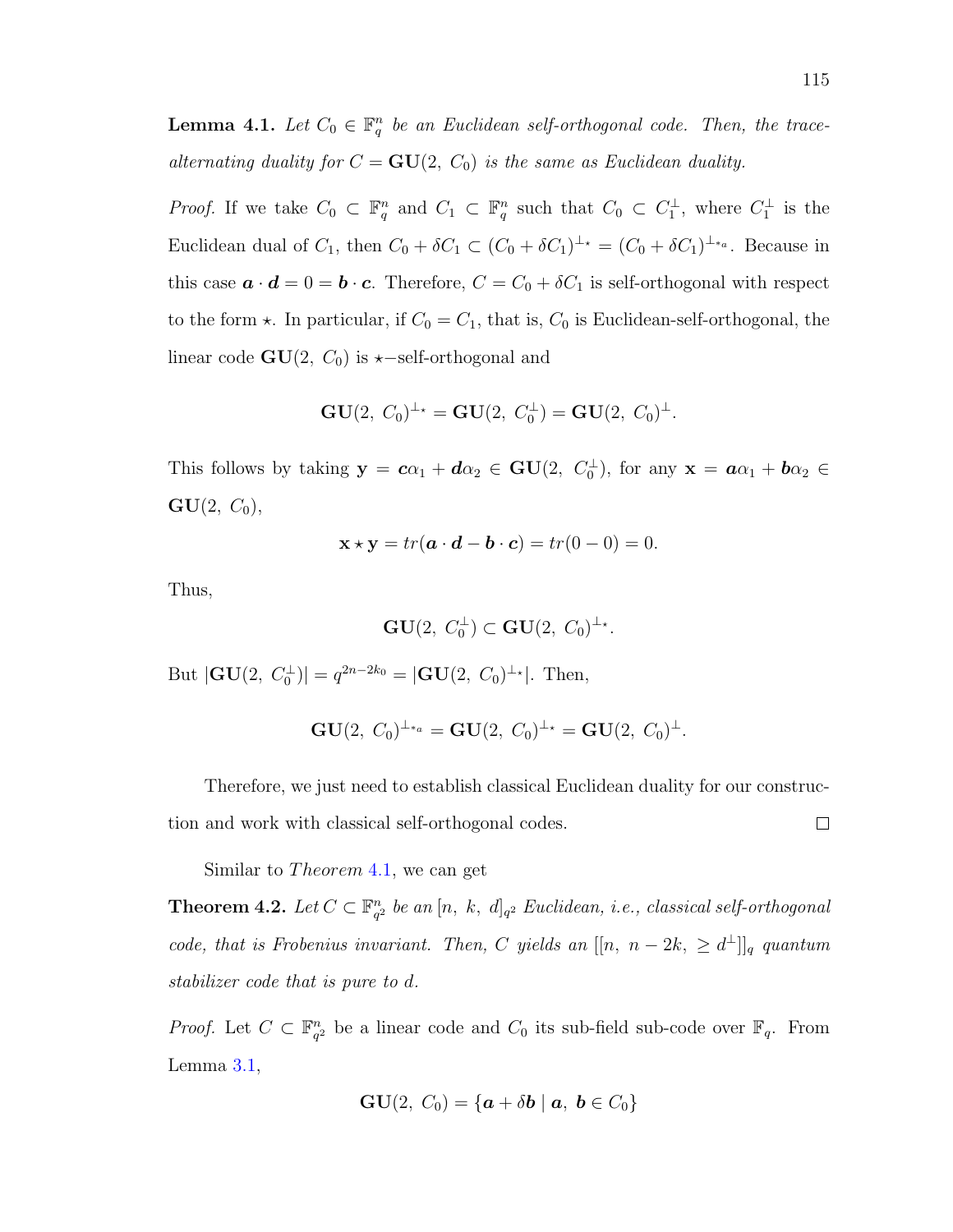is a linear code over  $\mathbb{F}_{q^2}$ . From Theorem [3.1](#page-75-1) and taking  $m = 2$ , we get

$$
C = \mathbf{GU}(2, C_0).
$$

From Proposition [3.5](#page-84-0) and Lemma [4.1,](#page-124-1)  $C \subset C^{\perp} = \mathbf{GU}(2, C_0)^{\perp} = \mathbf{GU}(2, C_0^{\perp}) =$  $C^{\perp_{\star}}$  and, applying *Theorem* 2.[17,](#page-60-0) we obtain an  $[[n, n-2k, \geq d^{\perp}]]_q$  quantum stabilizer code.  $\Box$ 

**Remark:** Theorem [4](#page-124-0).1 and Theorem 4.2 are important because, using them, we do not need to verify alternating or Hermitian self-orthogonality of the code  $C$  to construct quantum stabilizer codes, see Corollary 19 in [\[31\]](#page-129-0), we just need to begin with classical self-orthogonal, i.e., Euclidean self-orthogonal codes. There are many classes of codes that are classically self-orthogonal.

#### 4.3 OPEN PROBLEMS AND FUTURE DIRECTIONS

We have shown applications of our **GU** construction considering two linear codes, that is, we have studied the additive or linear code  $GU(C_0, C_1)$ . Therefore, our first aim is to study the code  $GU(C_0, C_1, \dots, C_{m-1})$  when  $m \geq 3$ . For example, we know from Lemma [3.1](#page-70-0) that  $GU(C_0, C_1, \cdots, C_{m-1})$  is an additive nonlinear code when any two of the linear codes  $C_i$ ,  $0 \le i \le m-1$ , are different. Then,

- Can we find an explicit formula for the weight distribution of such additive code when  $m \geq 3$ , as we found for  $m = 2$ ?
- Can we find optimal additive or linear code when  $m \geq 3$  as we got with  $m = 2$ ?
- How to use our two-weight and three-weight codes with secret sharing schemes, along the lines of  $[2, 22, 46]$  $[2, 22, 46]$  $[2, 22, 46]$  $[2, 22, 46]$ .?
- Construct strongly regular graphs from our two-weight codes.
- Establish whether our two-weight codes constructed via the generalized Simplex codes and GU construction are equivalent to the RT1 codes of Calderbank and Kantor [\[16\]](#page-128-2).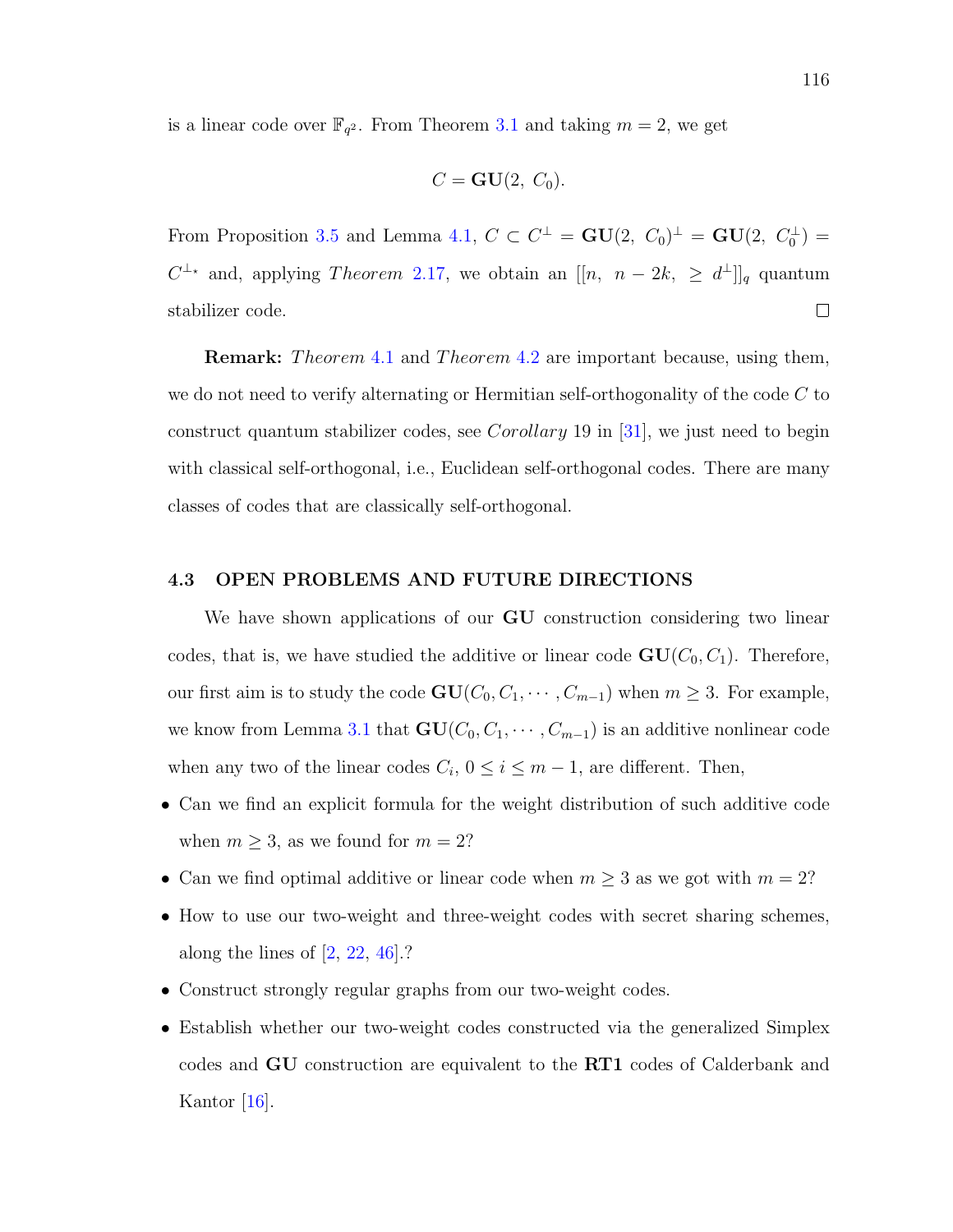- When is the additive code  $\mathbf{GU}(C_0, C_1, \cdots, C_{m-1})$  a few-weight code, given that the linear codes  $C_i$  have few weights, such as the simplex code or the first order Reed-Muller code.?
- If  $m \geq 3$ , under what conditions is the additive  $GU(C_0, C_1, \dots, C_{m-1})$  code selforthogonal.?

In Chapter 4 we gave an application of the GU codes to construct quantum stabilizer codes using Euclidean self-orthogonality. With respect to our quantum codes, we want to study quantum maximum distance separable codes  $(QMDS)$ ; that is, a quantum code  $[[n, k, d]]_q$  satisfying

$$
d = \frac{n-k}{2} + 1.
$$

From [\[26\]](#page-129-2), we have the following interesting questions:

- Can we construct  $QMDS$  code  $[[q^2+1, q^2+1-2d, d]]_q$  for q even?
- Are there  $QMDS$  codes that are not related to classical  $MDS$  codes?
- Prove, disprove, or refine the  $QMDS$  conjecture, which is: The length of any  $QMDS$  code  $[[n, k, d]]_q$  with  $d \geq 3$  is bounded by  $n \leq q^2 + 1$ , with the exception of  $[[q^2+2,q^2-4,4]]_q$  for  $q=2^m$ , when  $n \leq q^2+2$ .

We are also interested in:

- Construct QECC from separable and non-separable Goppa codes. In the thesis, I have partial results on the minimum distance. We would like to improve these results and also prove results on the dimension.
- Study Shor's factorization algorithm (1994). (Shor's algorithm could be used to break public-key cryptography schemes, such as the widely used RSA scheme.)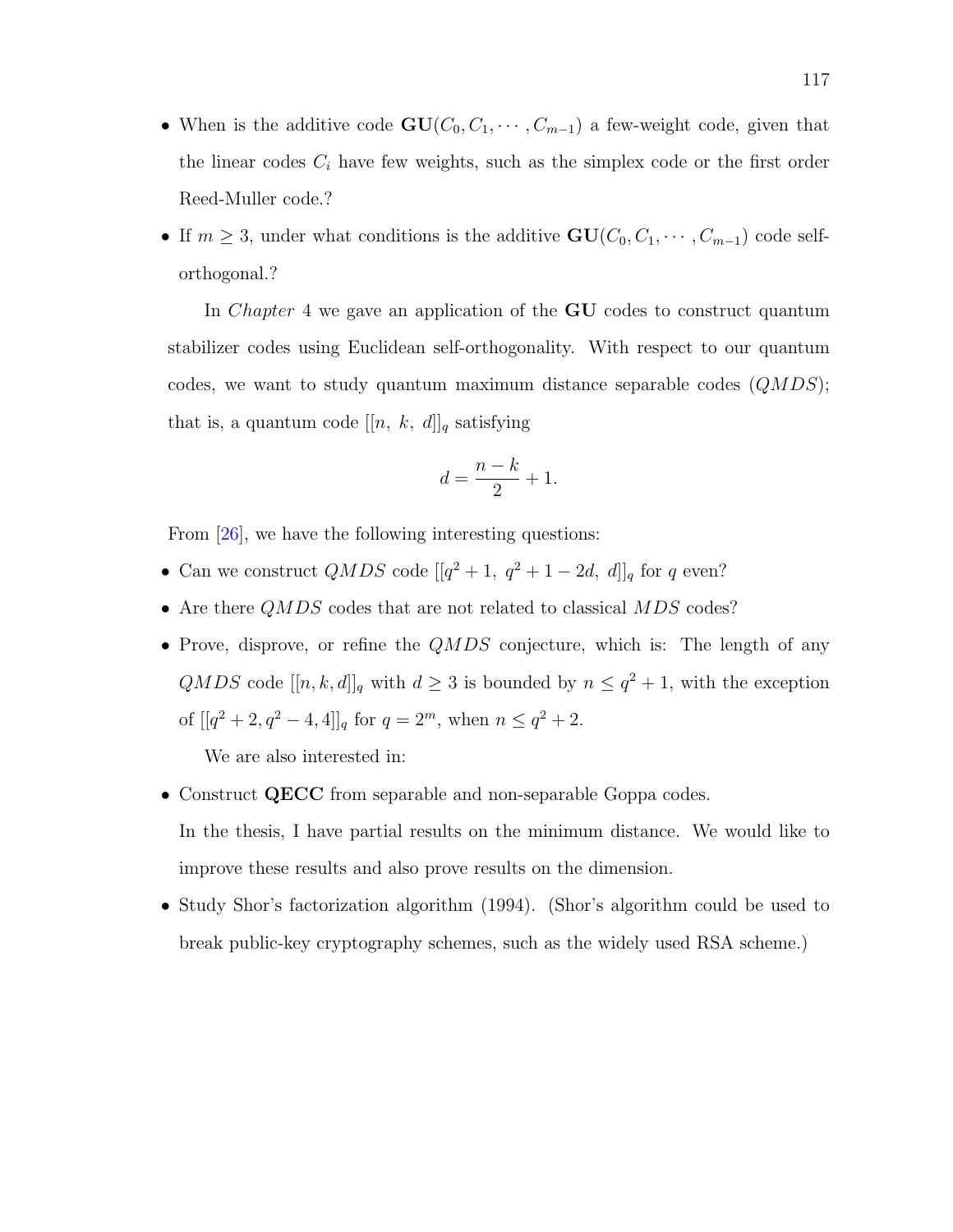#### REFERENCES

- [1] Salah A Aly, Andreas Klappenecker, and Pradeep Kiran Sarvepalli. On Quantum and Classical BCH Codes. *IEEE Transactions on Information Theory*, 53(3):1183–1188, 2007.
- <span id="page-127-1"></span>[2] Alexei Ashikhmin and Alexander Barg. Minimal vectors in linear codes. IEEE Transactions on Information Theory, 44(5):2010–2017, 1998.
- [3] Alexei Ashikhmin and Emanuel Knill. Nonbinary Quantum Stabilizer Codes. IEEE Transactions on Information Theory, 47(7):3065–3072, 2001.
- [4] E.F Assmus Jr and Harold F Mattson. Error-correcting codes: An axiomatic approach. Information and Control, 6(4):315–330, 1963.
- [5] H. Barnum, C. Crepeau, D. Gottesman, A. Smith, and A. Tapp. Authentication of Quantum Messages. IEEE Press, pages 449–458, 2002.
- [6] Elwyn Berlekamp. Algebraic Coding Theory. McGraw-Hill, Inc, 1968.
- [7] J. Bierbrauer. Introduction to CODING THEORY. CRC Press Taylor Francis Group, second edition, 2017.
- <span id="page-127-0"></span>[8] Jürgen Bierbrauer, Daniele Bartoli, Giorgio Faina, Stefano Marcugini, and Fernanda Pambianco. The nonexistence of an additive quaternary [15, 5, 9]-code. Finite Fields and Their Applications, 36:29–40, 2015.
- [9] Norman L Biggs. Codes: An Introduction to Information Communication and Cryptography. Springer, 2008.
- [10] George Robert Blakley. Safeguarding cryptographic keys. In Managing Requirements Knowledge, International Workshop on, pages 313–313. IEEE Computer Society, 1979.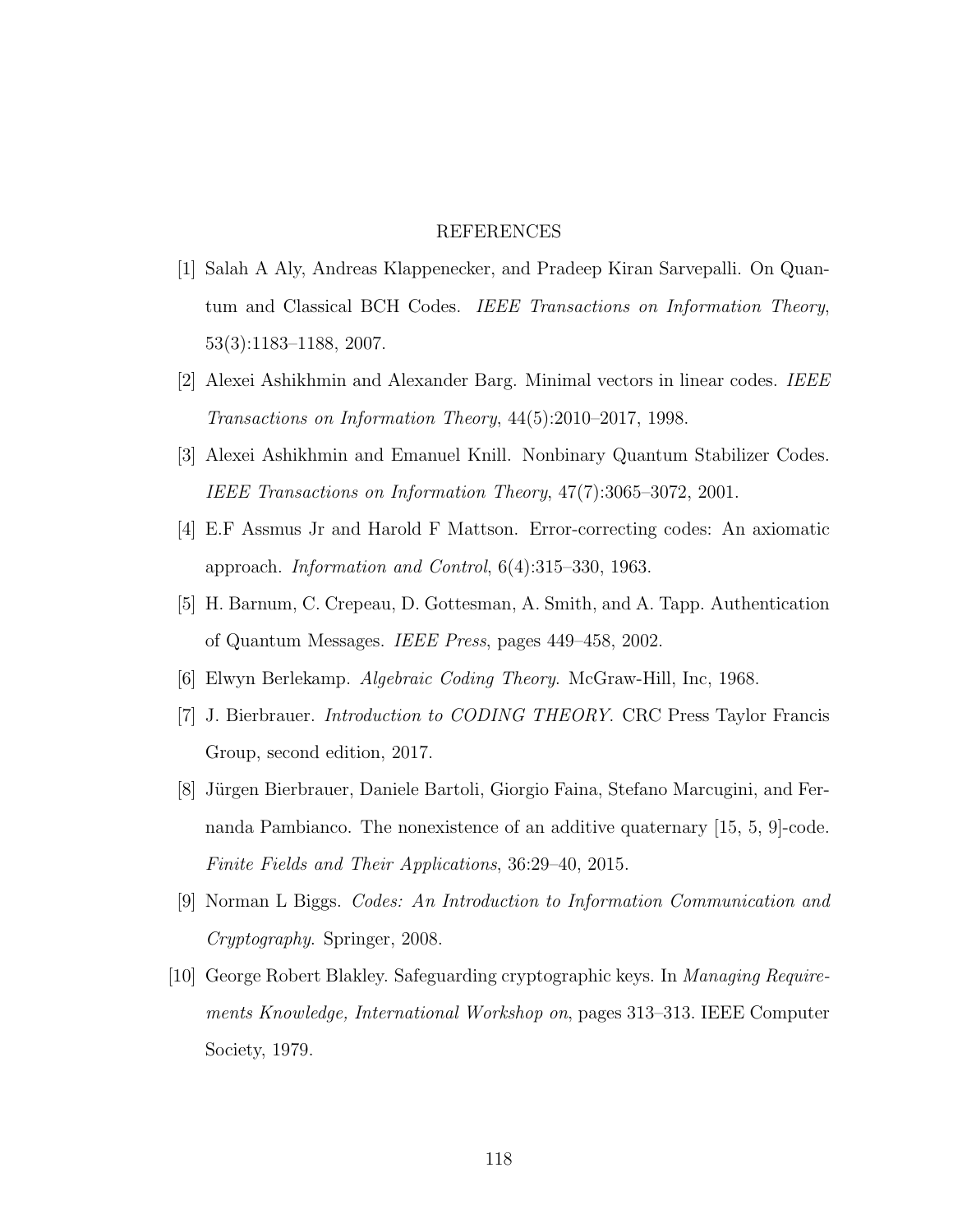- [11] Kenneth Bogart, Don Goldberg, and Jean Gordon. An Elementary Proof of the Macwilliams Theorem on Equivalence of Codes. Information and Control, 37(1):19–22, 1978.
- [12] Joaquim Borges, Josep Rifa, and Victor A Zinoviev. On q-ary Linear Completely Regular Codes with  $\rho = 2$  and Antipodal dual. Advances in Mathematics of Communications, 4(4):567, 2010.
- [13] A Calderbank, P Shor, N Sloane, and E Rains. Quantum Error Correction and Orthogonal Geometry. Physical Review Letters, 78(3):405–408, 1997.
- <span id="page-128-0"></span>[14] A Robert Calderbank, Eric M Rains, PM Shor, and Neil JA Sloane. Quantum Error Correction Via Codes Over GF(4). IEEE Transactions on Information Theory, 44(4):1369–1387, 1998.
- <span id="page-128-1"></span>[15] A Robert Calderbank and Peter W Shor. Good Quantum Error-Correcting Codes Exist. Physical Review A, 54(2):1098–1106, 1996.
- <span id="page-128-2"></span>[16] Robert Calderbank and William M Kantor. The Geometry of Two-Weight Codes. Bulletin of the London Mathematical Society, 18(2):97–122, 1986.
- [17] Dean Crnkovic, Andrea Svob, and Vladimir D Tonchev. Cyclotomic Trace Codes. Algorithms, 12(8):168, 2019.
- [18] Ph Delsarte. Two-weight linear codes and strongly regular graphs. MBLE. Laboratoire de Recherches, 1971.
- [19] Ph Delsarte. Weights of linear codes and strongly regular normed spaces. Discrete Mathematics, 3(1-3):47–64, 1972.
- [20] Philippe Delsarte. An algebraic approach to the association schemes of coding theory. Philips Res. Rep. Suppl.,  $10:\text{vi}+-97$ , 1973.
- [21] Cunsheng Ding, Jinquan Luo, and Harald Niederreiter. Two-weight Codes Punctured from Irreducible Cyclic Codes. In Coding And Cryptology, pages 119–124. World Scientific, 2008.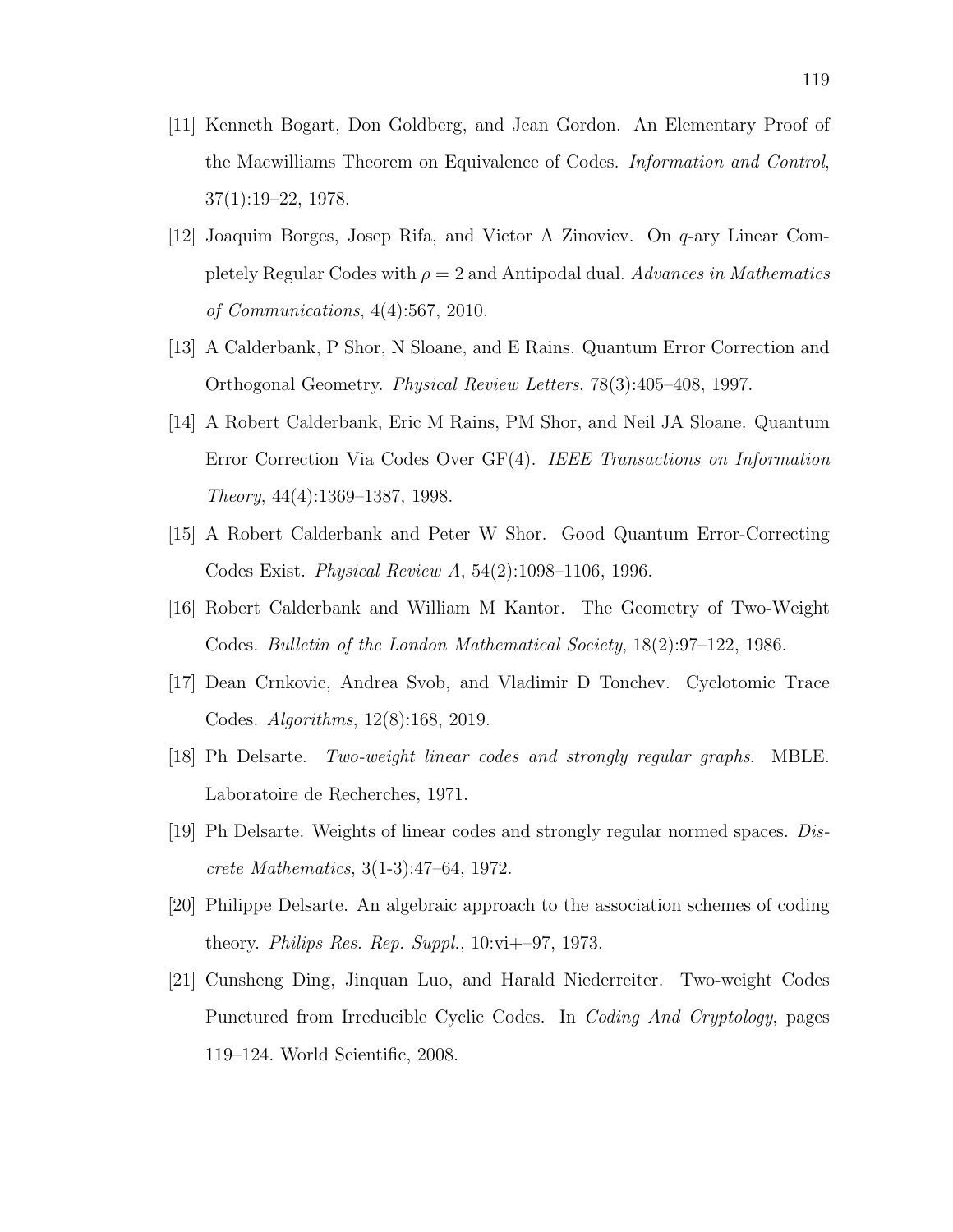- <span id="page-129-1"></span>[22] Kelan Ding and Cunsheng Ding. A Class of Two-Weight and Three-Weight Codes and Their Applications in Secret Sharing. IEEE Transactions on Information Theory, 61(11):5835–5842, 2015.
- [23] Ying Dong, Dan Hu, Sixia Yu, et al. Breeding quantum error-correcting codes. Physical Review A, 81(2):022322, 2010.
- [24] Daniel Gottesman. Theory of Fault-Tolerant Quantum Computation. Physical Review A, 57(1):127–137, 1998.
- [25] Daniel Eric Gottesman. Stabilizer Codes and Quantum Error Correction. PhD thesis, California Institute of Technology, 1997.
- <span id="page-129-2"></span>[26] Markus Grassl, M Rötteler, and T Beth. On quantum mds codes. In *Proc. Int.* Symp. Inform. Theory, Chicago, USA, page 356, 2020.
- [27] K Hoffman and Kunze R. Linear Algebra. Prentice-Hall, Inc., second edition, 1971.
- [28] W Cary Huffman and Vera Pless. Fundamentals of Error-Correcting Codes. Cambridge university press, 2010.
- [29] Kenneth Ireland and Michael Rosen. A classical introduction to modern number theory, volume 84 of Graduate Texts in Mathematics. Springer-Verlag, New York, second edition, 1990.
- [30] Dieter Jungnickel and Vladimir D Tonchev. On bonisolis theorem and the block codes of Steiner triple systems. Designs, Codes and Cryptography, 86(3):449– 462, 2018.
- <span id="page-129-0"></span>[31] Avanti Ketkar, Andreas Klappenecker, Santosh Kumar, and Pradeep Kiran Sarvepalli. Nonbinary Stabilizer Codes Over Finite Fields. IEEE Transactions on Information Theory, 52(11):4892–4914, 2006.
- [32] Jon-Lark Kim and Vera Pless. Designs in additive codes over gf (4). Designs, Codes and Cryptography, 30(2):187–199, 2003.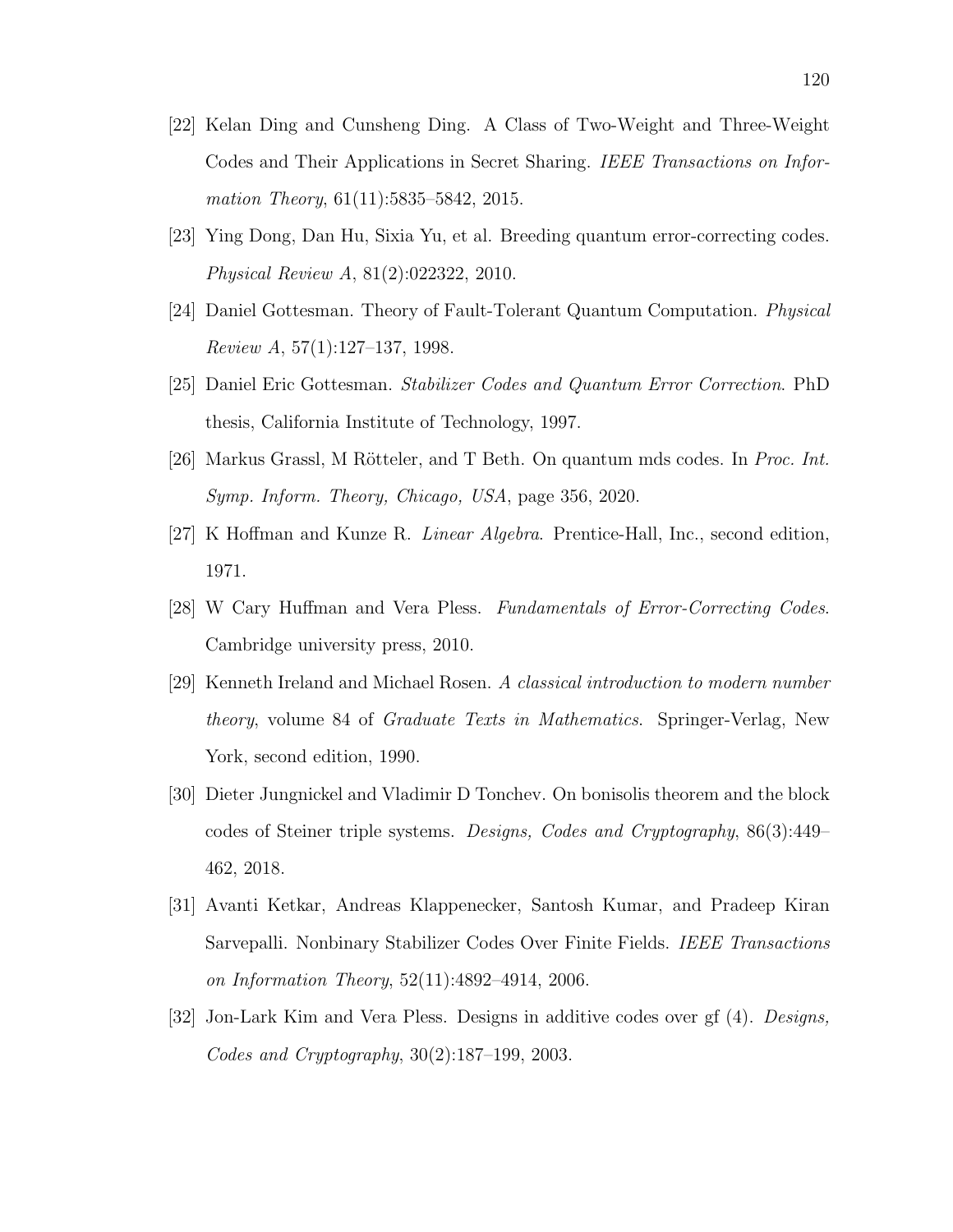- [33] E Knill. Non-binary unitary error bases and quantum codes. Technical report, Los Alamos National Lab., NM (United States), 1996.
- [34] Piyush P Kurur. Quantum Error Correcting Codes: An introduction. Indian Institute of Technology Kanpur, 2005.
- [35] Giuliano G La Guardia. Constructions of New Families of Nonbinary Quantum Codes. Physical Review. A, 80(4), 2009.
- [36] Rudolf Lidl and Harald Niederreiter. Introduction to Finite Fields and their Applications. Cambridge university press, 1994.
- [37] Wilde Mark M. From Classical to Quantum Shannon Theory. Cambridge University Press, 2019.
- [38] Robert J McElliece. The Theory of Information and Coding. Addison-Wesley Publishing Company Inc, 1977.
- [39] FJ McWilliams and NJA Sloane. The Theory of Error-Correcting Codes. North-Holland Amsterdam, 1977.
- [40] Nicholas Patterson. The algebraic decoding of goppa codes. IEEE Transactions on Information Theory, 21(2):203–207, 1975.
- [41] William Wesley Peterson and Edward J Weldon. Error-Correcting Codes. The Massachusetts Institute of Technology, second edition, 1972.
- [42] Eric M Rains. Nonbinary Quantum Codes. IEEE Transactions on Information Theory, 45(6):1827–1832, 1999.
- [43] Joseph M Renes. Quantum Information Theory. In Lecture Notes, 2015.
- [44] Steven Roman. Advanced Linear Algebra. Springer, second edition, 2005.
- <span id="page-130-0"></span>[45] Benjamin Schumacher. Quantum Coding. Physical Review A, 51(4):2738, 1995.
- [46] Adi Shamir. How to share a secret. *Communications of the ACM*,  $22(11):612-$ 613, 1979.
- [47] Peter W Shor. Fault-Tolerant Quantum Computation. In Proceedings of 37th Conference on Foundations of Computer Science, pages 56–65. IEEE, 1996.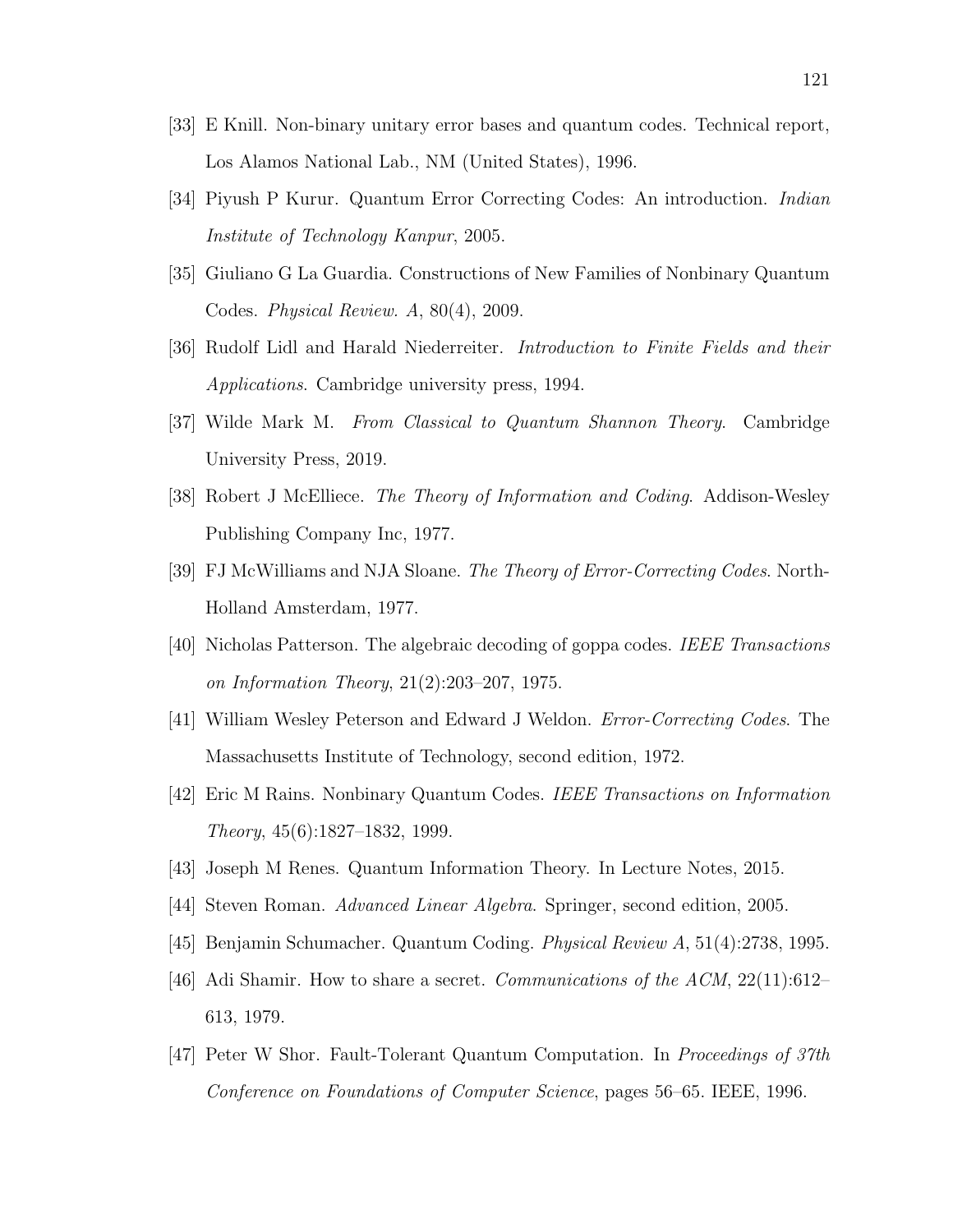- [48] Andrew M Steane. Simple quantum error-correcting codes. Physical Review A, 54(6):4741, 1996.
- [49] Douglas R. Stinson. An explication of secret sharing schemes. Designs, Codes and Cryptography, 2(4):357–390, 1992.
- [50] W Trappe and L.C. Washinton. Introduction to Cryptography with Coding Theory. Pearson Prentice Hall, second edition, 2006.
- [51] Zlatko Varbanov. Some new results for additive self-dual codes over gf (4). Serdica Journal of Computing, 1(2):213–227, 2007.
- [52] Harold N Ward. An Introduction to Divisible Codes. Designs, Codes and Cryptography, 17(1):73–79, 1999.
- [53] Harold N Ward and Jay A Wood. Characters and the Equivalence of Codes. Journal of Combinatorial Theory, Series A, 73(2):348–352, 1996.
- [54] Edwin Weiss. Addendum: Linear codes of constant weight. SIAM Journal on Applied Mathematics, 15(1):229, 1967.